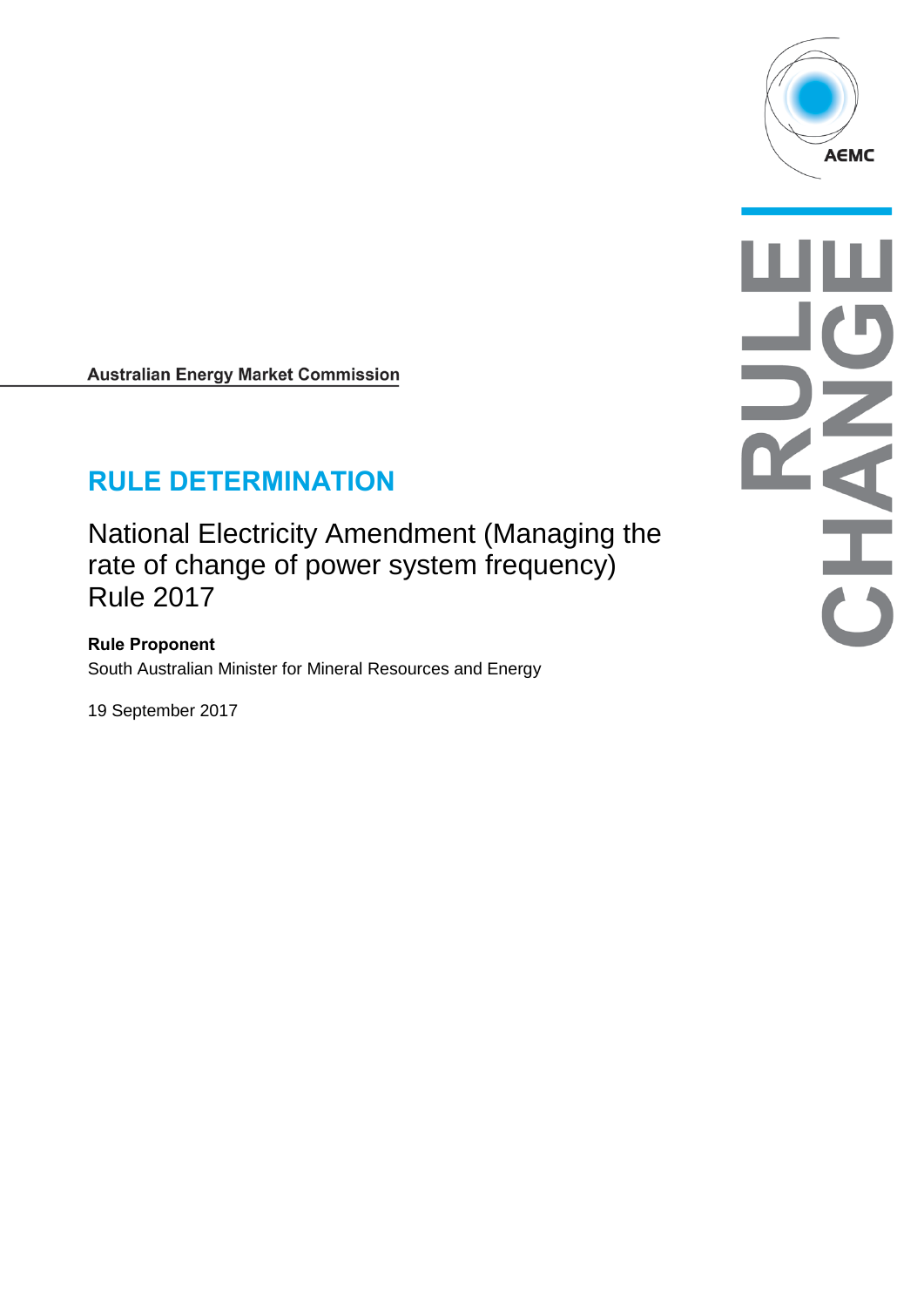#### **Inquiries**

Australian Energy Market Commission PO Box A2449 Sydney South NSW 1235

**E**: aemc@aemc.gov.au **T**: (02) 8296 7800 **F**: (02) 8296 7899

Reference: ERC0214

#### **Citation**

AEMC 2017, Managing the rate of change of power system frequency, Rule Determination, 19 September 2017, Sydney

#### **About the AEMC**

The AEMC reports to the Council of Australian Governments (COAG) through the COAG Energy Council. We have two functions. We make and amend the national electricity, gas and energy retail rules and conduct independent reviews for the COAG Energy Council.

This work is copyright. The Copyright Act 1968 permits fair dealing for study, research, news reporting, criticism and review. Selected passages, tables or diagrams may be reproduced for such purposes provided acknowledgement of the source is included.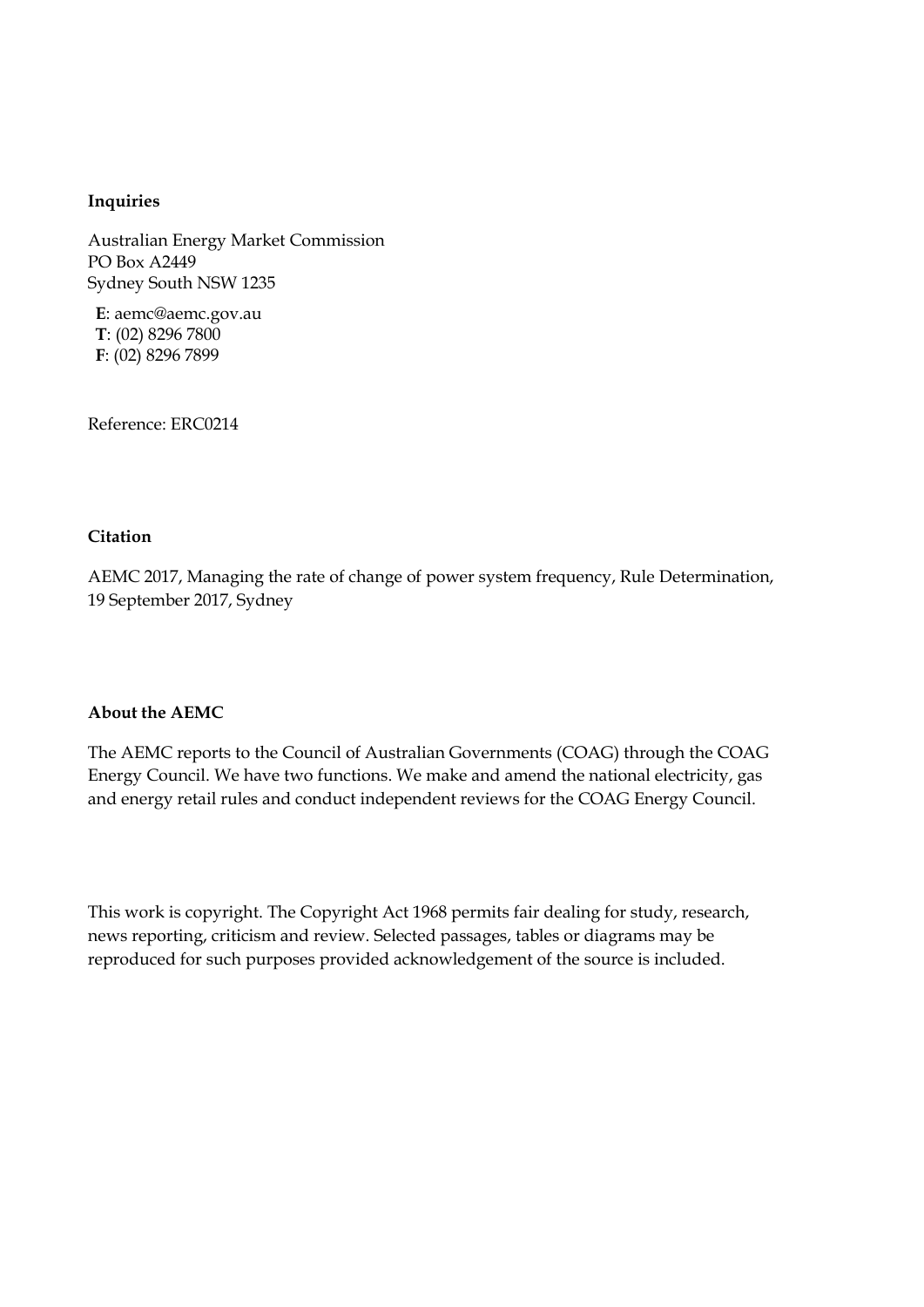## **Executive Summary**

The Australian Energy Market Commission (AEMC or Commission) has made a final rule to place an obligation on Transmission Network Service Providers (TNSPs) to procure minimum levels of inertia or procure other services such as frequency control services that reduce the minimum level of inertia required.

The widespread deployment of non-synchronous generating technologies, such as wind farms and solar panels, is impacting on the operation of the power system. These technologies have low or no physical inertia. Currently, they are limited in their ability to dampen rapid changes in power system frequency, which is needed in order to maintain a secure power system.

The Commission considers that a secure power system demands the availability of minimum levels of inertia at all times and an obligation on TNSPs to provide this service will help establish confidence that system security can be maintained in all regions of the National Electricity Market (NEM).

#### **The rule change request**

The final rule has been made in response to a rule change request received from the South Australian Government. The South Australian Government considers that less synchronous generation in the NEM is leading to a lack of system inertia. This is increasing the susceptibility of the system to rapid changes in frequency that arise as a result of system disturbances. On that basis, the rule change request proposed that the Australian Energy Market Operator (AEMO) should be provided with powers to determine the services necessary to manage sudden changes in frequency and procure these services through an efficient and competitive process to maintain power system security.

Historically, most generation in the NEM has been synchronous and bringing with it inertia, which has not been separately valued. As the generation mix shifts to smaller and more non-synchronous generation however, inertia is not provided as a matter of course giving rise to increasing challenges for the AEMO in maintaining the power system in a secure operating state.

The shift to newer types of generation has been more pronounced in some regions of the NEM than others. South Australia, in particular, has experienced a substantially faster change than other regions as an increasing volume of non-synchronous generation has come into service. Flows on the interconnector with Victoria allow power system security to be maintained in normal circumstances because of inertia provided by generators in other parts of the NEM. Where there is an outage of this interconnector, the risks to system security in South Australia increase significantly because it must rely on inertia provided by generators within the region. This makes it harder to arrest the frequency change and restore the frequency to normal operating levels. As the generation mix changes in a similar way across the NEM these risks may become more widespread.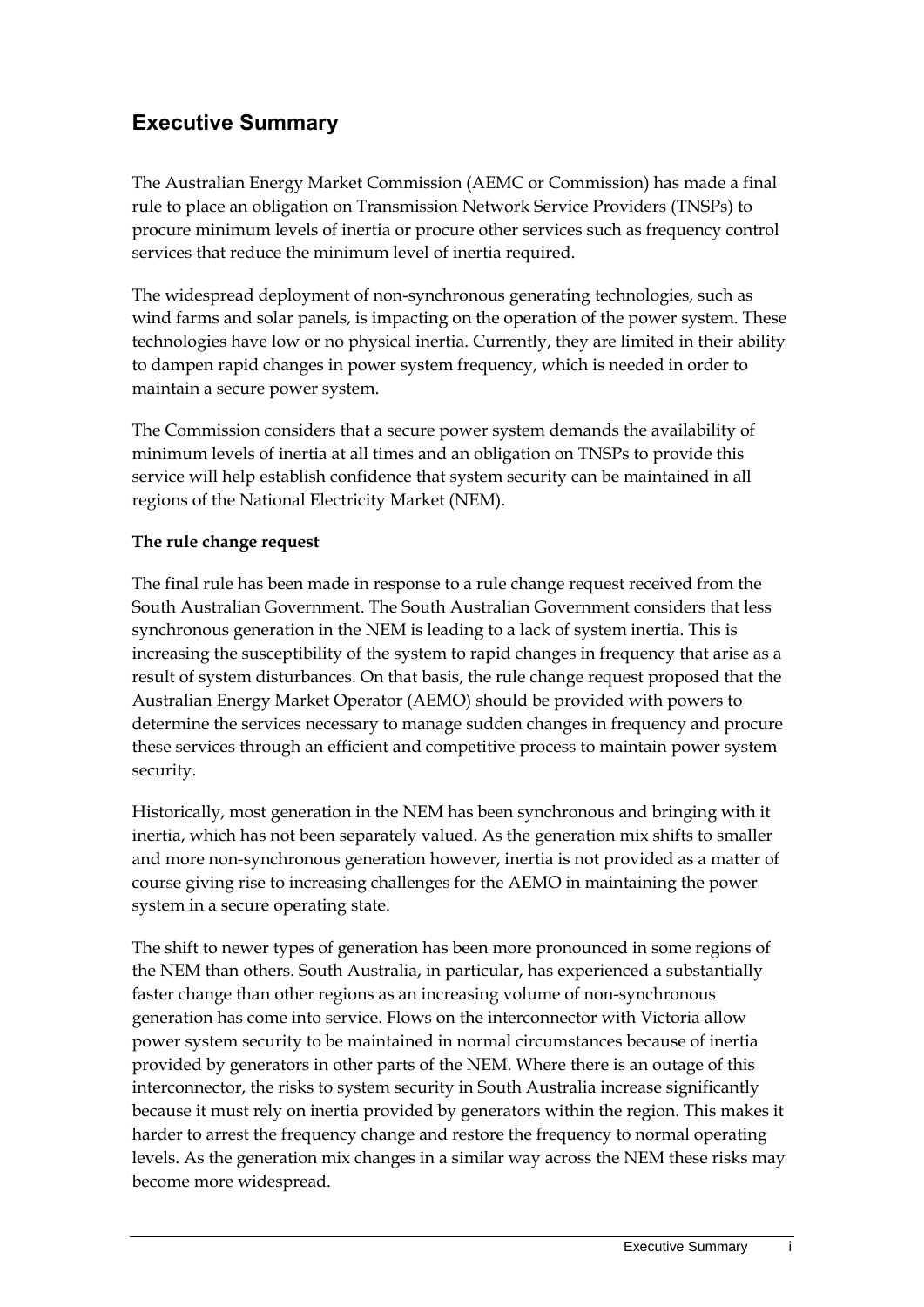#### **Minimum required levels of inertia**

Under the National Electricity Rules (NER), AEMO must operate the power system such that, to the extent practicable, it is and will remain in a secure operating state.<sup>1</sup> In terms of frequency control, this means that system frequency must stay within the bounds specified in the Frequency Operating Standards (FOS) following the occurrence of a credible contingency event<sup>2</sup> or protected event.<sup>3</sup>

Prior to the occurrence of such an event, there are two actions that could be taken to minimise the initial frequency change that would result from the event occurring:

- constrain the power system to minimise the impact of the contingency; and/or
- increase the level of inertia in the system to resist the initial frequency change.

However, short of constraining all generation and network flows - and therefore demand - to zero, there is a minimum level of inertia required even to operate the system in a heavily constrained manner. Such a level would provide:

- time for frequency control ancillary services to respond and recover the frequency to normal operating levels;
- time for emergency frequency control schemes to operate effectively; and
- a higher probability of generators remaining online following the occurrence of the contingency event.

Acknowledging the issues raised in the rule change request, the Commission has decided on a different solution to that identified by South Australia.

With increasingly less synchronous generation in the NEM, the Commission has established an obligation on TNSPs to meet the minimum inertia requirements associated with maintaining a secure operating system.

This role sits suitably with TNSPs for the following reasons:

- The existing incentive based economic regulatory framework will provide an incentive for the TNSP to assess the least-cost approach to meeting the obligation with oversight by the Australian Energy Regulator (AER). In this framework cost savings made by the TNSPs will be shared with consumers.
- TNSPs are best placed to provide the required levels of inertia within each sub-network and to coordinate the location of inertia with other network support

<sup>1</sup> Clause 4.2.6(a) of the NER.

<sup>&</sup>lt;sup>2</sup> A credible contingency event is a contingency event which AEMO considers to be reasonably possible in the surrounding circumstances. Generally, such events would involve the loss of one generating unit or network element.

 $3$  A protected event is a non-credible contingency that, following a declaration by the Reliability Panel, must be managed in a similar manner to credible contingencies.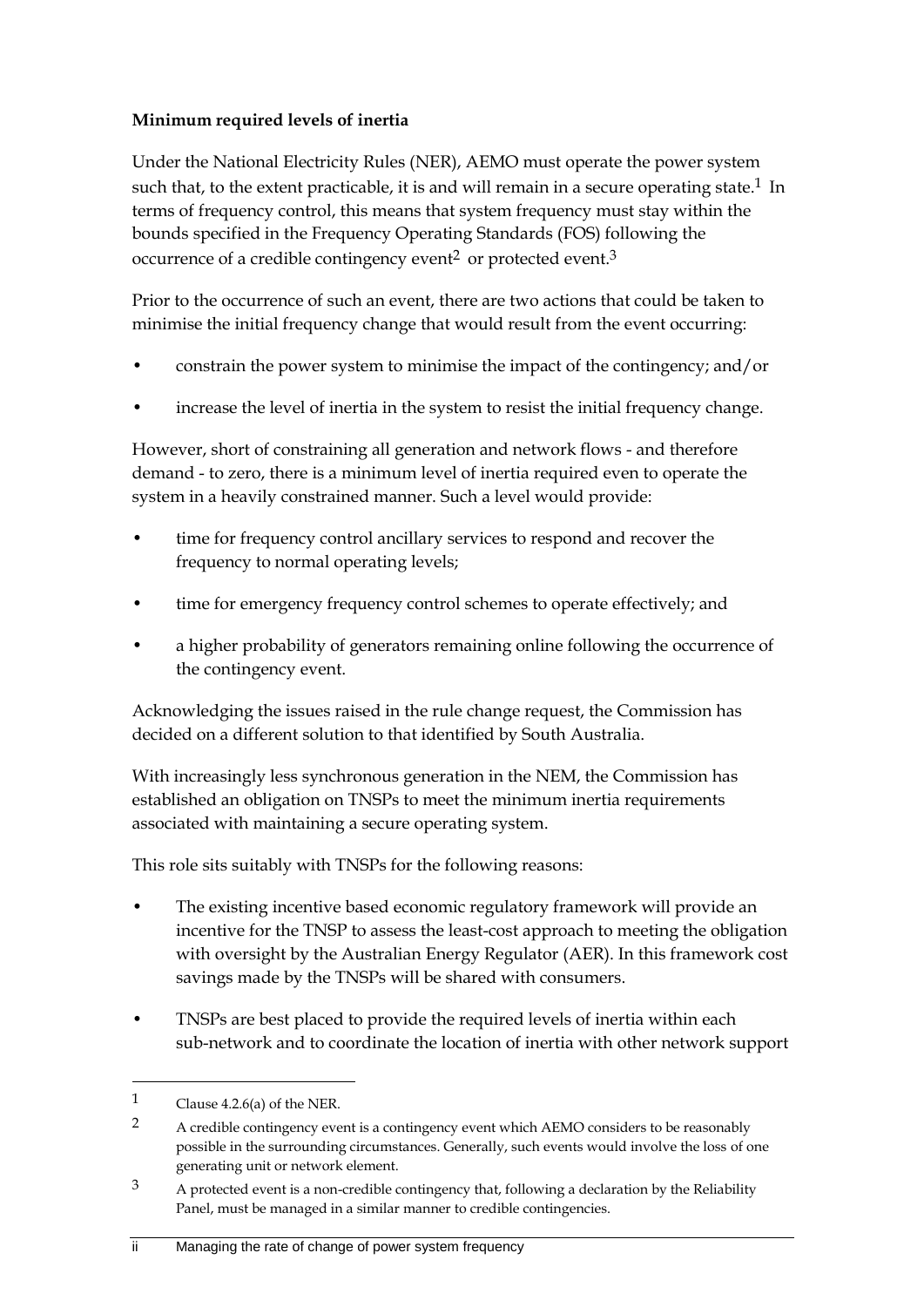services, including obligations related to minimum system strength. This co-optimisation of services will assist in minimising the overall costs to consumers.

#### **The final rule**

<u>.</u>

The final rule, which is a more preferable rule, made by the Commission is attached to and published with this final rule determination. The key features of the more preferable final rule are as follows.

- An obligation on AEMO to determine sub-networks in the NEM that are required to be able to operate independently as an island and, for each sub-network, to:
	- determine the minimum required levels of inertia; and
	- assess whether a shortfall in inertia exists or is likely to exist in the future.
- Where an inertia shortfall exists in a sub-network, an obligation on the relevant TNSP4 to make continuously available minimum required levels of inertia, determined by AEMO. The TNSP can provide the inertia itself or procure inertia services from third parties such as generators.
- An ability for TNSPs to invest in or contract with third-party providers of alternative frequency control services ("inertia support activities"), including fast frequency response (FFR) services, as a means of reducing the minimum required levels of inertia, with approval from AEMO.
- An ability for AEMO to enable the inertia network services provided by TNSPs and third-party providers under specific circumstances in order to maintain the power system in a secure operating state.5

The Commission considers that the more preferable final rule will contribute to the achievement of the national electricity objective (NEO) for the following reasons.

The existing economic regulatory framework will provide an incentive for the TNSP to assess the least-cost approach to meeting the obligation with oversight by the AER. The final rule will allow the TNSP to meet the obligation in the short-term by contracting with existing third-party providers of inertia or investing in network assets, while concurrently assessing the most efficient means of meeting the obligation over the long term.

<sup>4</sup> AEMO is responsible for planning, authorising and directing augmentation of the declared shared network in Victoria. Different arrangements for the provision of shared transmission services, including inertia network services, will apply to AEMO in its role as the Inertia Service Provider for Victoria.

<sup>5</sup> An inertia network service is enabled when AEMO has selected the relevant inertia network service and the service is providing inertia to an inertia sub-network.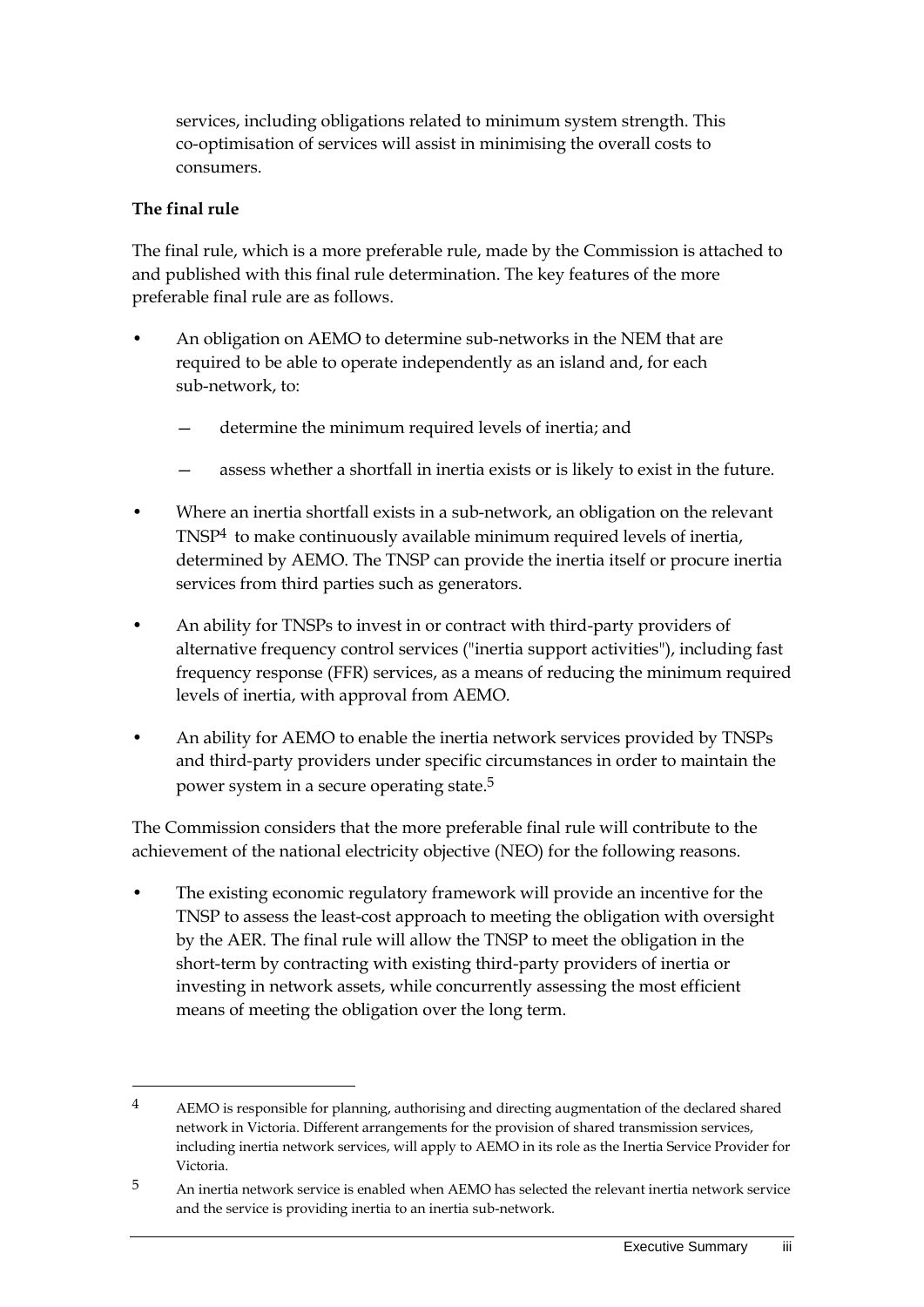- The periodic review of the minimum required level of inertia that a TNSP is required to provide, and an obligation on the TNSP to identify and procure the least cost option or combination of options to meet its inertia obligation, $6$  will assist in making sure that investments are efficient and reflective of changing market conditions.
- The obligation on TNSPs to provide inertia network services will only apply to sub-networks where AEMO has identified that an inertia shortfall exists. This will promote efficient investment and use of services by:
	- maintaining system security where it is needed while not imposing undue market or compliance costs on other areas; and
	- providing for future shortfalls in inertia to be identified in a timely manner.
- Placing the obligation on TNSPs to provide inertia network services will provide a greater ability to coordinate the provision of inertia network services with other network support requirements for the relevant sub-network, such as system strength. This should result in a more efficient outcome for consumers in the long term by minimising the potential duplication of investment.
- The ability for the TNSP to make available inertia support activities through contracts with third-party providers of services other than the provision of inertia will promote efficiency in investments by expanding the range of options available to manage the secure operation of the system.

New obligations stemming from the final rule in relation to the ongoing obligation for TNSPs to provide minimum required levels of inertia will commence on 1 July 2018. By this date AEMO must have developed and published the methodology it will use to determine minimum inertia requirements, determine minimum inertia requirements for each sub-network in the NEM and whether there will be an inertia shortfall. If a shortfall is declared in a sub-network, the relevant TNSP will be given notice by AEMO of this shortfall by this time and will then need to have inertia services available to meet the minimum requirements by 1 July 2019.

#### **Changes from the draft rule**

The Commission has considered stakeholder submissions on the draft rule and has made the following key changes, which are reflected in the final rule and explained in this final determination.

• The Commission has determined that the development and updating of the inertia requirements methodology will be undertaken through the National Transmission Network Development Plan (NTNDP) consultation process, rather than through a separate process conducted under the Rules consultation

 $6$  Final Rule clause 5.20B.4(f).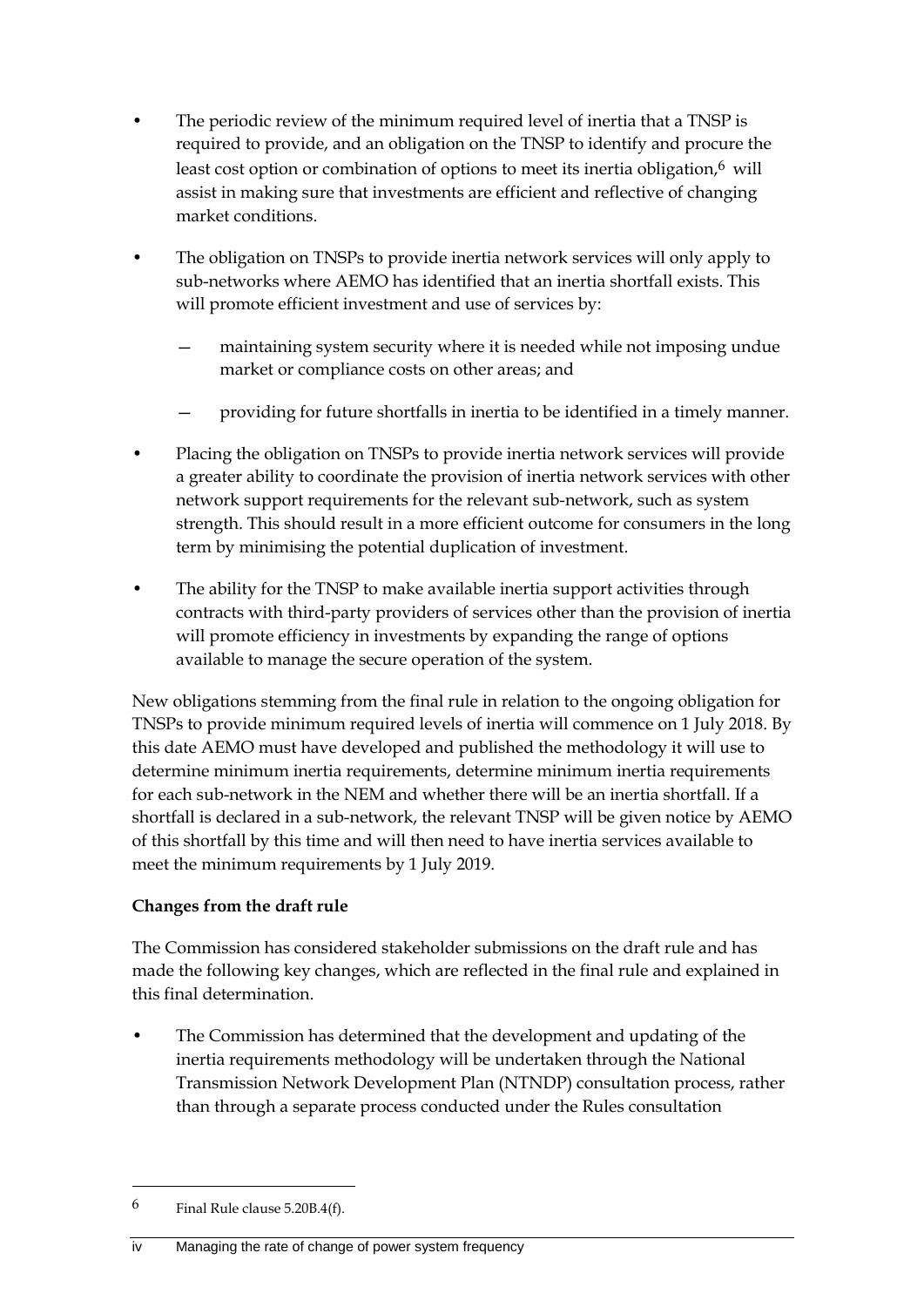procedures. This will provide AEMO with a greater level of flexibility to adjust the inertia requirements methodology as circumstances change.<sup>7</sup>

- If AEMO assesses that there is, or is likely to be, an inertia shortfall in any inertia sub-network, it must publish and give to the relevant TNSP a notice of that assessment that includes the date by which the inertia network services must be available. Under the draft rule, AEMO was restricted to notifying the TNSP of an inertia shortfall at the time of publication of the NTNDP.
- The Commission has included additional matters in the final rule that AEMO is required to take into account when determining the inertia requirements for an inertia sub-network. These additional matters include any constraints that could reasonably be applied to the inertia sub-network when islanded to achieve a secure operating state and any unserved energy that might result from the constraints, as well as any other matters AEMO considers appropriate.
- The final rule requires the relevant TNSP to use 'reasonable endeavours' to make the inertia network services available by the date specified by AEMO. In some circumstances, there may be a limited number of parties with whom to contract for the provision of services, or potential providers of inertia may not wish to enter into contracts with the TNSP.
- In order to make clear that the determination of an inertia shortfall during the course of a regulatory control period constitutes a pass through event under chapter 6A of the NER, the final rule adds a new category of pass-through event an 'inertia shortfall event'. An inertia shortfall event occurs where a TNSP is required to provide, or cease providing, inertia network services and meeting this requirement materially increases or decreases the TNSP's costs of providing prescribed transmission services. The addition in the final rule of a new category of pass through event should provide greater certainty to the TNSP that the efficient costs of meeting the obligation can be recovered.
- Under the final rule TNSPs are not required to apply the Regulatory Investment Test for Transmission (RIT-T) to proposed expenditure on "inertia service payments" (payments to third parties for the provision of inertia or inertia support activities) or to network investments undertaken by the TNSP to meet the inertia obligation where:
	- an inertia shortfall is declared in the inertia sub-network;

- prior to the declaration the TNSP is not under an obligation to provide inertia network services; and
- the time for making the inertia network services available to meet the relevant shortfall is less than 18 months after the notice is given by AEMO.

<sup>7</sup> AEMO must publish an initial inertia requirements methodology by 30 June 2018. In producing the first methodology, AEMO is not required to comply with the NTNDP consultation process.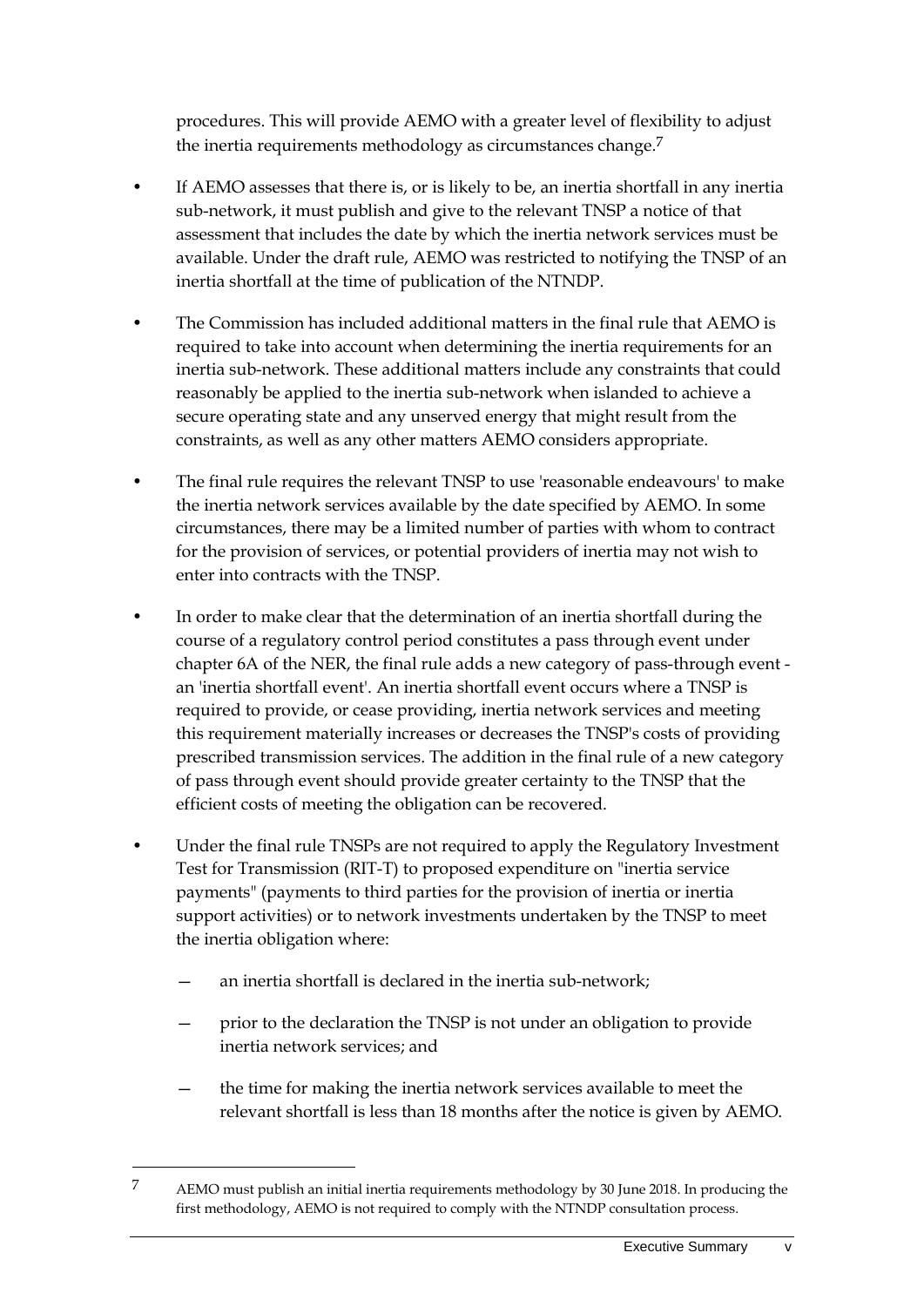The objective of the RIT-T exemption is to provide the TNSP with a practical ability to meet the obligation in a reasonable time in the first instance that a shortfall is declared within the sub-network. It will still be necessary for the TNSP to undertake a RIT-T for any subsequent ongoing adjustments to the required levels of inertia as the Commission expects that there will be a reasonable level of foresight in the projection of inertia shortfalls into the future.

The Commission considers that a requirement to conduct a RIT-T has the potential to limit the options available to TNSPs to efficiently meet inertia obligations in the short to medium term. However, TNSPs will still be required to undertake a process of screening of potential third-party providers of services to improve the efficiency of the contracting solution. The exemption to conducting a RIT-T for network investments will increase the competitive pressure on third-party providers of services and will make sure that potentially more efficient network investments are not precluded from meeting the obligation.

- The draft rule defined the minimum inertia requirements as two separate levels of inertia - a minimum threshold level of inertia and a higher secure operating level of inertia. The final rule extends the use of inertia support activities to reduce the minimum threshold level of inertia in addition to the secure operating level of inertia. The Commission considers that, under the proposal in the draft rule, limiting the use of inertia support activities to reducing only the secure operating level of inertia may preclude the development of potentially lower cost options. The final rule maintains the requirement for the TNSP to seek approval from AEMO in order to use any inertia support activities to reduce the minimum required levels of inertia.
- The final rule also excludes from the definition of a "NSCAS need" any requirement for inertia network services to address an inertia shortfall. The Commission considers that it is undesirable to have two frameworks in the NER for the provision of equivalent services, that is, both inertia services provided under the existing NSCAS framework and under the new framework for managing minimum levels of inertia.

#### **Additional inertia for market benefit**

1

The final rule relates to the provision by TNSPs of the minimum level of inertia required to maintain secure operation of the power system. This can be distinguished from additional levels of inertia that may increase economic benefits by allowing for greater power transfers on the network, such as greater energy flows on interconnectors.8

The final rule does not provide a mechanism to realise the market benefits that could be obtained through the provision of inertia at levels above the minimum level of inertia required to maintain secure operation of the power system.

<sup>8</sup> See: AEMC, *System security market frameworks review - final report*, 27 June 2017, pp. 31-38.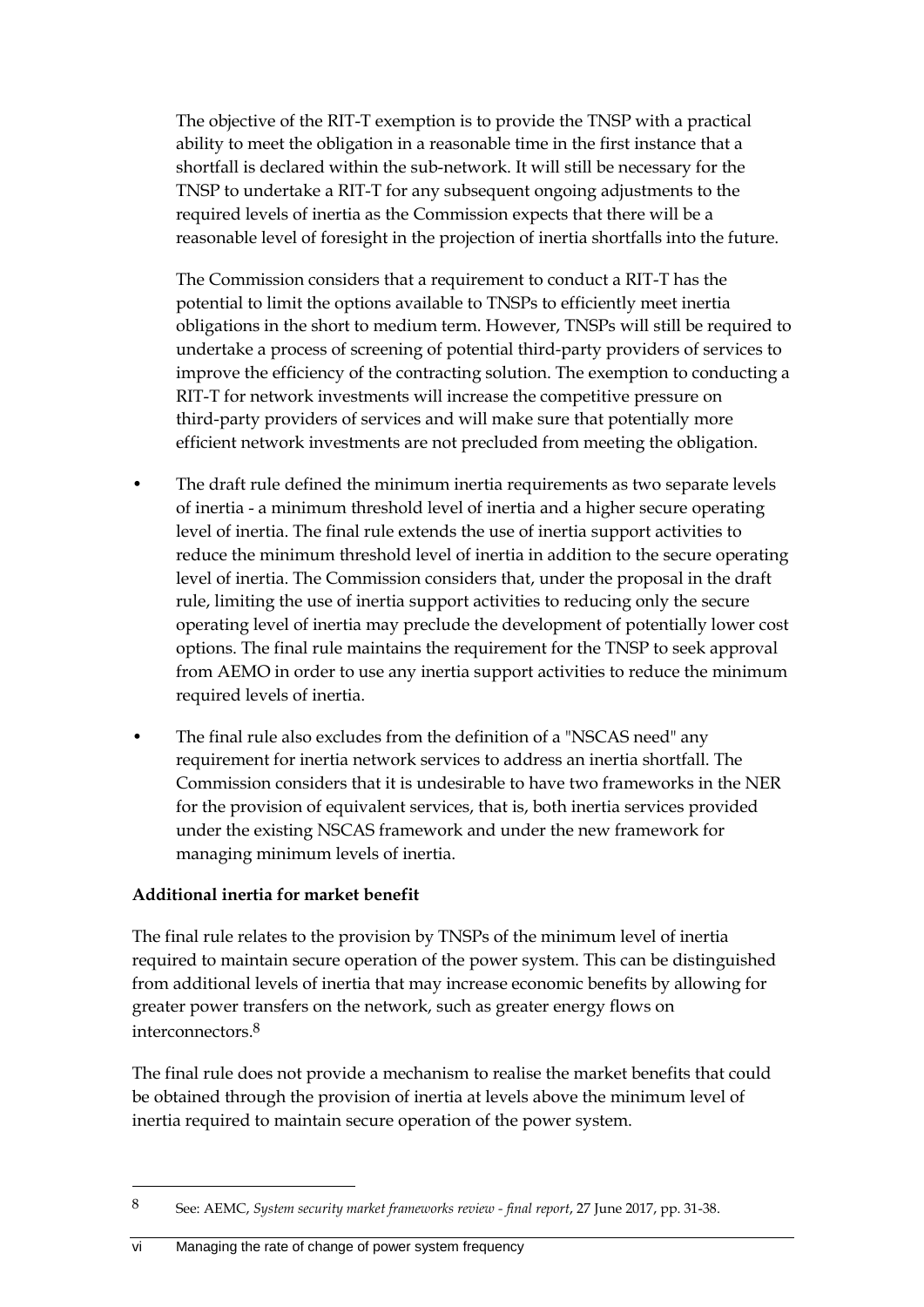The AEMC has been assessing a rule change request received from AGL, which proposes the establishment of an inertia ancillary services market. Through its assessment of this rule change request, the AEMC is considering the benefits of a mechanism to guide the provision of additional inertia for market benefit. The Commission will make a draft determination on this rule change request by 7 November 2017.

The ability to maintain power system security in an efficient manner would be enhanced by the development and introduction of a mechanism to obtain and pay for inertia and that this would further contribute to the NEO. However, such a mechanism will need careful design due to the potential impacts on the operation of the energy and ancillary services markets. On 5 September 2017, the Commission published a consultation paper to facilitate stakeholder feedback and input to assist with the development of the proposed approach.<sup>9</sup>

A market mechanism will complement and build on the certainty created through the TNSP obligation by providing the ability to continuously adjust the level of service provision in real time to maximise efficiency. Ultimately, the combined TNSP obligation and market mechanism will form an enhanced framework which efficiently balances certainty and flexibility for the management of system frequency in the long term interests of consumers.

<sup>9</sup> AEMC, *Inertia ancillary service market - consultation paper*, 5 September 2017.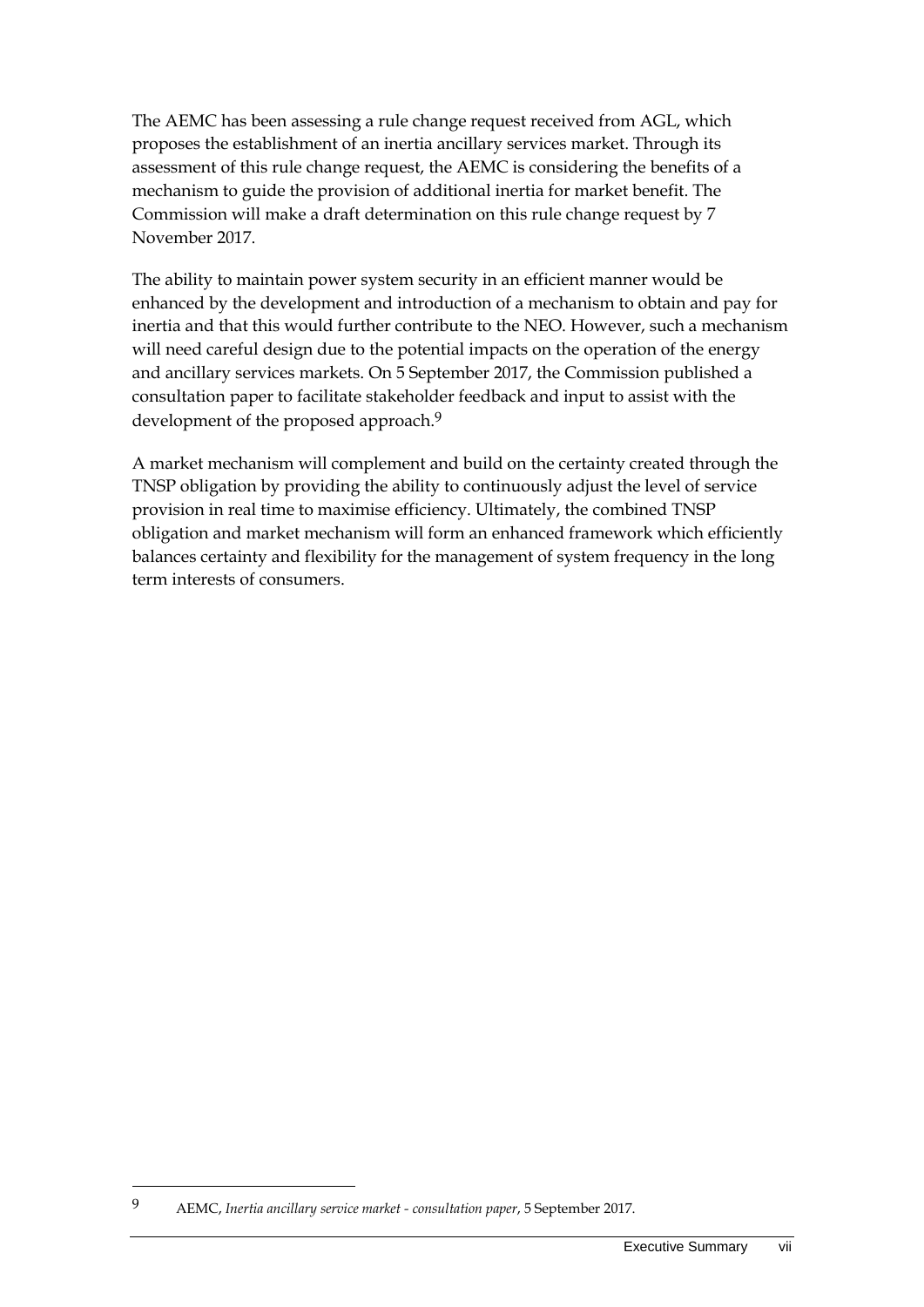## **Contents**

| $\mathbf{1}$   |                                                                              |  |  |  |  |
|----------------|------------------------------------------------------------------------------|--|--|--|--|
|                | 1.1                                                                          |  |  |  |  |
|                | 1.2                                                                          |  |  |  |  |
|                | 1.3                                                                          |  |  |  |  |
|                | 1.4                                                                          |  |  |  |  |
|                | 1.5                                                                          |  |  |  |  |
|                | 1.6                                                                          |  |  |  |  |
| $\overline{2}$ |                                                                              |  |  |  |  |
|                | 2.1                                                                          |  |  |  |  |
|                | 2.2                                                                          |  |  |  |  |
|                | 2.3                                                                          |  |  |  |  |
|                | 2.4                                                                          |  |  |  |  |
|                | 2.5                                                                          |  |  |  |  |
| 3              | Determining the minimum required levels of inertia and inertia shortfalls 17 |  |  |  |  |
|                | 3.1                                                                          |  |  |  |  |
|                | 3.2                                                                          |  |  |  |  |
|                | 3.3                                                                          |  |  |  |  |
|                | 3.4                                                                          |  |  |  |  |
|                |                                                                              |  |  |  |  |
|                | 4.1                                                                          |  |  |  |  |
|                | 4.2                                                                          |  |  |  |  |
|                | 4.3                                                                          |  |  |  |  |
|                | 4.4                                                                          |  |  |  |  |
| 5              |                                                                              |  |  |  |  |
|                | 5.1                                                                          |  |  |  |  |
|                | 5.2                                                                          |  |  |  |  |
|                | 5.3                                                                          |  |  |  |  |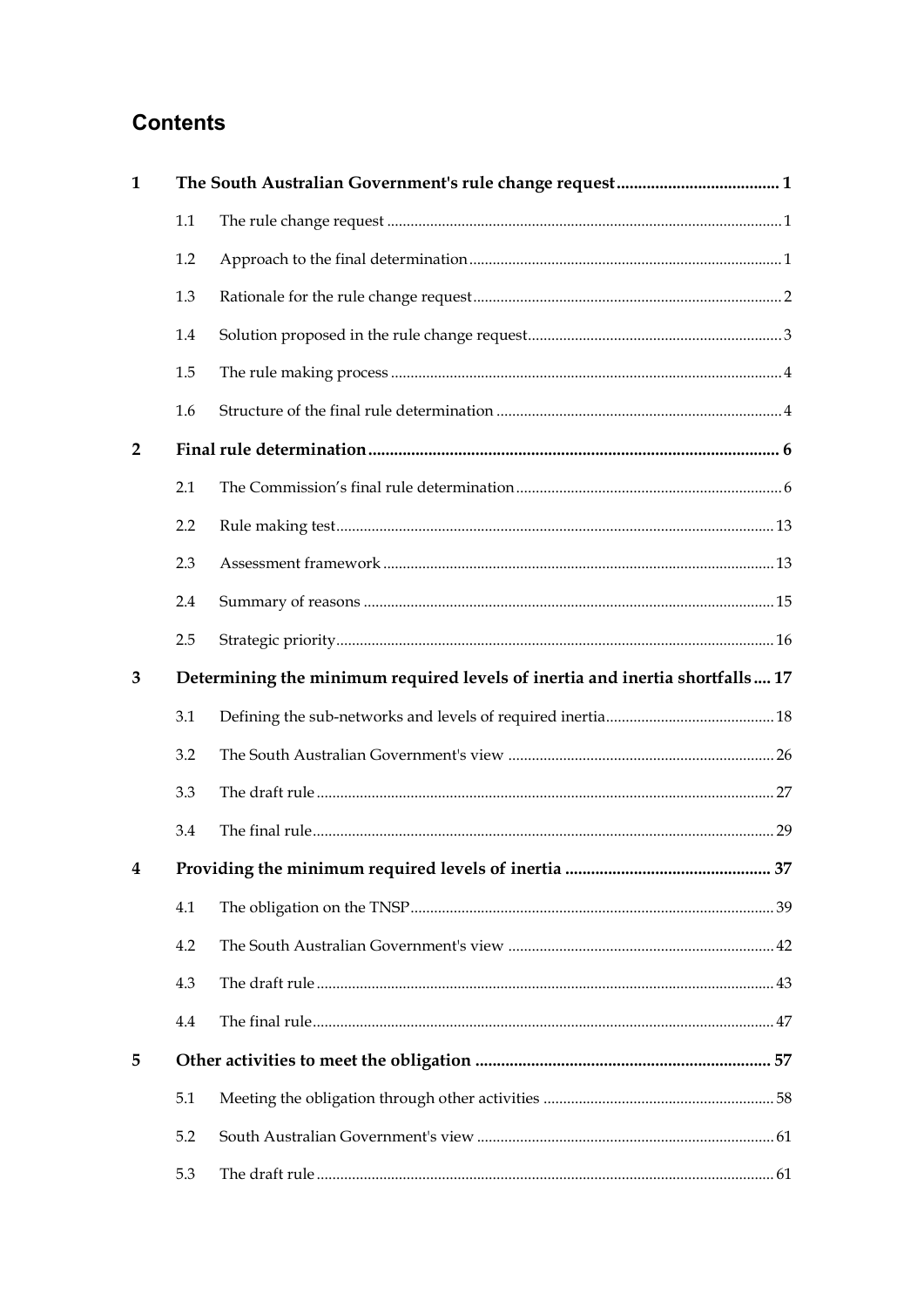|              | 5.4 |                                                                                         |  |
|--------------|-----|-----------------------------------------------------------------------------------------|--|
| 6            |     |                                                                                         |  |
|              | 6.1 | Initial determination of inertia requirements and TNSP provision of inertia services 65 |  |
|              | 6.2 |                                                                                         |  |
|              |     |                                                                                         |  |
| $\mathbf{A}$ |     |                                                                                         |  |
|              | A.1 |                                                                                         |  |
|              | A.2 |                                                                                         |  |
| B            |     |                                                                                         |  |
| $\mathsf{C}$ |     |                                                                                         |  |
|              |     |                                                                                         |  |
|              | C.1 |                                                                                         |  |
|              | C.2 |                                                                                         |  |
|              | C.3 |                                                                                         |  |
|              | C.4 |                                                                                         |  |
|              | C.5 |                                                                                         |  |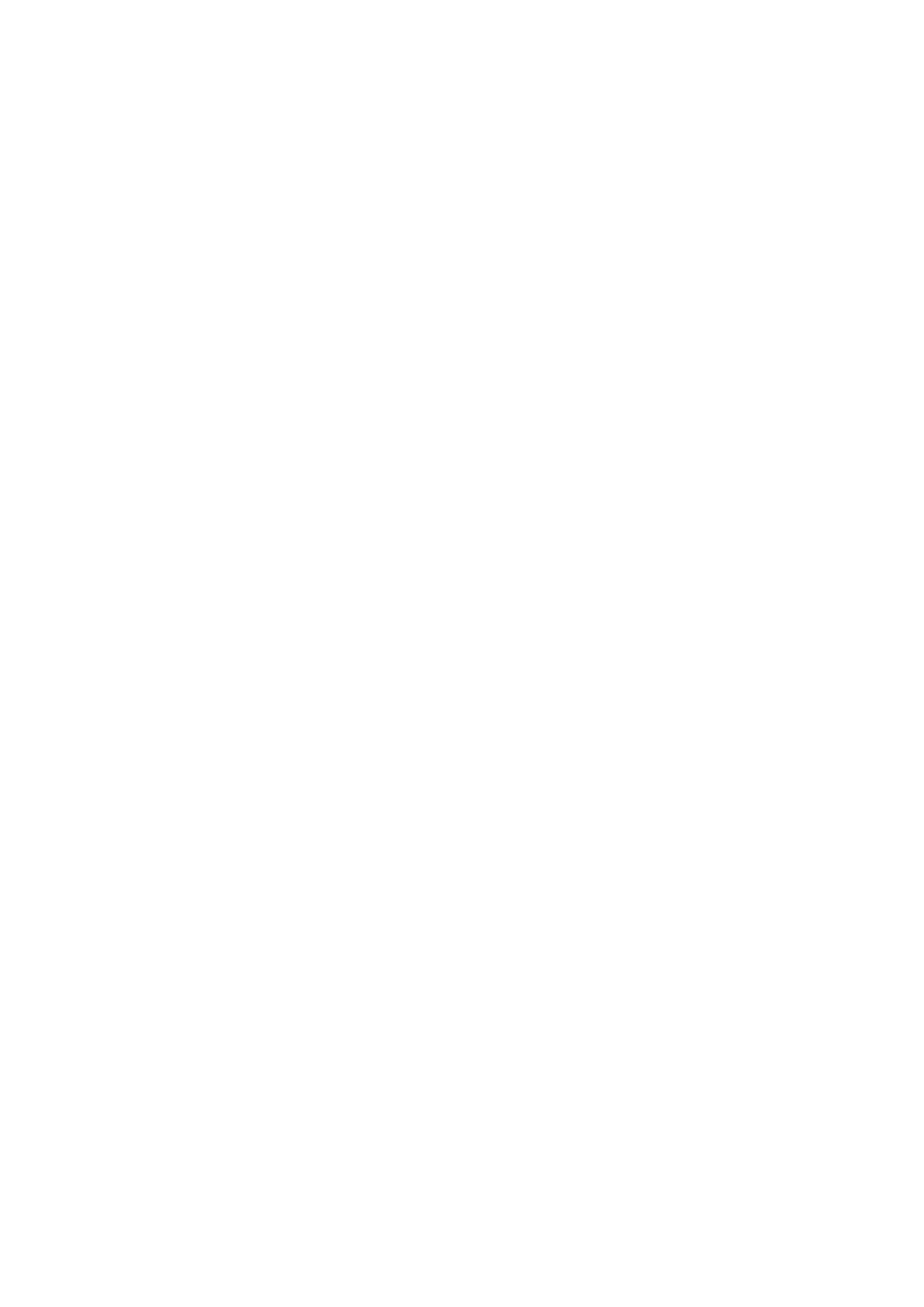## <span id="page-12-0"></span>**1 The South Australian Government's rule change request**

## <span id="page-12-1"></span>**1.1 The rule change request**

On 12 July 2016, the South Australian Minister for Mineral Resources and Energy made a request to the Australian Energy Market Commission (AEMC or Commission) to make a rule regarding the management of potential fast rates of change of frequency in the power system.

The South Australian Government considers that less synchronous generation in the National Electricity Market (NEM) is leading to a lack of system inertia.10 Lower levels of inertia increase the susceptibility of the system to rapid changes in frequency that arise as a result of system disturbances.

The rule change request proposes that the Australian Energy Market Operator (AEMO) should be provided with powers to determine the services necessary to manage sudden changes in frequency and procure these services through an efficient and competitive process.

## <span id="page-12-2"></span>**1.2 Approach to the final determination**

The rule change request has been considered concurrently with, and informed by the broader system security work programme of the AEMC, and technical work undertaken by AEMO as part of its Future Power System Security Program (FPSS).

This final determination effectively implements a key recommendation made in the Commission's final report on the *System security market frameworks review*. 11

The report made a number of recommendations, both for immediate measures to address priority issues and a further program of work to develop robust market frameworks for the longer term.

The Commission has been assessing a number of rule change requests relating to a number of the priority issues that were considered as part of the *System security market frameworks review*. It is also undertaking further reviews into other critical aspects of system security including the *Frequency control frameworks review*, and working collaboratively with AEMO and other key stakeholders.

AEMO has identified and prioritised current and potential future challenges to maintaining system security. These challenges all stem from greater levels of non-synchronous generation in the NEM.

<sup>10</sup> Synchronous generating units contain large spinning turbines that are electro-magnetically coupled with the power system and synchronised to the frequency (50 Hertz) of the power system.

<sup>11</sup> AEMC, *System security market frameworks review - final report*, 27 June 2017.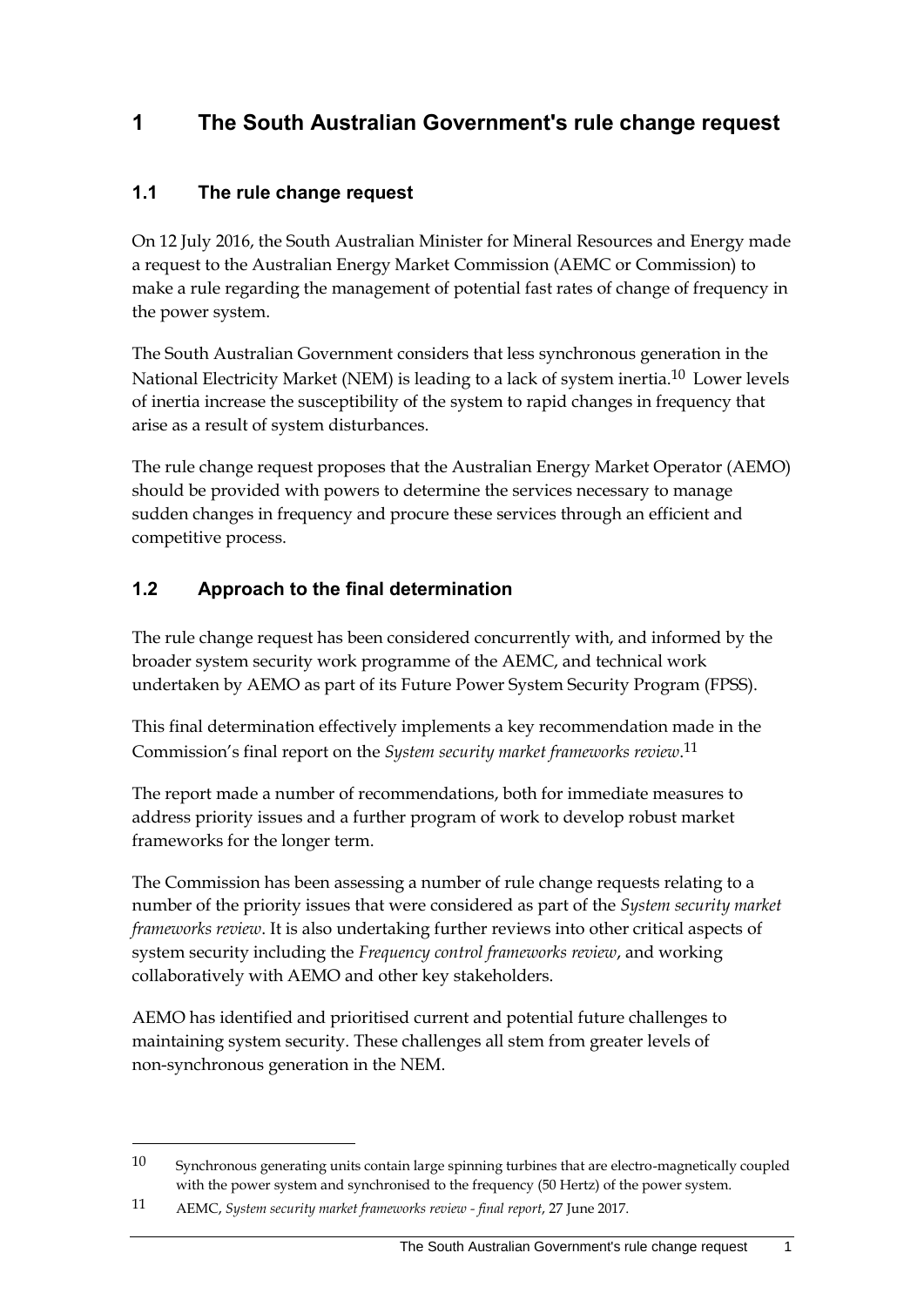This final determination specifically addresses the potential for high rates of change of frequency to occur following a sudden change in supply or demand as a result of reduced levels of system inertia.

The final rule relates to the provision by transmission network service providers (TNSPs) of the minimum level of inertia required to maintain the power system in a secure operating state. This can be distinguished from additional levels of inertia, or alternative frequency control services, that may increase economic benefits by allowing for greater power transfers on the network, such as higher flows on interconnectors.

The final rule does not provide a mechanism to realise the market benefits that could be obtained through the provision of inertia at levels above the minimum level of inertia required to maintain secure operation of the power system.

The Commission considers that a mechanism that guides the provision of additional inertia for market benefit could further contribute to the achievement of the national electricity objective (NEO). However, such a mechanism will need careful design due to the potential impacts on the operation of the energy and ancillary services markets. The AEMC intends to continue its assessment of AGL's rule change request with a view to implementing a mechanism to guide the provision of additional inertia for market benefits. The AEMC published a consultation paper on AGL's rule change request on 5 September 2017.12 Stakeholders are encouraged to provide submissions on this consultation paper by 3 October 2017.

## <span id="page-13-0"></span>**1.3 Rationale for the rule change request**

The ability of the power system to resist large changes in frequency arising from the loss of a generator, transmission line or large industrial load is initially determined by the inertia of the power system. Inertia is naturally provided by conventional electricity generators, operating with large spinning turbines and alternators that are synchronised to the frequency of the grid. These generators have significant physical inertia and support the stability of the power system by working together to maintain a constant operating frequency.

Newer types of electricity generators connected to the national electricity system, such as wind and rooftop solar, are not synchronous machines, have low or no physical inertia, and are, therefore, currently limited in their ability to dampen rapid changes in frequency. Some of these technologies have the capability to rapidly respond to changes in electricity supply or consumption, and are likely to play a key role in providing these rapid response services to manage the future security of the power system.

Historically, most generation in the NEM has been synchronous and, as such, the inertia provided by these generators has not been separately valued. As the generation mix shifts to smaller and more non-synchronous generation however, inertia is not

<sup>12</sup> AEMC, *Inertia ancillary service market - consultation paper*, 5 September 2017.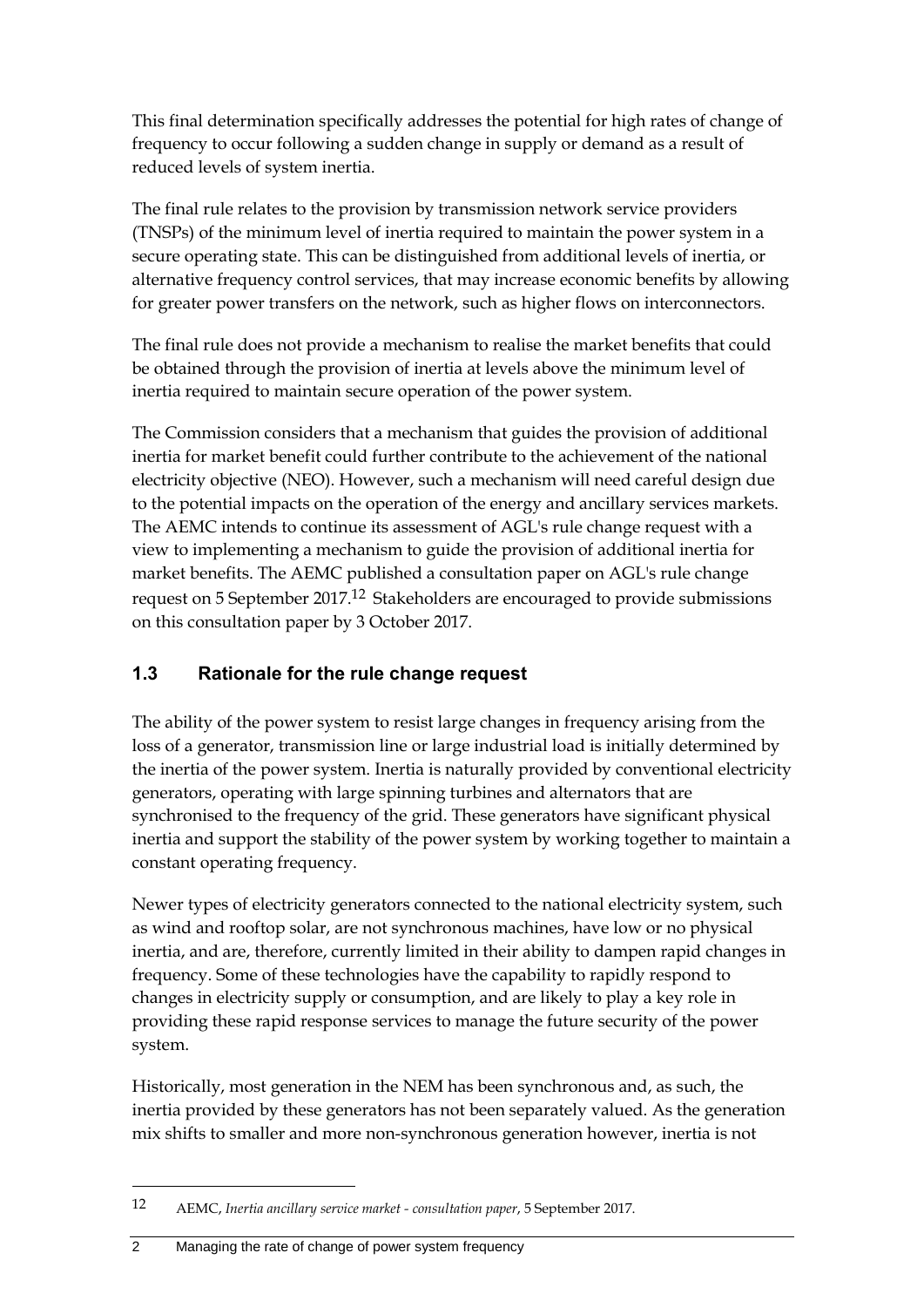provided as a matter of course giving rise to increasing challenges for AEMO in maintaining the power system in a secure operating state.

In addition, the majority of existing contingency frequency control ancillary services (FCAS) is also provided by synchronous generators. Generators that wish to be available to provide contingency FCAS typically need to reduce energy output, which entails an opportunity cost. This has meant that the revenue provided by these services has typically been seen as supplementary to the principal source of revenue from energy. To date, these services have been provided by the existing stock of generators and significant investment in these services has not been necessary. However, the existing FCAS spot market arrangements, while providing an effective means for efficiently prioritising and dispatching these services, provide little in the way of revenue certainty that would be sufficient for significant investment in FCAS facilities to occur.

The South Australian Government's rule change request suggests that less synchronous generation in the NEM is leading to a lack of system inertia, which is increasing the susceptibility of the system to rapid changes in frequency and reducing system stability.

The shift to newer types of non-synchronous generation has been more pronounced in some regions of the NEM than others. South Australia, in particular, has experienced a substantially faster change than other regions as an increasing volume of renewable energy has come into service. Flows on the interconnector with Victoria allow power system security to be maintained because of inertia provided by generators in other parts of the NEM. Where there is an outage of this interconnector, the risks to system security in South Australia increase significantly because it must rely on inertia provided by generators within the region. If there is minimal generation capacity online at the time of the interconnector outage that has the ability to provide inertia in that region, the frequency could be subject to very rapid changes. This makes it harder to arrest the frequency change and restore the frequency to normal operating levels. As the generation mix changes in a similar way across the NEM these risks may become more widespread.

## <span id="page-14-0"></span>**1.4 Solution proposed in the rule change request**

The South Australian Government proposed two principal changes to establish a more effective framework for the management of increased risks to system security arising from rapid changes in frequency:

- 1. AEMO should be provided with the powers to:
	- (a) determine the types and amount of ancillary services that may assist in addressing the potential for high rates of frequency change; and
	- (b) procure the necessary ancillary services via ancillary services agreements and to develop guidelines for the efficient and competitive procurement of these services.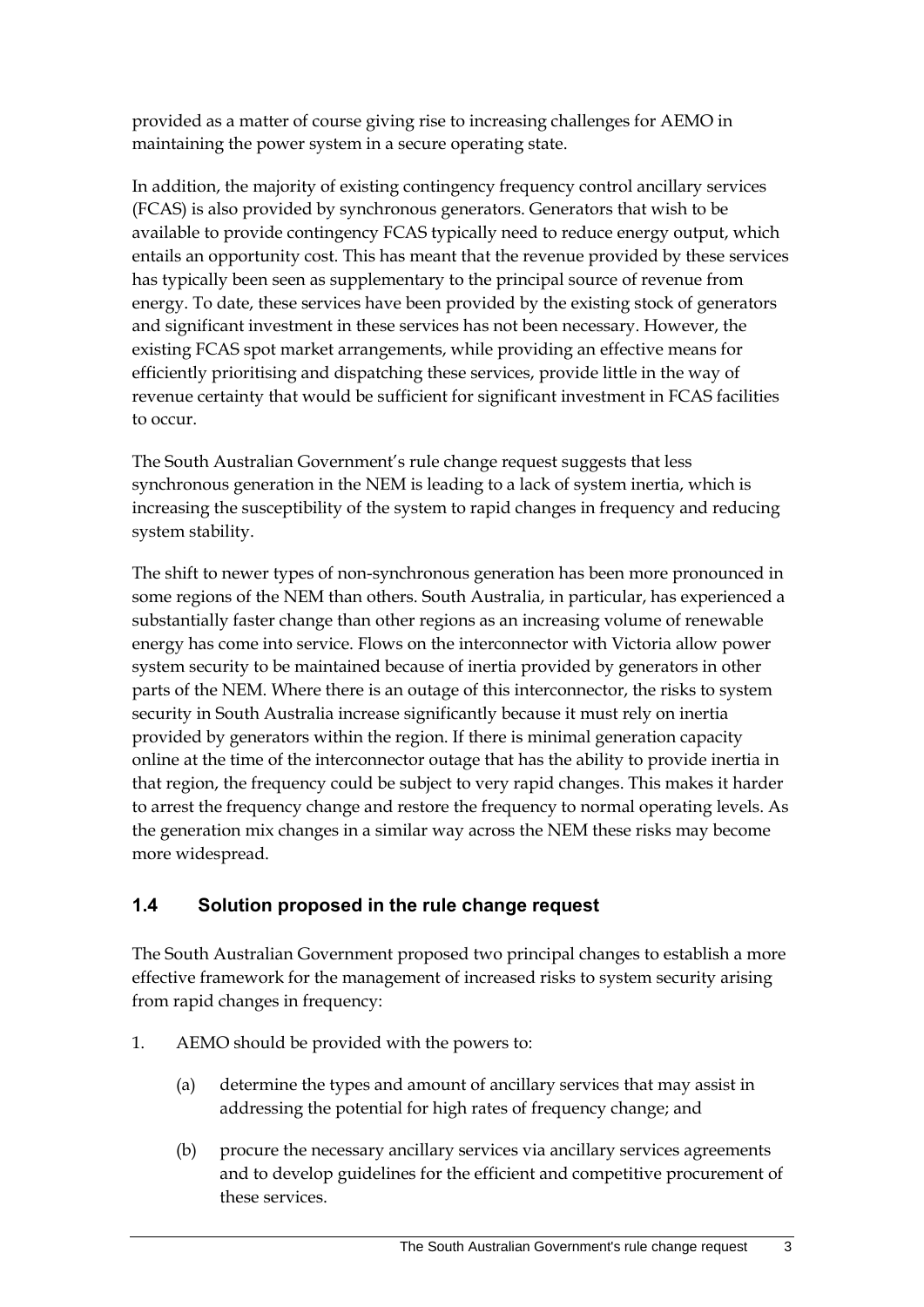2. A system standard for the rate of change of frequency (RoCoF) should be established to guide the procurement of the services and to clarify responsibilities of AEMO, TNSPs and market participants. The level of this standard should be determined by the Reliability Panel in accordance with a process prescribed in the National Electricity Rules (NER).

## <span id="page-15-0"></span>**1.5 The rule making process**

On 8 September 2016, the Commission published a notice advising of its commencement of the rule making process and consultation in respect of the rule change request.13 A consultation paper identifying specific issues for consultation was also published. Submissions closed on 13 October 2016.

On 15 December 2016, the Commission published its interim report to the COAG Energy Council on the *System security market frameworks review*. The interim report set out the Commission's preliminary findings and canvassed a number of options to obtain system security services to address the potential for high rates of change of frequency arising from reduced levels of inertia. Submissions closed on 9 February 2017.

On 23 March 2017, the Commission published a directions paper on the *System security market frameworks review*. The directions paper presented the Commission's proposed approach to address the management of system frequency with reduced levels of synchronous generation. Submissions closed on 20 April 2017.

On 27 June 2017, the Commission published a draft determination with respect to this rule change request. The draft rule proposed to place an obligation on TNSPs to procure minimum required levels of inertia or alternative services to reduce the minimum required levels of inertia. Submissions on the draft determination closed on 8 August 2017.

The Commission received 18 submissions in response to the draft determination. A summary of the issues raised in submissions and the Commission's response to each issue is contained in Appendix A.

The Commission has considered all issues raised by stakeholders in submissions received in response to all of the above published reports with respect to this rule change request. Issues raised in submissions are discussed and responded to throughout this final rule determination.

## <span id="page-15-1"></span>**1.6 Structure of the final rule determination**

This final rule determination is set out as follows:

<sup>13</sup> This notice was published under s. 95 of the National Electricity Law (NEL).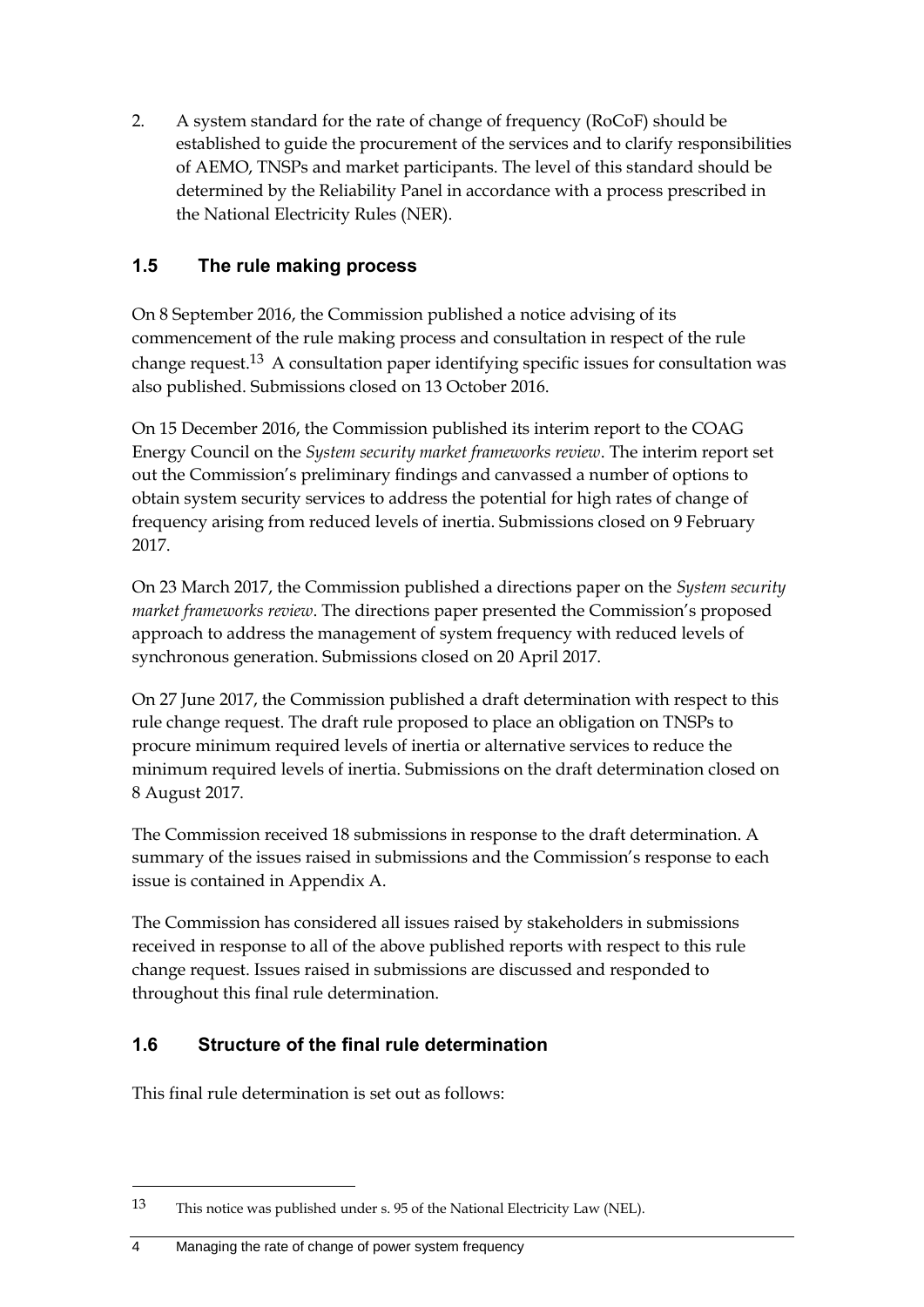- Chapter 2 provides an overview of the Commission's final rule determination, including its assessment framework and summary of reasons for making the final rule.
- Chapter 3 explores the concept of the minimum level of inertia required to maintain a secure operating system and sets out further detail on the Commission's final rule to place an obligation on AEMO to define inertia sub-networks and to determine minimum required levels of inertia.
- Chapter 4 describes the Commission's final rule to place an obligation on the relevant TNSP to make continuously available the minimum required levels of inertia and explores the specific conditions under which AEMO may enable inertia to be provided to the system.
- Chapter 5 describes the Commission's final rule to allow TNSPs to contract with third-party providers of alternative frequency control services, including fast frequency response services, as a means of reducing the minimum levels of inertia the TNSP is required to provide.
- Chapter 6 sets out the process of transitioning to the commencement of the final rule.
- Appendix A provides the Commission's response to stakeholder comments that are not addressed elsewhere in the final rule determination.
- Appendix B sets out the relevant legal requirements under the National Electricity Law (NEL) for the Commission to make this final rule determination.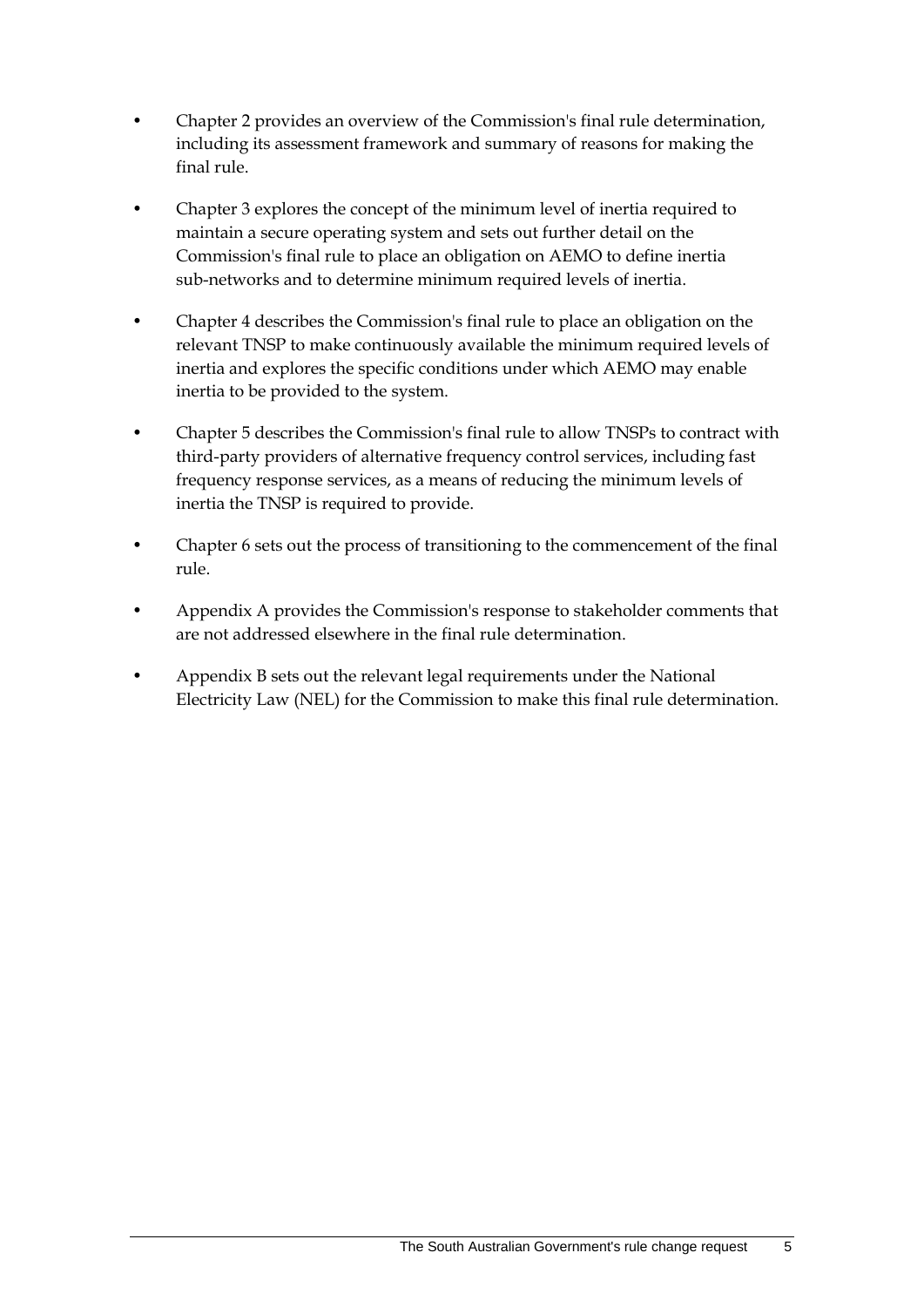## <span id="page-17-0"></span>**2 Final rule determination**

The Commission's final rule determination is to make a more preferable final rule. The more preferable final rule places an obligation on TNSPs that are Inertia Service Providers to provide, and make continuously available, minimum required levels of inertia, or in some cases alternative services, to allow AEMO to maintain the system in a secure operating state.

This chapter outlines:

- the key features of the final rule;
- the rule making test for changes to the NER;
- the more preferable rule making test;
- the assessment framework for considering the rule change request; and
- the Commission's consideration of the more preferable final rule against the national electricity objective.

Further information on the legal requirements for making this final rule determination is set out in Appendix B.

## <span id="page-17-1"></span>**2.1 The Commission's final rule determination**

The more preferable final rule made by the Commission is attached to and published with this final rule determination. The key features of the more preferable final rule are as follows. Differences between the final rule and the draft rule are set out in the remaining chapters of this final rule determination.

#### **AEMO determines inertia requirements**

- An obligation on AEMO to:
	- determine the boundaries of inertia sub-networks in the NEM taking into account, among other things, the synchronous connections between the proposed inertia sub-network and adjacent parts of the national grid and the likelihood of the proposed inertia sub-network being islanded;<sup>14</sup>
	- publish as part of the National Transmission Network Development Plan (NTNDP) consultation process an inertia requirements methodology setting out the process it will use to determine the inertia requirements for each inertia sub-network, having regard to matters specified in the NER;15

<sup>14</sup> Final Rule clause 5.20B.1(d).

<sup>15</sup> Final Rule clause  $5.20.1(a)(3)$ .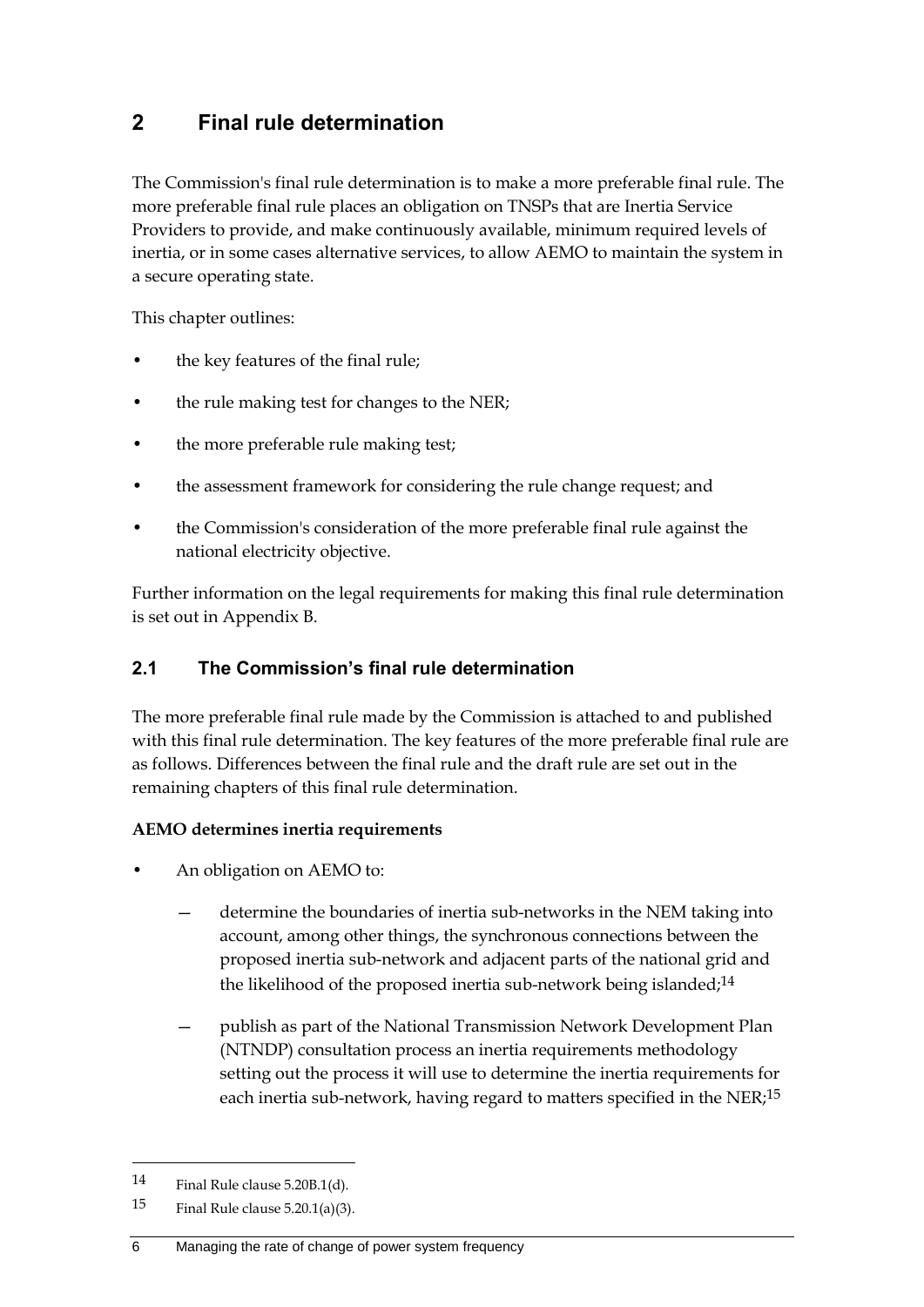- determine, generally no more than once in any 12-month period, the "inertia requirements" for each inertia sub-network, being:
	- the minimum level of inertia required to operate the sub-network in a satisfactory operating state when the sub-network is islanded (the minimum threshold level of inertia);<sup>16</sup> and
	- the minimum level of inertia required to operate the sub-network in a secure operating state when the sub-network is islanded (the secure operating level of inertia).17
- publish the inertia requirements for each inertia sub-network in the NTNDP.18

#### **AEMO determines and provides notice of any inertia shortfall**

- An obligation on AEMO to:
	- assess whether, in its reasonable opinion, there is or is likely to be an inertia shortfall in an inertia sub-network, taking into account matters specified in the final rule.19 An inertia shortfall is a shortfall in the level of inertia typically provided in an inertia sub-network compared to the secure operating level of inertia most recently determined by AEMO for the sub-network;20
	- where there is, or is likely to be, an inertia shortfall in an inertia sub-network, publish and give to the Inertia Service Provider for the inertia sub-network a notice of the assessment.<sup>21</sup> The Inertia Service Provider is the TNSP for the inertia sub-network or, if there is more than one TNSP for the inertia sub-network, the jurisdictional planning body for the relevant jurisdiction; 22
	- give notice of the date that the Inertia Service Provider must provide for the availability of inertia network services, which must not be earlier than 12 months after the date that the notice of the assessment is published unless an earlier date is agreed with the Inertia Service Provider;<sup>23</sup>

<sup>16</sup> Final Rule clause 5.20B.2(b)(1).

<sup>17</sup> Final Rule clause 5.20B.2(b)(2). In practice, the secure operating level of inertia will always be higher than the minimum threshold level of inertia.

<sup>18</sup> Final Rule clause 5.20B.2(c).

<sup>19</sup> Final Rule clause 5.20B.3(a).

<sup>20</sup> Final Rule, new Chapter 10 definition of "inertia shortfall".

<sup>21</sup> Final Rule clause 5.20B.3(c).

<sup>22</sup> Final Rule clause 5.20B.4(a). The Inertia Service Provider will be AEMO in Victoria.

<sup>23</sup> Final Rule clause 5.20B.3(c).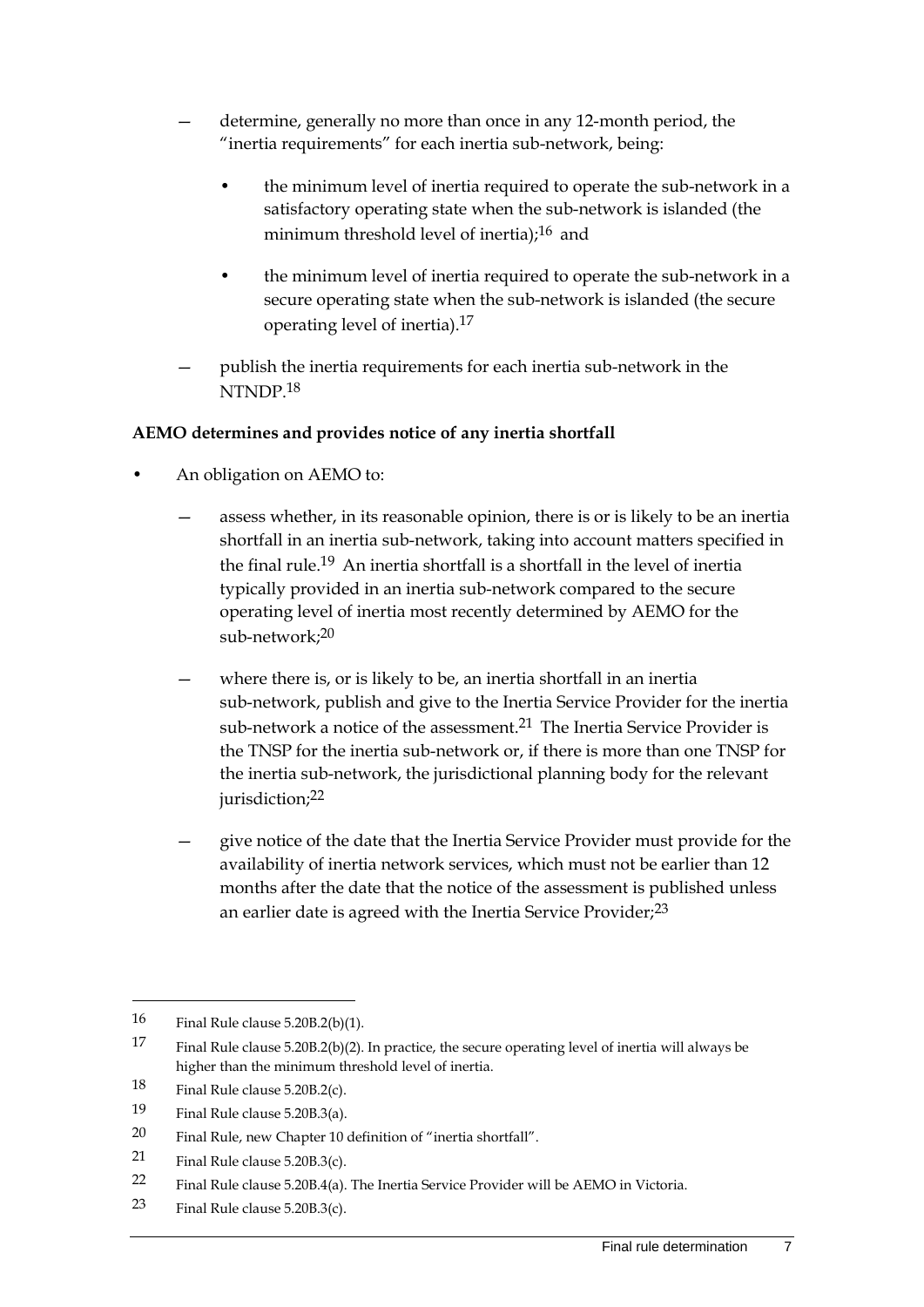- provide five-year projections of inertia shortfalls in the NTNDP.<sup>24</sup>
- The final rule excludes from the definition of a "NSCAS need" any requirement for inertia network services to address an inertia shortfall.25

#### **Services that qualify as inertia network services**

- The final rule specifies the types of services that can be provided by Inertia Service Providers to meet an inertia shortfall. These services must be for the provision of inertia26 and are called "inertia network services" under the final rule.
- The inertia network services that qualify to provide inertia up to the minimum threshold level of inertia are:27
	- services made available by the Inertia Service Provider investing in synchronous condensors; and
	- services made available to the Inertia Service Provider by a Registered Participant and provided by means of a synchronous generating unit or synchronous condensor.
- The inertia network services that qualify to provide inertia beyond the minimum threshold level of inertia and up to the secure operating level of inertia are those services that can be used for the minimum threshold level of inertia and other types of inertia network services provided by the Inertia Service Provider or a Registered Participant.28
- Other types of activities ("inertia support activities") may be used by the Inertia Service Provider to reduce the secure operating level of inertia or the minimum threshold level of inertia, with approval from AEMO.29

#### **Inertia Service Provider makes inertia network services available**

• In sub-networks of the NEM where an inertia shortfall has been identified by AEMO there is an obligation on the TNSP30 that is the Inertia Services Provider to:

-

- 27 Final Rule clause 5.20B.4(d).
- 28 Final Rule clause 5.20B.4(e).
- 29 Final Rule clause 5.20B.5(a). Inertia support activities may include, but are not limited to, installing or contracting for the provision of frequency control services, installing emergency protection schemes or contracting with generators in relation to the operation of their generating units in specified conditions

<sup>24</sup> Final Rule clause  $5.20.2(c)(13)$ .

<sup>25</sup> Final Rule, new Chapter 10 definition of "NSCAS need".

<sup>26</sup> Final Rule, new Chapter 10 definition of "inertia" - Contribution to the capability of the *power system* to resist changes in *frequency* by means of an inertial response from a *generating unit*, *network element* or other equipment that is electro-magnetically coupled with the *power system* and *synchronised* to the *frequency* of the *power system*.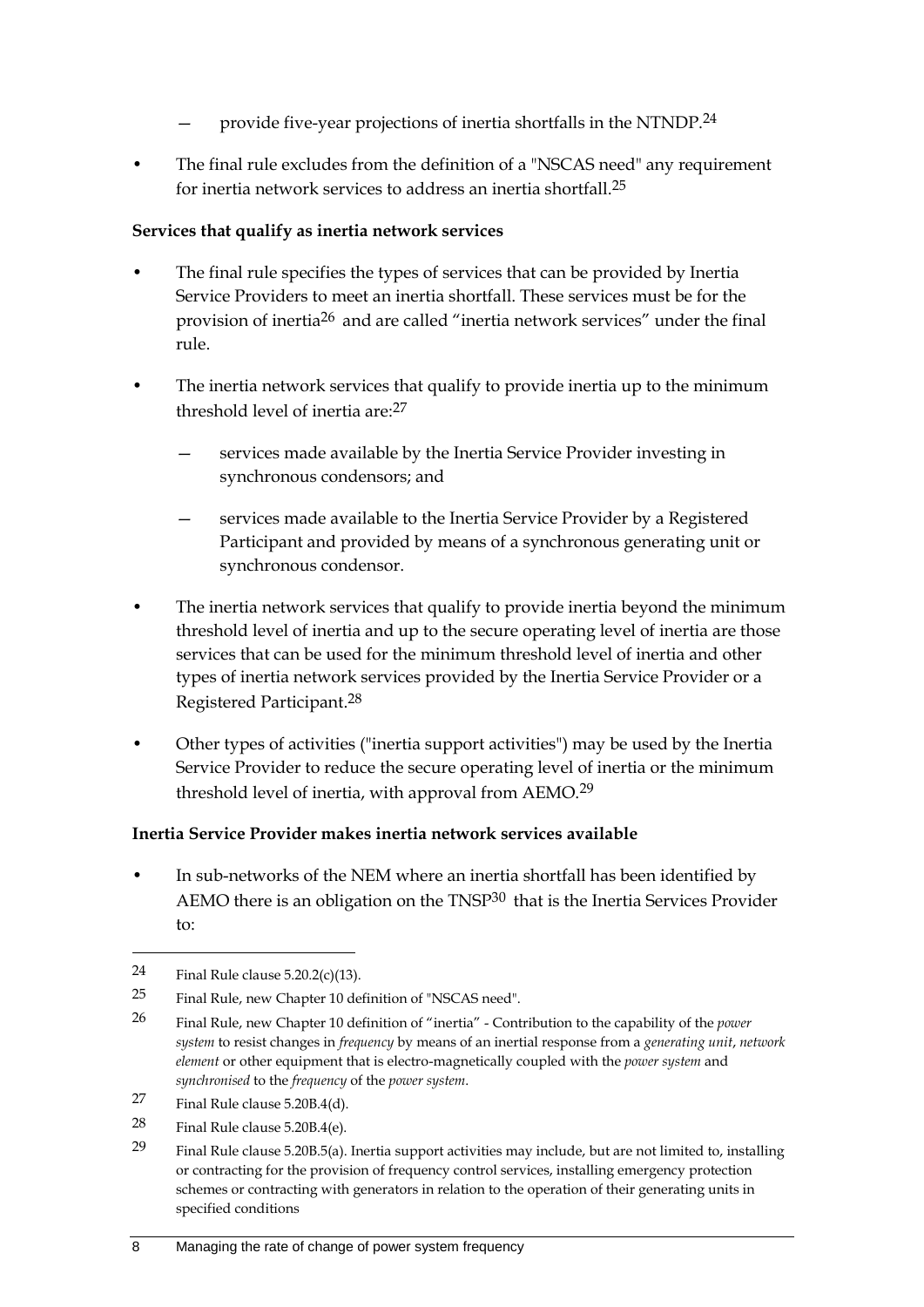- make "inertia network services" available to AEMO that when enabled will provide inertia:
	- up to the secure operating level of inertia determined by AEMO for that sub-network; $31$  or
	- an amount of inertia less than the secure operating level of inertia, or the minimum threshold level of inertia, if AEMO has approved other activities (inertia support activities) that may contribute to the operation of the inertia sub-network in a secure operating state.32
- use reasonable endeavours to make the inertia network services available by the date specified by AEMO in the notice provided to the Inertia Service Provider;<sup>33</sup>
- identify and procure the least cost option or combination of options that will satisfy its obligation in the time required.<sup>34</sup> In planning to meet the requirement to provide inertia network services, the TNSP must prepare and publish information to enable potential providers of inertia network services to develop non-network options. This information should include a description of the requirement for inertia network services, the technical characteristics that a non-network option would be required to deliver, a summary of potential options to make the inertia network services available, and information to assist non-network providers wishing to present proposals to the TNSP.35

#### **Inertia Service Provider provides information on inertia network services**

- In sub-networks of the NEM where an inertia shortfall has been identified by AEMO there is an obligation on the TNSP that is the Inertia Services Provider to:
	- provide information in its Transmission Annual Planning Report (TAPR) about the activities undertaken to meet its obligations to provide inertia network services or inertia support activities;<sup>36</sup>

- $33$  Final Rule clause 5.20B.4(c)(1).
- 34 Final Rule clause 5.20B.4(f).

- $35$  Final Rule clause 5.20B.4(g).
- 36 Final Rule clause 5.20B.4(h).

<sup>30</sup> If there is more than one TNSP in a region then the Inertia Service Provider is the jurisdictional planning body.

<sup>31</sup> Final Rule clause 5.20B.4(b)(1); clause 4.3.4(j).

<sup>32</sup> Final Rule, new Chapter 10 definition of "inertia support activity" - An activity approved by AEMO under clause 5.20B.5(a); Final Rule clause 5.20B.4(b)(2), 5.20B.5(a); clause 4.3.4(j). Inertia support activities that may be approved may include provision of frequency control services or emergency protection schemes.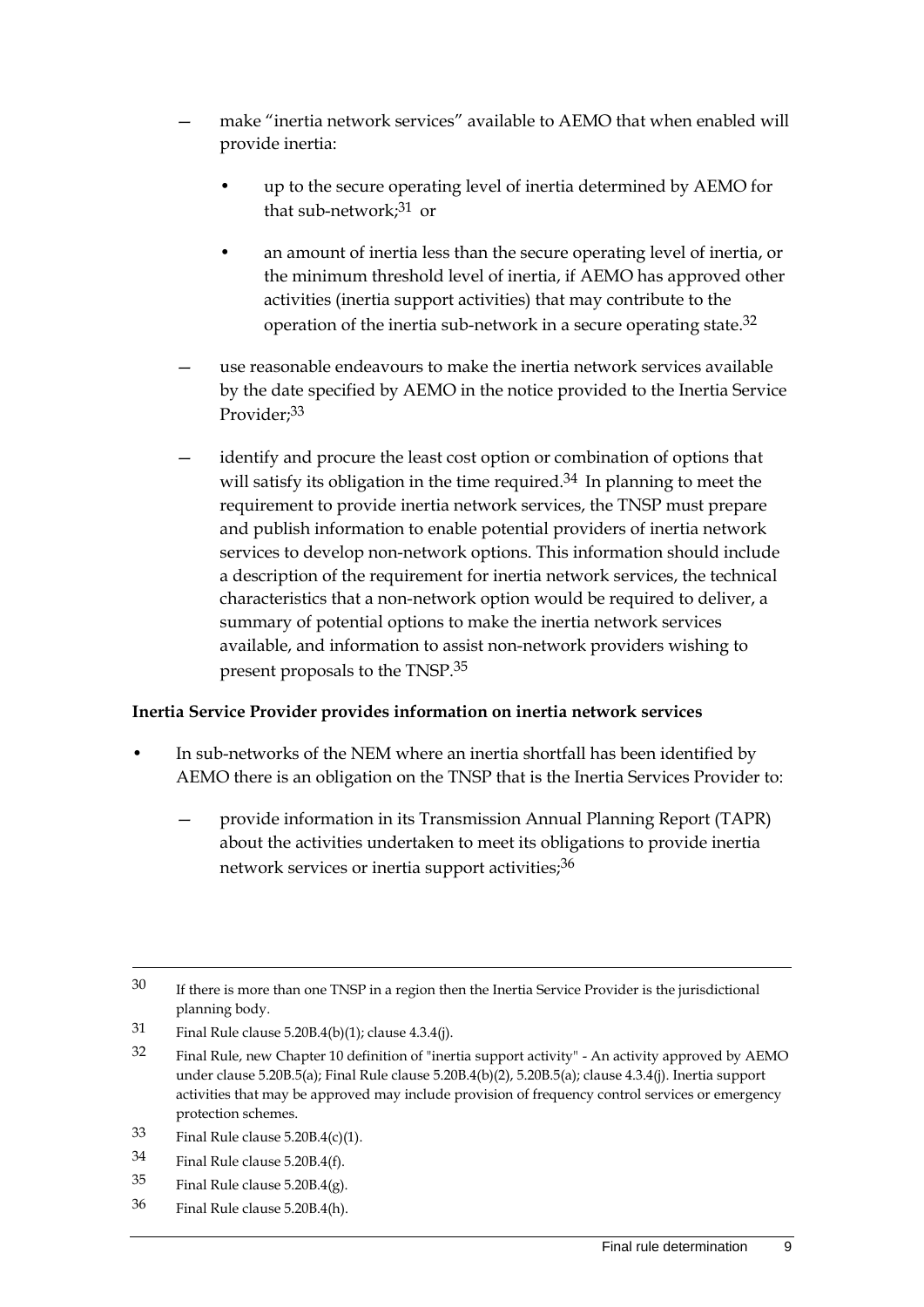- give AEMO a schedule setting out the inertia network services it has available and the Inertia Service Provider's proposed order of priority for those services to be enabled by AEMO;<sup>37</sup>
- give AEMO information about inertia support activities made available by the Inertia Service Provider and update AEMO if there is a material change to that information;38
- register any synchronous generating unit from which it is procuring inertia network services as an inertia generating unit with AEMO and specify that the generating unit must be constrained on when the generating unit is providing inertia under clause  $3.9.7(c)$  of the final rules;<sup>39</sup> and
- provide specified details of the inertia network services it is making available to AEMO and seek AEMO's approval for the technical specifications and performance standards for those services and for the information necessary for AEMO to enable or cease the provision of those services. AEMO must approve this information or advise the Inertia Service Provider of its concerns and the changes it requires to this information.<sup>40</sup>

#### **Recovery of Inertia Service Provider's costs of making inertia network services available**

- The obligation to make inertia network services available is a regulatory obligation or requirement imposed on the relevant TNSP in connection with the provision of prescribed transmission services. The Inertia Service Provider will be entitled to seek a revenue allowance that includes forecast operating expenditure or capital expenditure for its efficient costs of meeting the requirement.
- The final rule amends the definition of "network support payment" to include payments made by a TNSP under an inertia services agreement (inertia service payments). This means that the TNSP can use a network support pass through under clause 6A.7.2 of the existing Rules to recover the difference between inertia service payments included in its operating expenditure allowance for a regulatory year and its actual inertia service payments provided that the relevant inertia service payment was not included in the calculation of a pass through amount approved by the AER under clause 6A.7.3 of the rules.<sup>41</sup>
- The final rule adds a new category of pass through event an "inertia shortfall event". An inertia shortfall event occurs where a TNSP is required to provide, or cease providing, inertia network services, and meeting this requirement

<sup>37</sup> Final Rule clause 5.20B.6(a); clause 4.3.4(k).

<sup>38</sup> Final Rule clause 4.3.4(k).

<sup>39</sup> Final Rule clause 5.20B.6(b).

<sup>40</sup> Final Rule clause 5.20B.6(c) to (h); clause  $4.3.4(k)$ .

<sup>41</sup> Final Rule amendment to chapter definition of "network support payment", clause 5.20B.4(j).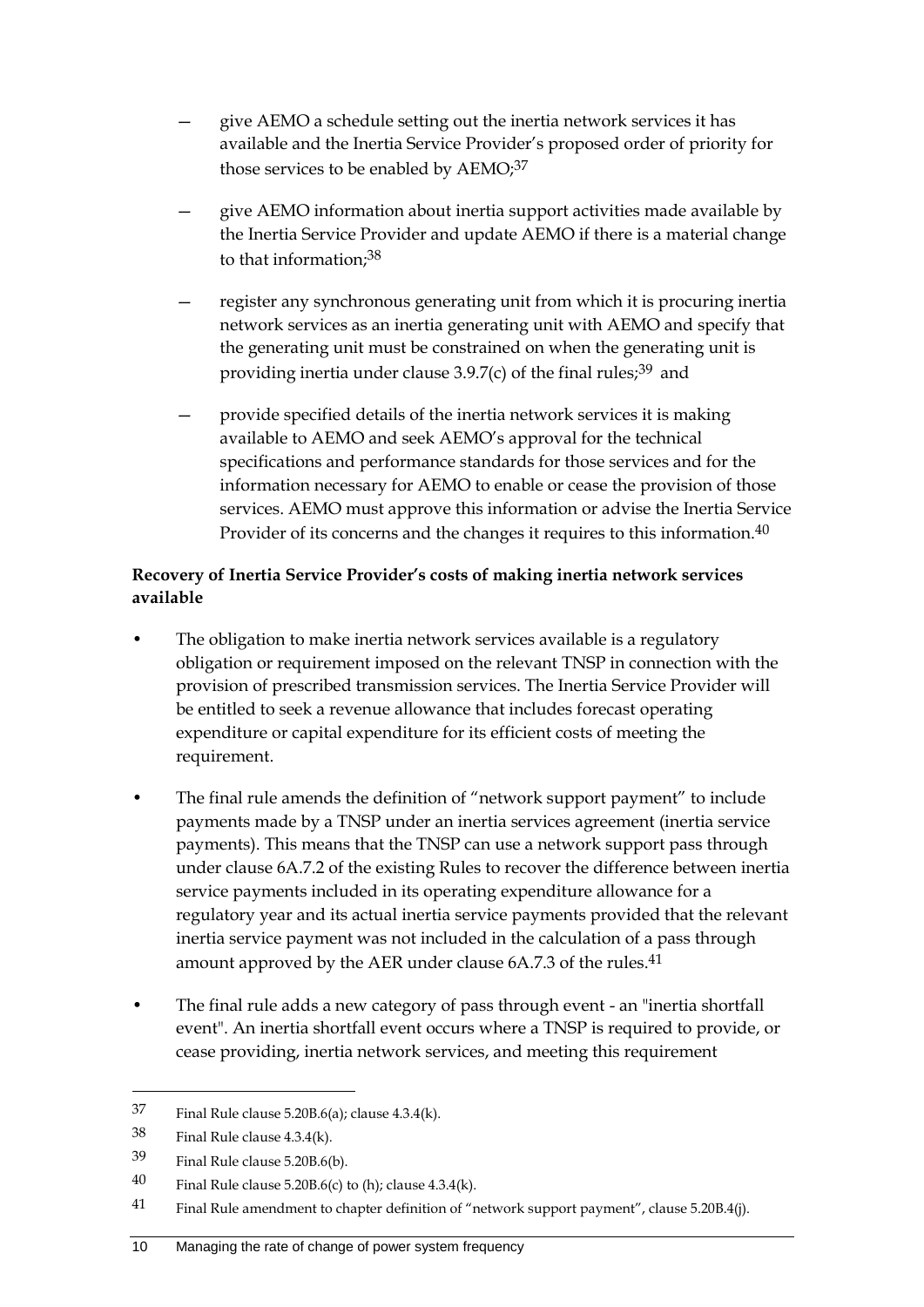materially increases or materially decreases the TNSP's costs of providing prescribed transmission services.42

#### **TNSP planning investments to meet requirement to provide inertia network services**

- Under the final rule TNSPs are not required to apply the Regulatory Investment Test for Transmission (RIT-T) to proposed expenditure on "inertia service payments" or to network investment undertaken by the TNSP where:
	- an inertia shortfall is declared in the inertia sub-network;
	- prior to the declaration the TNSP is not under an obligation to provide inertia network services for that inertia sub-network; and
	- the time for making the inertia network services available to meet the relevant shortfall is less than 18 months after the notice is given by AEMO.43
- If the TNSP proposes network investment to meet the requirement to provide inertia network services then it must provide information in its TAPR setting out the date when the proposed relevant network investment became or will become operational, the purpose and total cost of the proposed network investment, and the indicative total cost of any non-network options considered.44

#### **Obligations on AEMO to enable inertia network services**

- AEMO may enable a range and quantity of inertia network services up to:
	- the minimum threshold level of inertia where a contingency event that would result in the islanding of an inertia sub-network has been classified as a credible contingency event or defined as a protected event; and
	- the secure operating level of inertia where an inertia sub-network is islanded.
- AEMO may enable or cease inertia network services by giving instructions to the TNSP who is providing inertia network services or to a Registered Participant who has contracted with the TNSP to provide inertia network services.<sup>45</sup>
- A TNSP or Registered Participant providing an inertia network service must comply with an instruction given by AEMO to enable or cease inertia network services.46

<sup>42</sup> Final Rule, new Chapter 10 definition of "inertia shortfall event"; Final Rule clause 6A.7.3.

<sup>43</sup> Final Rule clause 5.16.3(a)(9)-(10).

<sup>44</sup> Final Rule clause 5.20B.4(i).

<sup>45</sup> Final Rule clause  $4.4.4(d)$  or (e).

<sup>46</sup> Final Rule clause  $4.4.4(g)$ .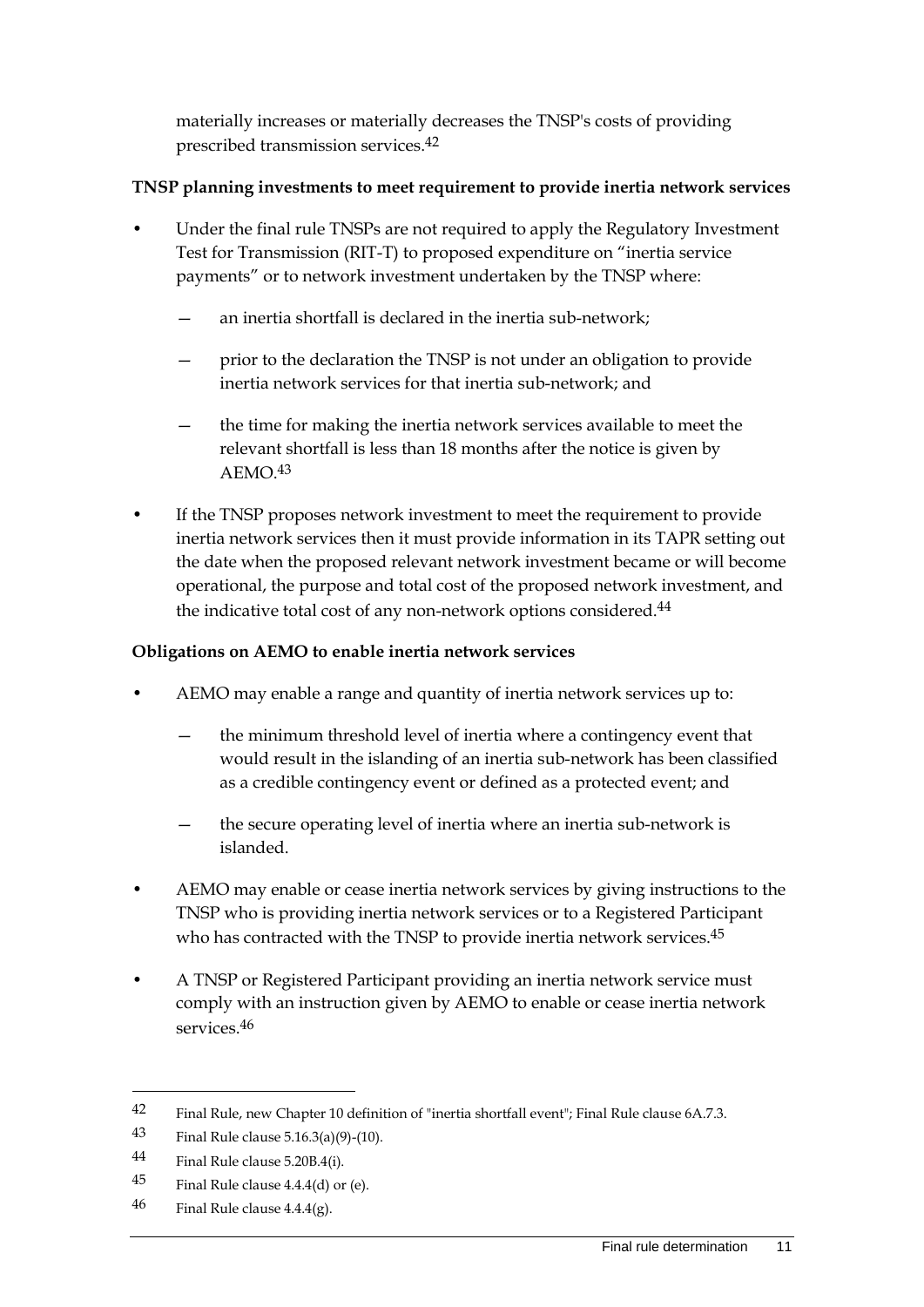Further detail on each aspect of the more preferable final rule referred to above can be found in the remaining chapters of this final determination. The arrangements for the transitional period before the commencement of the final rule are set out in chapter 6.

The final rule introduces a number of new terms and concepts. These terms and concepts, explained in Box 2.1, are used throughout this final determination.

### **Box 2.1 Definitions introduced in the final rule**

**Inertia**: Contribution to the capability of the power system to resist changes in frequency by means of an inertial response from a generating unit, network element or other equipment that is electro-magnetically coupled with the power system and synchronised to the frequency of the power system.

**Inertia network service**: A service for the provision of inertia to a transmission system.

**Inertia requirements**: The minimum threshold level of inertia and the secure operating level of inertia for an inertia sub-network determined by AEMO.

**Inertia requirements methodology**: Methodology published by AEMO setting out the process AEMO will use to determine the inertia requirements for each inertia sub-network.

**Inertia service payment**: A payment by a TNSP made under an inertia services agreement.

**Inertia Service Provider**: The TNSP for the inertia sub-network or, if there is more than one TNSP for the inertia sub-network, the jurisdictional planning body for the relevant jurisdiction.

**Inertia services agreement**: An agreement under which a person agrees to provide one or more inertia network services to an Inertia Service Provider or to undertake an inertia support activity.

**Inertia shortfall**: A shortfall in the level of inertia typically provided in an inertia sub-network (having regard to typical patterns of dispatched generation in central dispatch) compared to the secure operating level of inertia most recently determined by AEMO for the inertia sub-network.

**Inertia shortfall event**: An assessment by AEMO that there is an inertia shortfall in a sub-network.

**Inertia sub-network**: A part of the national grid for which separate inertia requirements are to be determined, and the boundaries of which are determined by AEMO.

**Inertia support activity**: An activity undertaken by the Inertia Service Provider to reduce the inertia requirements for the sub-network with AEMO approval.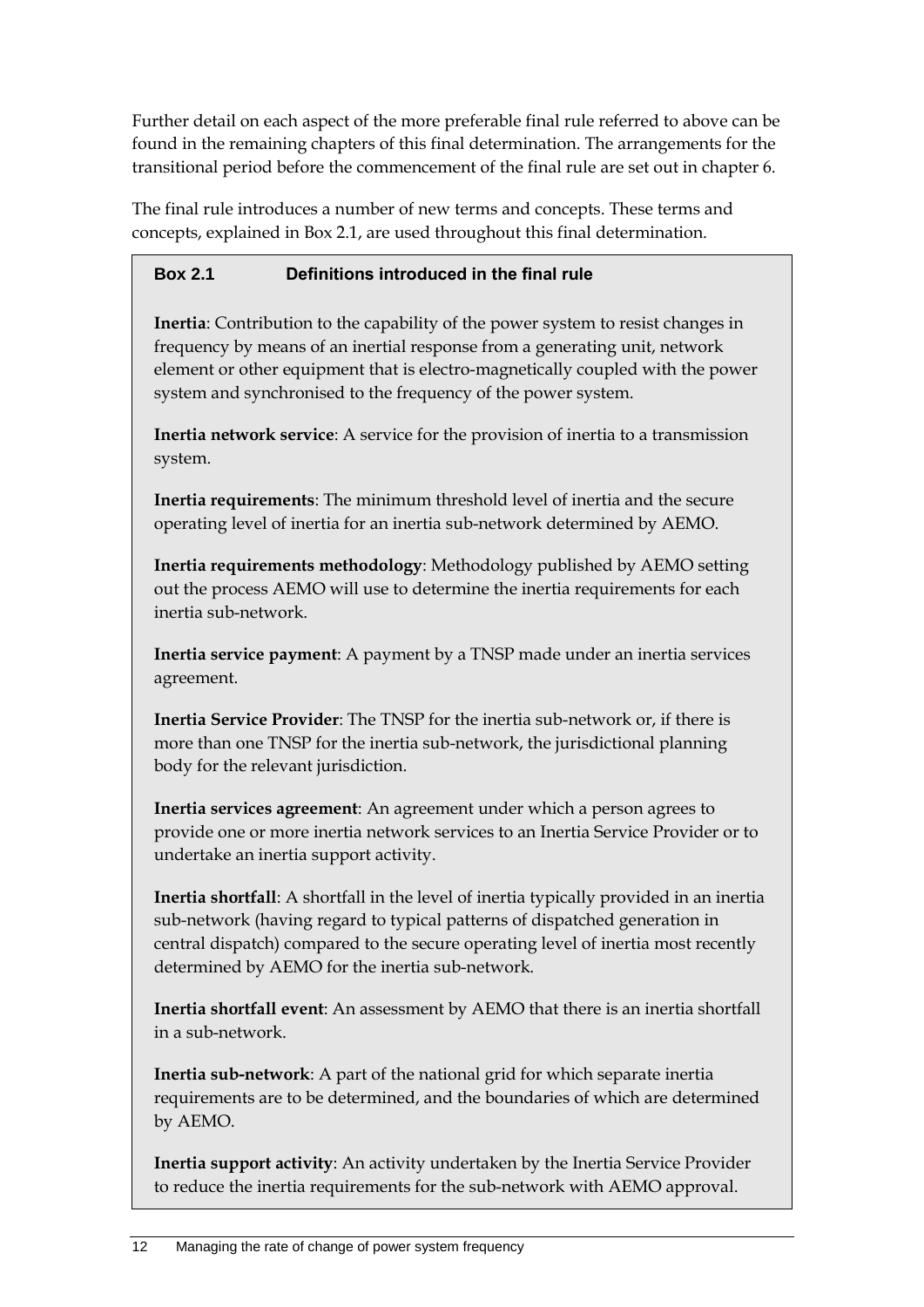## <span id="page-24-0"></span>**2.2 Rule making test**

#### **2.2.1 Achieving the national electricity objective**

The Commission may only make a rule if it is satisfied that the rule will, or is likely to, contribute to the achievement of the national electricity objective (NEO).<sup>47</sup> This is the decision making framework that the Commission must apply.

The NEO is:48

""to promote efficient investment in, and efficient operation and use of, electricity services for the long term interests of consumers of electricity with respect to:

- (a) price, quality, safety, reliability and security of supply of electricity; and
- (b) the reliability, safety and security of the national electricity system""

## **2.2.2 Making a more preferable rule**

Under s. 91A of the NEL, the Commission may make a rule that is different (including materially different) to a proposed rule (a more preferable rule) if it is satisfied that, having regard to the issue or issues raised in the rule change request, the more preferable rule will or is likely to better contribute to the achievement of the NEO.

## <span id="page-24-1"></span>**2.3 Assessment framework**

In assessing the rule change request against the NEO the Commission has considered the following principles:

• **Risk allocation**: System security is necessary for the efficient functioning of the power system and benefits all market participants as well as the wider community. However, there are costs associated with maintaining the secure operation of the power system.

A trade-off exists between the level of costs that should be incurred in avoiding or minimising the impact on the system should a disturbance occur, and the probability of the level of costs that would likely be incurred as a result of the failure to maintain the system in a secure operating state.

Costs of avoiding or minimising the impact on the system may include the application of limits on transmission lines or constraining off generation to limit the size of the impact should these generation or network elements suddenly fail.

<sup>47</sup> Section 88 of the NEL.

<sup>48</sup> Section 7 of the NEL.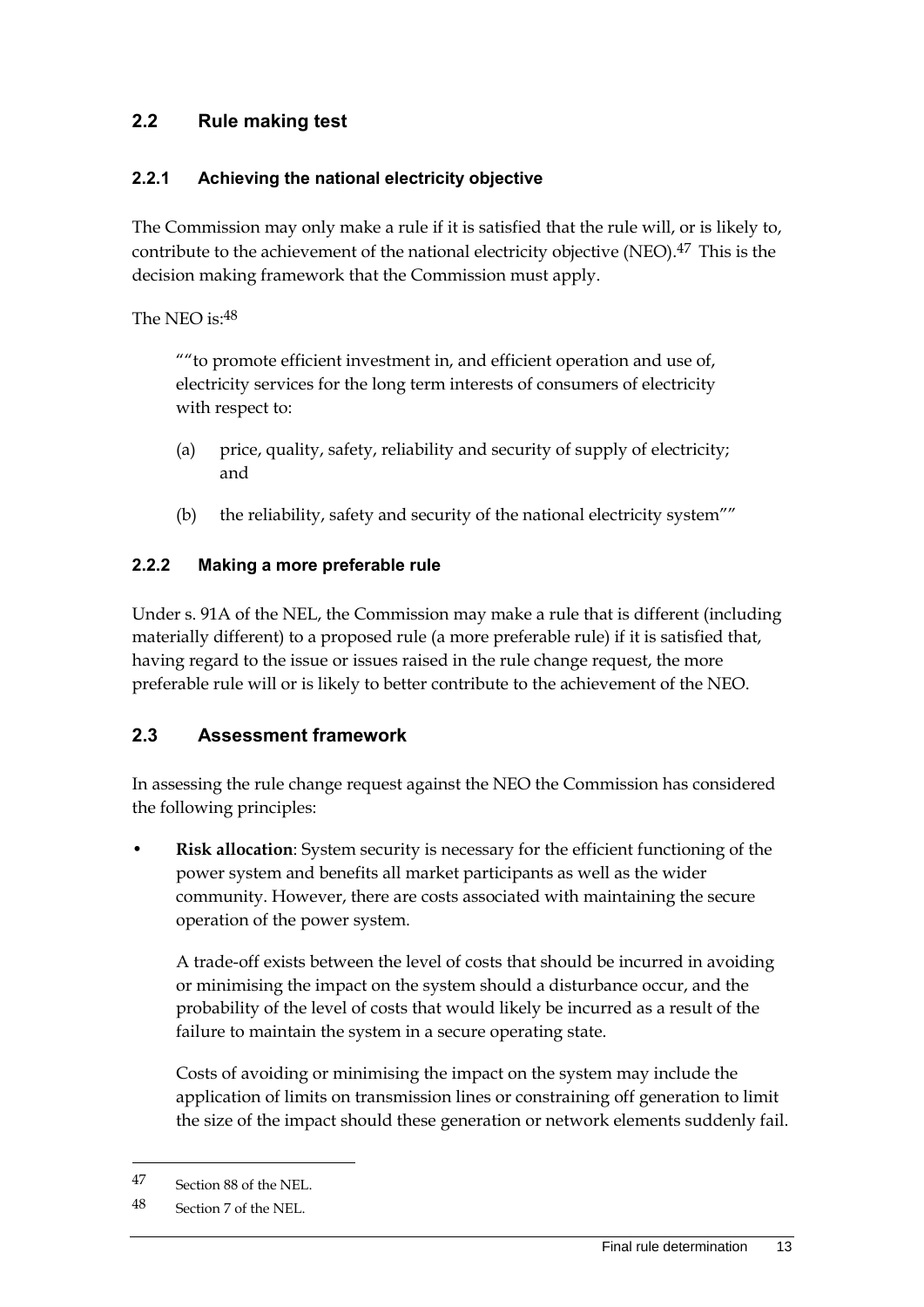It may also include the upfront costs of the provision of frequency response services to stabilise the system should a supply disruption occur.

Risk allocation and the accountability for investment decisions should rest with those parties best placed to manage them. Under a centralised planning arrangement, risks are more likely to be borne by customers. Solutions that allocate risks to market participants, such as businesses who are better able to manage them, are preferred where practicable.

• **Certainty versus flexibility**: Achieving a secure operating system in an economically efficient manner requires regulatory and market frameworks to be designed to encourage investment in system security services and to maximise flexibility in the provision of those services to achieve an economically efficient outcome.

A secure power system demands the availability of system security services at all times. Regulatory frameworks must be designed to accommodate this requirement by providing certainty to prospective investors as well as existing providers. However, while greater investment certainty may help to make sure that the services are available when they are needed, this may come at the expense of the flexibility to continuously adjust the requirement under changing market conditions.

Further, regulatory or policy changes should not be implemented to address issues that arise at a specific point in time or in a specific jurisdiction only. Solutions should be flexible enough to accommodate different circumstances at different times and in different jurisdictions. They should be effective in maintaining system security where it is needed while not imposing undue market or compliance costs on other areas.

• **Technology neutral**: Arrangements should be designed to take into account the full range of potential market and network solutions. They should not be targeted at a particular technology, or be designed with a particular set of technologies in mind. Technologies are changing rapidly and, to the extent possible, a change in technology should not require a change in arrangements.

When considering how frameworks accommodate new technologies, it is the functions they perform that need to be the focus, not the technologies themselves. The relative immaturity and inherent delay in the operation time of fast frequency response technologies at present means that some level of system inertia is required to maintain a stable system frequency. However, fast frequency technologies may have an important future role in reverting frequency to normal operating levels following a contingency.

• **Competition**: Competition and market signals generally lead to better outcomes than prescriptive rules or centralised planning since they are more flexible to changing conditions and give businesses the ability to meet consumers' needs as efficiently as possible. Such outcomes should be less likely to change over time, creating regulatory certainty. Markets should be designed to maximise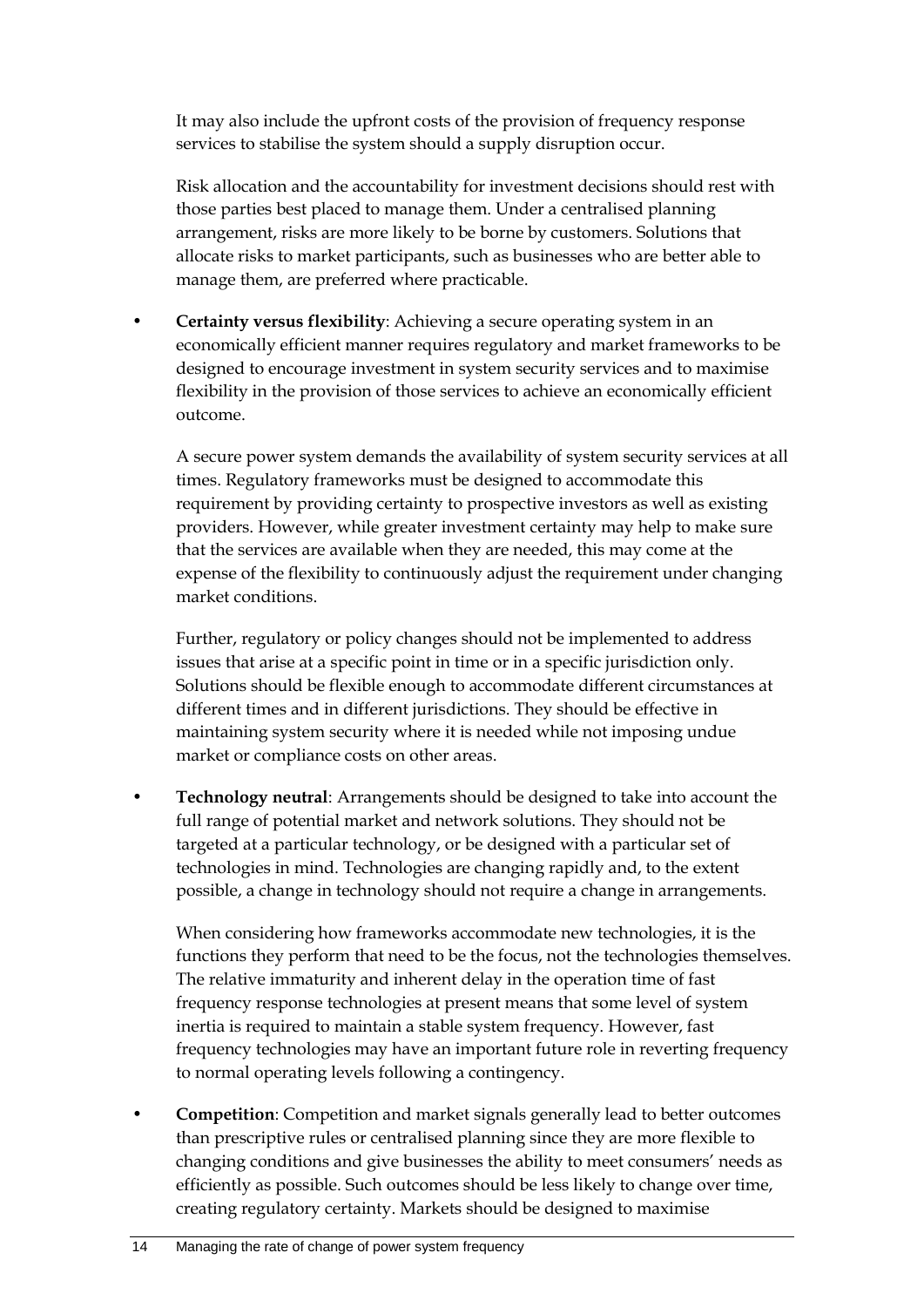opportunities for the provision of services in order to send the right price signals and lower the overall cost of achieving a secure electricity system.

However, requiring solutions that address issues in specific network locations may limit the ability to maximise opportunities for service provision. System frequency is a global issue while system strength issues tend to be locationally specific. The range of service providers that are available to address system frequency may narrow if the same service providers are also required to address issues of system strength.

## <span id="page-26-0"></span>**2.4 Summary of reasons**

<u>.</u>

The costs incurred as a result of the failure to maintain the system in a secure operating state are varied and include such things as damage to equipment, the opportunity costs of lost production, and the additional costs of restoring the system. Depending on the extent of failure, other societal costs may also be incurred.

The Commission considers that an obligation on TNSPs to make minimum levels of inertia continuously available will provide a high degree of confidence that system security can be maintained when separation and islanding of sub-networks occurs. The requirement for TNSPs to identify the least cost option, or combination of options, to provide the minimum levels of inertia, together with the existing economic regulatory framework for TNSPs, will provide discipline on the level of expenditure on inertia network services by enabling the Australian Energy Regulator (AER) to assess the efficiency of that expenditure.<sup>49</sup>

Having regard to the issues raised in the rule change request and during consultation during the *System security market frameworks review* and on the draft rule, the Commission is satisfied that the more preferable final rule will, or is likely to, better contribute to the achievement of the NEO than the proposed rule for the following reasons:

- Contracts entered into by the TNSPs to meet the obligation will provide certainty to prospective third-party investors in inertia and alternative frequency control services, thereby improving the security of the national electricity system for the benefit of consumers. The final rule will allow the TNSP to meet the obligation in the short-term by investing in inertia services or by contracting with existing third-party providers of inertia, while concurrently assessing the most efficient means of meeting the obligation over the long term.
- The periodic review of the level of the obligation on TNSPs to provide inertia network services, and the requirement for the TNSP to identify and procure the least cost option or combination of options to meet its inertia obligation, will

<sup>49</sup> AEMO is responsible for planning, authorizing and directing augmentation of the declared shared network in Victoria. Different arrangements for the provision of shared transmission services, including inertia network services, will apply to AEMO in its role as the Inertia Service Provider for Victoria.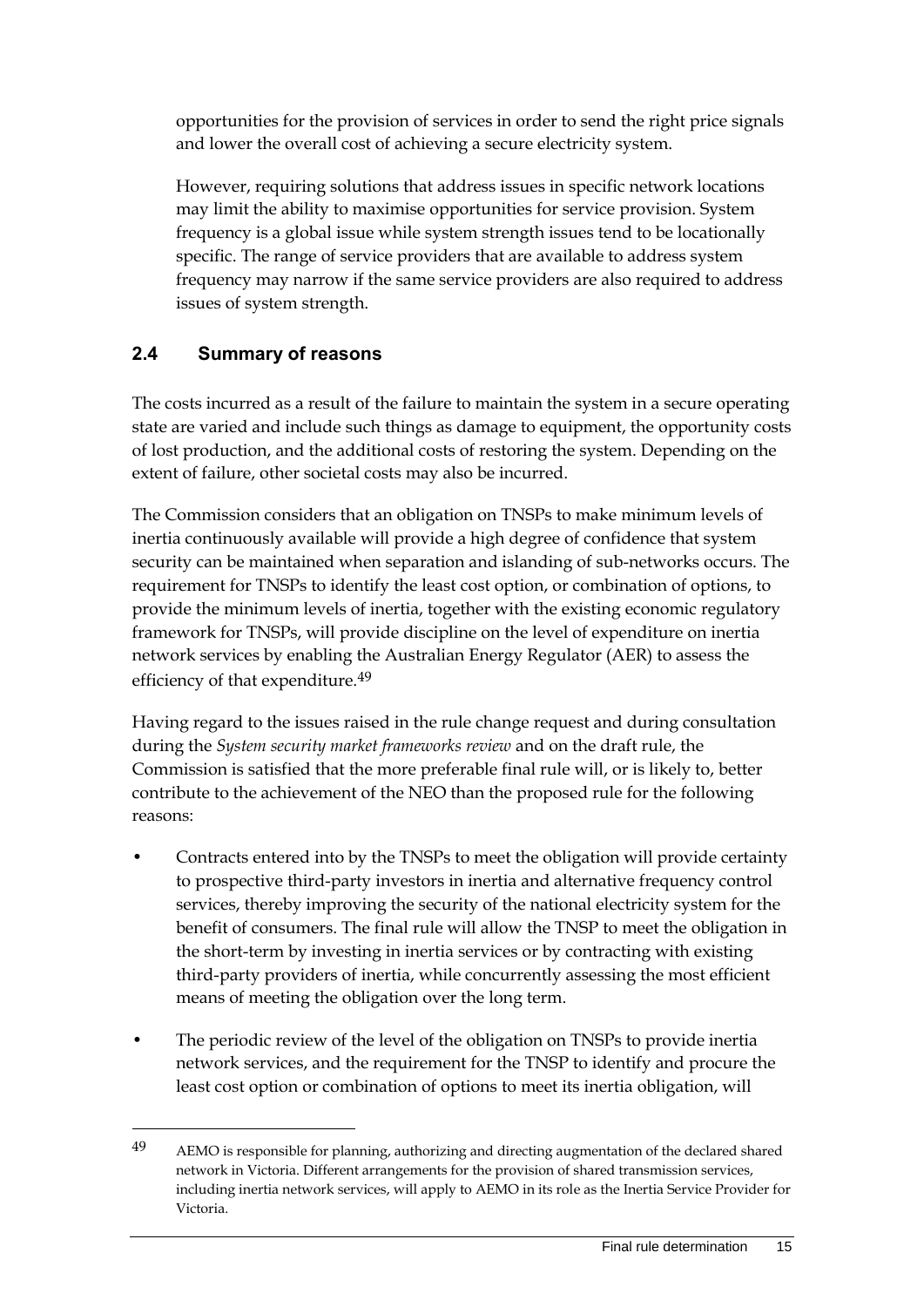assist in making sure that further investments are efficient and reflective of changing market conditions.

- The obligation on TNSPs to provide inertia network services will only apply to sub-networks where AEMO has identified that an inertia shortfall exists. This will promote efficient investment and use of services by:
	- maintaining system security where it is needed while not imposing undue market or compliance costs on other areas; and
	- providing for future shortfalls in inertia to be identified in a timely manner.
- Placing the obligation on TNSPs to provide inertia network services will provide a greater ability to coordinate the provision of inertia network services with other network support requirements for the relevant sub-network, such as system strength. This should result in a more efficient outcome for consumers in the long term by avoiding the potential duplication of investment.
- The ability for the TNSP to make available inertia network services through contracts with third-party providers of services other than the provision of inertia will promote efficiency in investments by expanding the range of options available to manage the secure operation of the system.

The final rule relates to the provision by TNSPs of the minimum level of inertia required to maintain secure operation of the power system. This can be distinguished from additional levels of inertia, or alternative frequency control services, that may increase economic benefits by allowing for greater power transfers on the network. These matters are being considered separately.

## <span id="page-27-0"></span>**2.5 Strategic priority**

This rule change request relates to the AEMC's strategic priority relating to markets and networks.

This strategic priority relates to the flexibility and resilience of energy market frameworks to respond to changes in technology and new business models. This includes changes in the generation mix, such as the increased penetration of non-synchronous generation and the subsequent retirement of large synchronous units. This links to the development of a framework to provide services to manage the security of the national electricity system. This framework is designed to support the maintenance of a resilient and secure power system as the generation mix changes.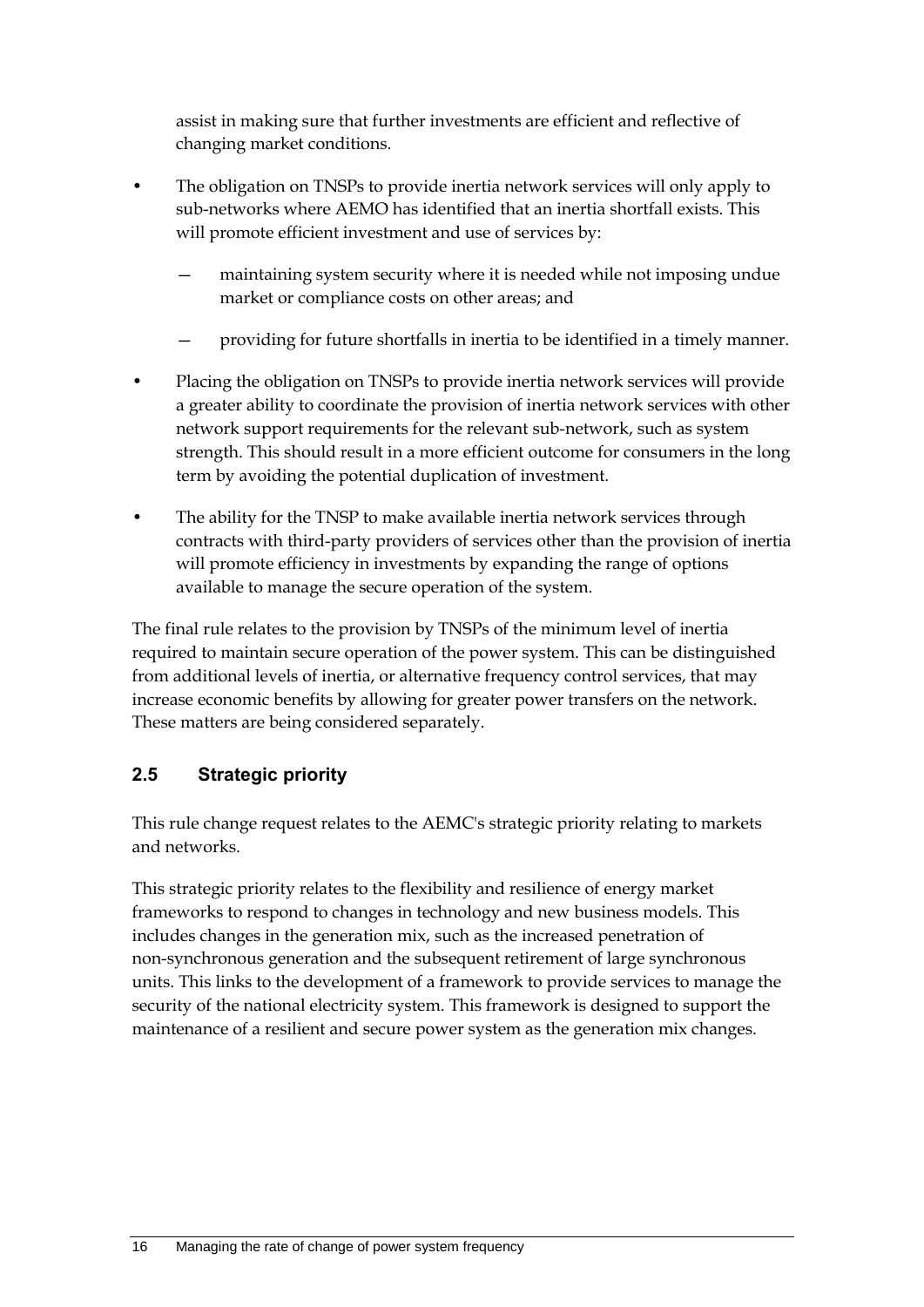## <span id="page-28-0"></span>**3 Determining the minimum required levels of inertia and inertia shortfalls**

The time delay of frequency response services implies that there is a minimum level of inertia that must be provided to the system at any point in time to resist frequency changes caused by contingency events. The inertia slows the frequency change to provide time for the frequency response services to be activated.

This chapter explores the concept of the minimum level of inertia required to maintain the power system in a secure operating state and sets out further detail on the Commission's final rule to place an obligation on AEMO to:

- determine the boundaries of inertia sub-networks in the NEM;<sup>50</sup>
- publish as part of the NTNDP consultation process an inertia requirements methodology setting out the process it will use to determine the inertia requirements for each inertia sub-network, having regard to matters specified in the NER:<sup>51</sup>
- determine, generally no more than once in any 12 month period, the "inertia requirements" for each inertia sub-network;<sup>52</sup>
- assess whether, in its reasonable opinion, there is, or is likely to be, an inertia shortfall in an inertia sub-network, taking into account matters specified in the final rule;53
- where there is, or is likely to be, an inertia shortfall in an inertia sub-network, publish and give to the Inertia Service Provider for the inertia sub-network a notice of the assessment.54 The Inertia Service Provider is the TNSP for the inertia sub-network or, if there is more than one TNSP for the inertia sub-network, the jurisdictional planning body for the relevant jurisdiction;<sup>55</sup>
- give notice of the date that the Inertia Service Provider must provide for the availability of inertia network services, which must not be earlier than 12 months after the date that the notice of the assessment is published unless an earlier date is agreed with the Inertia Service Provider;<sup>56</sup>

<sup>50</sup> Final Rule clause 5.20B.1(b).

<sup>51</sup> Final Rule clause 5.20B.2(c)

<sup>52</sup> Final Rule clause 5.20B.2(a).

<sup>53</sup> Final Rule clause 5.20B.3(a).

<sup>54</sup> Final Rule clause 5.20B.3(c).

<sup>55</sup> Final Rule clause 5.20B.4(a). The Inertia Service Provider will be AEMO in Victoria.

<sup>56</sup> Final Rule clause 5.20B.3(c).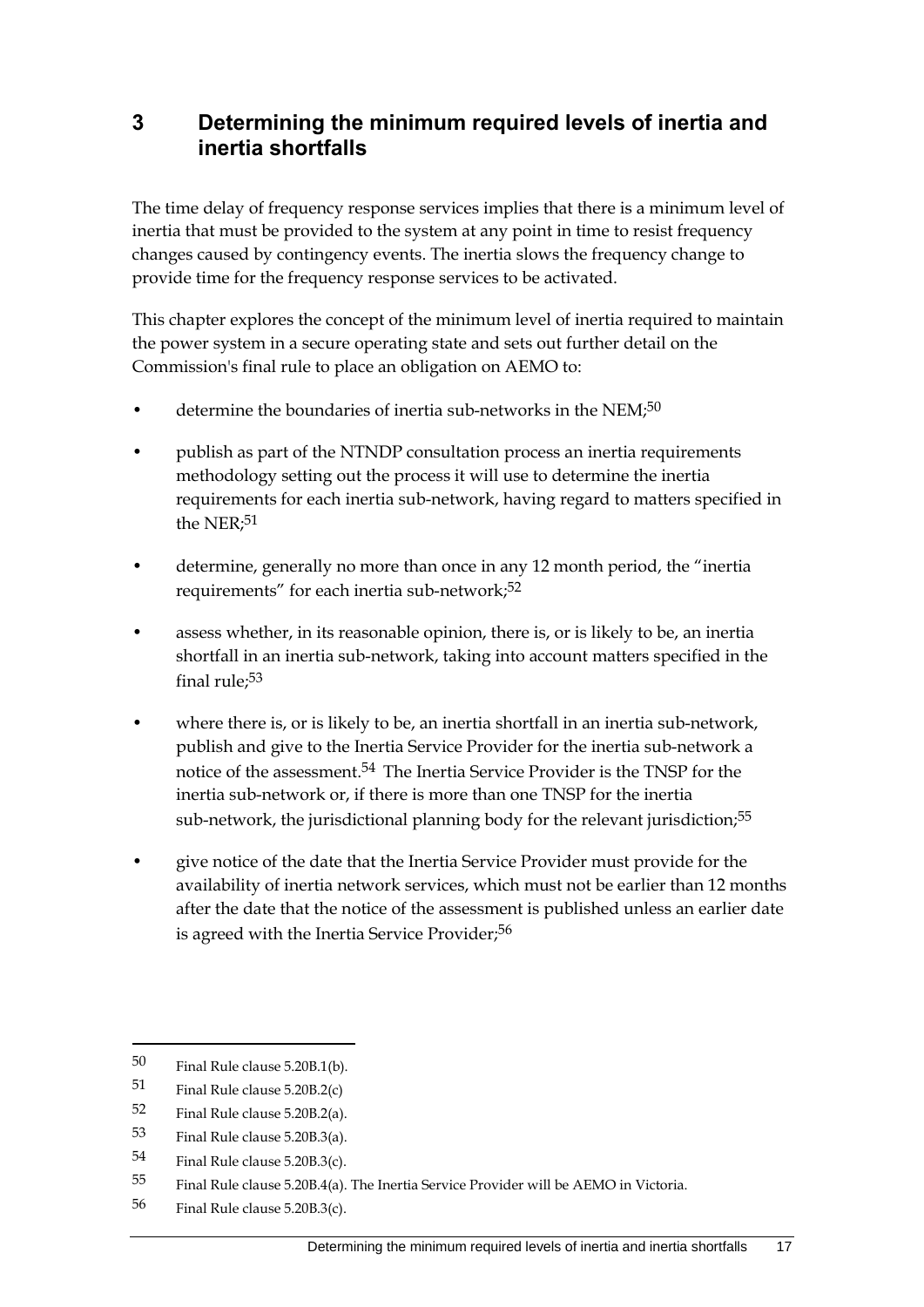• publish the boundaries of sub-networks and the inertia requirements for each sub-network in the NTNDP and include projections of any inertia shortfall arising at any time within a planning horizon of at least five years.<sup>57</sup>

The Commission has considered stakeholder submissions on the draft rule and has made the following changes, which are reflected in the final rule:

- The Commission has determined that the development and updating of the inertia requirements methodology will be undertaken through the NTNDP consultation process, rather than through a separate process conducted under the Rules consultation procedure.58 This will provide a greater level of flexibility and adaptability to the evolution of the inertia requirements methodology.
- The Commission has included additional matters in the final rule that AEMO will need to take into consideration when determining the inertia requirements for an inertia sub-network.<sup>59</sup> These additional matters include any constraints that could reasonably be applied to the inertia sub-network when islanded to achieve a secure operating state and any unserved energy that might result from the constraints, and any other matters as AEMO considers appropriate.
- If AEMO assesses that there is, or is likely to be, an inertia shortfall in any inertia sub-network, it must publish and give to the relevant TNSP a notice of that assessment that includes AEMO's specification of the date by which the inertia network services must be available. Under the draft rule, AEMO was restricted to notifying the TNSP of an inertia shortfall at the time of publication of the NTNDP.
- The final rule also excludes from the definition of a "NSCAS need" any requirement for inertia network services to address an inertia shortfall. The Commission considers that it is undesirable to have two frameworks in the NER for the provision of equivalent services, that is, both inertia services provided under the existing NSCAS framework and under the new framework for managing minimum levels of inertia.

## <span id="page-29-0"></span>**3.1 Defining the sub-networks and levels of required inertia**

The increased deployment of non-synchronous generation has been more pronounced in some areas of the NEM than others. The extent of this deployment is now at the point where levels of inertia typically dispatched in these areas are falling below the levels required to maintain system security should these areas be separated from the rest of the NEM.

<sup>57</sup> Final Rule clauses 5.20B.1(f) and 5.20B.2(c).

<sup>58</sup> AEMO must publish an initial inertia requirements methodology by 30 June 2018. In producing the first methodology, AEMO is not required to comply with the NTNDP consultation process.

<sup>59</sup> The list of matters for AEMO to take into consideration are set out in the final rules and will be used as the basis for the development of the inertia requirements methodology.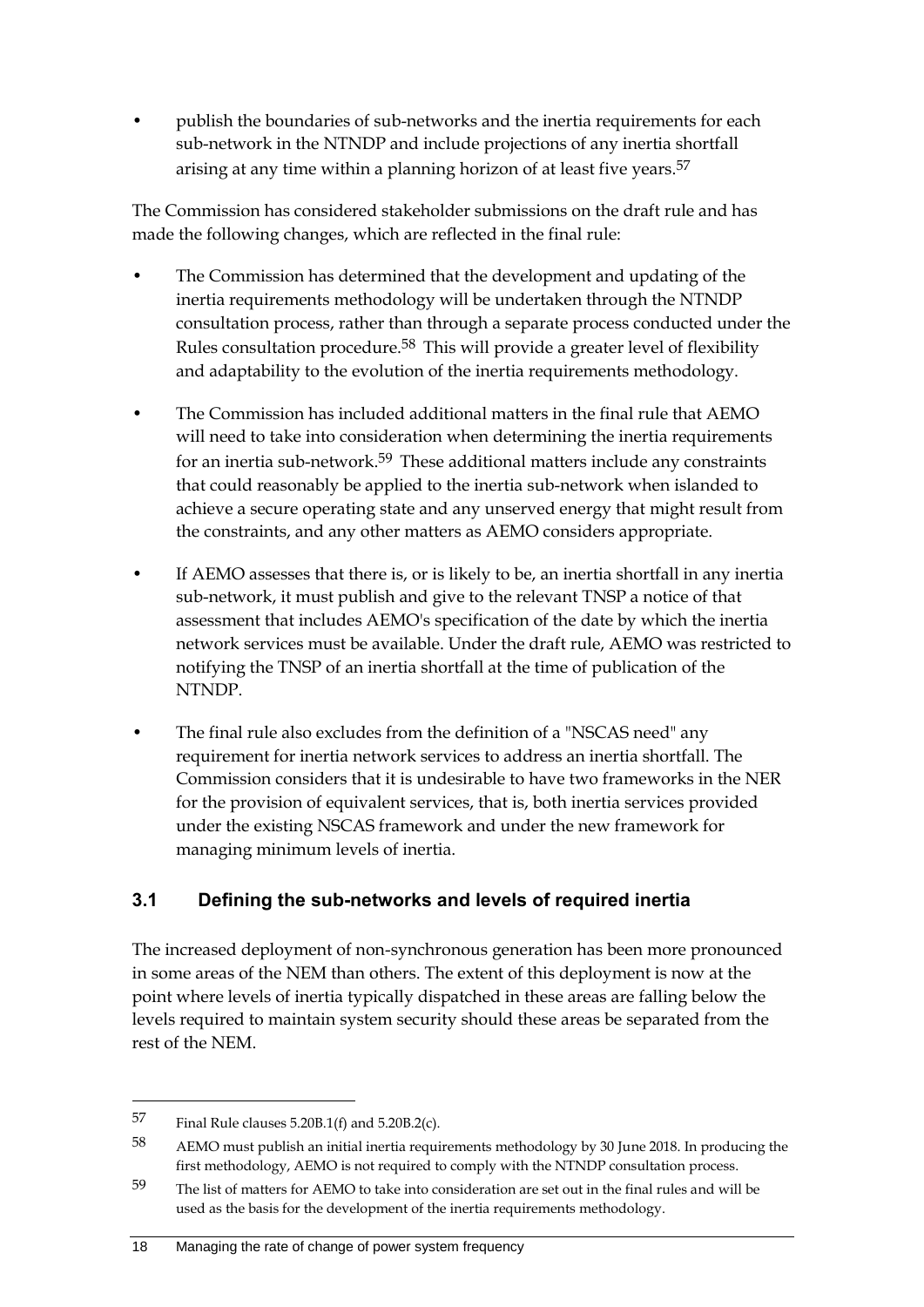This section sets out the Commission's approach to defining inertia sub-networks and the levels of inertia likely to be required to maintain these sub-networks in a secure operating state if they are islanded.

### **3.1.1 Defining inertia sub-networks**

In order to maintain an islanded region in a secure operating state, a minimum level of inertia must be provided from within the region. Minimum required levels of inertia must therefore be prescribed to a specific region or other defined network area.

South Australia has experienced a substantially faster growth in new types of generation than other regions. Flows on the interconnector with Victoria allow power system security to be maintained because of inertia provided by generators in other parts of the NEM. Where there is an outage of this interconnector, the risks to system security in South Australia increase significantly because it must rely on inertia provided by generators within the region. If there is minimal generation capacity online at the time that has the ability to provide inertia in that region the frequency in that region could be subject to very rapid changes. This makes it harder to arrest the frequency change and restore the frequency to normal operating levels. As the generation mix changes in a similar way across the NEM these risks may become more widespread.

The NEM mainland and Tasmania operate as two separate synchronous systems. The two systems are separated by the Basslink DC interconnector which allows for energy transfer but does not require the two systems to operate synchronously. In order for Tasmania to operate as an island, inertia must be sourced locally. This would imply that separate required levels of inertia would be needed for Tasmania.

A requirement to source inertia locally may also be applied to other areas of the NEM where there is a possibility of separation and islanding. For example, the separation of South Australia from the rest of the NEM, caused by the unavailability or failure of the Heywood Interconnector, would require South Australia to source inertia locally to operate as an island and maintain system security.

Each area of the national network required to be able to operate independently as an island would need to source inertia locally. For each network area there would need to be a possibility of separation and a realistic prospect of continued operation after separation. While a comprehensive list of these areas would need to be developed, it is expected that separate levels of inertia may ultimately be needed for each of the NEM regions and potentially North Queensland and South Queensland individually.

## **3.1.2 Levels of inertia required to manage power system security**

The level of system inertia in the islanded sub-network determines the size of the immediate rate of change of frequency (RoCoF) that would result when separation occurs for a given interconnector flow. Limiting the size of the RoCoF would provide: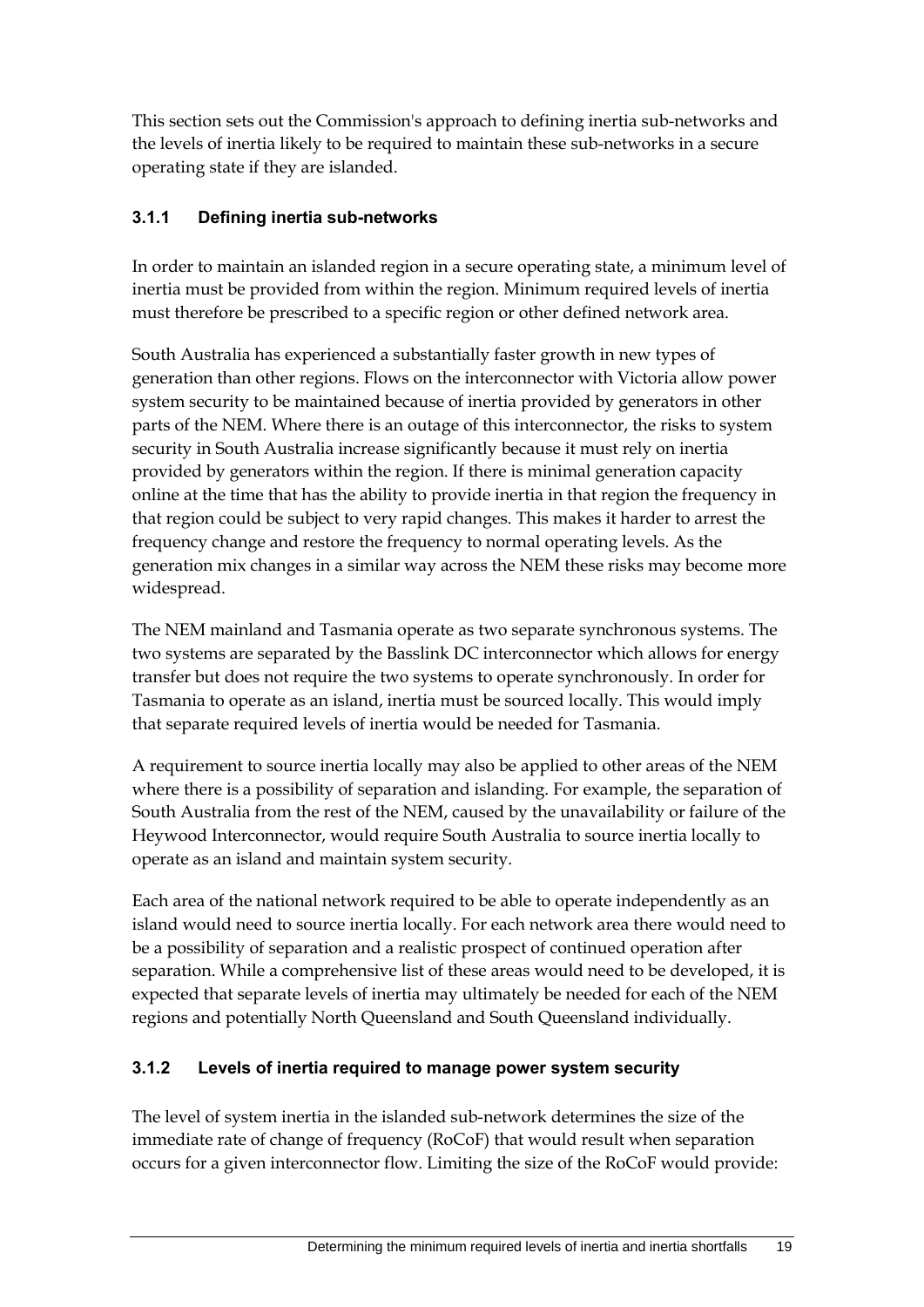- a higher probability of generators remaining online following the occurrence of the contingency event;
- time for emergency frequency control schemes to operate effectively; and
- time for frequency control ancillary services in the islanded sub-network to respond and recover the frequency to normal operating levels.

Each of these aspects contributes to the system frequency remaining within the bounds of the Frequency Operating Standards (FOS).

The level of inertia that is required to maintain the RoCoF to a given limit can be divided into two components:

- 1. **Minimum level of inertia** The minimum level of inertia that is required to maintain the islanded system in a satisfactory operating state. The minimum level represents a lower bound on the level of inertia that is required to feasibly operate the system. Operating at this minimum level may require load shedding but would be sufficient to maintain the islanded system in a satisfactory operating state and avoid a system black condition. This minimum level might permit only limited interconnector flow, prior to separation.
- 2. **Market benefits** Additional inertia above the minimum level of inertia would allow for a more unconstrained operation of the islanded system or additional interconnector flows when not islanded. This would provide benefits of improved reliability and a lower overall cost of energy provision by alleviating constraints on the system.

The split between these two components is illustrated in figure 3.1, which shows a theoretical demand curve for inertia.

#### **Figure 3.1 Value of inertia and the amount of inertia provided**

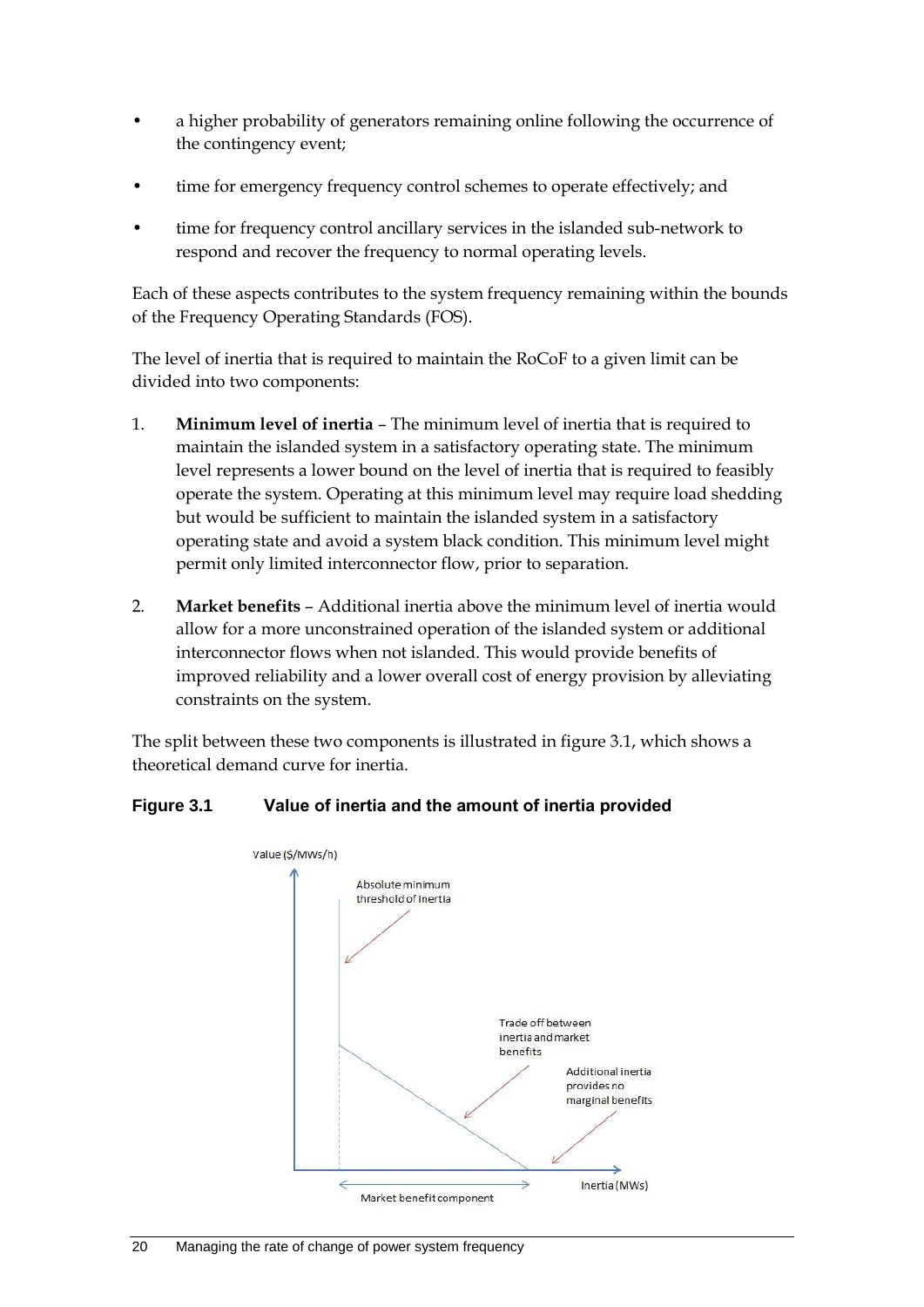The vertical line on the left represents the minimum level of inertia that is required to maintain the islanded system in a satisfactory operating state. This vertical line is a lower bound on the level of inertia that could feasibly be required in order to operate the system within the FOS and maintain a satisfactory operating state when operating the system as an island. Beyond this level, the sloped line represents the trade-off that exists between the costs of supplying more inertia and other options for managing system security, such as constraining the system or obtaining FFR services. A continuation of the line shows that any additional inertia supplied to the market has no effect in further alleviating constraints on the system and so provides no additional benefit for either maintaining system security, improving reliability, or lowering the overall cost of energy production.

Figure 3.1 represents a theoretical trade-off between increasing levels of inertia and obtaining market benefits. This trade-off is unique to the specific set of operating conditions present in the system at a given point in time. In practice, the level of inertia required to limit RoCoF and maintain the secure operation of the power system varies with changing system conditions.

Figure 3.2 shows how inertia requirements can vary over time depending on the prevailing system and network conditions.

#### **Figure 3.2 Potential variability in required inertia in South Australia60**



#### **Minimum required levels of inertia**

1

Clause 4.2.2 of the NER defines the conditions under which a system is considered as being in a satisfactory operating state. There are a range of technical parameters that must be maintained within satisfactory limits, including a requirement that the system frequency is within the normal operating frequency band.

<sup>60</sup> AEMO, Submission on the directions paper - *System security market frameworks review*, p. 7. Assumes a RoCoF limit of 2 Hz/s.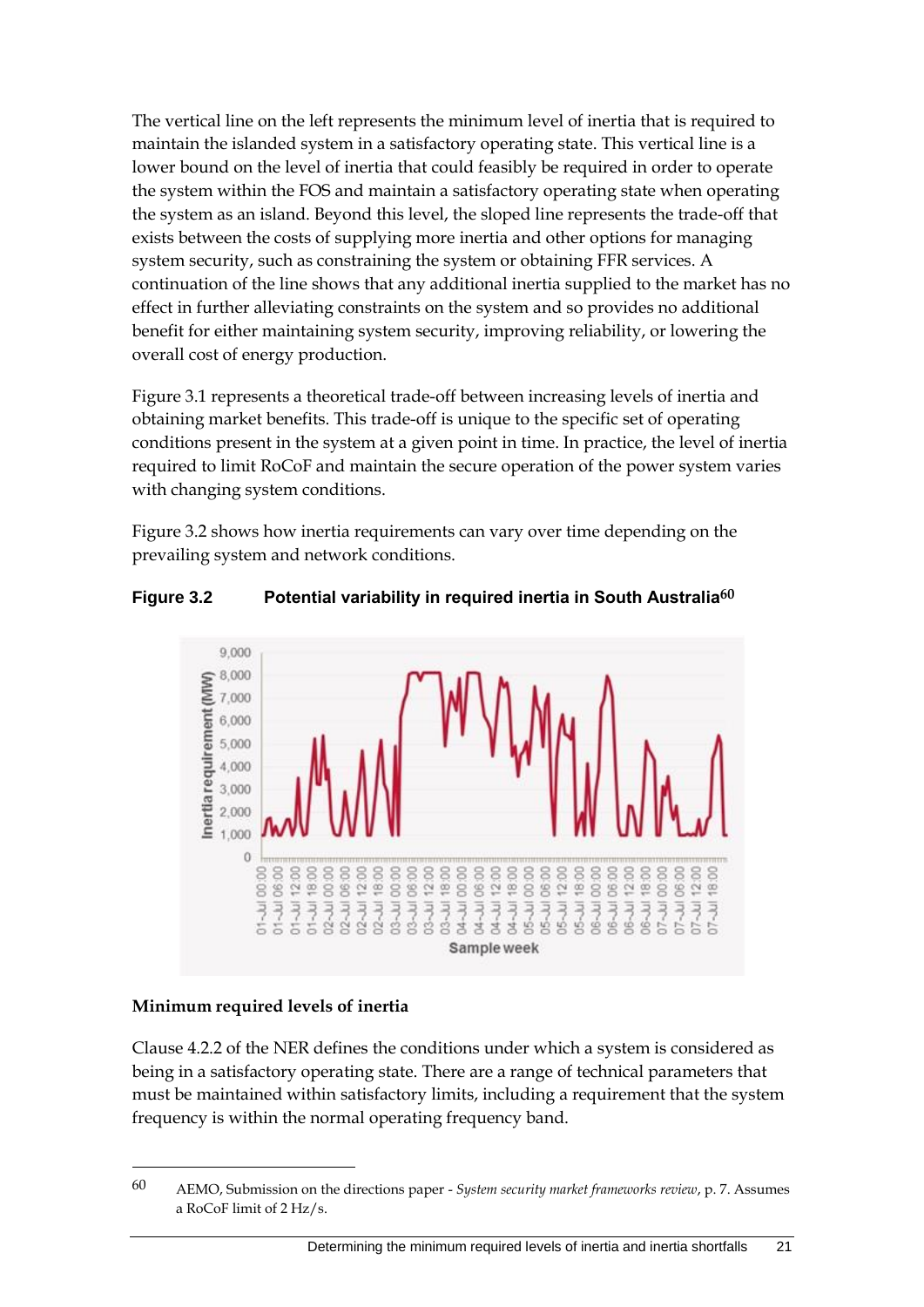The minimum level of inertia is sufficient to maintain the islanded sub-network in a satisfactory operating state should it be separated from the rest of the NEM. However, it is not sufficient to maintain a satisfactory operating state should a further credible contingency occur. A credible contingency of even a moderate size would likely cause the system frequency to move outside the bounds of the FOS, potentially resulting in cascading loss of generation and a system black event.

Therefore, once separation has occurred, the continued operation of the islanded system requires a higher level of inertia to be provided. This level of inertia should be sufficient to enable AEMO to return the islanded system to a secure operating state.

The level of inertia required to maintain the islanded sub-network in a secure operating state would be based on a consideration of three different factors:

- 1. *Availability and capability of contingency FCAS* The capabilities and expected response times of contingency FCAS in the islanded sub-network would determine the maximum RoCoF that could be managed without the frequency moving outside the bounds of the FOS. Inertia does not act to arrest the frequency drop entirely or revert frequency back to normal operating levels. Inertia slows the rate of frequency change and so provides time for contingency FCAS to operate.
- 2. *Maximum contingency size* The maximum expected contingency size when operating as an islanded system would also influence the level of inertia required. A larger contingency size results in a higher RoCoF for a given level of inertia. It is likely that the operation of the system as an island would require the system to be operated in a specific highly constrained state, which would likely mean a lower potential contingency size as the majority of generating units would be operating at their minimum output.
- 3. *Possible further loss of inertia* Additional inertia needed to account for the possible loss of a synchronous generating unit. The RoCoF that occurs as a result of a contingency event would be even higher if the contingency that occurs is the loss of a synchronous generating unit that is also providing inertia.

Figure 3.3 shows the secure operating level of inertia in relation to the minimum system threshold level of inertia.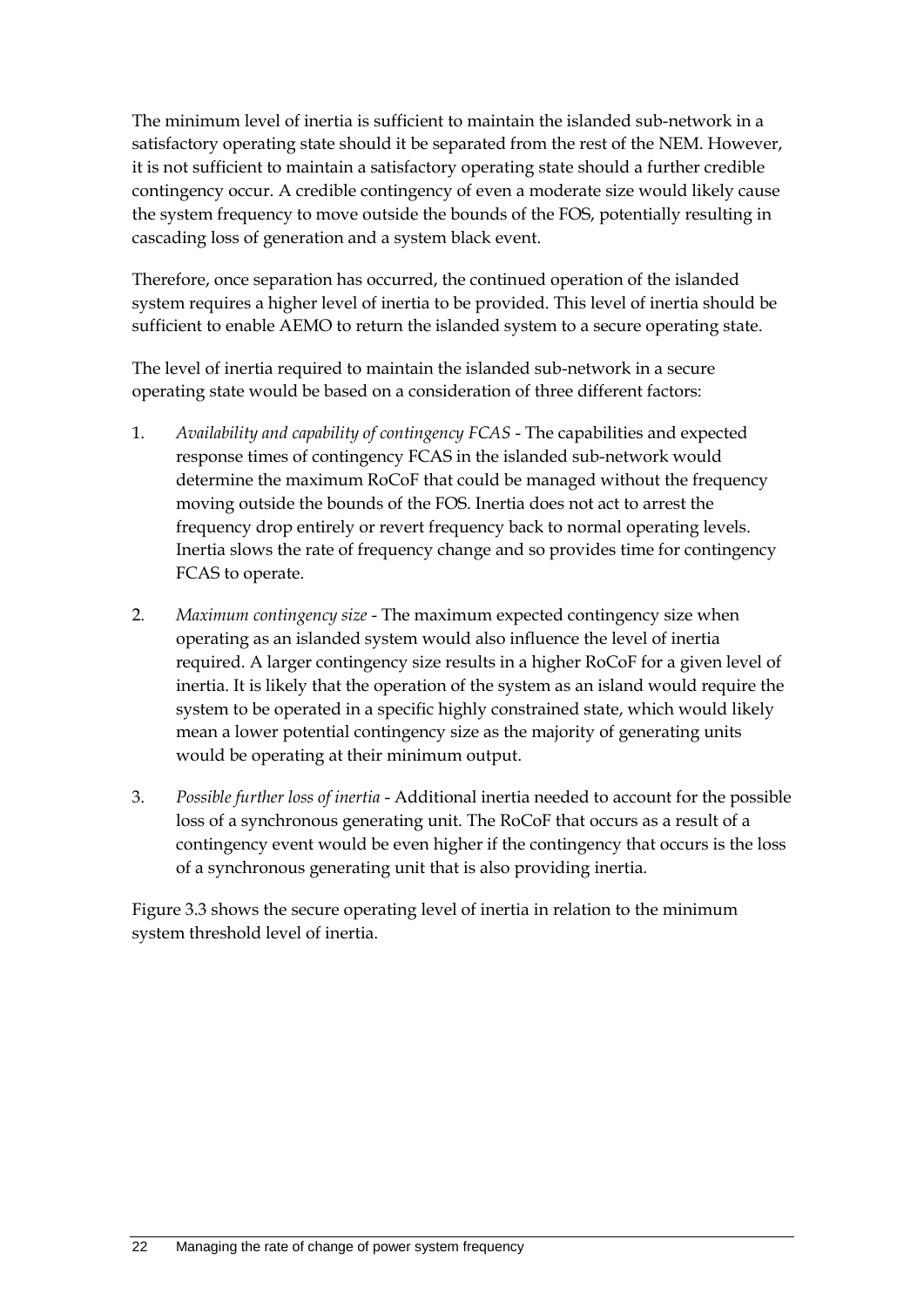#### **Figure 3.3 The minimum threshold level and the secure operating level**



The secure operating level of inertia can be determined through the following equation.

$$
I = (25 \times \Delta P) / \text{RoCoF'} + I'
$$

Where

I = The secure operating level of inertia (MW.seconds)

 $\Delta P$  = The size of the contingency (MW)

RoCoF' = the maximum rate of change of frequency that would be permitted to provide sufficient time for existing contingency FCAS to operate (Hz/second)

 $I'$  = the additional inertia needed to account for the possible loss of a synchronous generating unit as the contingency (MW.seconds)

#### **Figure 3.4 Factors that affect the secure operating level of inertia**

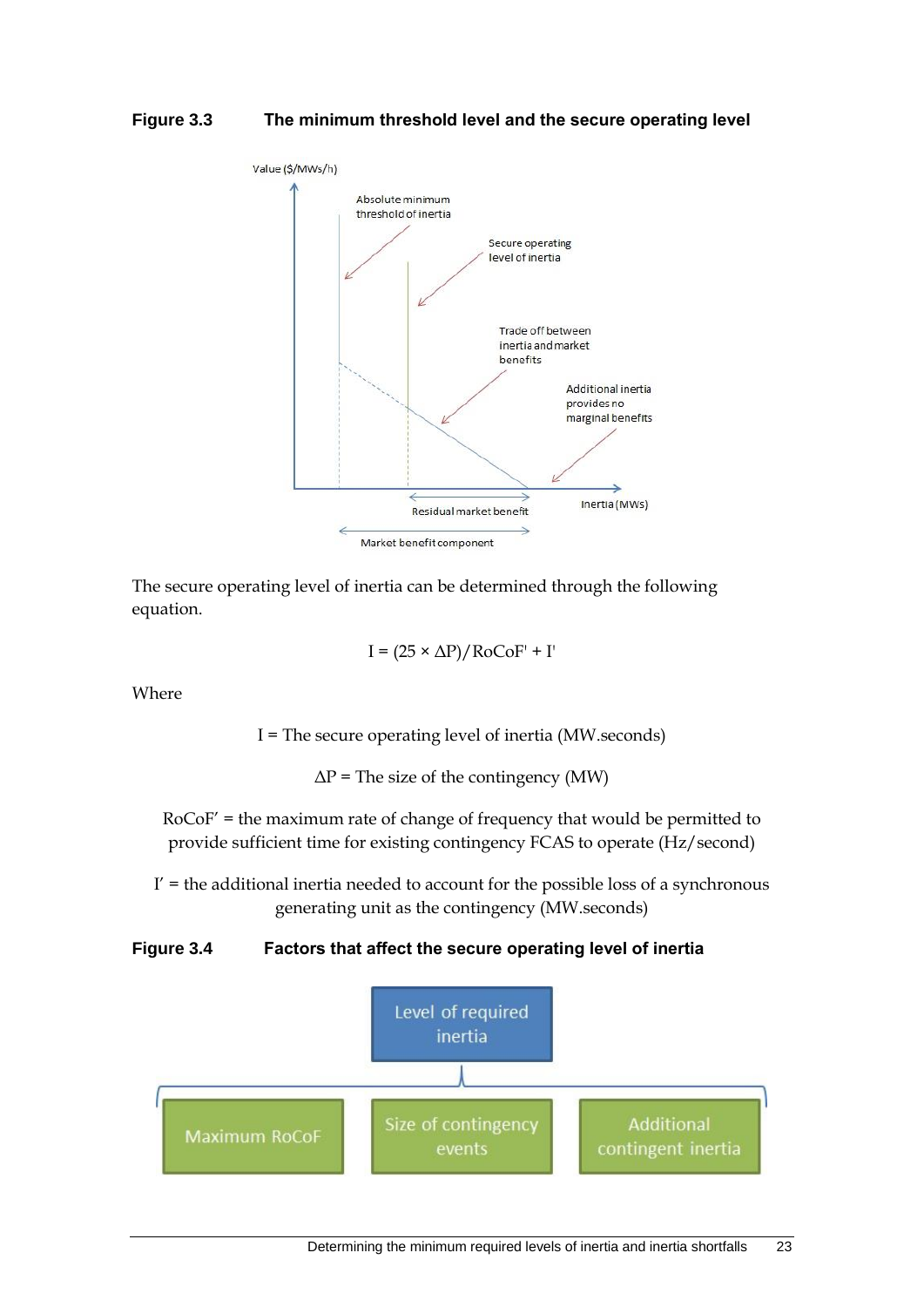#### *Maximum RoCoF*

The level of inertia required to maintain the islanded sub-network in a secure operating state would depend on the availability and capability of other frequency control services in the islanded system. The RoCoF would need to be limited to provide sufficient time for the fastest FCAS to respond and maintain the system frequency within the bounds of the FOS.

Contingency FCAS is controlled locally by generators and consists of technologies designed to detect and respond to larger frequency deviations that occur following contingency events.

The fastest existing contingency FCAS operates within timeframes of less than six seconds. However, it is likely that most of this contingency FCAS could operate over shorter timeframes. Specific analysis would need to be undertaken to determine the exact range and magnitude of response times from frequency control services in each sub-network.

Faster response services, such as fast frequency response (FFR), could also increase the allowable RoCoF by providing much shorter response times. Less inertia would be needed to maintain the system frequency within the bounds of the FOS for a given contingency size.

#### *Size of contingency events*

The level of inertia required to limit the RoCoF is proportional to the size of the immediate shortfall in supply or demand arising from the contingency event. The larger the contingency event, the more inertia is required to limit the level of the RoCoF.

The maximum expected contingency size when operating the sub-network as an islanded system would influence the level of inertia required. It is likely that separation and islanding would require the sub-network to be operated in a highly constrained state. This would likely require some load shedding to occur and generating units to be constrained to their minimum operating output. As such, the maximum potential contingency size when operating as an island is likely to be substantially smaller than would be the case under normal operating conditions.

It is expected that the secure operating level of inertia would need to be large enough to account for a contingency equal to the largest minimum operating output from a single generating unit in the sub-network.

#### *Additional contingent inertia*

The secure operating level of inertia is intended to be able to maintain the sub-network in a secure operating state when islanded. This should mean that the islanded system can withstand the occurrence of a credible contingency within the sub-network and be able to maintain the system in at least a satisfactory operating state immediately following the contingency.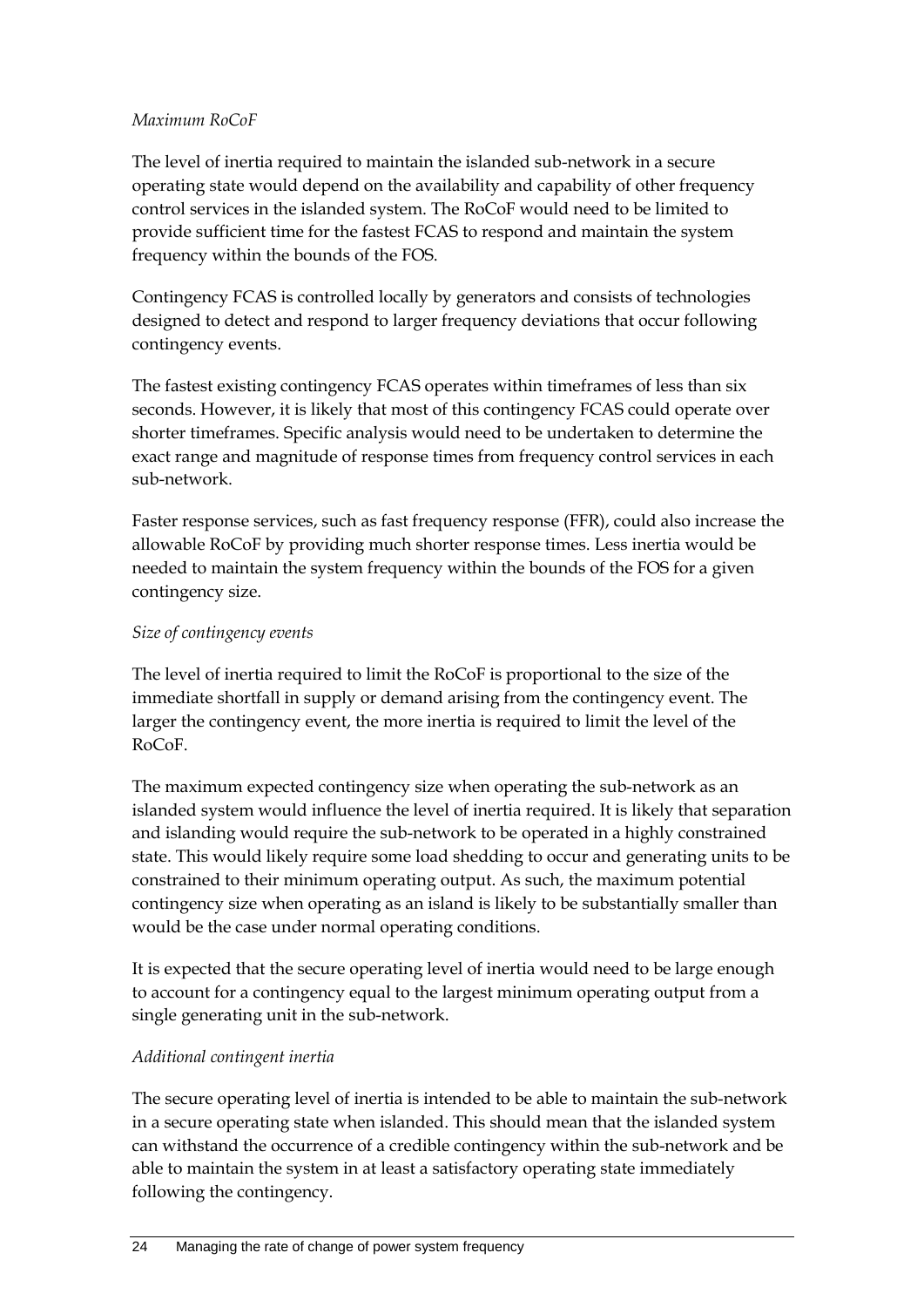However, the likelihood of maintaining a satisfactory operating state would be greatly reduced if the contingency that occurs is the loss of a synchronous generating unit. Not only would the contingency event cause a change in the frequency but the ability of the system to dampen this change in frequency would be diminished by the loss of inertia from the synchronous generating unit.

Therefore, additional inertia will need to be provided to account for the possibility that the contingency that occurs is the loss of a synchronous generating unit. This additional inertia would be equal to the amount of inertia provided by an individual generating unit in the sub-network. This generating unit could be either:

- the generating unit providing the most amount of inertia to the system; or
- the generating unit with the highest minimum operating output, representing the largest contingency.

It is likely that the withstand capabilities of the generating units to high RoCoF would need to be taken into account in determining the specific individual generating unit.

### **Additional inertia for market benefit**

The secure operating level of inertia would only be sufficient to operate the islanded system under specific highly constrained conditions. A higher level of inertia would provide market benefits by either:

- enabling the secure operation of the islanded sub-network under a much larger range of system conditions; or
- when not operating as an island, allowing for greater flows on the interconnectors with adjacent sub-networks.

Figure 3.5 shows the absolute minimum threshold level of inertia (broken red line) and the secure operating level of inertia (solid red line) in comparison to the level of additional inertia that would allow for increased flows on the interconnector (green line). The minimum levels of inertia would limit the potential flows on the interconnector. Additional inertia would allow for the alleviation of constraints and higher flows on the interconnector for a given limit on the RoCoF that would occur from a sudden separation of the interconnector.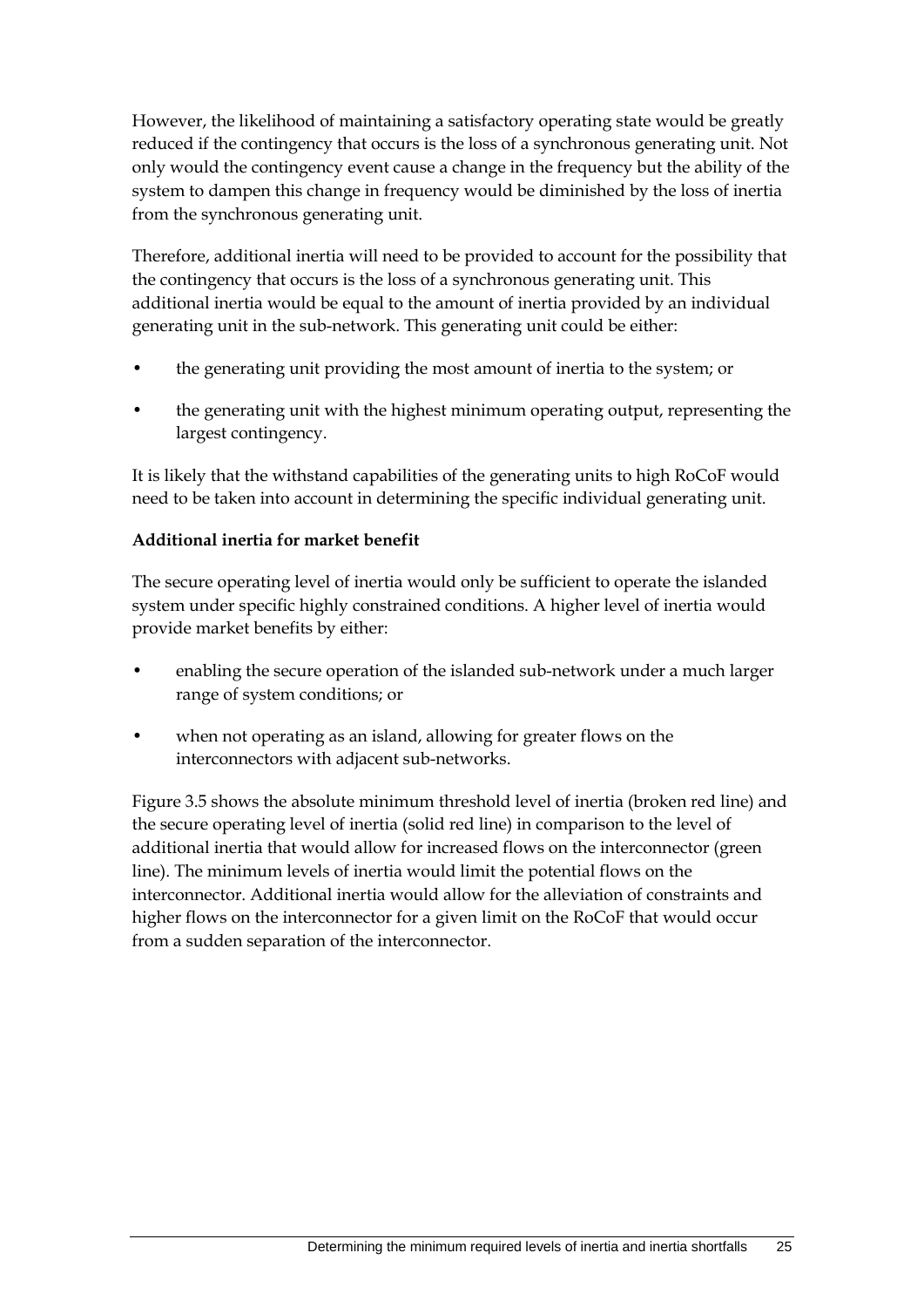#### **Figure 3.5 Comparison of minimum required levels of inertia and additional inertia for market benefit**



This final rule does not provide a mechanism to realise the market benefits that could be obtained through the provision of inertia above the minimum obligation on TNSPs. However, the Commission considers that the ability to maintain power system security in an efficient manner would be enhanced by the development and introduction of a mechanism to obtain and pay for this additional inertia. The Commission is considering a mechanism to complement the TNSP obligation imposed through this final rule. A discussion on the potential design of this mechanism is set out in the consultation paper on the *Inertia ancillary service market* rule change request.61

# **3.2 The South Australian Government's view**

The South Australian Government notes that there has been a downward trend in inertia in South Australia since 2012, due to the increased wind and rooftop PV generation and the removal from service of synchronous generation such as Northern Power Station in May 2016.<sup>62</sup> The South Australian Government suggests that these issues are likely to present themselves more broadly in the NEM as the generation mix continues to change.

The South Australian Government proposes that AEMO should be provided with powers to determine the types and amount of ancillary services that may assist in addressing the potential for high rates of change of frequency.

<sup>61</sup> AEMC, *Inertia ancillary service market - consultation paper*, 5 September 2017.

<sup>62</sup> South Australian Minister for Mineral Resources and Energy, *Managing the rate of change of power system frequency rule change request - attachment A*, 12 July 2016, pp. 1-2.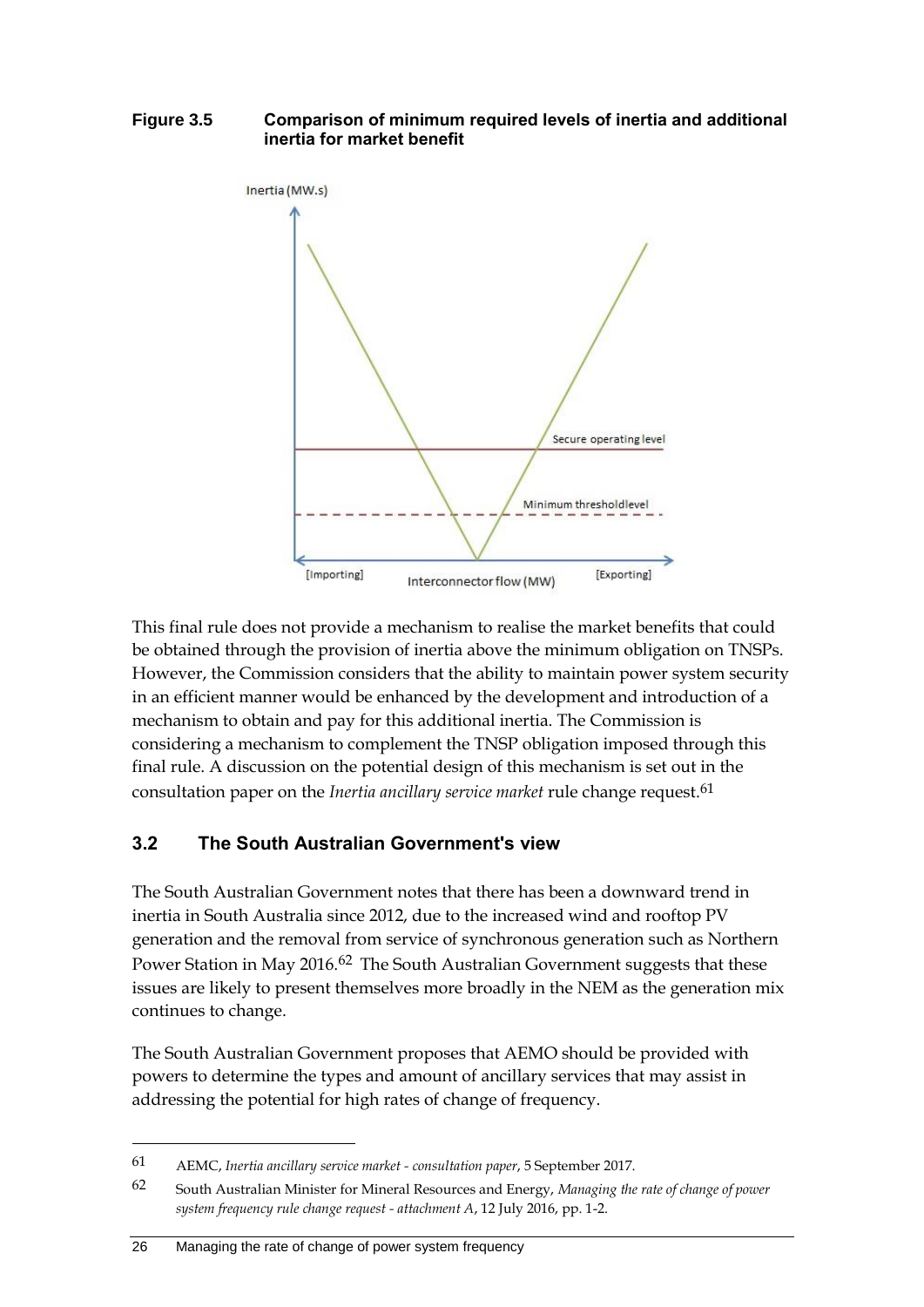In support of this additional role, a system standard for RoCoF should be established to guide the required level of the services. The level of this standard should be determined by the Reliability Panel in accordance with a process prescribed in the NER. The South Australian Government considers that a RoCoF standard will give the market certainty over the most efficient level of services to be procured to ensure system security.63

# **3.3 The draft rule**

1

The Commission made a draft rule in response to the South Australian Government's rule change request. In relation to the determination of inertia requirements, the draft rule placed an obligation on AEMO to:

- determine the boundaries of inertia sub-networks in the NEM taking into account, among other things, the connections between the proposed inertia sub-network and adjacent parts of the national grid and the likelihood of the proposed inertia sub-network being islanded;
- develop and publish an inertia requirements methodology setting out the process it will use to determine the inertia requirements for each inertia sub-network, having regard to matters specified in the NER;
- determine, generally no more than once in any 12-month period, the "inertia requirements" for each inertia sub-network, being:
	- the minimum level of inertia required to operate the sub-network in a satisfactory operating state when the sub-network is islanded (the minimum threshold level of inertia); and
	- the minimum level of inertia required to operate the sub-network in a secure operating state when the sub-network is islanded (the secure operating level of inertia).
- publish the inertia requirements for each inertia sub-network in the NTNDP.

In relation to the notice of inertia shortfalls, the draft rule placed an obligation on AEMO to:

- assess whether, in its reasonable opinion, there is or is likely to be an inertia shortfall in an inertia sub-network, taking into account matters specified in the draft rule. An inertia shortfall is a shortfall in the level of inertia typically provided in an inertia sub-network compared to the secure operating level of inertia most recently determined by AEMO for the sub-network;
- give notice of its assessment in the NTNDP including the identity of the TNSP that is the Inertia Service Provider for the inertia sub-network. The Inertia Service Provider is the TNSP for the inertia sub-network or, if there is more than one

<sup>63</sup> South Australian Department of the Premier and Cabinet, Submission on the directions paper, p. 7.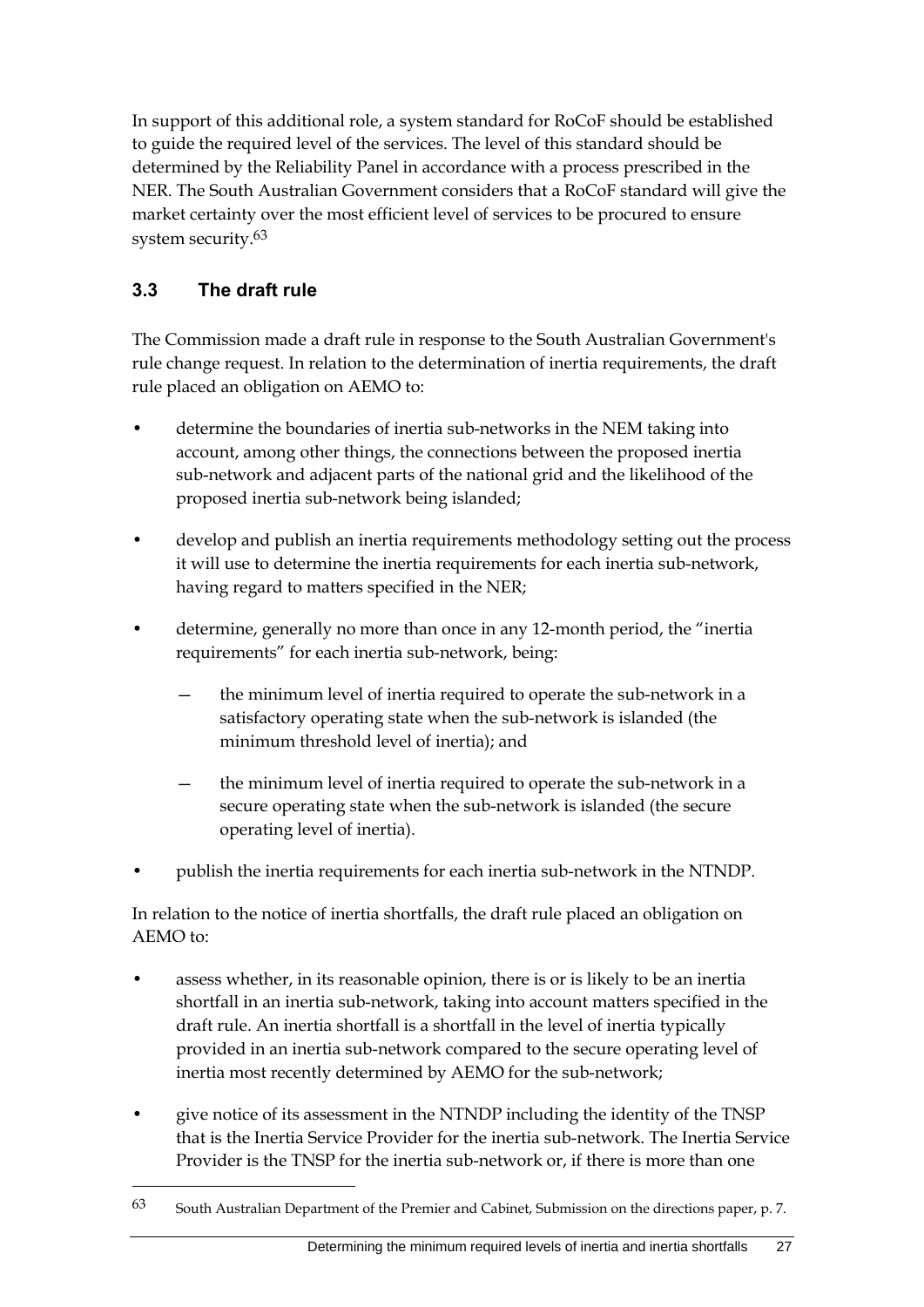TNSP for the inertia sub-network, the jurisdictional planning body for the relevant jurisdiction;

- give notice of the date that the Inertia Service Provider must provide for the availability of inertia network services, which must not be earlier than 12 months after the NTNDP providing notice of the assessment is published;
- provide projections of inertia shortfalls in its Electricity Statement of Opportunities (ESOO).

## **3.3.1 Stakeholder views on the draft rule**

A number of stakeholders support the determination of sub-networks by AEMO as the basis for setting the minimum required levels of inertia.64 AEMO agrees that it is appropriate to initially align the inertia sub-networks with the existing NEM regions.<sup>65</sup> AEMO will then undertake further analysis over time and specify smaller inertia sub-networks if appropriate.

Both Hydro Tasmania and TasNetworks highlight the importance of Tasmania being declared as a separate sub-network.<sup>66</sup>

A number of stakeholders support AEMO's role in determining the required minimum levels of inertia for each sub-network.67 AEMO states that it can develop an inertia requirements methodology that can be used to determine the minimum inertia requirements for each sub-network.

However, AEMO suggests that, in order to maintain flexibility in the evolution of the inertia requirements methodology, the development and updating of processes for determining the inertia requirements could be managed through the existing NTNDP consultation process.68 This would allow the inertia requirements procedure to be amended outside of the rule consultation procedures and on a more regular basis, which should allow methodologies to be updated as technical understanding and potential solutions evolve.

Hydro Tasmania also supports a more flexible approach to the development of the inertia requirements methodology and considers that there is likely to be value in enabling AEMO to recalculate the inertia requirements more frequently if required to be responsive to market changes.<sup>69</sup>

<sup>64</sup> See submissions on the draft determination from: PIAC, p. 1; CEC, pp. 2-3; South Australian Department of the Premier and Cabinet, p. 4, AEMO, p.11.

<sup>65</sup> AEMO, Submission on the draft determination, p.11.

<sup>66</sup> See submissions on the draft determination from: Hydro Tasmania, p. 2; TasNetworks, p. 18.

<sup>67</sup> See submissions on the draft determination from: Hydro Tasmania, pp. 1-2; South Australian Department of Premier and Cabinet, p. 4; AEMO, p. 11.

<sup>68</sup> AEMO, Submission on the draft determination, p. 14.

<sup>69</sup> Hydro Tasmania, Submission on the draft determination, p. 2.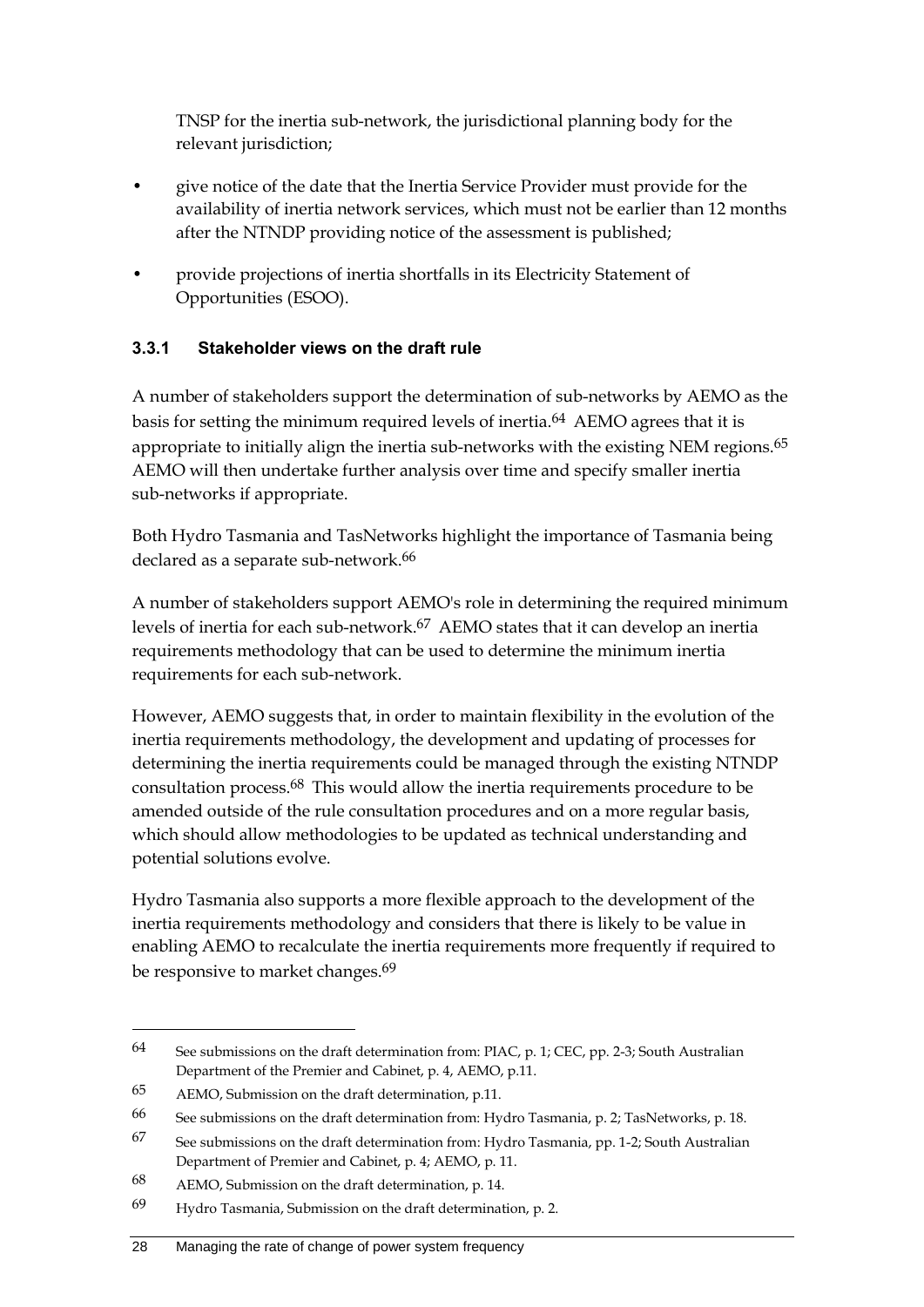AEMO also suggests additional factors that should be taken into consideration in the determination of the minimum required levels of inertia beyond those set out in the draft rule. AEMO suggests that the additional inertia needed to account for the possibility of a reduction in inertia should be broadened. If the contingency event that occurs is the loss of a scheduled generating unit then the loss of any synchronous generating unit in the contingency, or the loss or unavailability of any service that is material to managing the RoCoF in the islanded sub-network should also be considered.70

Finally, AEMO suggests that the possible application of significant constraints to the islanded sub-network should also be taken into consideration, including any unserved energy that might result from these constraints.

# **3.4 The final rule**

The final rule relates to the provision by TNSPs of the services necessary to meet the minimum level of inertia required to maintain secure operation of the power system. This can be distinguished from additional levels of inertia that may increase economic benefits by allowing for greater power transfers on the network.

This section sets out further detail on the following elements of the Commission's final rule which places an obligation on AEMO to:

- determine the boundaries of inertia sub-networks in the NEM;<sup>71</sup>
- develop and publish an inertia requirements methodology setting out the process it will use to determine the inertia requirements for each inertia sub-network, having regard to matters specified in the NER;<sup>72</sup>
- determine, generally no more than once in any 12-month period, the "inertia requirements" for each inertia sub-network.73

### **3.4.1 Determining the sub-networks**

Under the final rule, AEMO will be required to determine the boundaries of inertia sub-networks in the NEM for the purposes of determining the required levels of inertia for those sub-networks.74 The process for determining the inertia sub-networks will be similar in concept to the process used by AEMO for defining the electrical sub-networks for the system restart standard.

<sup>70</sup> AEMO, Submission on the draft determination, p. 12.

<sup>71</sup> Final Rule clause 5.20B.1(b).

<sup>72</sup> Final Rule clause  $5.20.1(b)(4)$ .

<sup>73</sup> Final Rule clause 5.20B.2(a).

<sup>74</sup> Final Rule clause 5.20B.1(b).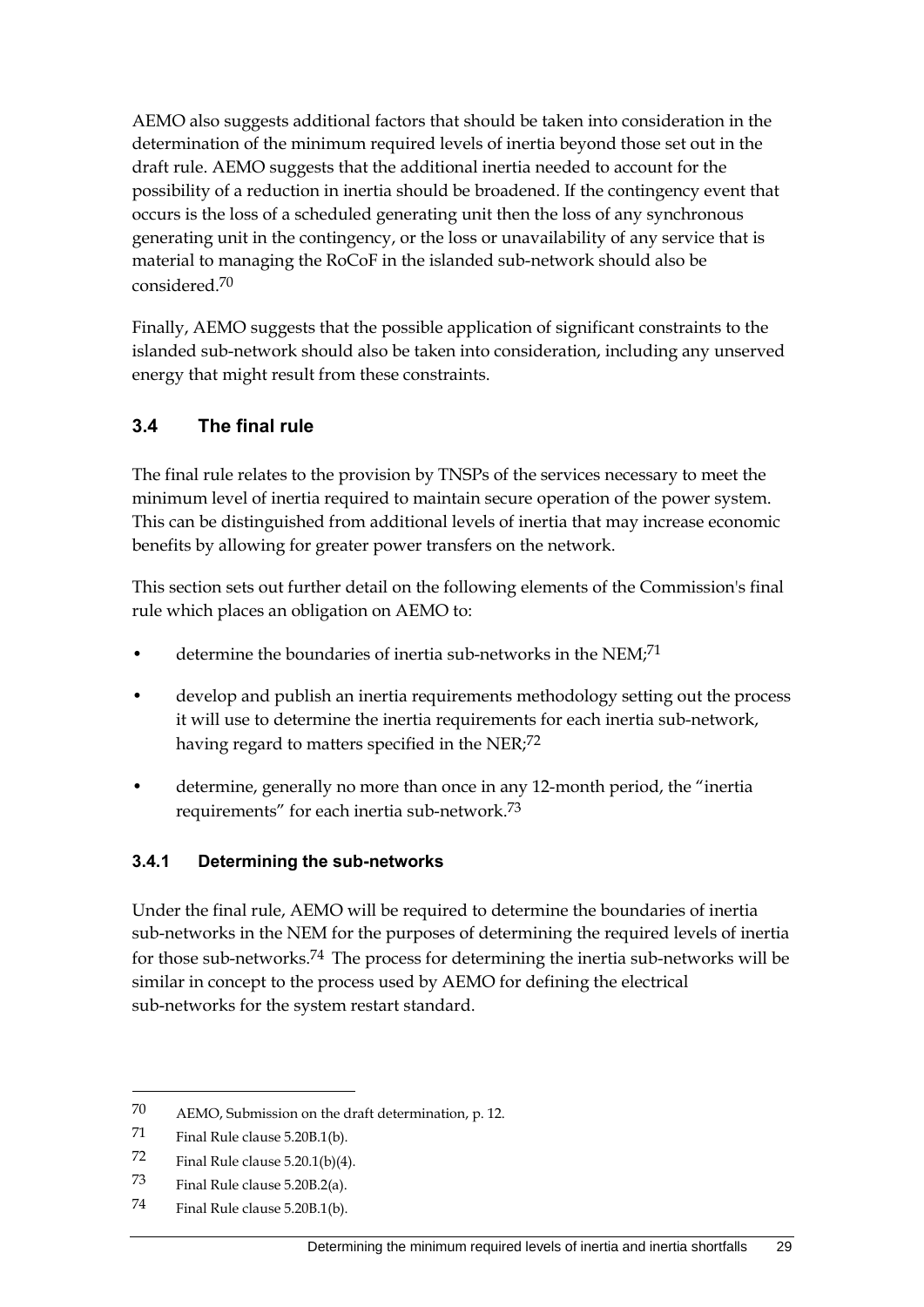In determining the boundaries of the inertia sub-networks the final rule requires AEMO to take into account a number of matters, including:

- synchronous connections between the proposed inertia sub-network and adjacent parts of the national grid;
- the likelihood of the proposed inertia sub-network islanding;75 and
- the criticality and practicality of maintaining the proposed inertia sub-network in a satisfactory operating state if it is islanded and being able to return to a secure operating state while islanded.76

The structure of the national transmission network is such that the highest risk of separation and islanding tends to be consistent with the boundaries of NEM regions. It is likely that the existing geographic boundaries of NEM regions would be a fair approximation of the likely sub-networks for the purposes of requiring minimum levels of inertia. However, there are also likely to be instances where an inertia sub-network could be defined within an existing NEM region. Northern Queensland would be a candidate that is likely to satisfy the criteria of an inertia sub-network based on the distance and extent of transmission connection with southern Queensland.

There may also be instances where the boundaries of an inertia sub-network could potentially encompass parts of two or more NEM regions. The limiting factor with these sub-networks would be the difficulty of assigning responsibility to procure the required levels of inertia to more than one TNSP.

Therefore, the Commission confirms its position in the draft rule that the boundaries of any inertia sub-network determined by AEMO must be consistent with the boundaries of an existing NEM region or wholly confined within an existing NEM region.77

AEMO may adjust the boundaries of any inertia sub-networks or establish any new inertia sub-networks having regard to the matters referred to above. The boundaries of the inertia sub-networks are required to be published in the NTNDP.78

In determining or adjusting the boundaries of the inertia sub-networks, AEMO will be required to follow the Rules consultation procedures.79

On a transitional basis, the final rule provides that AEMO is taken to have determined inertia sub-networks having the same boundaries as the boundaries of each region in the NEM.80

<sup>75</sup> The final rule includes a proposed definition of "island" as being in relation to an inertia sub-network, or a combination of two or more inertia sub-networks, temporary loss of synchronous connection to all adjacent parts of the national grid.

<sup>76</sup> Final Rule clause 5.20B.1(d).

<sup>77</sup> Final Rule clause  $5.20B.1(c)$ .

<sup>78</sup> Final Rule clause 5.20B.1(f).

<sup>79</sup> Final Rule clause 5.20B.1(e).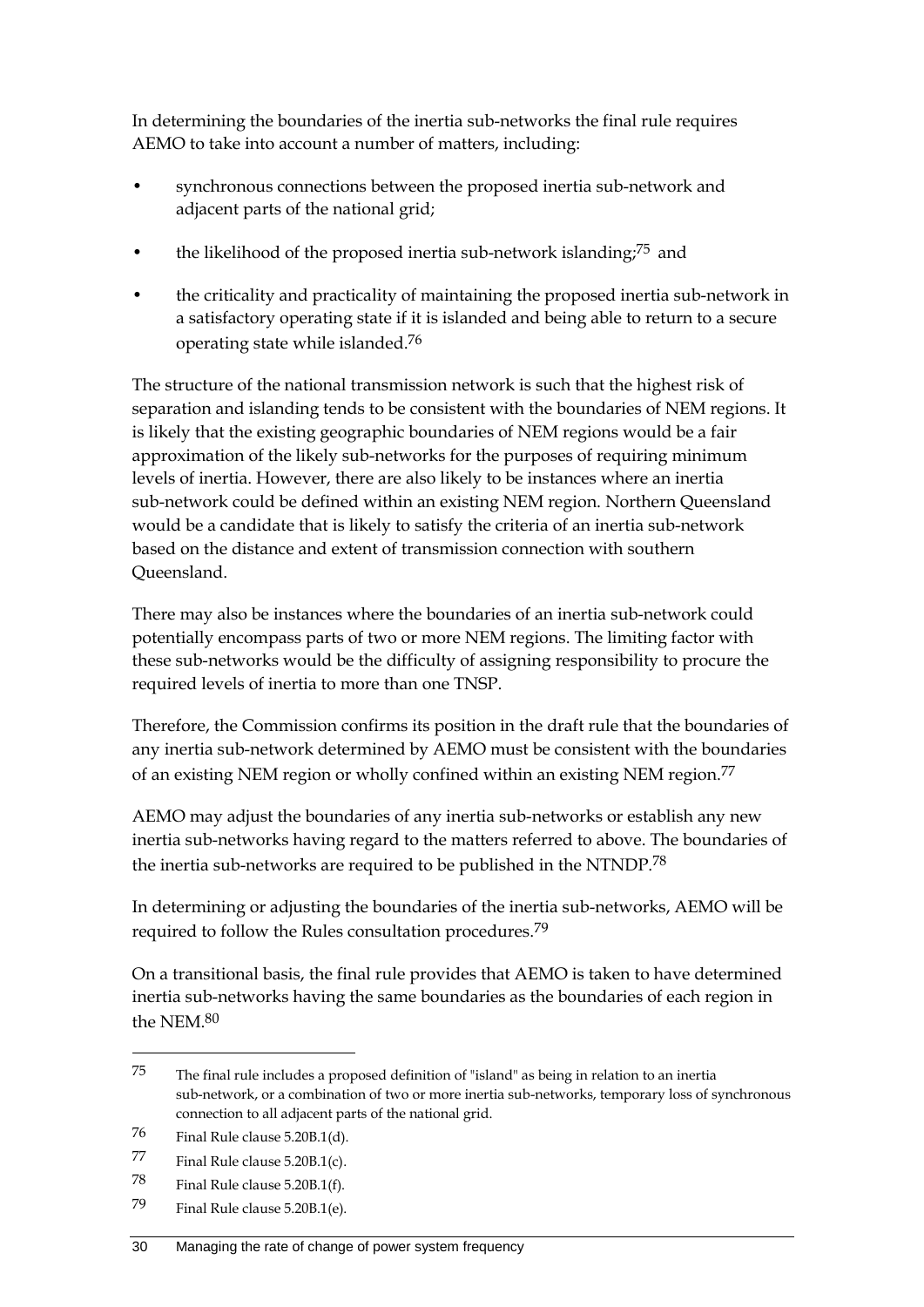#### **3.4.2 Determining the minimum required levels of inertia**

The Commission's final rule requires AEMO to determine separate required levels of inertia for each inertia sub-network.<sup>81</sup> The required levels of inertia are required to be determined periodically in accordance with an inertia requirements methodology made by AEMO.<sup>82</sup> Consistent with AEMO's feedback on the draft rule, the Commission has determined that the development and updating of the inertia requirements methodology will be undertaken through the NTNDP consultation process, rather than through a separate process conducted under the Rules consultation procedure. This will provide a greater level of flexibility and adaptability to the evolution of the inertia requirements methodology. An overview of the NTNDP consultation process is set out in Box 3.1.

AEMO will conduct the inertia process to determine the "inertia requirements" for each inertia sub-network. The inertia requirement is made up of two separate levels of inertia:

- The minimum threshold level of inertia The minimum level of inertia required to operate the inertia sub-network in a satisfactory operating state when islanded.
- The secure operating level of inertia The minimum level of inertia required to operate the inertia sub-network in a secure operating state when islanded.

The final rule requires AEMO to take into account certain matters when determining the inertia requirements for an inertia sub-network. These matters include the capability and expected response times of frequency control services in the islanded region and the maximum load shedding or generation shedding expected to occur on the occurrence of any credible contingency events, as set out in section 3.1.2.

As suggested by AEMO, the Commission has included additional matters in the final rule that AEMO, through the application of the inertia requirements methodology, will need to take into consideration when determining the inertia requirements for an inertia sub-network. These additional matters include any constraints that could reasonably be applied to the inertia sub-network when islanded to achieve a secure operating state and any unserved energy that might result from the constraints, and any other matters as AEMO considers appropriate.<sup>83</sup>

As the deployment of greater levels of non-synchronous generation continues, the required levels of inertia will need to remain reflective of the prevailing market and system conditions. Most FCAS is currently provided by synchronous generators. As synchronous generators become scarcer, the required levels of inertia will increase or

- 82 Final Rule clause 5.20B.2(b).
- 83 Final Rule clause 5.20.7(a).

<sup>80</sup> Final Rule clause 11.100.2.

<sup>81</sup> Final Rule clause 5.20B.2(a).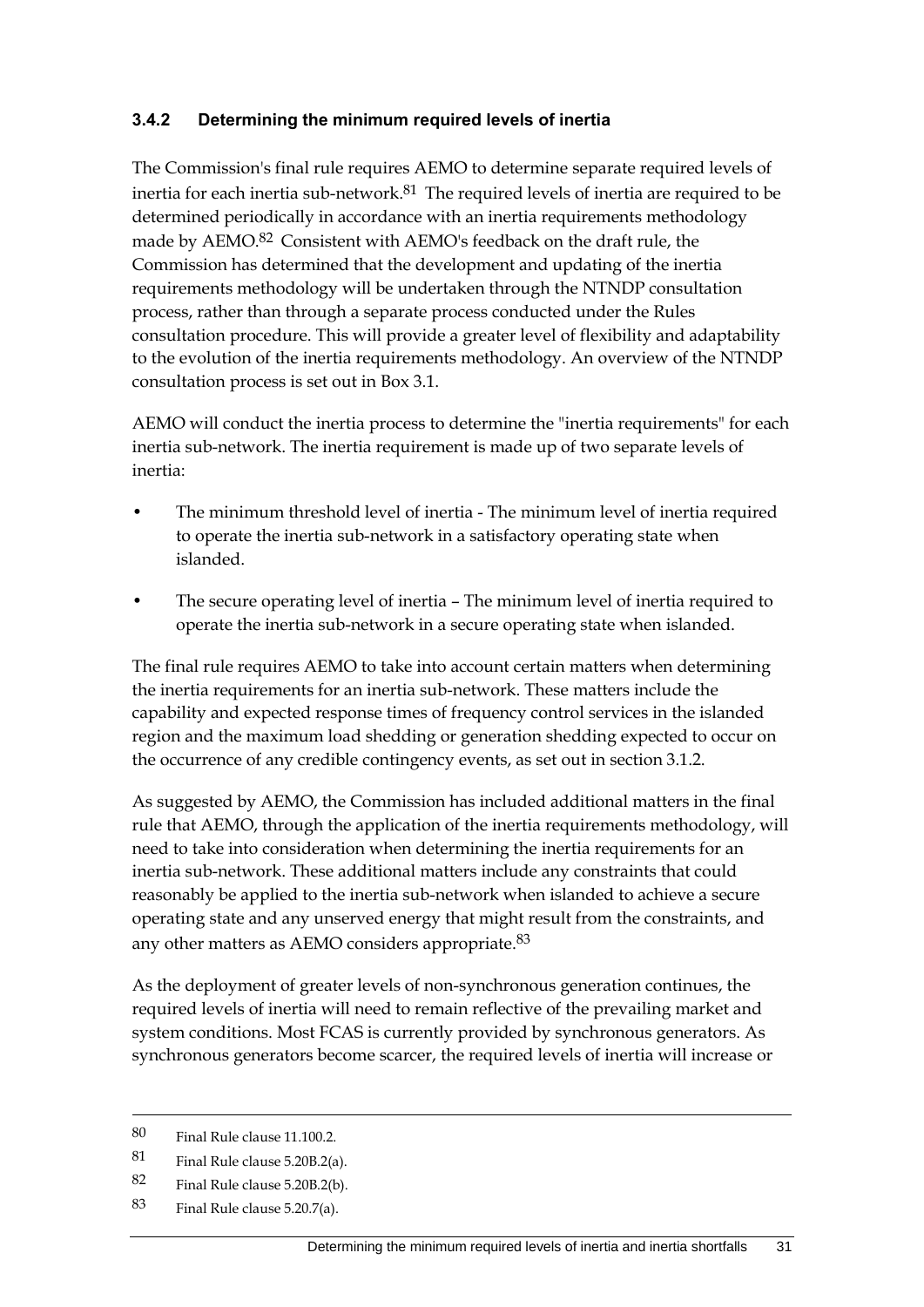new sources of FCAS will need to be found for AEMO to be able to manage excursions in system frequency when they occur.

Under the transitional provisions in the final rule, AEMO must make an initial determination of inertia requirements by 30 June 2018.84 After the initial determinations, the timing for determining inertia requirements is generally at AEMO's discretion subject to AEMO not making a determination more than once every 12 months.85

However, in order to make sure that the required levels of inertia remain reflective of changing market conditions, AEMO must determine inertia requirements for an affected inertia sub-network as soon as reasonably practicable after becoming aware of a material change to the power system likely to affect the inertia requirement where the timing, occurrence or impact of the change was unforeseen, such as the unexpected retirement of a large synchronous generator.<sup>86</sup> As discussed in section 3.4.3, any material change to the power system that is reasonably foreseeable should be reflected in AEMO's projections of inertia shortfalls in the NTNDP. AEMO is required to publish the required levels of inertia for each sub-network in the NTNDP.

## **Box 3.1 NTNDP consultation process87**

In its role as National Transmission Planner, AEMO is required to prepare, maintain and publish a plan for the development of the national transmission grid, the NTNDP.

The development and publication of the NTNDP is a two-staged process which constitutes a preliminary consultation and the publication of the NTNDP.

By 30 January each year, AEMO is required to publish a document setting out the NTNDP inputs and a statement of the material issues to be considered in the NTNDP.

Following the publication of these documents, AEMO is required to invite submissions for at least 30 business days on:

- proposed inputs into the NTNDP (e.g. assumptions about generation costs and electricity demand forecasts);
- the material issues raised by AEMO to be considered in the NTNDP;
- the inertia requirements methodology;
- the contents of the most recent NTNDP.

<sup>84</sup> Final Rule clause 11.100.4(a).

<sup>85</sup> Final Rule clause 5.20B.2(a)(1).

<sup>86</sup> Final Rule clause 5.20B.2(a)(2).

<sup>87</sup> Clause 5.20.1 of the NER.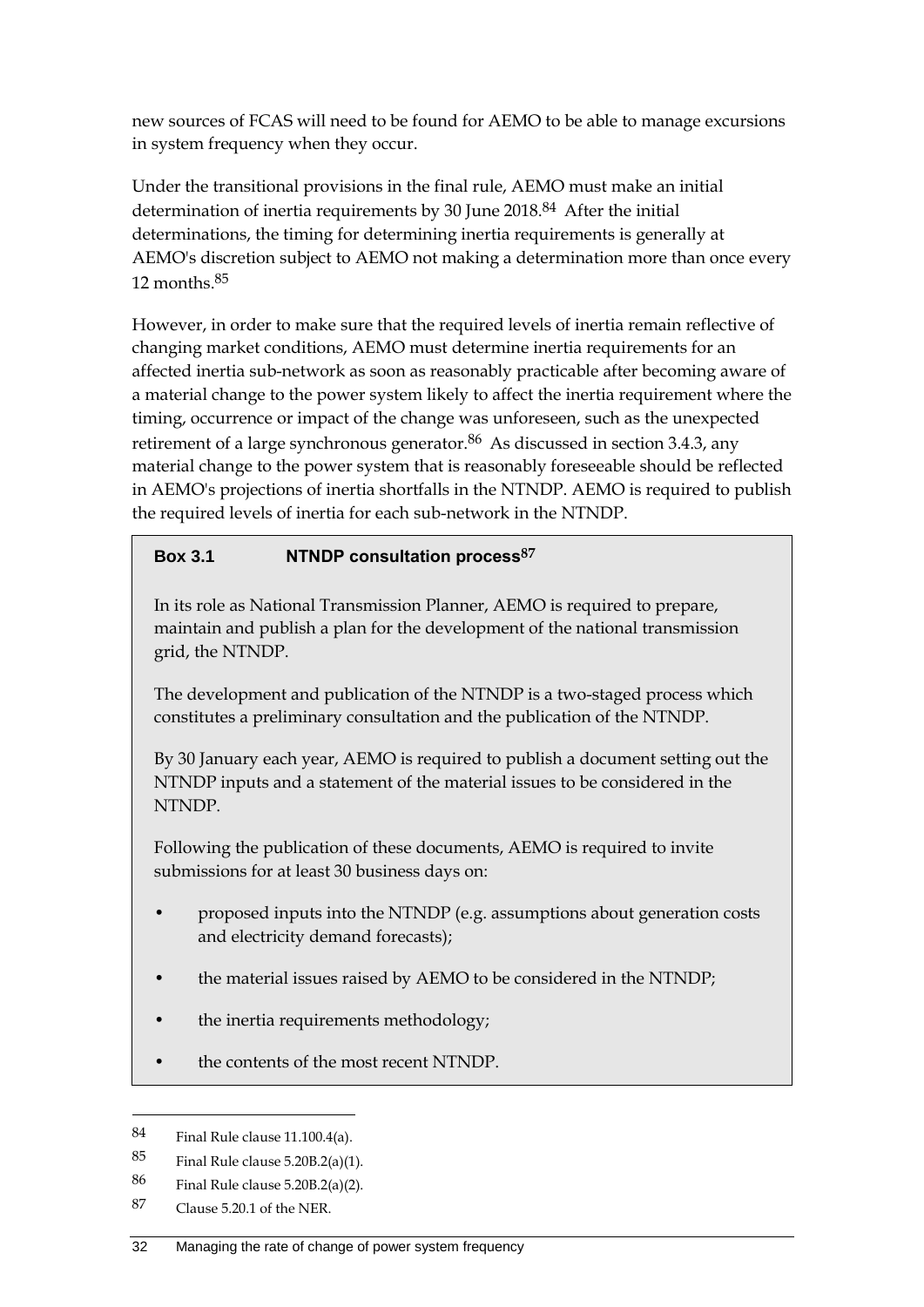By 30 December, AEMO is required to publish the NTNDP. The NTNDP provides an overview of the development of the transmission network in the NEM over a 20 year planning horizon.

In preparing the NTNDP, AEMO must take into account the submissions made in response in the NTNDP consultation process.

## **3.4.3 Identifying shortfalls in inertia**

The final rule requires AEMO to assess the levels of inertia being provided in each inertia sub-network and assess whether, in its reasonable opinion, there is, or is likely to be, an inertia shortfall in an inertia sub-network and AEMO's forecast of the period over which that shortfall will exist.

The final rule sets out the following factors that AEMO must take into account in making its assessment:

- (a) over what time period and to what extent the inertia that is typically provided in the sub-network is likely to be below the secure operating level of inertia; and
- (b) the levels of inertia that are typically provided in adjacent connected inertia sub-networks and the likelihood of the inertia sub-network becoming islanded;
- (c) any other matters that AEMO reasonably considers to be relevant in making its assessment.

AEMO will be required to publish its projections of the levels of inertia in each inertia sub-network as part of the NTNDP.<sup>88</sup> The projections should include AEMO's forecast of any inertia shortfall arising at any time within a planning horizon of at least five years.

If AEMO assesses that there is, or is likely to be, an inertia shortfall in any inertia sub-network, it must publish and give to the relevant TNSP a notice of that assessment that includes AEMO's specification of the date by which the inertia network services must be available.<sup>89</sup> This must not be any earlier than 12 months after the notice is published unless an earlier date is agreed with the TNSP.

The Commission considers that this should provide a greater level of flexibility than the draft rule, which restricted AEMO to notifying TNSPs of an inertia shortfall at the time of publication of the NTNDP.

<sup>88</sup> Final Rule clause  $5.20B.2(c)$ .

<sup>89</sup> Final Rule clause 5.20B.3(c).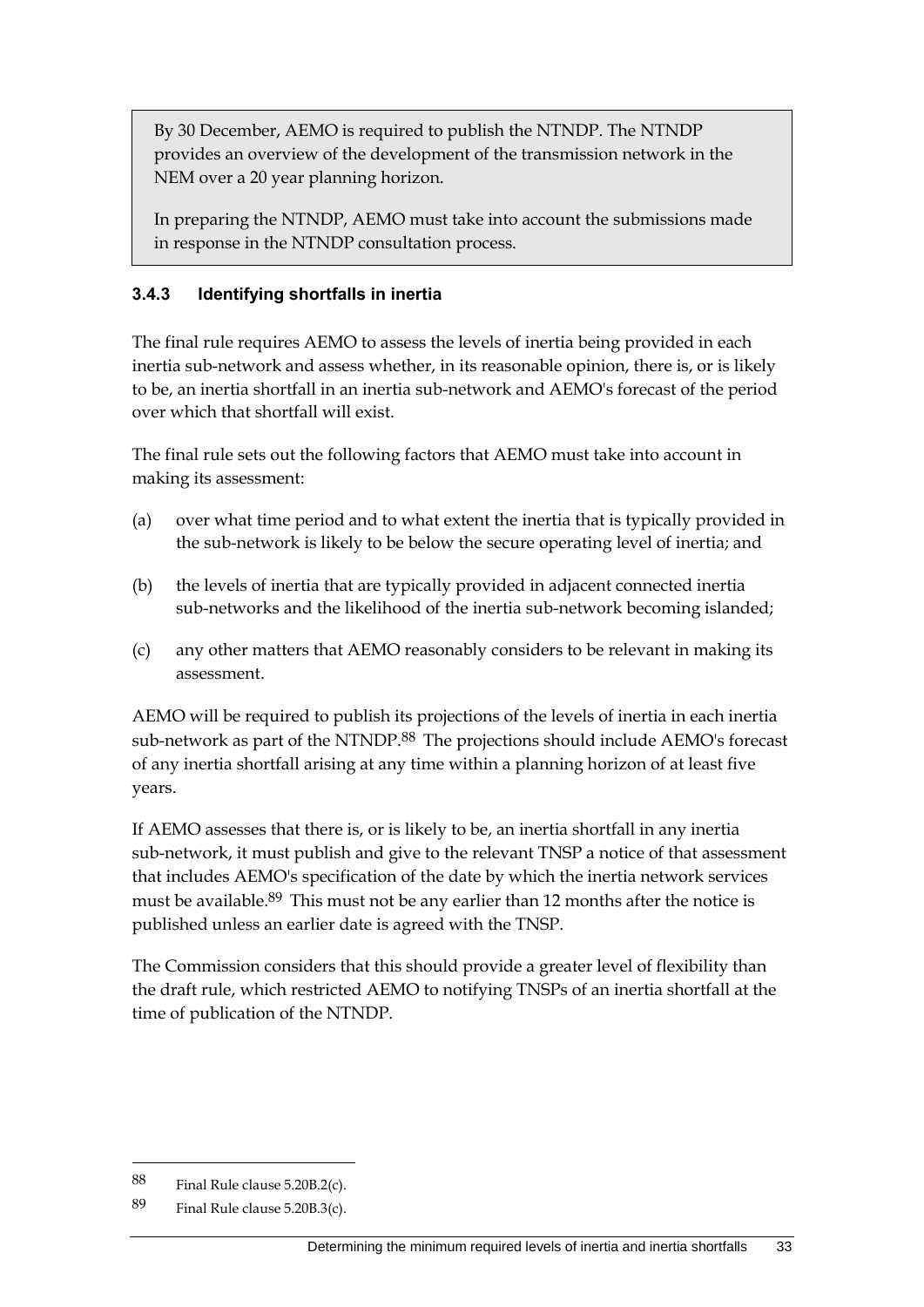#### **3.4.4 A new framework to replace the use of the Network Support and Control Ancillary Service framework**

Network support and control ancillary services (NSCAS) are network support services designed to promote power system security and the reliability of the transmission network or to maintain or increase the power transfer capability of the transmission network in order to maximise net economic benefits. The NSCAS framework is explained in Box 3.2.

The existing NSCAS framework provides for the acquisition of services to maintain power system security, and this may include the provision of services that increase inertia within the power system.

The Commission understands that in practice the NSCAS framework has not worked as effectively as possible for a variety of reasons, often resulting in AEMO being required to act a procurer of last resort (see Box 3.2).

The Commission considers that it is preferable to have a framework that is better suited and targeted to managing low inertia than the NSCAS framework. The framework in the final rule achieves this for the following reasons:

- *Regular assessment of potential requirement*s The new framework requires AEMO to consider minimum inertia requirements each year. Under the NSCAS framework, issues tend to be identified in a more ad-hoc fashion as there is no obligation on AEMO to explicitly consider NSCAS related requirements.
- *Transparent framework to assess requirements* The new framework requires the development of an inertia requirements methodology in consultation with industry participants. There is limited transparency as to the assumptions that AEMO uses when declaring a NSCAS need.
- *Anticipates future requirements* The NSCAS framework tends to address issues as they arise, whereas the new framework requires AEMO to provide projections of inertia shortfalls into the future.
- *Clearly defined obligation on TNSPs with regulatory oversight* The new framework places a clear and well defined obligation on the relevant TNSP to meet inertia requirements. Under the NSCAS framework, TNSPs may elect not to address the requirements.

The Commission considers that it is undesirable to have two frameworks in the NER for the provision of equivalent services, that is, both inertia services provided under the existing NSCAS framework and under the new framework for managing minimum inertia.

Therefore, the final rule amends the existing NSCAS framework so that from 1 July 2018, when the final rule takes effect, a system security issue that could be addressed as an inertia shortfall cannot be declared as a NSCAS gap. Any inertia issue that is identified after 1 July 2018, when the final rule takes effect, will be declared as an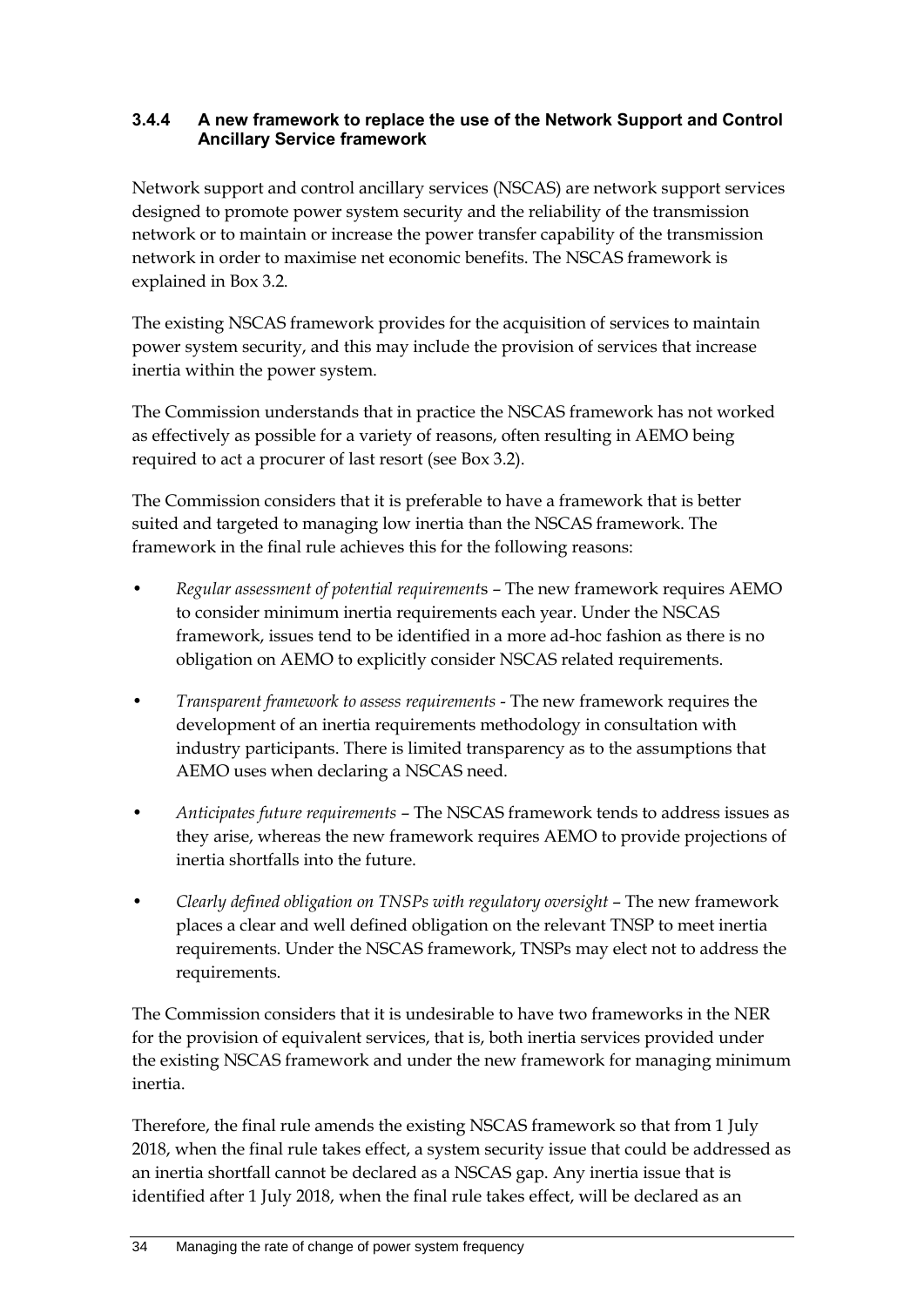inertia shortfall under the new framework and the TNSP will need to meet the associated inertia requirement in accordance with the new framework. This provision of the final rule does not prevent AEMO taking other action in the interim, such as imposing network constraints or issuing system security directions.

The final rule also includes transitional arrangements to apply for any NSCAS gaps declared prior to 1 July 2018. These transitional arrangements are set out in chapter 6 of this final determination.

## **Box 3.2 Network Support and Control Ancillary Services**

Network support and control ancillary services (NSCAS) are network support services designed to promote power system security and the reliability of the transmission network or to maintain or increase the power transfer capability of the transmission network in order to maximise net economic benefits.<sup>90</sup>

NSCAS requirements are identified by AEMO as part of its NTNDP after taking into account all activities which have been identified by the TNSP. As such, NSCAS requirements represent a gap between the level of services that have been identified by AEMO and those that have been identified by the TNSP. This is referred to as the NSCAS Gap.

AEMO is required in the NER to determine the different types of NSCAS.<sup>91</sup> AEMO has determined three types of NSCAS to be:

- Network loading ancillary service (NLAS): The purpose of NLAS is to allow an increase in the power transfer of a transmission network whilst ensuring that the network will still be in a secure operating state.
- Voltage control ancillary service (VCAS): The purpose of VCAS is to control the power flows of a transmission network for the control of voltage to be within defined operating limits and maintaining voltage stability.
- Transient and oscillatory stability ancillary service (TOSAS): The purpose of TOSAS is to increase power flows on a transmission network by increasing the transient or oscillatory stability limit of the network.

In summary, the NSCAS process involves the following steps:

- AEMO, in the NTNDP, may identify an NSCAS gap. If a gap is identified, AEMO may request the relevant TNSP to advise when the TNSP will have arrangements in place to meet that NSCAS gap, or provide reasons why the NSCAS gap will not be met.
- The TNSP's response to the identification of a NSCAS Gap can take the form of physically building assets or contracting a service to a third party.

<sup>90</sup> Clauses 3.11.3 to 3.11.6 of the NER.

<sup>91</sup> Clause 3.11.4(a1) of the NER.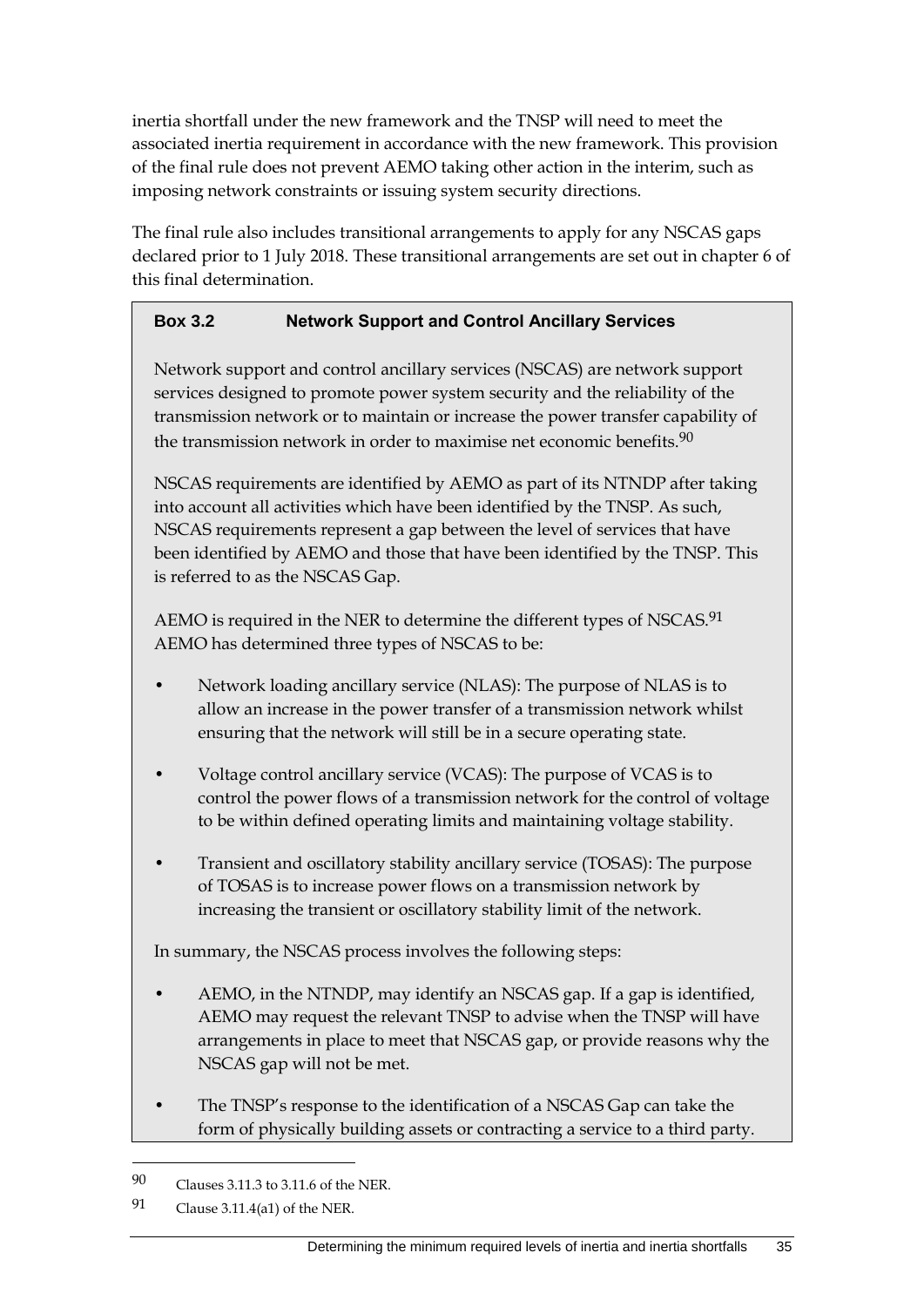The TNSP determines the most economically efficient option for addressing the NSCAS Gap by comparing expressions of interest from third party providers.

- The TNSP must respond to AEMO within 30 days.
- Following the TNSP's response, AEMO must consider whether it a NSCAS gap still exists (i.e. whether the TNSP proposal is sufficient to meet the gap).
- If AEMO determines the gap still exists, AEMO must use reasonable endeavours to meet the gap.
- As the procurer of last resort, AEMO can only acquire services to address system security or reliability NSCAS gaps, not market benefits.<sup>92</sup>

<sup>92</sup> That is, AEMO cannot procure NSCAS services to maximise or increase the power transfer capability of the network to increase the economic benefits of those using the network.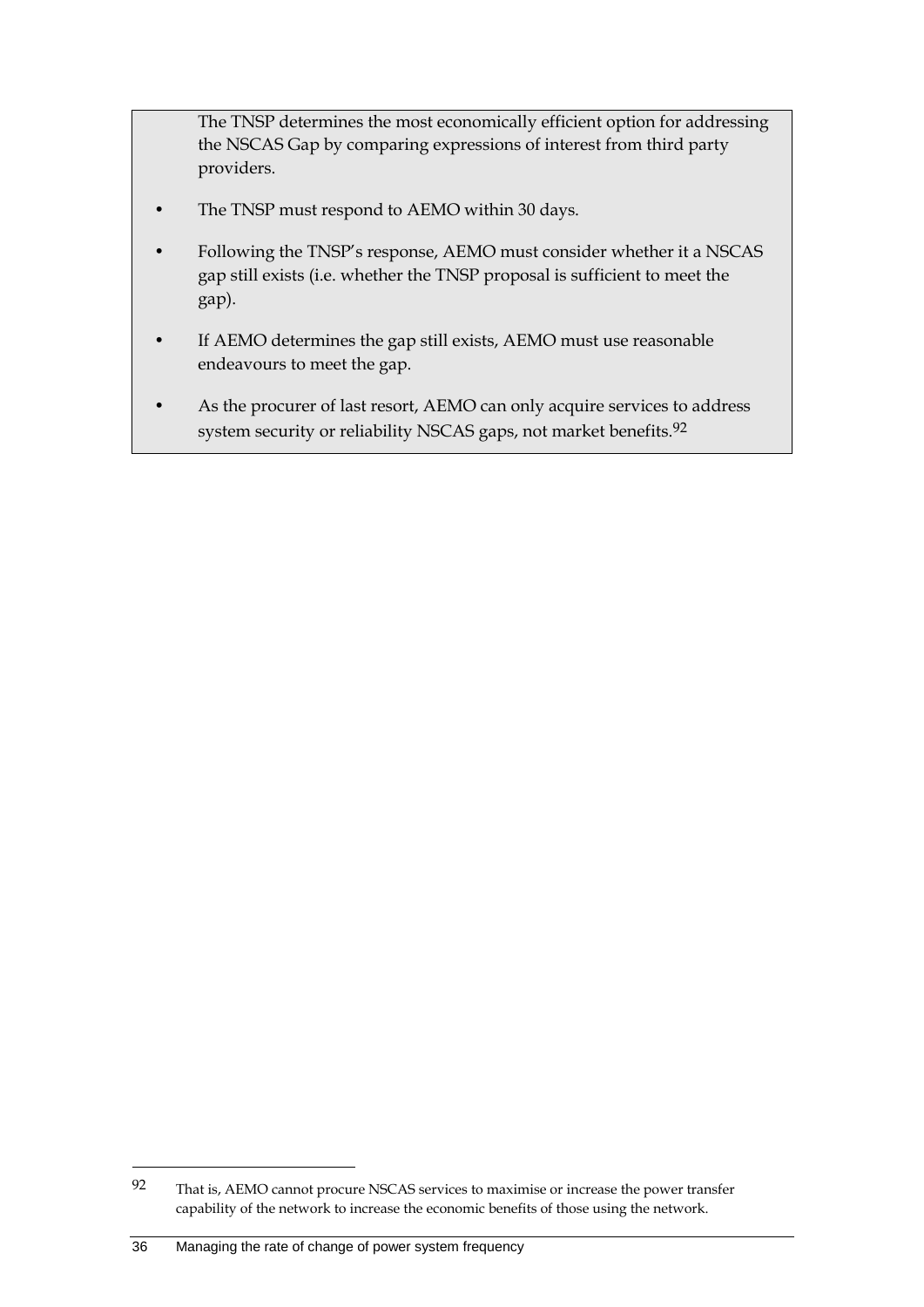# **4 Providing the minimum required levels of inertia**

In sub-networks of the NEM where an inertia shortfall has been identified by AEMO, the final rule imposes an obligation on the TNSP that is the Inertia Services Provider to:

- make "inertia network services" available to AEMO that when enabled will provide inertia:
	- up to the secure operating level of inertia determined by AEMO for that sub-network;93 or
	- an amount of inertia less than the secure operating level of inertia, or the minimum threshold level of inertia, if AEMO has approved other activities (inertia support activities) that may contribute to the operation of the inertia sub-network in a secure operating state.<sup>94</sup>
- use reasonable endeavours to make the inertia network services available by the date specified by AEMO in the notice provided to the Inertia Service Provider;<sup>95</sup>
- identify and procure the least cost option or combination of options that will satisfy its obligation in the time required;<sup>96</sup>
- provide information in its Transmission Annual Planning Report (TAPR) about the activities undertaken to meet its obligations to provide inertia network services or inertia support activities; 97
- give AEMO a schedule setting out the inertia network services it has available and the Inertia Service Provider's proposed order of priority for those services to be enabled by AEMO;<sup>98</sup>
- register any synchronous generating unit from which it is procuring inertia network services as an inertia generating unit with AEMO and specify that the generating unit must be constrained on when it is providing inertia under clause 3.9.7(c) of the final rule;  $99$  and
- provide specified details of the inertia network services it is making available to AEMO and seek AEMO's approval for the technical specifications and

- 97 Final Rule clause 5.20B.4(h).
- 98 Final Rule clause 5.20B.6(a); clause  $4.3.4(k)$ .
- 99 Final Rule clause 5.20B.6(b).

<sup>93</sup> Final Rule clause 5.20B.4(b)(1); clause 4.3.4(j).

<sup>94</sup> Final Rule, new Chapter 10 definition of "inertia support activity" - An activity approved by AEMO under clause 5.20B.5(a); Final Rule clause 5.20B.4(b)(2), 5.20B.5(a); clause 4.3.4(j). Inertia support activities that may be approved may include provision of frequency control services or emergency protection schemes.

<sup>95</sup> Final Rule clause  $5.20B.4(c)(1)$ .

<sup>96</sup> Final Rule clause 5.20B.4(f).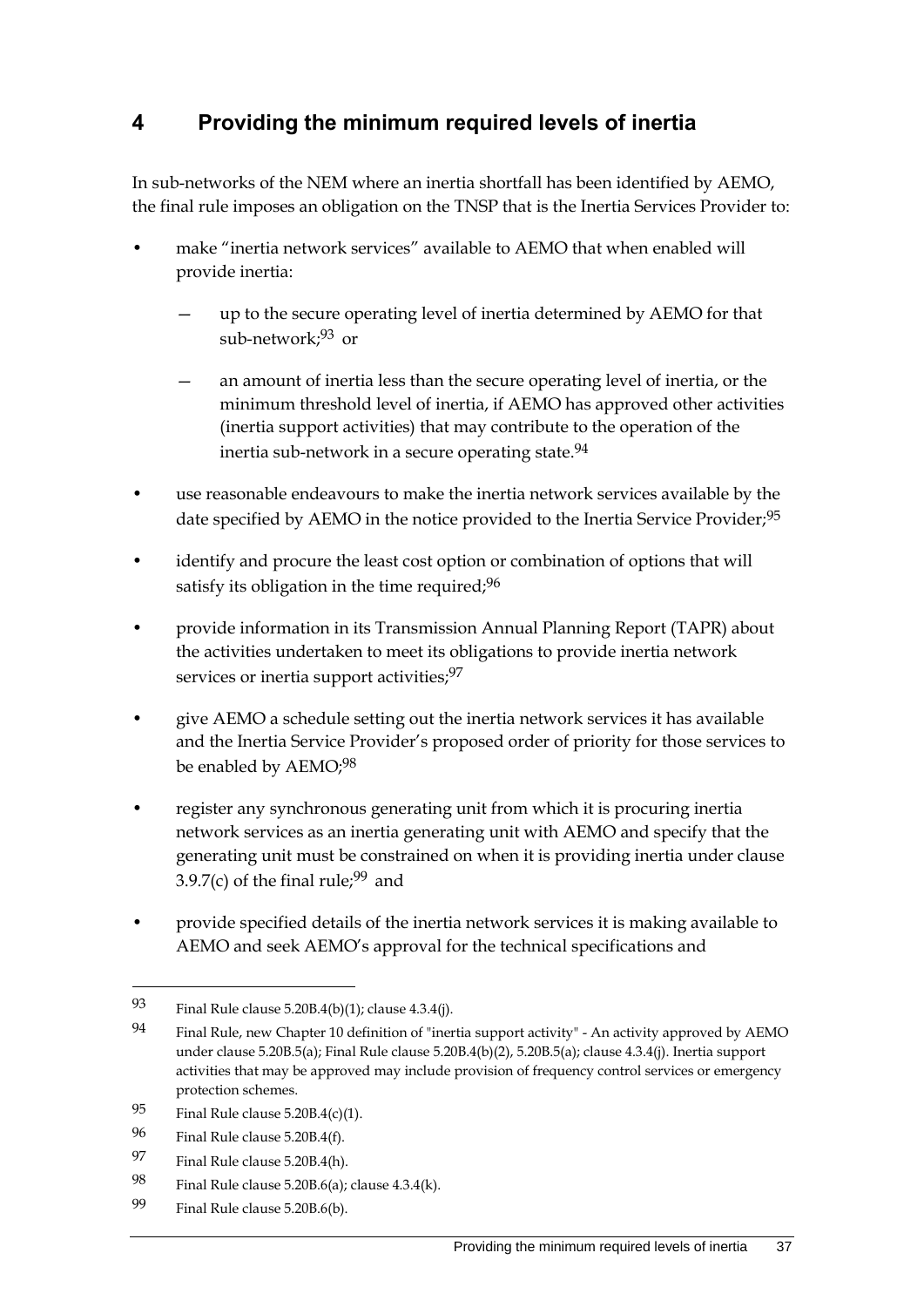performance standards for those services and for the information necessary for AEMO to enable or cease the provision of those services. AEMO must approve this information or advise the Inertia Service Provider of its concerns and the changes it requires to this information.100

The final rule also requires:

- AEMO to enable inertia network services to the levels, and in the circumstances, specified in the final rule.
- AEMO to enable or cease inertia network services by giving instructions to a TNSP providing inertia network services or a Registered Participant who has contracted with the TNSP to provide inertia network services.101
- A TNSP or Registered Participant providing an inertia network service to comply with an instruction given by AEMO to enable inertia network services.<sup>102</sup>

The Commission has considered stakeholder submissions on the draft rule and has made the following changes, which are reflected in the final rule:

- The final rule amends clause  $5.20B.4(c)(1)$  to provide that the Inertia Services Provider must use 'reasonable endeavours' to make the inertia network services available by the date specified by AEMO. The Commission recognises that, in some circumstances, there may be a limited number of parties with whom to contract for the provision of services, or potential providers of inertia may not wish to enter into contracts with the TNSP.
- In order to make clear that the determination of an inertia shortfall during the course of a regulatory control period constitutes a pass through event under chapter 6A of the NER, the final rule adds a new category of pass-through event an 'inertia shortfall event'. An inertia shortfall event occurs where a TNSP is required to provide, or cease providing, inertia network services and meeting this requirement materially increases or decreases the TNSP's costs of providing prescribed transmission services.103 The addition in the final rule of a new category of pass through event should provide greater certainty to the TNSP that the efficient costs of meeting the obligation can be recovered.
- Under the final rule TNSPs will not be required to apply the Regulatory Investment Test for Transmission (RIT-T) to proposed expenditure on "inertia service payments" or to network investment undertaken by the TNSP where:

<sup>100</sup> Final Rule clause 5.20B.6(c) to (h); clause 4.3.4(k).

<sup>101</sup> Final Rule clause 4.4.4(d) or (e).

<sup>102</sup> Final Rule clause 4.4.4(g).

<sup>103</sup> The Chapter 10 definitions relevant to network support pass through under clause 6A.7.2 of the rules have also be amended so that if the AER approves a pass through amount for an inertia shortfall event under clause 6A.7.3 that relates to inertia services payments, the TNSP can recover any differences between that pass through amount and the actual amount of network services payments in following regulatory years as a network support pass through under clause 6A.7.2.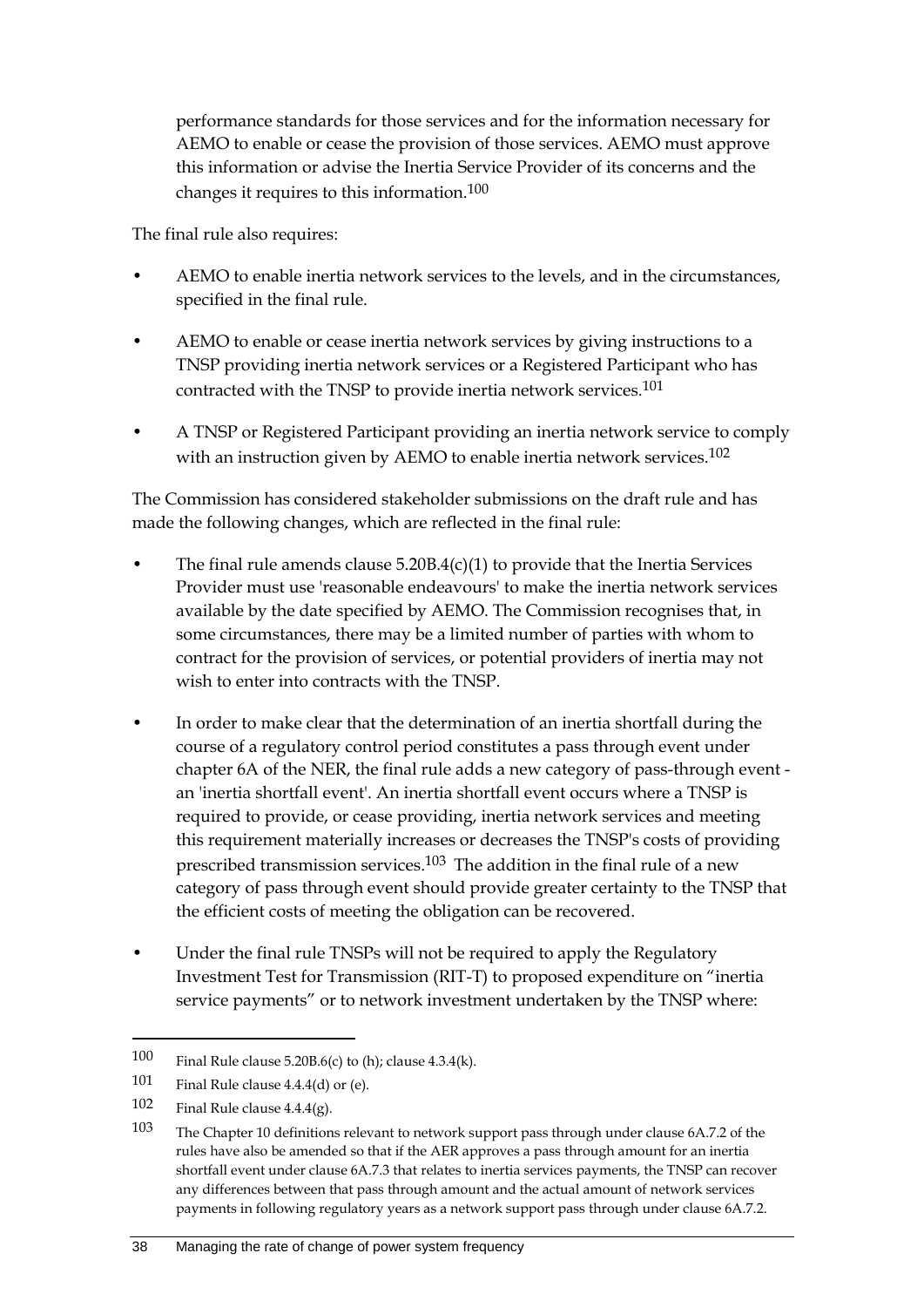- an inertia shortfall is declared in the inertia sub-network;
- prior to the declaration the TNSP is not under an obligation to provide inertia network services; and
- an inertia shortfall is declared in the inertia sub-network and where the time for making the inertia network services available is less than 18 months after the notice is given by AEMO.

The Commission considers that a requirement to conduct a RIT-T for network investments has the potential to limit the options available to TNSPs to efficiently meet inertia obligations in the short to medium term. The exemption to conducting a RIT-T for network investments will increase the competitive pressure on third-party providers of services and will make sure that potentially more efficient network investments are not precluded from meeting the obligation.

- The final rule requires the TNSP undertake a process of screening of the cost and availability of potential third-party providers of services to improve the efficiency of the contracting solution and to make sure that the TNSP considers all options available to meeting the obligation beyond network investments. In planning to meet the requirement to provide inertia network services, the TNSP must prepare and publish information to enable potential providers of inertia network services to develop non-network options. This information should include a description of the requirement for inertia network services, the technical characteristics that a non-network option would be required to deliver, a summary of potential options to make the inertia network services available, and information to assist non-network providers wishing to present proposals to the TNSP.104
- If the TNSP proposes network investment to meet the requirement to provide inertia network services then it must provide information in its TAPR setting out the date when the proposed relevant network investment became or will become operational, the purpose and total cost of the proposed network investment, and the indicative total cost of any non-network options considered.105

### **4.1 The obligation on the TNSP**

The draft rule proposed that the obligation for procuring the required levels of inertia would be placed on the relevant TNSP in each inertia sub-network. The TNSP would act as the provider of inertia network services so that the minimum required levels of inertia determined by AEMO are made continuously available to the system.

<sup>104</sup> Final Rule clause 5.20B.4(g).

<sup>105</sup> Final Rule clause 5.20B.4(i).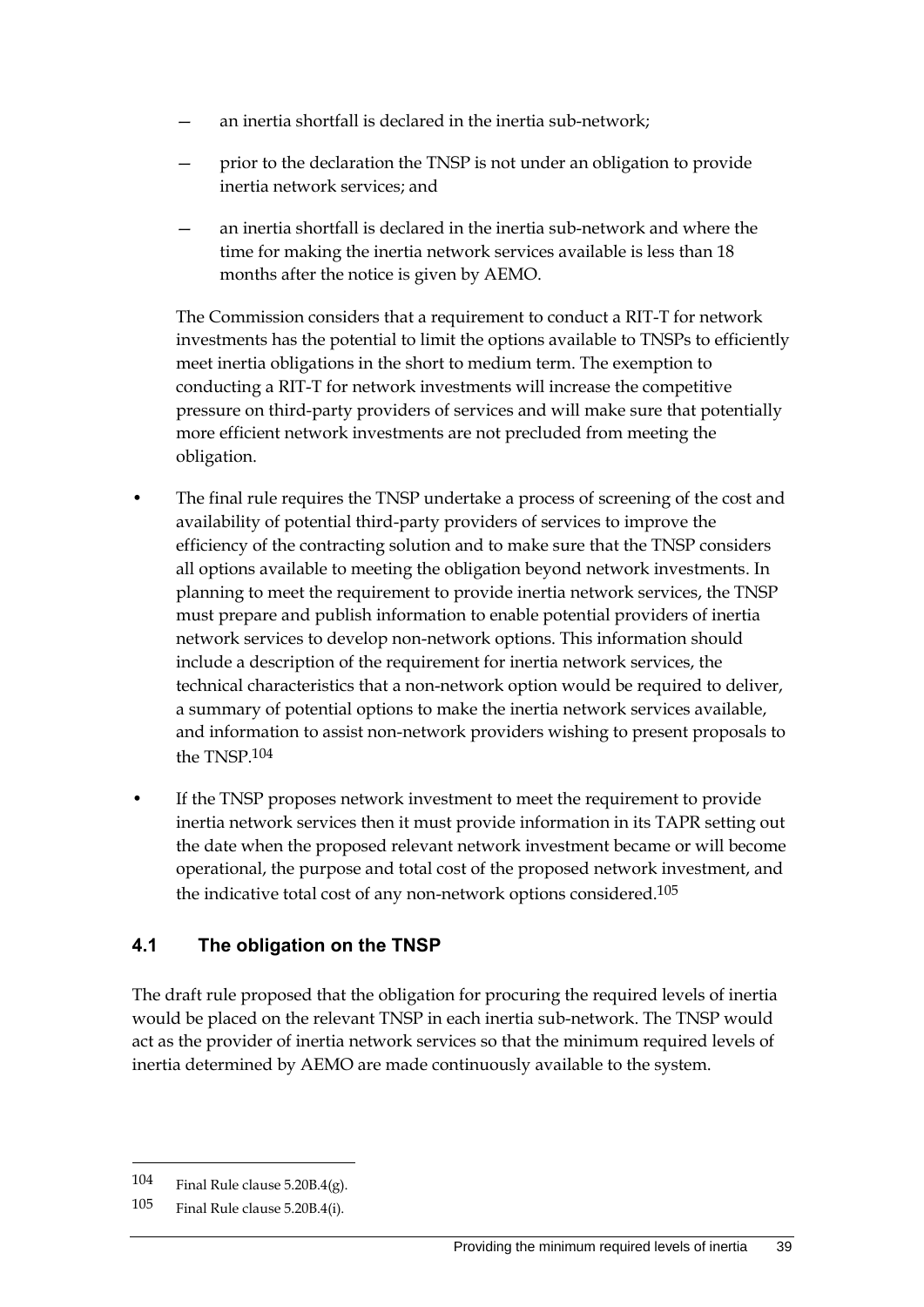## **4.1.1 The TNSP as provider**

Placing an obligation on the relevant TNSP to provide the required levels of inertia is supported by:

- the existence of an incentive based economic regulatory framework that can provide some discipline on the level of expenditure by TNSPs on inertia network services by enabling the AER to assess the efficiency of that expenditure;
- the ability to coordinate the provision of inertia with other network support services, such as system strength requirements.

#### **An existing economic regulatory framework**

The purpose of an obligation to provide a minimum level of inertia is to provide a high degree of confidence that system security can be maintained when separation and islanding of the sub-network occurs.

One of the key reasons the Commission considers that the obligations should be placed on TNSPs is that the existing economic regulatory framework provides and incentive for TNSPs to undertake efficient expenditure on services, such as inertia network services, by enabling the AER to assess the efficiency of that expenditure, including a consideration of how the services can also be used to deliver system strength.

Under the RIT-T, a detailed cost benefit analysis is undertaken to identify the investment option to meet an identified need (such as the need for inertia network services) which has the highest net benefits. TNSPs are required to consider all feasible network and non-network options and are required to seek submissions from registered participants, AEMO and interested parties on all credible options.

In Victoria, the obligation to make inertia network services available will be placed on AEMO as the jurisdictional planning body. AEMO is responsible for planning, authorizing and directing augmentation of the declared shared network in Victoria. Different arrangements for the provision of shared transmission services, including inertia network services, will apply to AEMO in its role as the Inertia Service Provider for Victoria.

### **Coordinating the location of services in the network**

The location of sources of inertia in the system has implications for the management of system security. The location of the services may have an impact on the ability to manage frequency under some circumstances. Equally importantly, other aspects of system security including system fault levels and voltage control are likely to be substantially impacted by the network location of the provision of inertia.

Operating the power system in a secure operating state requires generating units and network components to be able to operate continuously following a major fault or disturbance to the power system, and this ability is diminished by declining system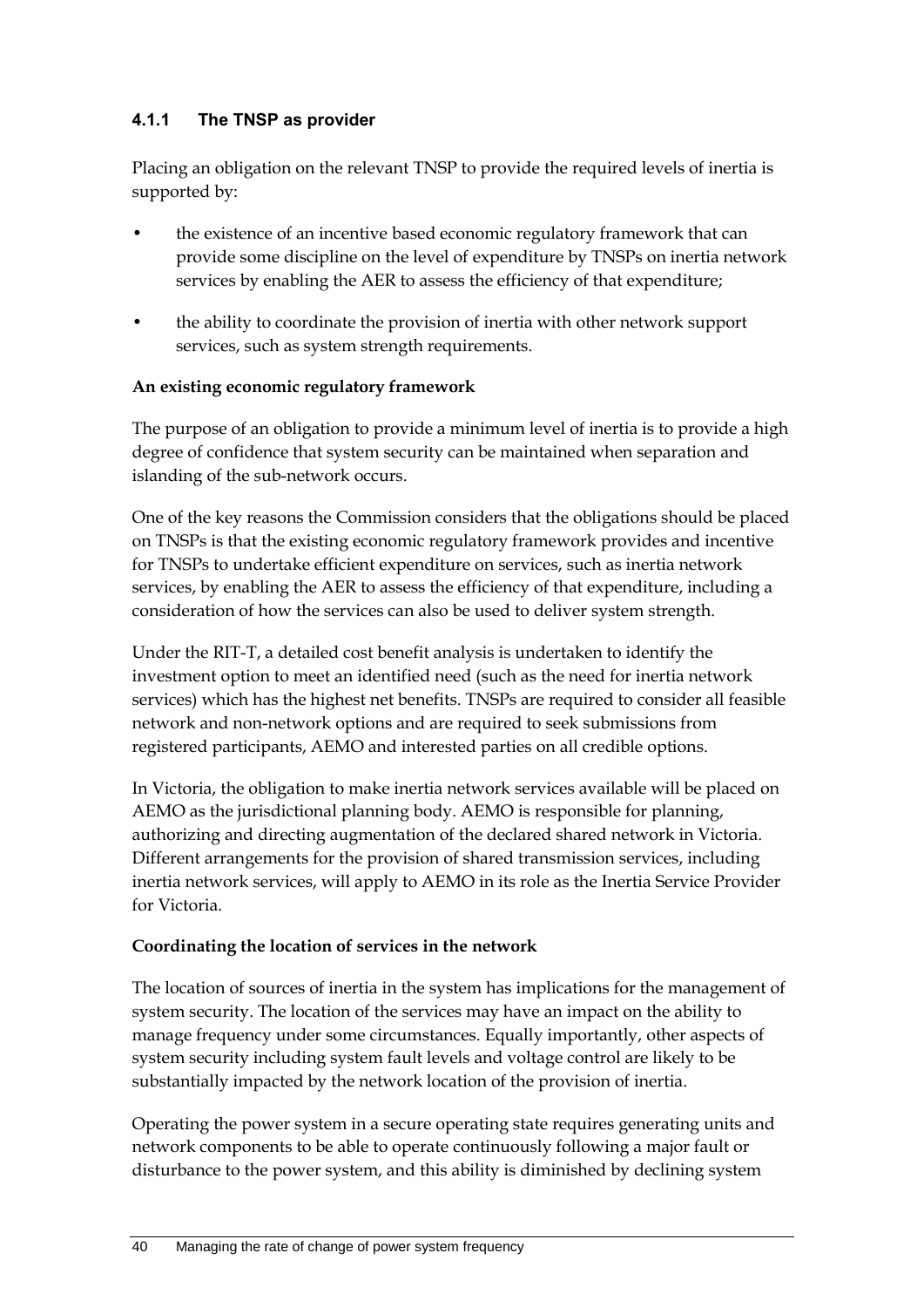strength. This is why the system strength at a point in the power system is often referred to as the fault level.

As compared to system frequency, system strength has much more localised impacts. The system strength at a point in the power system depends on how well it is connected to the synchronous generating units in that part of the power system. The system strength will be higher when:

- there are a number of large generating units nearby; and
- the point is connected to those generating units with more transmission (or distribution) lines and transformers.

Non-synchronous generators do not contribute to system strength as much as synchronous generating units, if at all.<sup>106</sup>

The final determination on the South Australian Government's rule change request relating to the management of power system fault levels has set out a number of obligations on TNSPs and generators in maintaining minimum levels of system strength.107

Procurement mechanisms for frequency control, which might lead to investments in new synchronous devices, should therefore consider the location of such investments in order to co-optimise this with any investment required to manage system strength.

The Commission considers that TNSPs are best placed to provide the required levels of inertia within each inertia sub-network and to coordinate the location of inertia with other network support services, including obligations related to minimum system strength.

# **4.1.2 Determining the level of inertia to be provided**

The final rule establishes an obligation on the TNSP to make sure that the required levels of inertia are continuously available. However, the maintenance of system security is unlikely to necessitate that the full required level of inertia is continuously provided to the system. The variability in system conditions will mean that decisions will need to be made around the appropriate level of inertia to be provided to the system at any given time.

The minimum threshold level of inertia will be sufficient to maintain the islanded system in a satisfactory operating state should it be separated from the rest of the NEM. The power system is defined as being in a satisfactory operating state when a series of technical parameters, such as frequency and voltage, are within normal operating limits.<sup>108</sup> However, a credible contingency event, of even a moderate size,

<sup>106</sup> Some modern inverter based generation can provide a limited contribution to system strength.

<sup>107</sup> AEMC, *Managing power system fault levels - final determination*, 19 September 2017.

<sup>108</sup> Clause 4.2.2 of the NER.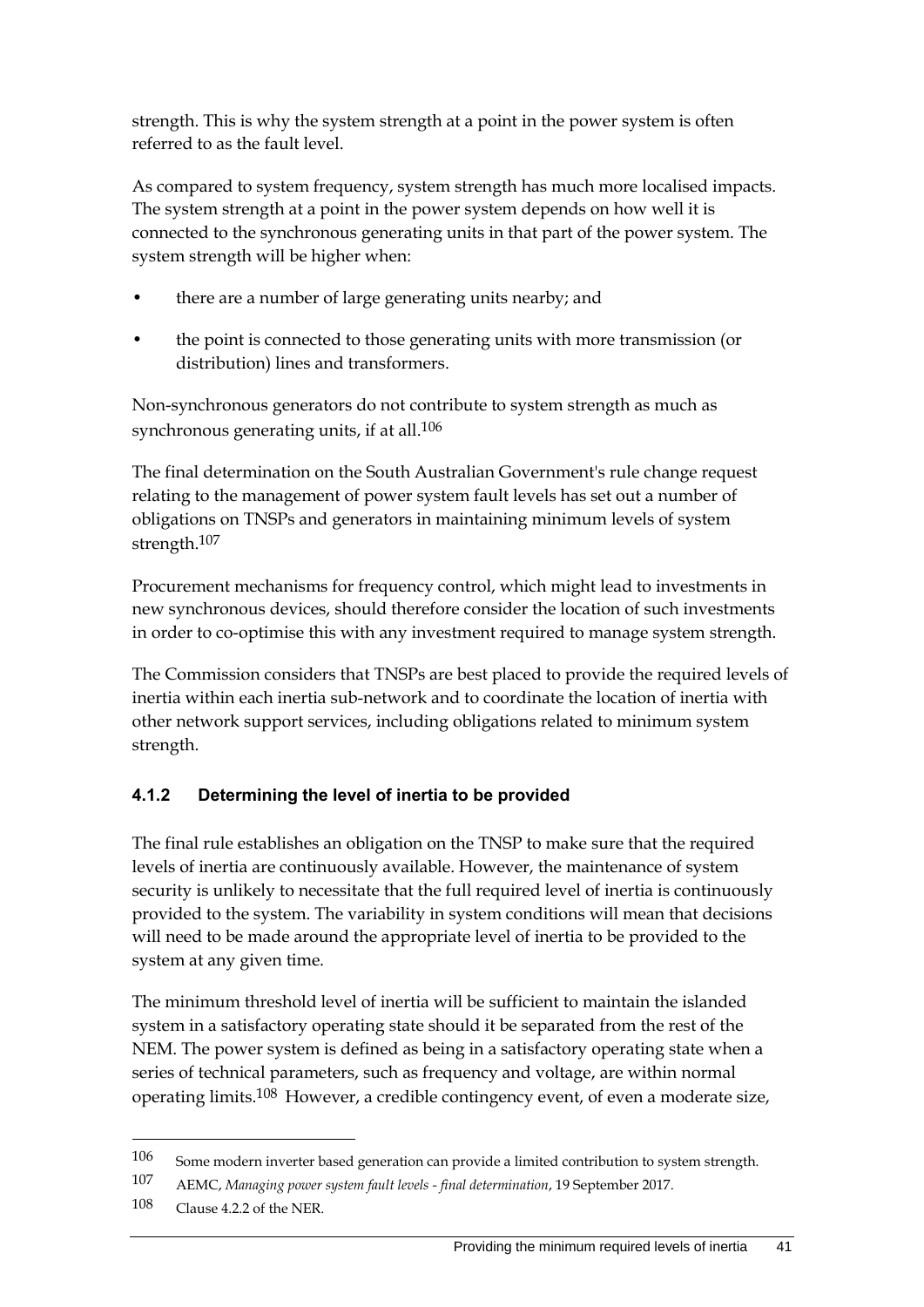would likely cause the system frequency to move outside the bounds of the FOS, potentially resulting in cascading loss of generation and a system black event.

The minimum threshold level of inertia will not be sufficient to maintain a secure operating state, which requires the system to remain in at least a satisfactory operating state following the occurrence of a credible contingency event or a protected event.<sup>109</sup> Therefore, once separation has occurred, the continued operation of the islanded system will require the higher secure operating level of inertia to be provided. This level of inertia should be sufficient to enable AEMO to return the islanded system to a secure operating state.

Clause 4.2.6 in the NER requires AEMO to take all reasonable actions to return the system to a secure operating state within 30 minutes of the occurrence of a contingency event, in this case a separation contingency event.

The prevailing system conditions at any particular time may not necessitate that the full required levels of inertia are provided by the TNSP. The exact level of inertia to be provided will also be influenced by the amount of inertia being incidentally provided from other sources that are not under the control of the TNSP. Other factors may also be taken into consideration such as the RoCoF withstand capability of the generators online at the time or specific generators of a larger contingency size that are not online.

# **4.2 The South Australian Government's view**

The South Australian Government considers that the rules should be amended to enable AEMO to procure inertia via ancillary services agreements.<sup>110</sup> In support of this obligation, AEMO would develop guidelines for the acquisition of inertia, similar to the guidelines developed for System Restart Ancillary Services (SRAS). The guidelines would contain technical information, information on the contracting process for AEMO to follow when contracting with a potential service provider, and guidance to registered participants on the factors that AEMO must take into account when making a decision to follow a particular type of procurement process.

The South Australian Government notes that clause 3.11 of the NER currently enables AEMO to instruct a person to provide a non-market ancillary service under an ancillary services agreement and that the person must use reasonable endeavours to comply with this instruction.111 The South Australian Government proposed to extend the list of these services beyond system restart ancillary services and network support and control ancillary services (NSCAS) to include a broader range of ancillary services that can be used to manage high RoCoF.

<sup>109</sup> A protected event is a non-credible contingency that, following a declaration by the Reliability Panel, must be managed in a similar manner to credible contingencies.

<sup>110</sup> South Australian Minister for Mineral Resources and Energy, *Managing the rate of change of power system frequency rule change request - attachment A*, 12 July 2016, p. 2.

<sup>111</sup> South Australian Minister for Mineral Resources and Energy, *Managing the rate of change of power system frequency rule change request – attachment A*, 12 July 2016, p. 2.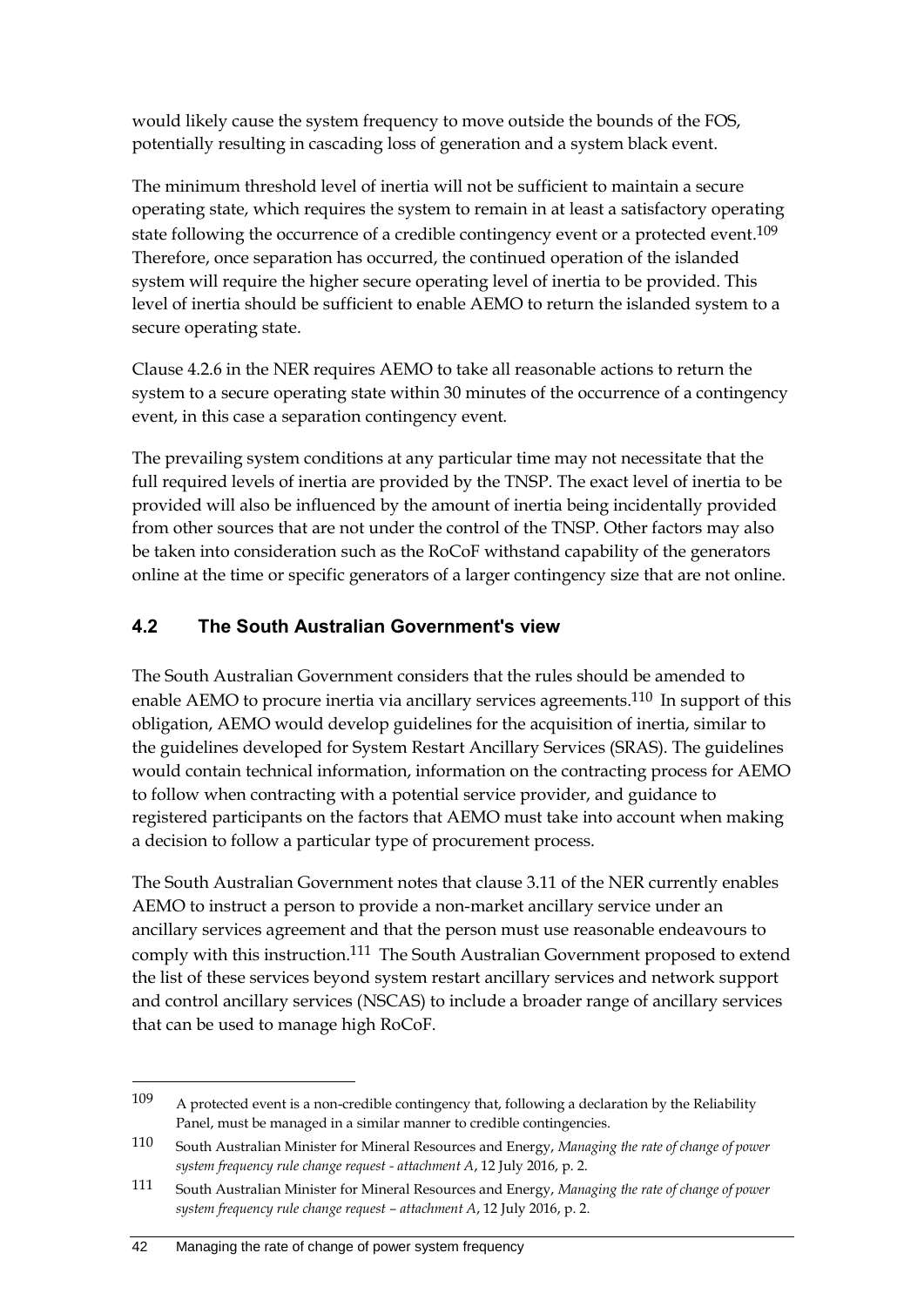# **4.3 The draft rule**

In sub-networks of the NEM where an inertia shortfall has been identified by AEMO, the draft rule imposed an obligation on the TNSP that is the Inertia Services Provider to:

- make inertia network services available that when enabled will provide inertia:
	- to the secure operating level of inertia determined by AEMO for that sub-network; or
	- an amount of inertia less than the secure operating level of inertia but at least the minimum threshold level of inertia if AEMO has approved other activities that may contribute to the operation of the inertia sub-network in a secure operating state when the inertia sub-network is islanded.
- make the inertia network services available by the date specified by AEMO in the NTNDP;
- identify and procure the least cost option or combination of options that will satisfy its obligation in the time required;
- provide information in its Transmission Annual Planning Report about the activities undertaken to meets its obligations to provide inertia network services;
- give AEMO a schedule setting out the inertia network services it has available (and any activities approved by AEMO that reduce the secure operating level of inertia) and the Inertia Service Provider's proposed order of priority for those services and activities to be enabled by AEMO;
- register any synchronous generating unit from which it is procuring inertia network services as an inertia generating unit with AEMO and specify that the generating unit must be constrained on when it is providing inertia under clause 3.9.7(c) of the rules; and
- provide specified details of the inertia network services it is making available to AEMO and seek AEMO's approval for the technical specifications and performance standards for those services and for the information necessary for AEMO to enable or cease the provision of those services. AEMO must approve this information or advise the Inertia Service Provider of its concerns and the changes it requires to this information.

In relation to the enablement of inertia network services, the draft rule provided that:

• AEMO may enable inertia network services to the levels, and in the circumstances, specified in clauses 4.4.4(a) and (b) of the draft rule;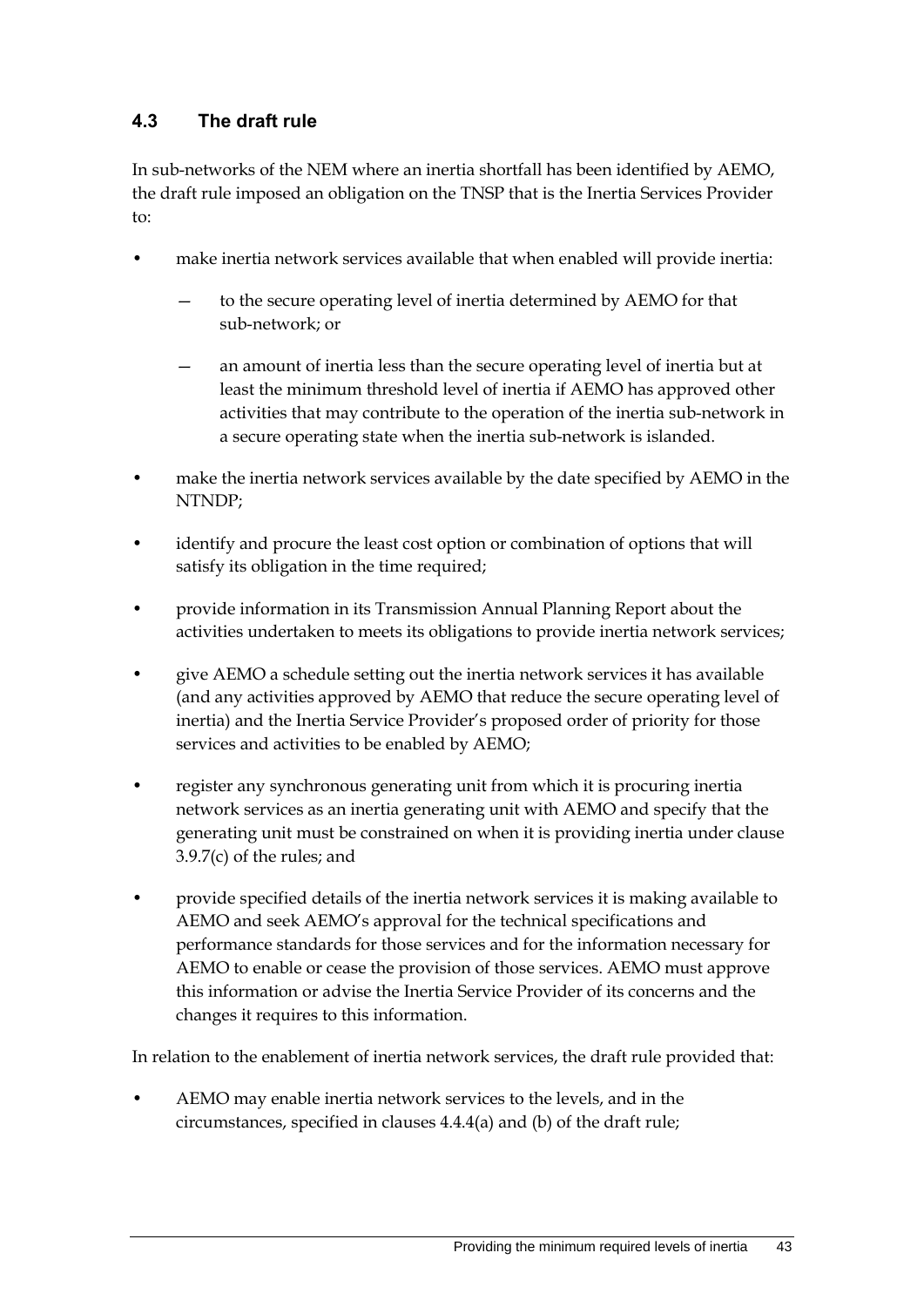- AEMO may enable or cease inertia network services by giving instructions to a Registered Participant who has contracted with the TNSP to provide inertia network services; and
- A Registered Participant providing an inertia network service must comply with an instruction given by AEMO to enable inertia network services.

## **4.3.1 Stakeholder views on the draft rule**

The Commission received a range of responses from stakeholders relating to the role of the TNSP in making the inertia network services available. Responses focused on the following four key aspects of the obligation:

- The TNSP as the appropriate entity to make the inertia network services available.
- The implications of the time required to undertake a RIT-T process with respect to network investment.
- The extent of the circumstances under which the TNSP must meet the obligation.
- The ability of the TNSP to recover the costs of meeting the obligation.

### **The TNSP as the appropriate entity to make the inertia network services available**

A number of stakeholders suggest that there are strong incentives on TNSPs to construct network assets over non-network solutions because capital expenditure attracts both a return on debt and a return on equity for the network business over the life of the asset  $112$ 

The South Australian Government also supports this view and suggests that placing obligation on TNSPs would likely lead to investments that are locked in for long periods of time for providing services that may vary considerably with changing system conditions.<sup>113</sup>

Origin Energy suggests that an effectively designed contract tendering process would avoid consumers paying additional charges through the TNSP's regulated asset base on stranded assets that are excess to requirements.114

An AEMO managed procurement process is also likely to drive lower cost outcomes for consumers by removing this potential conflict of interest and allowing all parties to compete effectively for contracts.115

<sup>112</sup> See submissions on the draft determination from: EnergyAustralia, p. 2; Origin Energy, p. 1; AEC, p. 2.

<sup>113</sup> South Australian Department of Premier and Cabinet, Submission on the draft determination, p. 6.

<sup>114</sup> Origin Energy, Submission on the draft determination, pp. 1-2.

<sup>115</sup> Origin Energy, Submission on the draft determination, p. 1.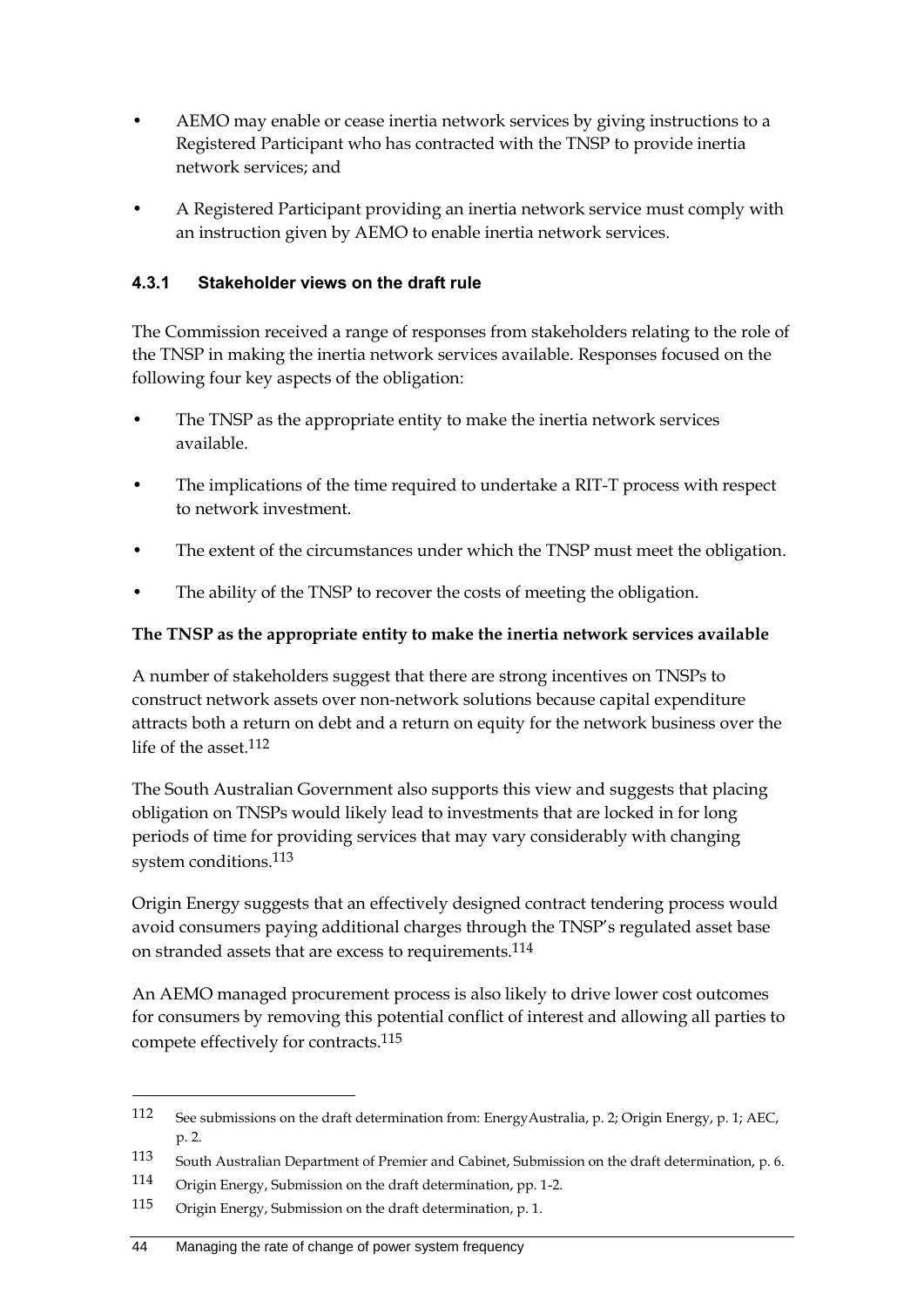EnergyAustralia considers that an AEMO procurement process would avoid any potential market distortions from allowing monopoly asset owners to be involved in a competitive element of the market.<sup>116</sup>

In support of the draft rule, the Public Interest Advocacy Centre (PIAC) suggests that the provision of inertia as a regulated service provides some degree of transparency in TNSP's planning and expenditure through measures such as the RIT-T and the revenue determination process by the AER.117

A number of other stakeholders also support this view and suggest that TNSPs are uniquely positioned to manage the minimum inertia required for their networks, given the strong link between delivering inertia and providing system strength.<sup>118</sup>

Hydro Tasmania and Meridian Energy support placing the obligation on TNSPs but suggest that care should be taken to ensure that investments made now do not subsequently lock out future investments that may provide a more cost effective solution for customers.119

#### **The implications of the time required to undertake a RIT-T process with respect to network investment**

ElectraNet and TransGrid suggest that a minimum response time of 12 months to respond to a notification from AEMO will bias the response to third-party contracts away from TNSP capital investment even when this may be the most efficient option.<sup>120</sup> They argue that the bias towards a non-network solution will occur because, under the draft rule:

- third-party contract costs are to be recoverable as 'inertia support payments<sup>'121</sup> that will not be subject to the RIT-T while capital expenditure will still be subject to the full RIT-T process; and
- the procedures for conducting a full RIT-T are lengthy and it is unlikely that a RIT-T could be completed in 12 months.

TransGrid suggests that this could preclude assessment of feasible and potentially efficient investment options.122

<sup>116</sup> EnergyAustralia, Submission on the draft determination, p. 2.

<sup>117</sup> PIAC, Submission on the draft determination, p. 1.

<sup>118</sup> See submissions on the draft determination from: AEMO, p. 11; Spark Infrastructure, p. 1; SACOME, p. 1; S&C Electric, p. 2.

<sup>119</sup> See submissions on the draft determination from: Hydro Tasmania, p. 1; Meridian Energy, p. 1.

<sup>120</sup> See submissions on the draft determination from: ElectraNet, p. 11; TransGrid, pp. 1-2.

<sup>121</sup> Under the final rule these payments are now called "inertia service payments".

<sup>122</sup> TransGrid, Submission on the draft determination, pp1-2.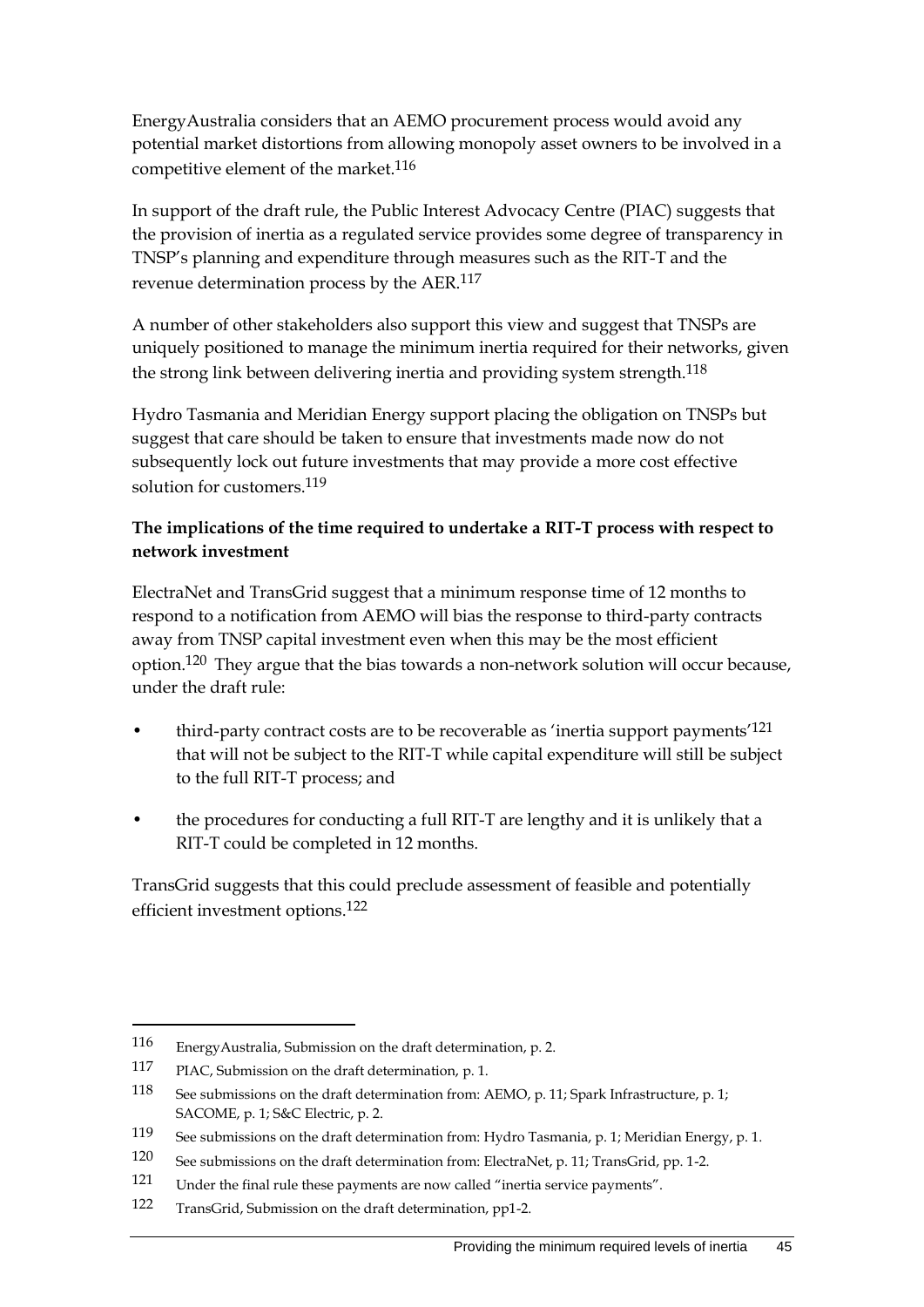#### **The extent of the circumstances under which the TNSP must meet the obligation**

ElectraNet and TasNetworks suggest that, under circumstances in which AEMO has provided notice of an inertia shortfall, there may be a limited number of parties with whom the TNSP can contract.<sup>123</sup>

ElectraNet considers it unrealistic to expect that TNSPs will be able to contract with a guarantee of performance as generators may simply decide against entering a contract with a guarantee of this nature.<sup>124</sup>

Further, a lack of competition from third-party providers may create a significant risk that the costs passed through to customers will not be efficient. ElectraNet suggests that arrangements are needed to safeguard outcomes for electricity consumers by providing essential protections for the TNSP in a procurement role in the event that there is a lack of competitive provision of such services within its network.

PIAC and the South Australian Chamber of Mines and Energy (SACOME) both raise as an issue the importance of considering consumers' actual willingness to pay for higher levels of reliability in determining and procuring the minimum levels of inertia.125 The costs of procurement by TNSPs should reflect consumer preferences regarding cost versus reliability trade-offs.

#### **The ability of the TNSP to recover the costs of meeting the obligation**

TransGrid, ElectraNet and TasNetworks raise the possibility of significant cashflow issues arising under the draft rule.126 TransGrid considers that, where costs are recovered via network support pass-through arrangements, there can be a significant cashflow impact because the TNSP must pay the provider for the service but does not recover the costs until up to two years later.127

ElectraNet considers that cashflow impacts could be substantial in the first instance because there is no specific network support allowance in place for the new services under an existing revenue determination and the specifics of the necessary commercial details are uncertain.128

Both ElectraNet and TransGrid suggest that the rules need to include a mechanism for faster cost recovery, particularly where a service need is identified for the first time.

<sup>123</sup> See submissions on the draft determination from: ElectraNet, p. 5; TasNetworks, p. 3.

<sup>124</sup> ElectraNet, Submission on the draft determination, p. 9.

<sup>125</sup> See submissions on the draft determination from: PIAC, p. 1; SACOME, p. 2.

<sup>126</sup> See submissions on the draft determination from: TransGrid, pp. 4-5; ElectraNet, p.10; TasNetworks, p. 3.

<sup>127</sup> TransGrid, Submission on the draft determination, pp. 4-5.

<sup>128</sup> ElectraNet, Submission on the draft determination, p. 10.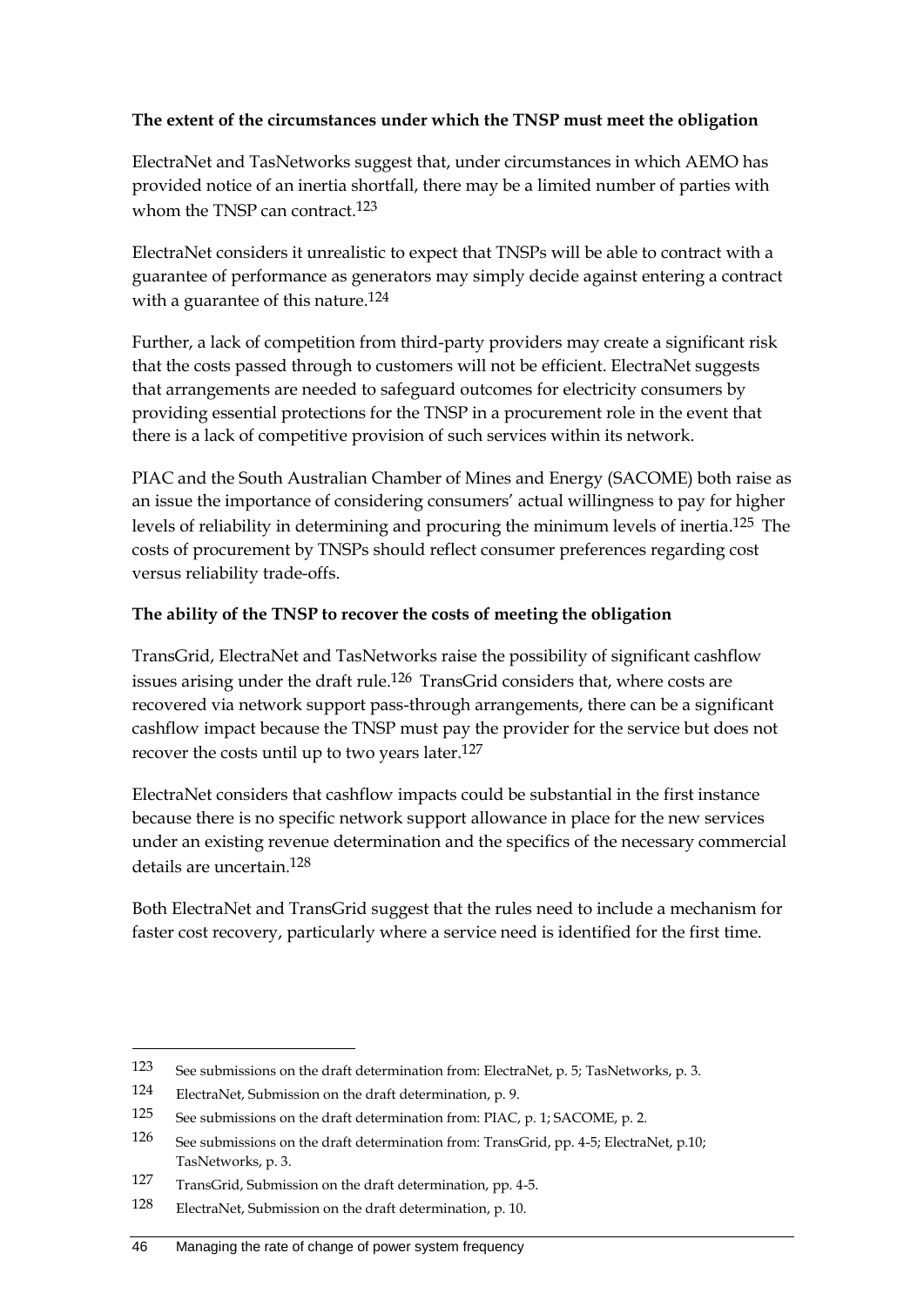## **4.4 The final rule**

This section sets out further detail on the Commission's final rule to:

- place an obligation on TNSPs to make continuously available the minimum required levels of inertia determined by AEMO;
- require TNSPs and Registered Participants providing inertia network services to provide inertia on instruction by AEMO.

#### **4.4.1 Making sure the inertia is continuously available**

Under the final rule, the obligation to provide inertia network services is placed on the TNSP for the relevant inertia sub-network, or, if there is more than one TNSP for the sub-network, the TNSP that has the transmission planning responsibility in each electrical sub-network.129 In the case of Victoria, the obligation will be placed on AEMO through its role as the jurisdictional planning body.

Placing the obligation on the TNSP with transmission planning responsibility establishes a clear path of responsibility.

An absolute obligation on TNSPs to guarantee the availability of the required levels of inertia at all times is not practical. It may also result in excessive costs depending on the extent to which the TNSP needs to contract with a large number of inertia providers in order to confidently meet the obligation at all times.

Therefore, the TNSP must make a range and level of inertia network services available such that it is likely that inertia network services that provide required levels of inertia when enabled are continuously available, taking into account planned outages and the risk of unplanned outages.130

The Commission also agrees with the views expressed by stakeholders in response to the draft determination that, in some circumstances, there may be a limited number of parties with whom to contract for the provision of services, or that generators may not wish to enter into contracts with the Inertia Service Provider. Therefore, clause 5.20B.4(c)(1) of the final rule requires the Inertia Service Provider to use reasonable endeavours to make the inertia network services available by the date specified by AEMO (rather than being an absolute obligation to make the services available by the specified date).<sup>131</sup>

The obligation will only apply in relation to sub-networks where an inertia shortfall has been identified by AEMO and a notice published and given to the relevant Inertia Services Provider. This will maintain system security where it is needed while not imposing undue market or compliance costs on other areas. As future shortfalls are

<sup>129</sup> Final Rule clause 5.20B.4(a).

<sup>130</sup> Final Rule clause 5.20B.4(c); clause 4.3.4(j).

<sup>131</sup> Final Rule clause 5.20B.4(c).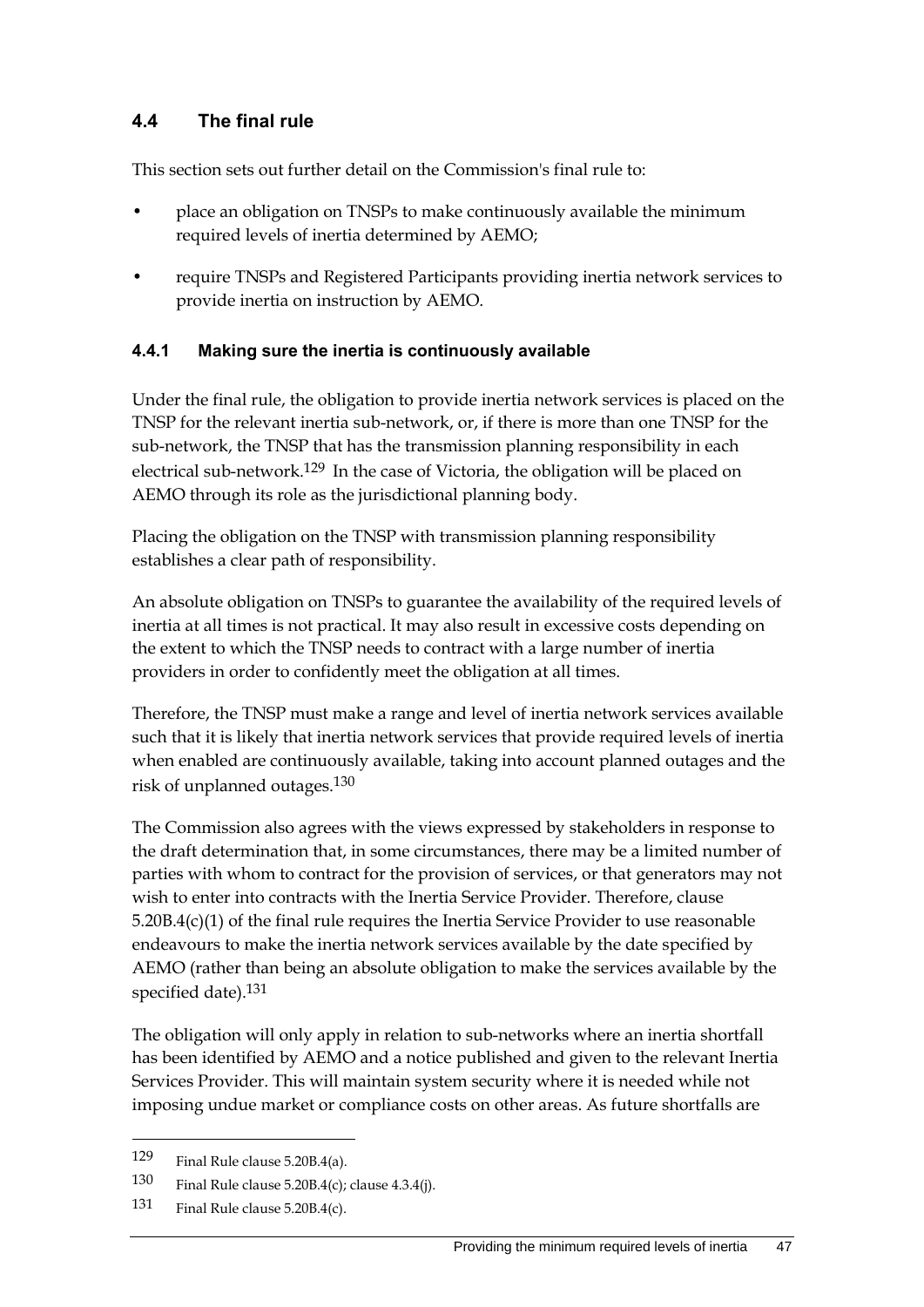identified, the relevant TNSP will have time to prepare and identify activities to meet the obligation.

### **Meeting the obligation**

Under the final rule, the TNSP will be required to seek and identify the least-cost option or combination of options to meet the obligation to provide inertia network services, for the time in which the shortfall is projected to exist. The required levels of inertia could be made available by the TNSP through either:

- directly investing in synchronous condensors;
- entering into inertia services agreements with Registered Participants to provide inertia network services by means of a synchronous generating unit or synchronous condensor; or
- any other types of inertia network services that can be provided by a TNSP investing in its network or by Registered Participant under an inertia services agreement.

An inertia services agreement is a contractual arrangement between the TNSP and a third party under which a person agrees to provide one or more inertia network services or to undertake an activity approved by AEMO that can reduce the secure operating level of inertia by contributing to the operation of an inertia sub-network in a secure operating state. The entry into an inertia services agreement may be a more cost-effective means of providing inertia network services than the construction of new assets by the TNSP. Alternatively, it may be a part of a combination of options necessary in order to meet the shortfall within an initial 12 months, while longer term options are considered by the TNSP to meet the ongoing shortfall. An inertia services agreement could involve the TNSP contracting with a synchronous generator to be able to request them to be online at certain times, or to run in synchronous condensor mode.

In order for the TNSP to meet the required levels of inertia, through a contracting approach, it may need to contract with multiple potential third party providers to make sure that the required level can be met at any given time.

Where AEMO identifies an inertia shortfall in a given sub-network, the obligation on the TNSP is to make inertia continuously available for the full secure operating level of inertia, and not just for the amount of the shortfall. This is because any contracts that the TNSP has with synchronous generators to come online to provide inertia are likely to cause other synchronous generators, which are also providing inertia, to be pushed out of the dispatch merit order, potentially resulting in only a small, or no, overall increase in inertia. To avoid this, the TNSP will still be obliged to make the full secure operating level of inertia continuously available in the sub-network, even in circumstances where AEMO has identified only a small shortfall in inertia.

The TNSP's proposal to make the required levels of inertia available must be developed and set out as part of its Transmission Annual Planning Report (TAPR). The required levels of inertia will need to be sourced from within the sub-network to make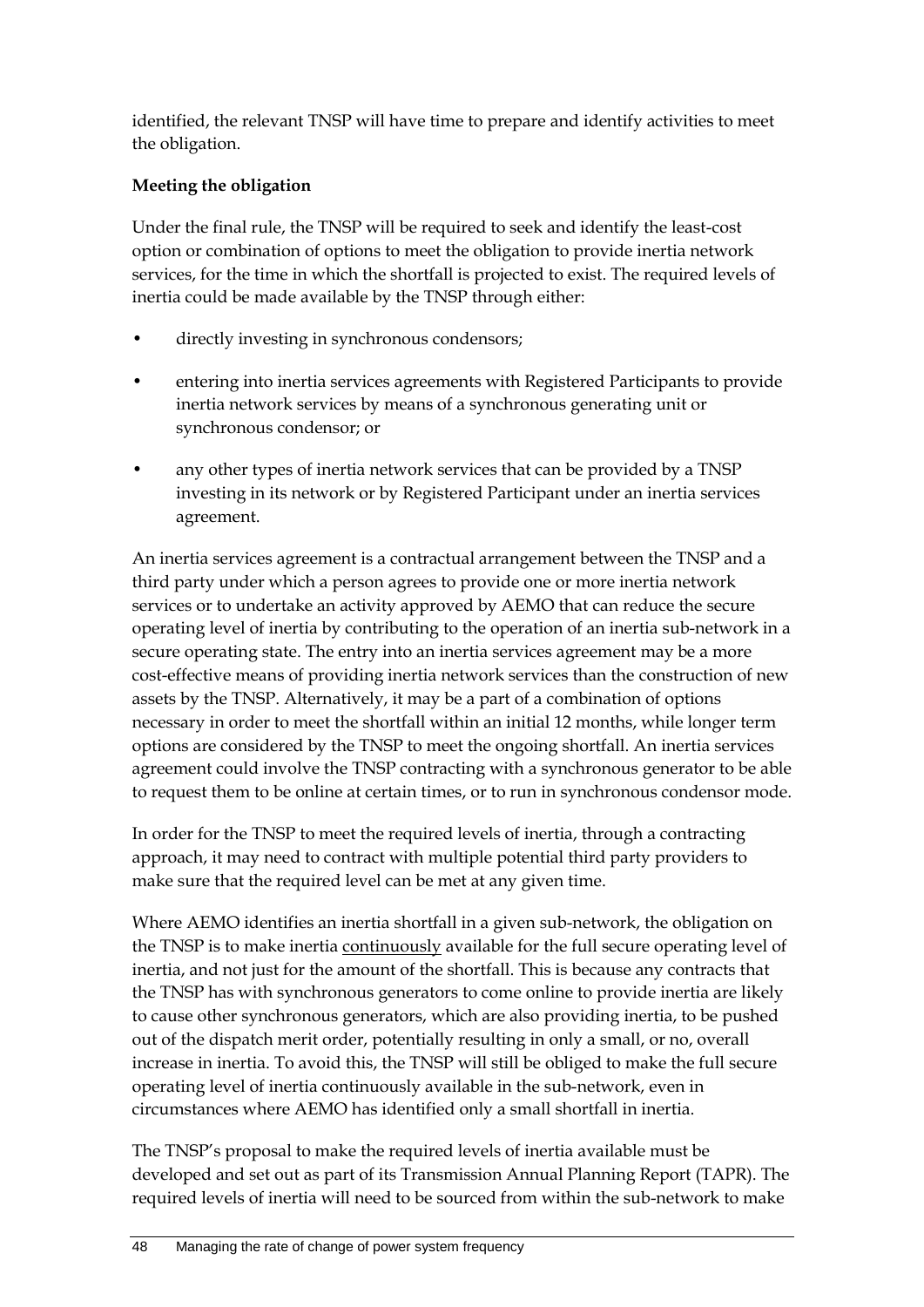sure that the inertia is available to be provided to the system should separation and islanding of the sub-network occur.

#### **Service classification and cost recovery**

The obligation to make inertia network services available is a regulatory obligation or requirement imposed on the relevant TNSP in connection with the provision of prescribed transmission services.

The TNSP will be entitled to seek a revenue allowance that includes forecast operating expenditure or capital expenditure for its efficient costs of meeting the requirement. This may include an amount forecast to be spent as inertia services payments for inertia network services to be provided by third parties to the TNSP. The AER will assess the efficiency of that expenditure as part of the regulatory determination process for a regulatory control period.

The commencement of the obligation on TNSPs will occur during a regulatory control period.

For any increase in the costs of providing prescribed transmission services that are incurred during the regulatory control period that is underway when the rule commences in order to meet the inertia requirement, the TNSP may be able to use the network support pass through under clause 6A.7.2 of the Rules (for inertia service payments) or the cost pass-through provisions under clause 6A.7.3 of the Rules or a combination of the two. Pass-through applications under clause 6A.7.3 are subject to a materiality threshold equal to one per cent of maximum allowed revenue for the regulatory year.132

In order to make clear that the determination of an inertia shortfall during the course of a regulatory control period constitutes a pass through event under chapter 6A of the NER, the final rule adds a new category of pass-through event - an 'inertia shortfall event'. An inertia shortfall event occurs where a TNSP is required to provide, or cease providing, inertia network services and meeting this requirement materially increases or decreases the TNSP's costs of providing prescribed transmission services.

Under the draft rule, it was assumed that a material increase in costs arising from a requirement to meet an inertia shortfall during a regulatory control period would fall within the definition of a regulatory change event cost pass-through. The addition in the final rule of a new category of pass through event should provide greater certainty to the Inertia Service Provider that the costs of meeting the obligation can be efficiently recovered during the regulatory control period in which the costs are incurred.

Under the final rule, payments made to third parties under inertia services agreements (inertia services payments) are a type of network support payment and differences in the forecast amount of network support payments for a regulatory year and the actual network support payments in that regulatory year can be passed through to

<sup>132</sup> Clause 6A.7.3 of the NER.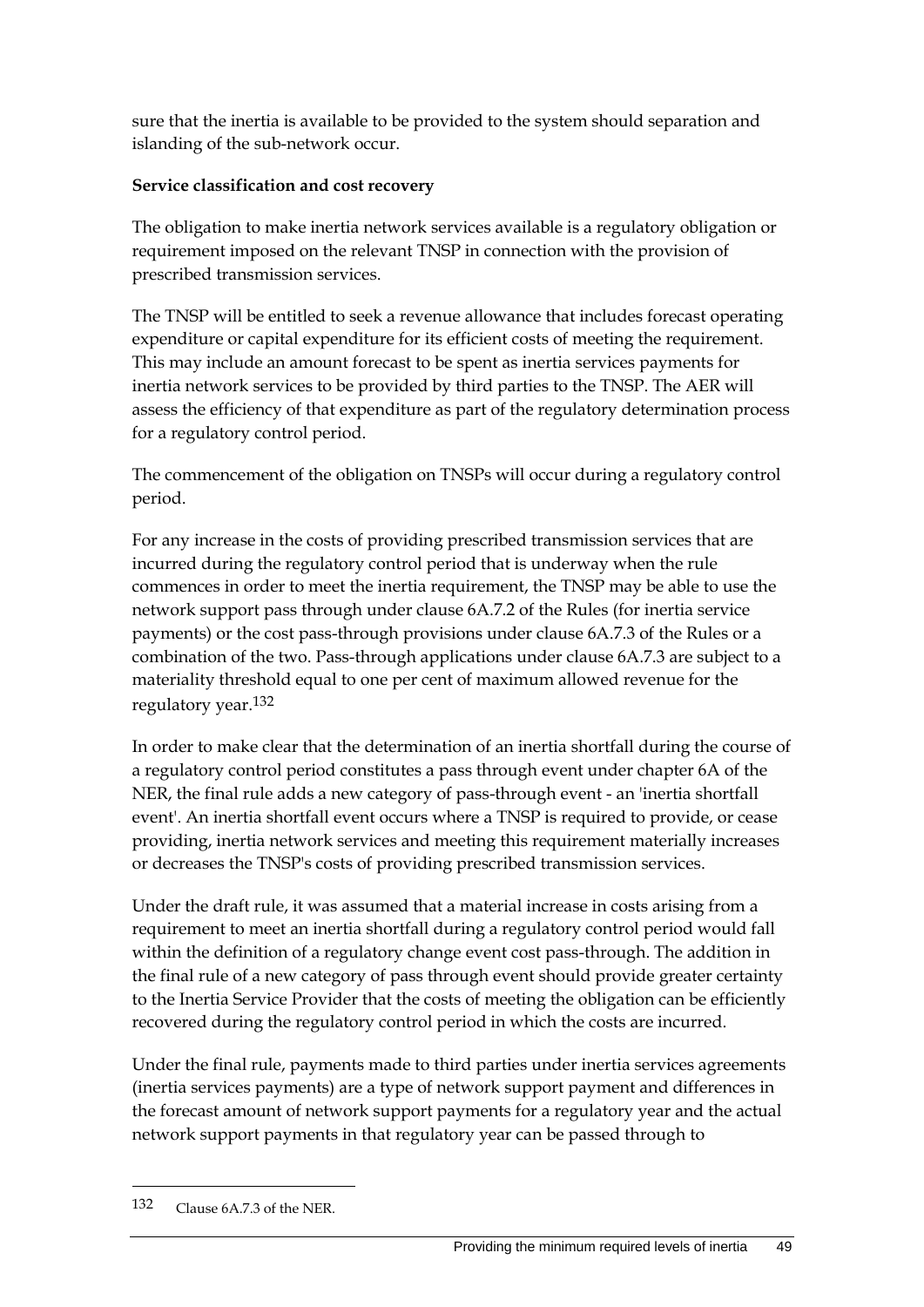transmission network users under the network support pass through in clause 6A.7.2 of the rules.133

Where AEMO reviews and updates the required levels of inertia for a given sub-network during a regulatory control period, the relevant TNSP will either enter into new inertia services agreements, or update the conditions of existing agreements. The TNSP may also compare this against the cost of physically constructing the required assets in order to meet the obligation.

In the case of inertia services agreements, any adjustment to the required levels of inertia, will likely require the TNSP to apply to the AER for cost recovery under the existing network support pass-through provisions in the NER, if the TNSP is meeting any shortfall through contractual arrangements.134 Network support pass-through is not subject to a materiality test and allows for increases and decreases in the amount of payments forecast in revenue determinations to be adjusted annually on an "overs and unders" basis, but after the period in which the costs are incurred. In making a determination on the TNSP's application for cost pass-through, the AER takes into consideration the efficiency of the TNSP's activities in meeting the obligation.

If the TNSP determines that the construction of network assets would be the most efficient way to meet the obligation to provide inertia network services in the next regulatory control period then this should form part of the TNSP's capital expenditure allowance for the period. In this case, the value of the network assets would be rolled into the TNSP's regulatory asset base at the beginning of the following regulatory control period.

### **Timing and application of the RIT-T**

As set out in section 3.4, AEMO will determine separate required levels of inertia for each defined inertia sub-network to operate as an island should it be separated from the rest of the NEM. AEMO will assess the levels of inertia that are typically being provided in each sub-network and determine whether or not a shortfall exists, or is likely to exist, with respect to the minimum required levels of inertia.

In the event that a shortfall is declared for a given sub-network, the TNSP will be required to meet the obligation to make the minimum required levels of inertia available. The TNSP must meet the obligation by the date specified by AEMO in the notice of assessment given to the TNSP (which must be no earlier than 12 months after the notice of assessment is published unless an earlier date is agreed with the TNSP).

The TNSP will also be required to meet any adjustments made by AEMO to the required levels of inertia for as long as a shortfall in inertia remains. The TNSP will be required to make the inertia available to meet the adjustment by the date specified by AEMO in the notice of assessment given to the TNSP (which must be no earlier than 12

<sup>133</sup> Final Rule amendment to chapter definition of "network support payment", clause 5.20B.4(j).

<sup>134</sup> Clause 6A.7.2 of the NER.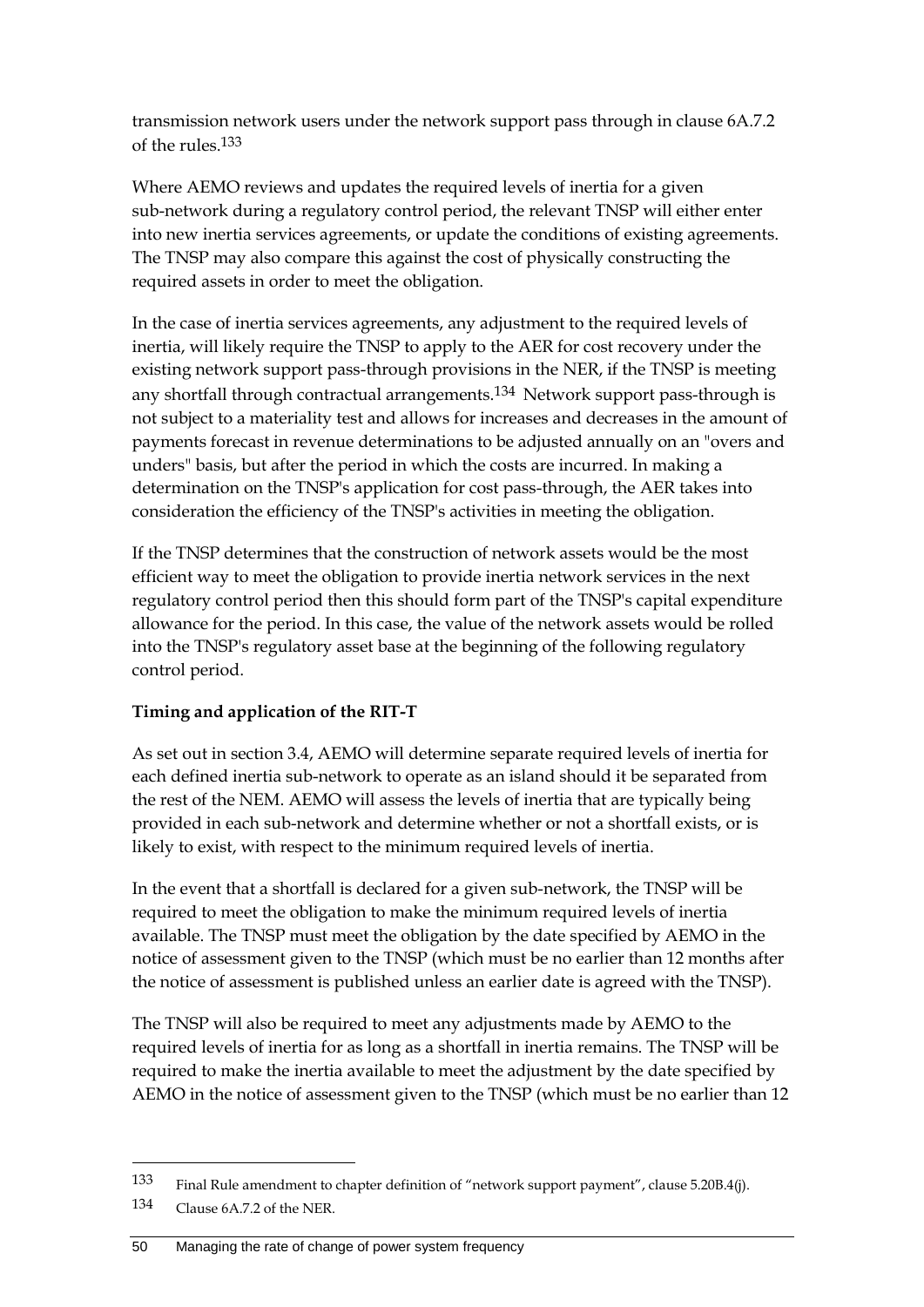months after the notice of assessment is published unless an earlier date is agreed with the TNSP).

If AEMO determines that a downward adjustment needs to be made to the required level of inertia, or that there will no longer be a shortfall in inertia within a sub-network, then AEMO must specify in a notice to be given to the TNSP the date from which the inertia obligation no longer applies to the TNSP. This date cannot be earlier than 12 months after the publication of the notice unless an earlier date is agreed with the TNSP. This should provide certainty to the TNSP and third-party providers when evaluating the benefits of investing in the construction of physical assets compared to expenditure under inertia services agreements.

As part of the transitional amendments in the final rule, the Commission proposes that TNSPs will not be required to meet any obligation to make sure that the inertia network services are continuously available until 1 July 2019.135

Under the draft rule, the requirement to make inertia network services available by 1 July 2019, combined with the requirement to apply the RIT-T to network investments to meet the requirement, was likely to restrict the options available to TNSPs in meeting the obligation initially. It was expected that TNSPs would need to contract with existing generators, or owners of existing synchronous condensors, to make sure that the obligation could be met.

However, the Commission agrees with views expressed by stakeholders in response to the draft determination that limiting the options available to TNSPs to third-party contracting could preclude potentially efficient investment options. Under some circumstances, there may be a lack of competitive provision of the required services, and that contracts should not be entered into at any cost.

Therefore, under the final rule TNSPs are not required to apply the RIT-T to proposed expenditure on "inertia service payments" or to network investment undertaken by the TNSP where:

- an inertia shortfall is declared in the inertia sub-network;
- prior to the declaration the TNSP is not under an obligation to provide inertia network services; and
- the time for making the inertia network services available is less than 18 months after the notice is given by AEMO.136

The objective of the RIT-T exemption for network investments is to provide the TNSP with a practical ability to meet the obligation in a reasonable time, and in an efficient manner, in the first instance that a shortfall is declared within the sub-network. The RIT-T exemption only applies if the shortfall needs to be met within 18 months of notification due to the time likely to be needed by the TNSP to undertake a full RIT-T

<sup>135</sup> Final Rule clause 11.100.4(b).

<sup>136</sup> Final Rule clause 5.16.3(a)(9)-(10).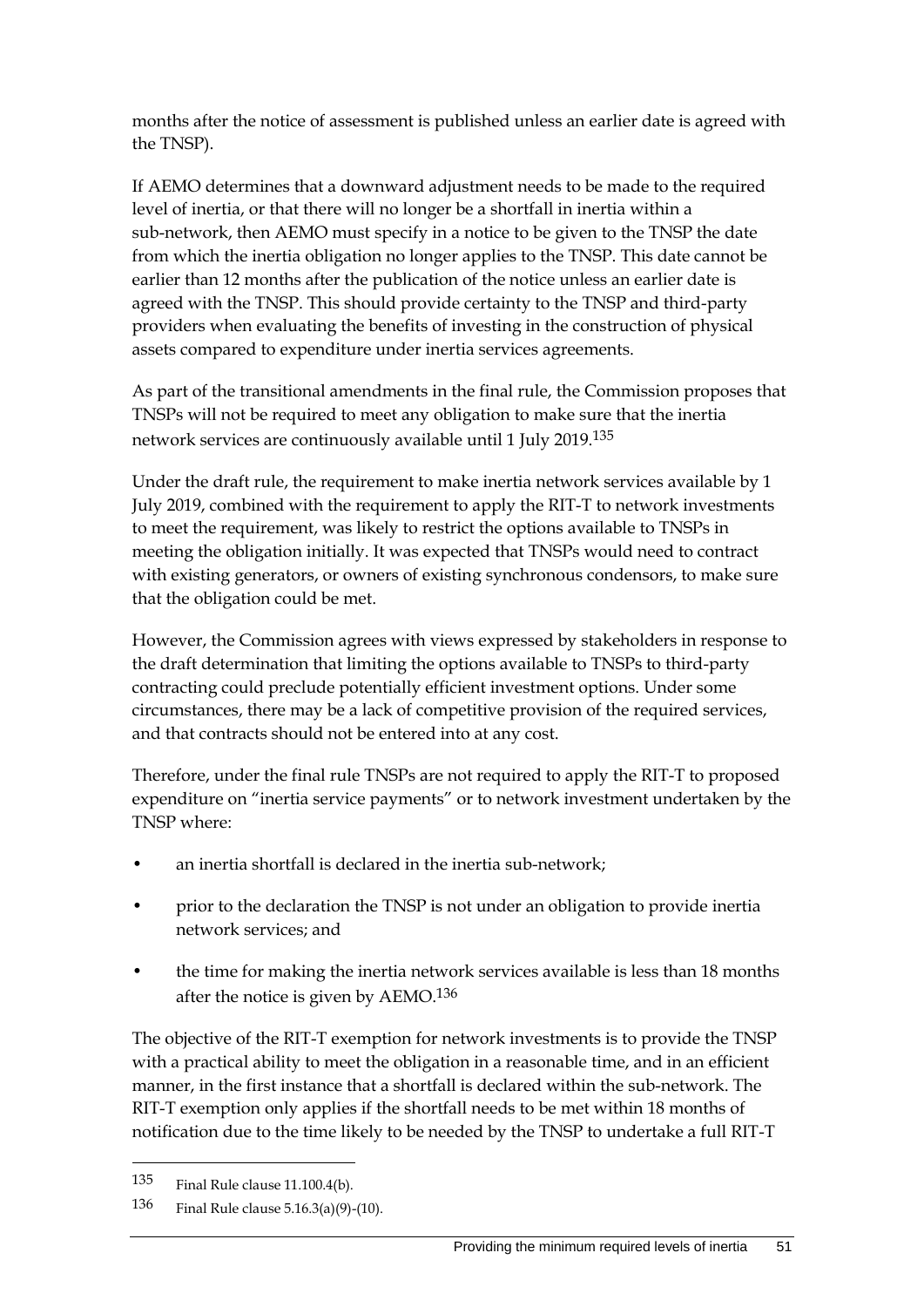assessment and install the necessary equipment. It will still be necessary for the TNSP to undertake a RIT-T for any subsequent ongoing adjustments to the required levels of inertia as the Commission expects that there will be a reasonable level of foresight in the projection of inertia shortfalls into the future, given that AEMO will be required to publish such projections in the NTNDP.

The Commission recognises the view held by some stakeholders that the TNSP may be more predisposed to building physical network assets than contracting with third parties for the provision of inertia and that this may result in a higher cost outcome or foreclose subsequent market sourcing options. However, the Commission considers that the potential costs associated with this risk are relatively low given that the TNSPs are only required to make the absolute minimum levels of inertia available. Further, limiting the TNSP's options to contracting with third-party providers in the first instance may lead to inefficient outcomes if there is limited competition for the provision of inertia network services and potentially more efficient network investments are precluded from meeting the obligation.

Nevertheless, the final rule will impose a requirement on TNSPs to undertake a process of screening of potential third-party providers of services to improve the efficiency of the contracting solution and to make sure that the TNSP considers all options available to meeting the obligation beyond network investments. The TNSP will be required to prepare and publish information to enable potential providers of inertia network services to develop non-network options. This information will include a description of the requirement for inertia network services, the technical characteristics that a non-network option would be required to deliver, a summary of potential options to make the inertia network services available, and information to assist non-network providers wishing to present proposals to the TNSP.137

The exemption to conducting a RIT-T for network investments will increase the competitive pressure on third-party providers of services to maximise the probability of a more efficient outcome through contracting for the provision of inertia network services.

If the TNSP proposes network investment to meet the requirement to provide inertia network services then it must provide information in its TAPR setting out the date when the proposed relevant network investment became or will become operational, the purpose and total cost of the proposed network investment, and the indicative total cost of any non-network options considered.138

#### **Location**

1

When investing for the provision of inertia, the TNSP will necessarily need to assess the location of the new synchronous devices in order to determine the impacts on system strength. These synchronous devices will also have an impact on the control of system frequency and may either partially or fully address the required levels of inertia

<sup>137</sup> Final Rule clause 5.20B.4(g).

<sup>138</sup> Final Rule clause 5.20B.4(i).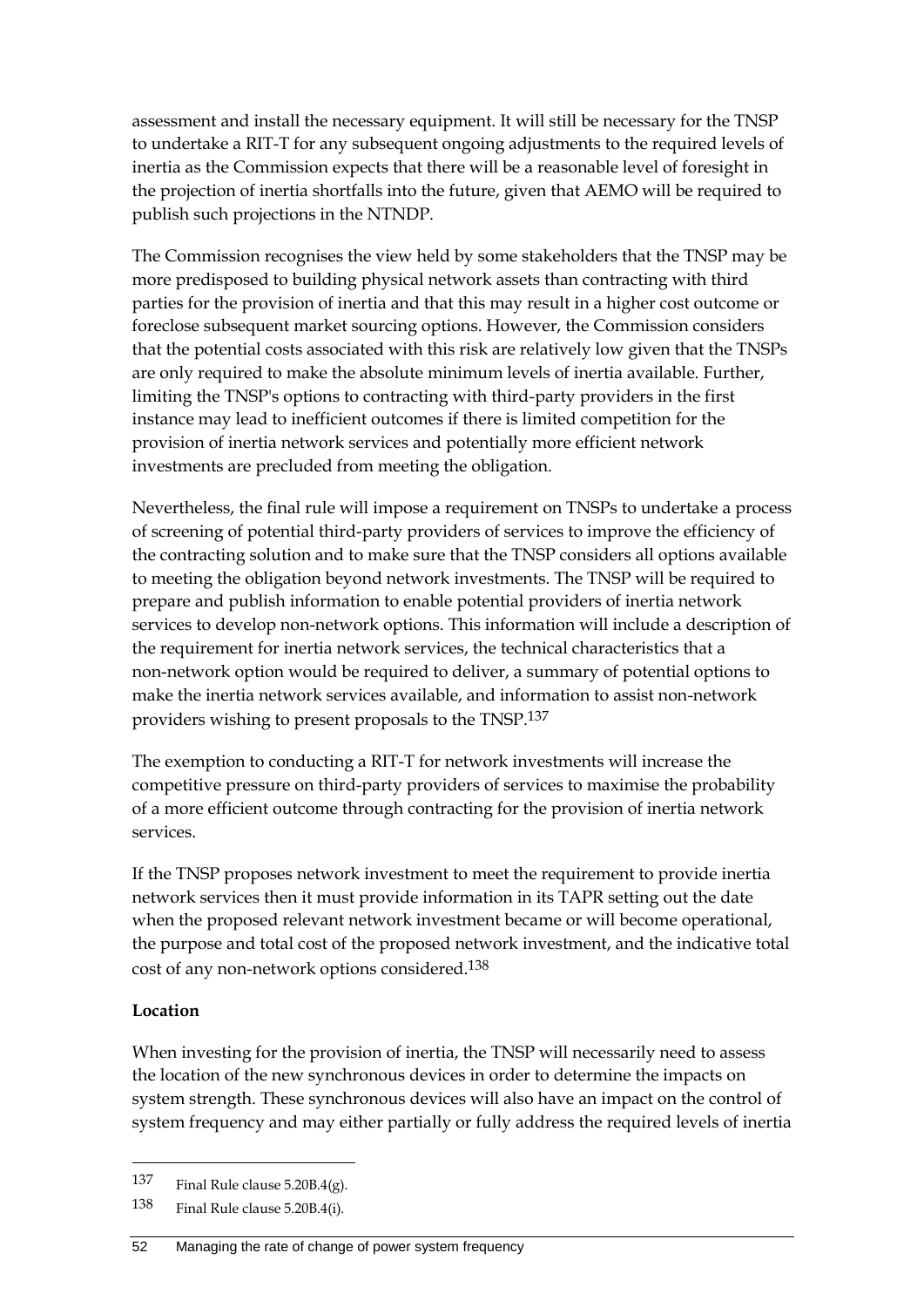needed to maintain system security. Meeting the required levels of inertia and minimum required levels of system strength in a coordinated manner should be an inherent part of the TNSP's planning process.

Further, allocating the responsibility to the TNSP for the provision of inertia and system strength would be more likely to avoid the possibility of higher costs that would be incurred through the duplication of network assets. For example, the TNSP would be in a better position to identify that the construction of a single synchronous condensor would be a more cost effective approach to the simultaneous management of both frequency and system strength. There is a greater likelihood that separate assets would be constructed to address frequency and system strength individually if separate entities were given responsibility or separate mechanisms were used.

## **4.4.2 Providing inertia to the system**

This section sets out further detail on the provision of inertia to the system based on the sources of inertia made available by the TNSP.

### **The obligation to provide inertia to the system when instructed by AEMO**

Under the final rule:

- AEMO may enable inertia network services up to:<sup>139</sup>
	- the minimum threshold level of inertia where a contingency event that would result in the islanding of an inertia sub-network has been classified as a credible contingency event or defined as a protected event; and
	- the secure operating level of inertia where the inertia sub-network is islanded.
- AEMO may enable or cease inertia network services by giving instructions to a TNSP who is providing inertia network services or to a Registered Participant who has contracted with the TNSP to provide inertia network services; and
- The Inertia Service Provider and Registered Participants that provide an inertia network service must comply with instructions from AEMO to enable or cease the inertia network services.

The Commission considers that a role for AEMO to enable inertia is consistent with AEMO's role in managing the secure operation of the power system. Any generators that receive dispatch instructions will be required to meet the dispatch target provided by AEMO.140

<sup>139</sup> Final Rule clause 4.4.4(a) or (b). An inertia network service is enabled when AEMO has selected the relevant inertia network service and it is providing inertia to an inertia sub-network.

<sup>140</sup> Clause 3.8.23 of the NER.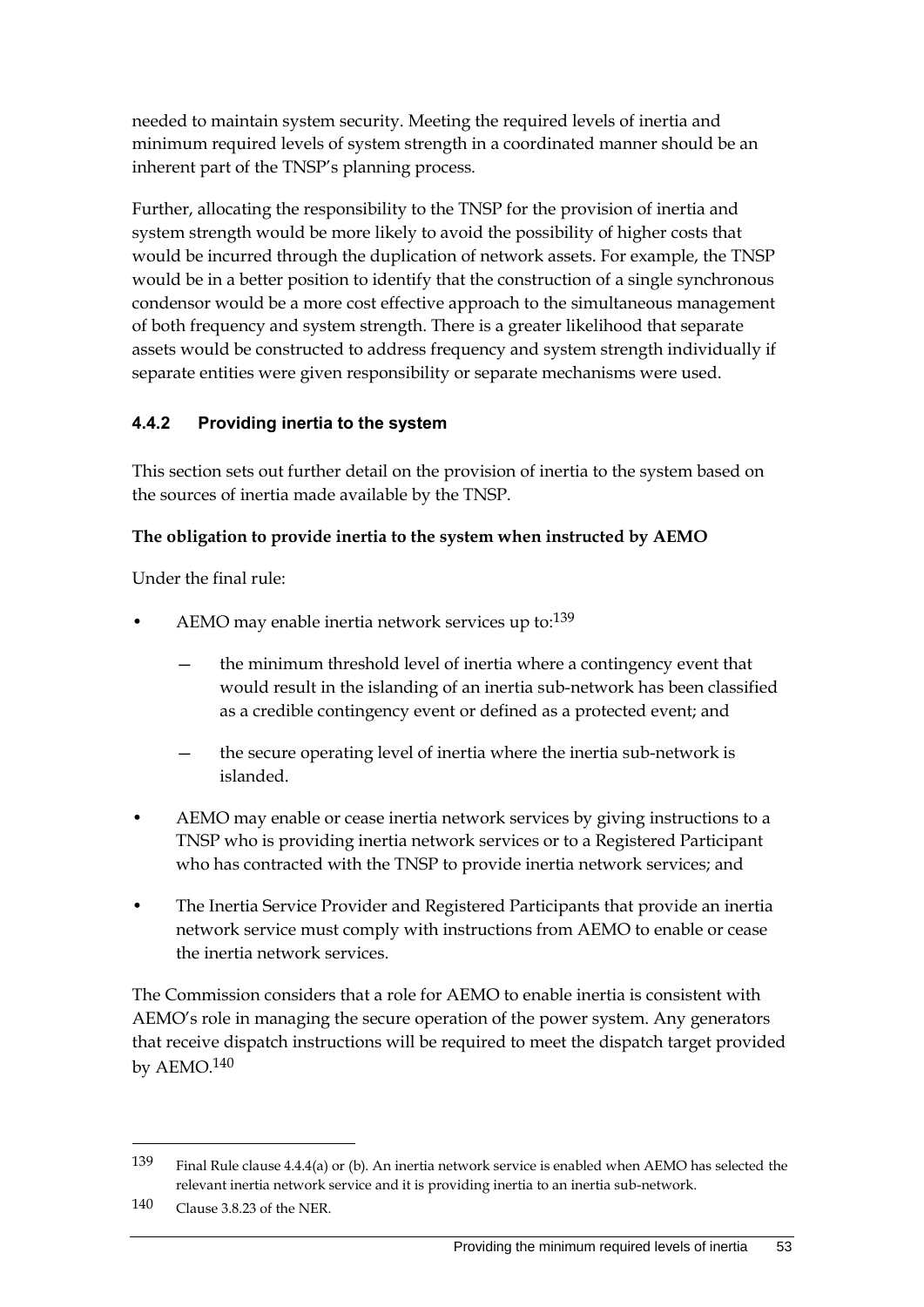AEMO will be required to give instructions to enable inertia network services in an inertia sub-network to provide up to the minimum threshold level of inertia in circumstances where an event that would result in the islanding of the sub-network has been classified as a credible contingency event or defined as a protected event.

AEMO will be required to give instructions to enable inertia network services in an inertia sub-network to provide up to the secure operating level of inertia141 in circumstances where an inertia sub-network is islanded.

AEMO will not be obliged to provide the full secure operating level of inertia to the system if it does not consider that level of inertia to be necessary to maintain the islanded sub-network in a secure operating state. AEMO is best placed to be able to determine the optimal amount of inertia to be provided based on changing system conditions, including maximum contingency size and the tolerance of the system to RoCoF. For example, the amount of inertia required to maintain the power system in a secure operating state at any particular point in time is likely to be principally determined by the generating unit with the largest contingency size that is online at the time. AEMO will also be able to take into account any additional inertia being incidentally provided at the time by other providers of inertia that are not contracted with the TNSP.

The TNSP will be required to provide AEMO with a schedule of the inertia network services which it has made available to meet the obligation.<sup>142</sup> The schedule will rank the inertia network services and will act as a guide to the most efficient means of providing the required levels of inertia to the system from the various sources.

Given AEMO's oversight of the power system role, it can coordinate most effectively the provision of inertia from different sources. AEMO will instruct the Inertia Service Provider or Registered Participants to provide inertia to the system in accordance with the schedule of inertia network services provided by the TNSP. AEMO will be required to use reasonable endeavours to select services in the order of priority specified in the schedule.143

### **Conditions of contracting with generators**

The operation of inertia services agreements with generators for the provision of inertia will be similar to existing provisions under clause 5.4AA of the NER in respect of network support payments. If a TNSP contracts with a generator under an inertia services agreement for the provision of inertia, the TNSP must register the relevant generating unit with AEMO as an inertia generating unit that may periodically be used to provide inertia network services.144

<sup>141</sup> Or the secure operating level of inertia adjusted for activities approved by AEMO under clause 5.20B.5 of the final rule.

<sup>142</sup> Final Rule clause 5.20B.6(a).

<sup>143</sup> Final Rule clause  $4.4.4(c)$ .

<sup>144</sup> Final Rule clause 5.20B.6(b).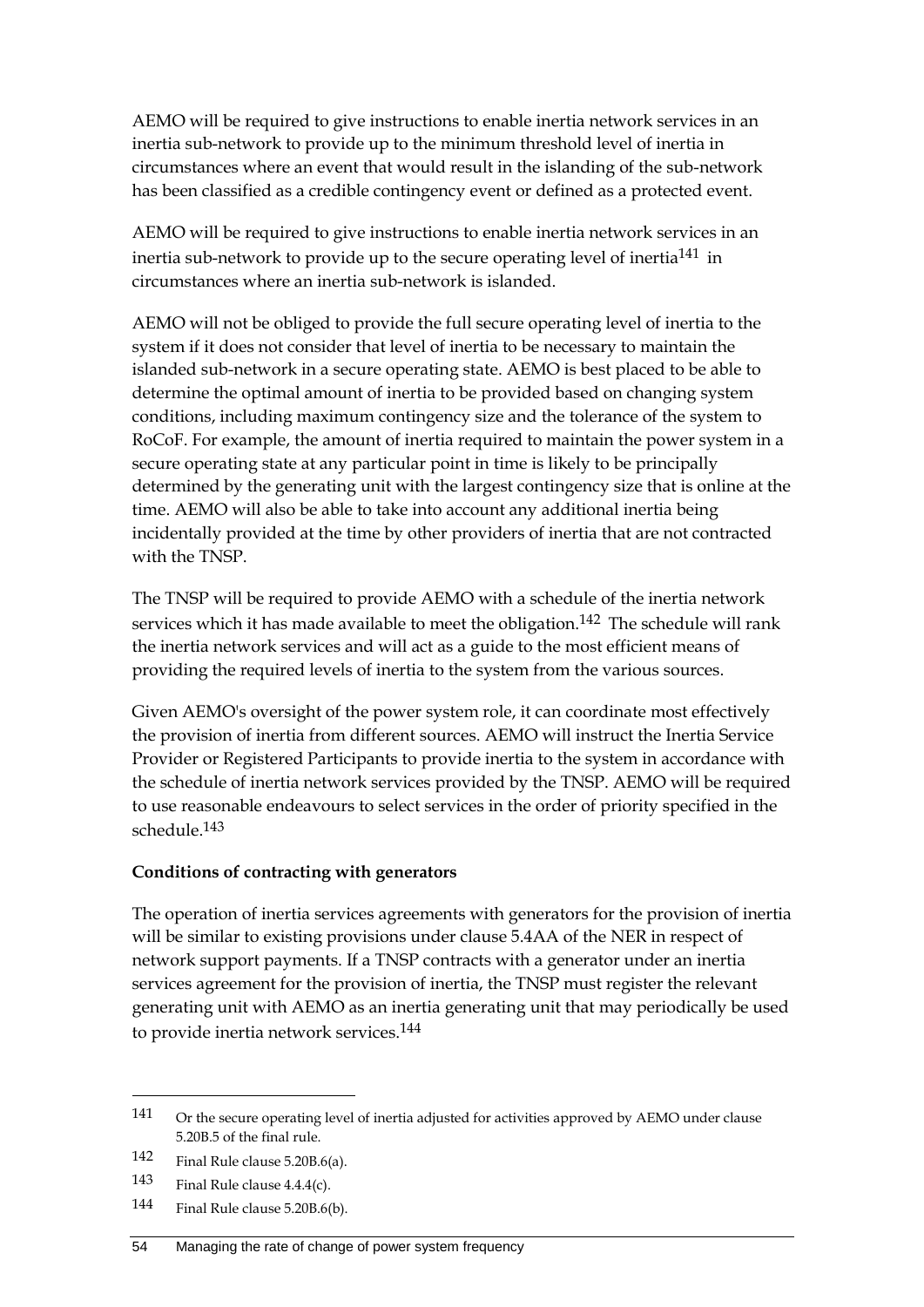When AEMO elects to enable the generator to provide inertia, it will notify the TNSP of its intention. At these times, AEMO will be required to constrain on the generator providing inertia and the generator will not be eligible to set the spot price in relation to its minimum loading level.<sup>145</sup> Any generation capacity that the generator offers over and above its minimum loading level will be dispatched and settled as normal through the NEM dispatch process.

AEMO will be required to review and approve the technical conditions of any inertia services agreements to be entered into between the TNSP and third parties. Any technical limitations associated with TNSP contracts for inertia must be consistent with AEMO's ability to maintain the power system in a secure operating state.

The majority of existing sources of inertia in the NEM are thermal generators that were built ten or more years ago. In many cases, changes to technical performance standards were not applied to these generating units at the time the standards were introduced. Contracts with these generators for the provision of inertia should establish that certain performance standards can be met, in particular the capability to ride through instances of high RoCoF.

Under the final rule, the TNSP will be required to provide AEMO with specified details of inertia services agreements. This information will include as a minimum:146

- details of the contracted generator so it can be registered with AEMO, including the nature of the service, the purpose for which the service is being provided, and the location of the service;
- details of the availability of the service, including its minimum loading level, the RoCoF withstand capability of the contracted generator, periods of notice and response times, and any other restrictions;
- levels of inertia provided by the contracted generator.

An Inertia Service Provider will be required, without delay, to notify AEMO of any event which has changed or is likely to change the availability of any inertia network service or inertia support activity made available by the Inertia Service Provider to AEMO as soon as the Inertia Service Provider becomes aware of the event.<sup>147</sup>

While technical specifications and performance standards for inertia network services will be required to be approved by AEMO, AEMO will not have a role in assessing or approving the commercial terms of inertia services agreements.

Providing for AEMO to determine the timing and magnitude of the provision of inertia may create some challenges for the TNSP when negotiating contract terms with third parties. The conditions and payment structures for the provision of inertia will likely be influenced by the frequency with which inertia network services are enabled by

<sup>145</sup> Final Rule clause 3.9.7(c).

<sup>146</sup> Final Rule clause 5.20B.6(c).

<sup>147</sup> Final Rule clause 4.9.9C.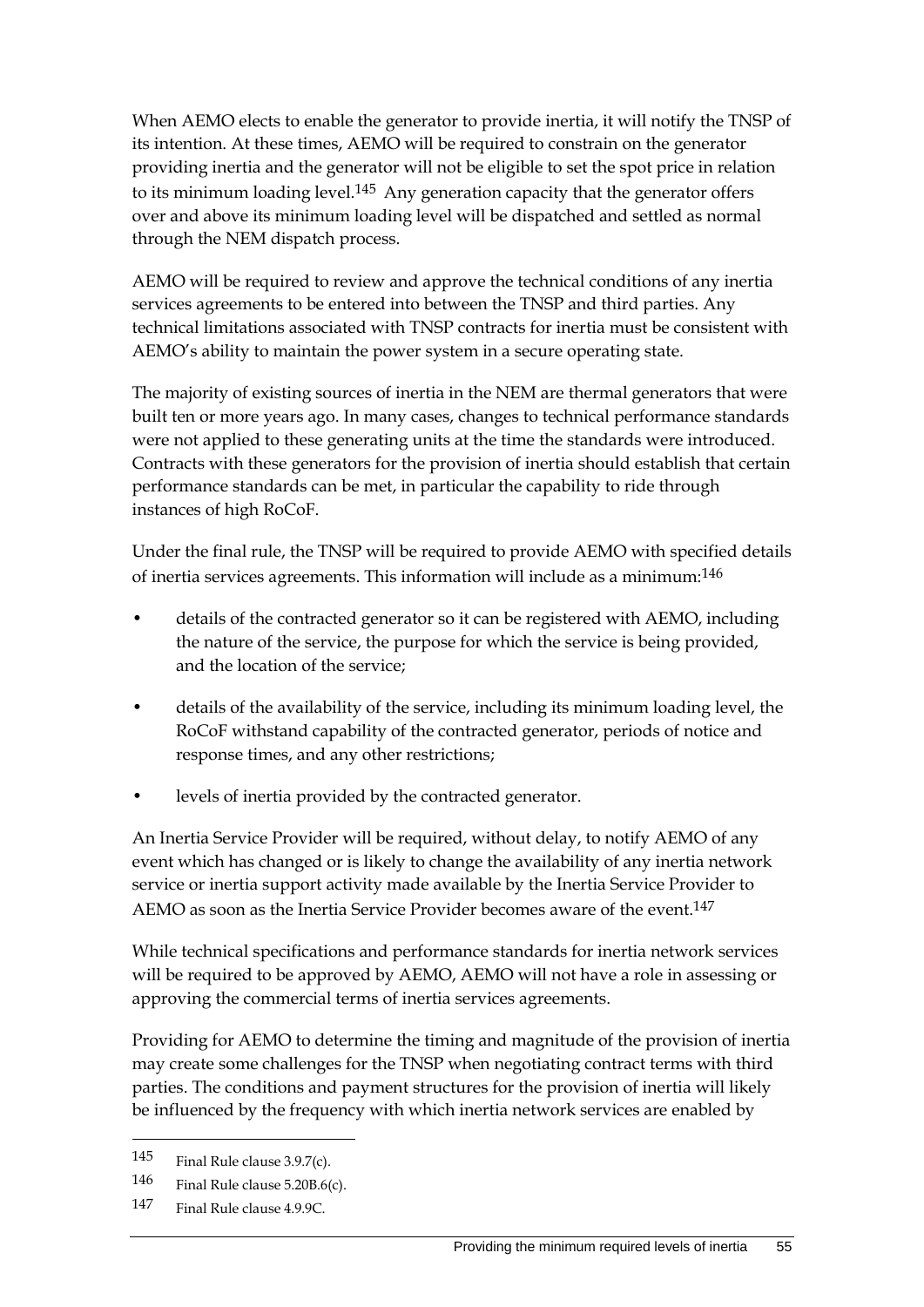AEMO, which the TNSP may find difficult to forecast. However, AEMO will be expected to base its decisions with respect to the enablement of inertia network services on the schedule of inertia network services provided by the TNSP. The TNSP will be able to use the schedule as a basis for forecasting the expected costs of inertia services agreements that it enters into.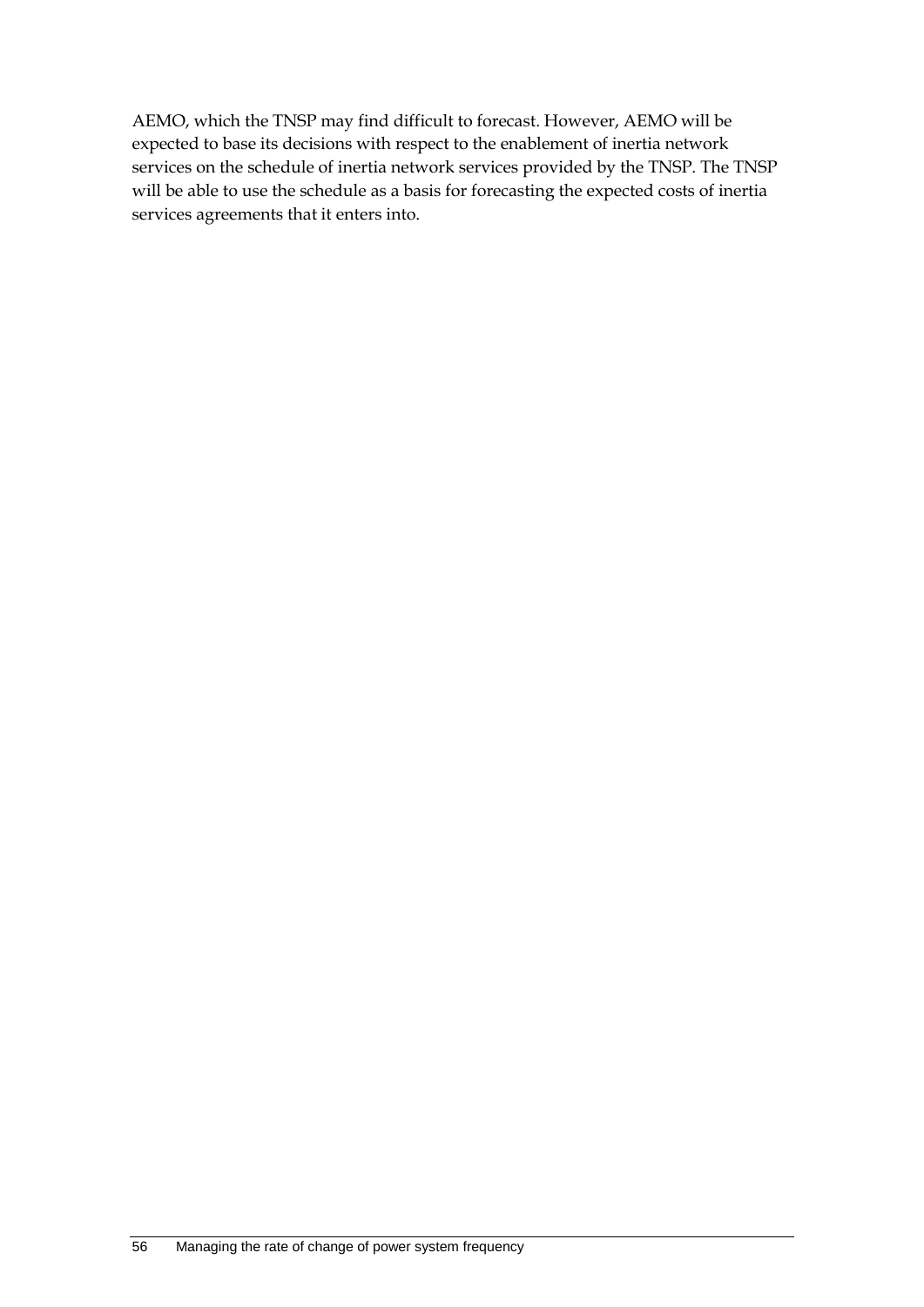# **5 Other activities to meet the obligation**

This chapter sets out further detail on the aspect of the final rule which allows a TNSP to reduce the level of inertia it is required to provide by investing or contracting with third-party providers to undertake activities other than the provision of inertia. In all cases, AEMO would need to be satisfied that the activities will contribute to the operation of the inertia sub-network in a satisfactory or secure operating state. These activities may include alternative frequency control services, including fast frequency response services.

Under the final rule:

- The types of services that can be provided by Inertia Service Providers to meet an inertia shortfall are specified. These services must be for the provision of inertia and are called "inertia network services".
- The inertia network services that qualify to provide inertia up to the minimum threshold level of inertia and the secure operating level of inertia are:148
	- services made available by the Inertia Service Provider investing in synchronous condensors; and
	- services made available to the Inertia Service Provider by a Registered Participant and provided by means of a synchronous generating unit or synchronous condensor.
- Other types of activities ("inertia support activities") may be used by the Inertia Service Provider to reduce the secure operating level of inertia or the minimum threshold level of inertia, with approval from AEMO.149 Inertia support activities may include, but are not limited to, installing or contracting for the provision of frequency control services, installing emergency protection schemes or contracting with generators in relation to the operation of their generating units in specified conditions.

The Commission has considered stakeholder submissions on the draft rule and has made the following change, which is reflected in the final rule:

The final rule extends the use of inertia support activities to reduce the minimum threshold level of inertia in addition to the secure operating level of inertia. The Commission considers that, under the proposal in the draft rule, limiting the use of inertia support activities to reducing only the secure operating level of inertia may preclude the development of potentially lower cost options. The final rule will maintain the requirement for the Inertia Service provider to seek approval from AEMO in order to use any inertia support activities to reduce their obligation to provide inertia.

<sup>148</sup> Final Rule clause 5.20B.4(d)-(e).

<sup>149</sup> Final Rule clause 5.20B.5(a).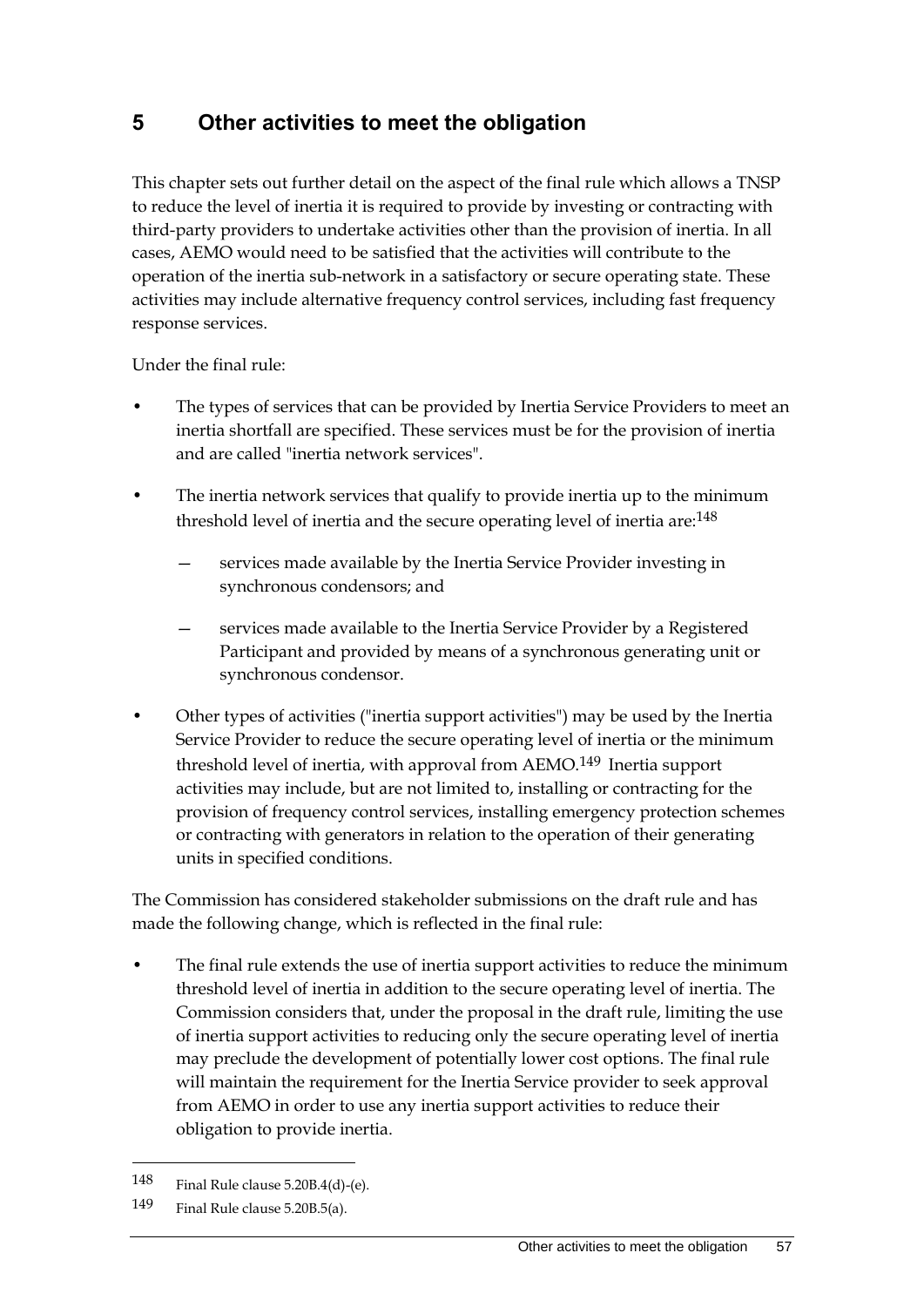# **5.1 Meeting the obligation through other activities**

The draft rule proposed that the TNSP would be able to contract with third-party providers of FFR services as a means of reducing the level of inertia it was required to provide by an agreed amount.

This section explores the potential options available to the TNSP, including:

- opportunities for the provision of FFR services and special protection schemes; and
- other opportunities to contract with generators to reduce contingency size or not run at certain times.

### **5.1.1 Fast frequency response and special protection schemes**

One of the matters required to be considered by AEMO under the draft rule, when determining the required levels of inertia for an inertia sub-network, is the availability and capability of existing frequency control services in the sub-network. The greater the amount, and the faster the speed, of frequency response services, the less inertia will be needed to maintain the frequency within the bounds of the FOS and revert the frequency to the normal operating bands following a contingency.

An increase in the size or speed of frequency control services should reduce the amount of inertia needed to maintain the secure operation of the power system. However, under the draft rule, the extent to which increased levels of frequency response services could be used as an alternative to inertia was limited. Frequency control services would not be able to substitute for the minimum threshold level of inertia, which is the minimum amount of inertia needed to operate the inertia sub-network in a satisfactory operating state when islanded.

#### **Fast frequency response**

Inertia and FFR are distinct services which perform different roles in the management of system frequency. Inertia acts to slow the rate of frequency change caused by a contingency. This is different to FFR, which actively injects power or reduces consumption to arrest the frequency change and revert the frequency back towards normal operating levels. Technologies that are capable of acting as a direct substitute for inertia by instantaneously and continuously maintaining local frequency are not technically possible at present. However, research suggests that these technologies are likely to become available in the future.

Greater amounts of FFR, or faster acting FFR services, will reduce the amount of inertia required to maintain system frequency within the bounds of the FOS. Consequently, co-optimisation of the services would likely lead to lower overall cost arrangements. The use of FFR to reduce the required level of inertia will be influenced by a number of factors: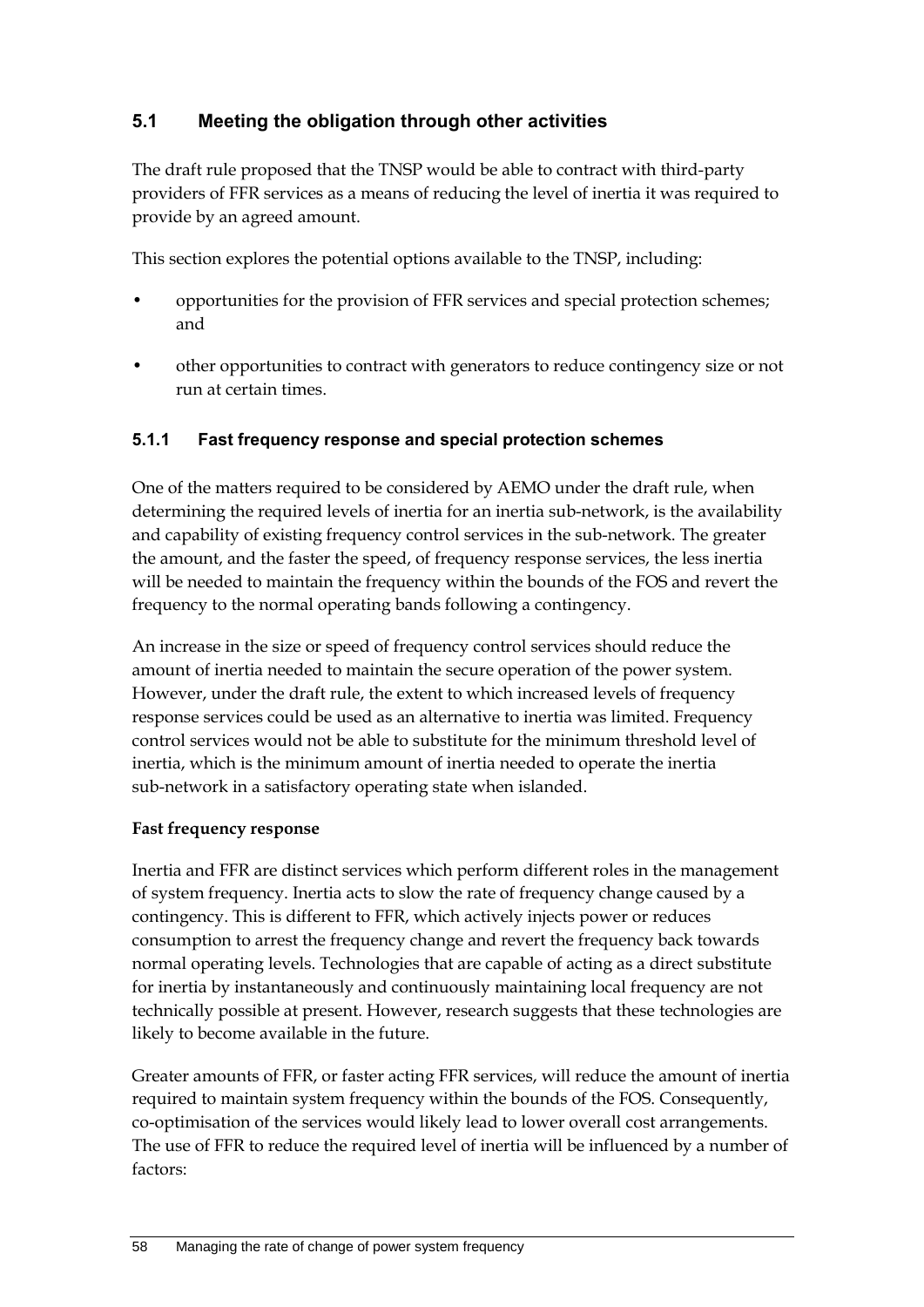• *Response to frequency change*: The level of inertia provided is an inherent physical property of a synchronous generating unit or synchronous condensor and acts to dampen changes in system frequency following a sudden shift in generation or load. This is different to frequency response services which involve a power injection following a change in frequency in order that the system frequency can be stabilised back to normal operating levels.

As such, all frequency response services involve a time delay following the change in generation or load, with some response services being faster than others. Even FFR technologies involve a time delay between the initial change in frequency and the frequency response. This delay is comprised of four separate components which sum to equal the total time to respond:

- 1. the period of time taken to measure the change in frequency and determine an appropriate response;
- 2. the time taken to communicate to the device providing the response;
- 3. the time taken to activate the response; and
- 4. the time taken to ramp up from the point of activation to the maximum response output.

The local detection of a change in frequency can be done very quickly, in the order of two cycles (40 milliseconds).150 However, such a short period of time risks false identification and longer periods are likely to be required to provide a more accurate measurement and/or confirmation of the size and nature of the frequency change before an appropriate response can be determined. Once the frequency change has been measured, and an appropriate response determined, there are a range of technologies capable of providing a frequency response. Activation and ramping times are technology specific.

The time delay of FFR technologies therefore implies that there is a level of inertia that must be provided to the power system at any point in time to resist frequency changes at the time of the contingency event as well as over the first few hundred milliseconds following a contingency event. Beyond this initial time period, FFR technologies have the potential to be used in combination with inertia to stabilise system frequency.

• *Fault ride-through capability*: Faults in the transmission system can quite often be the cause of contingency events. Under these circumstances, inverter-connected generation can be limited in its ability to provide active power to the network. This limitation is greater the closer the proximity to the fault. Inverter connected technologies cannot provide FFR services until such time as the fault is cleared.

<sup>150</sup> AECOM, *Feasibility of fast frequency response obligations of new generators - Report to the AEMC*, 8 June 2017, p. 13.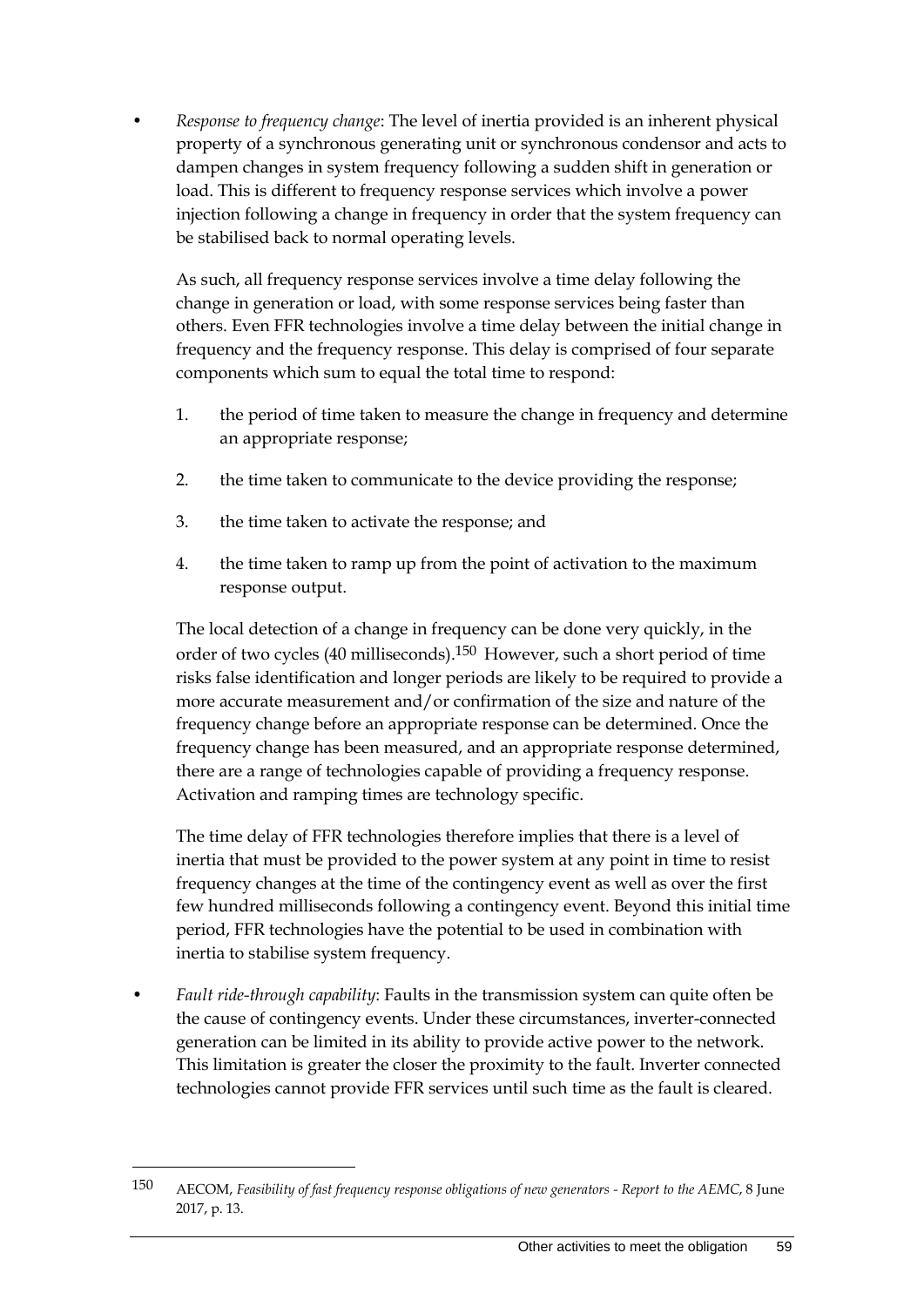Following the clearance of a fault, the active recovery time of the inverter-connected technology is influenced by the strength of the system, with slower recovery times occurring in weak systems. The provision of FFR services by wind generators is an example of a technology that is affected by system strength. The ability to provide power injections following disturbances is usually dependent on voltage stability and a weak system may suppress the ability for wind generators to provide a frequency response.

The period of time required to clear faults is likely to have an impact on the minimum response time capability of FFR services, which may limit the extent to which FFR can be relied upon as a substitute for inertia.

- *Specification of FFR services*: There are a variety of different technologies that have the potential to provide a fast frequency response contingency service to manage sudden changes in system frequency. Each of these technologies may provide these services with distinct operational characteristics, including whether the service is capable of rapidly injecting as well as withdrawing active power, whether the service is capable of sustaining the delivery of active power over a period of time, and the specific profile of the power injection in response to the frequency change.
- *Maturity of FFR technologies*: Fast frequency response services are not a mature technology, and are at an early stage of development or deployment. There are only limited examples of fast frequency response technologies being used to provide a contingency service in major power systems in the world. Consequently, the ability to use FFR technologies is to be limited initially, but is also likely to increase over time as experience is gained through active use in power systems. The Commission therefore considers that a long-term solution to managing frequency in a low inertia system should anticipate the use of FFR technologies.

### **Special protection schemes**

A special protection scheme is a form of FFR that could be used to provide enhanced frequency control. These schemes utilise designated sensors and communication equipment to trigger immediate load or generation shedding as soon as a specific event has occurred, such as the trip of an interconnector. As a special protection scheme is triggered by the specific event, rather than a fall in frequency, it may act much faster than conventional load shedding schemes. This allows for a faster response to the event, potentially preventing a change in frequency rather than arresting a change once it has already begun.

# **5.1.2 Contracting with generators to reduce the required levels of inertia**

The level of inertia provided to the system determines the instantaneous RoCoF that will result from the occurrence of a contingency event of a given size. The speed with which the frequency changes determines the amount of time that is available to arrest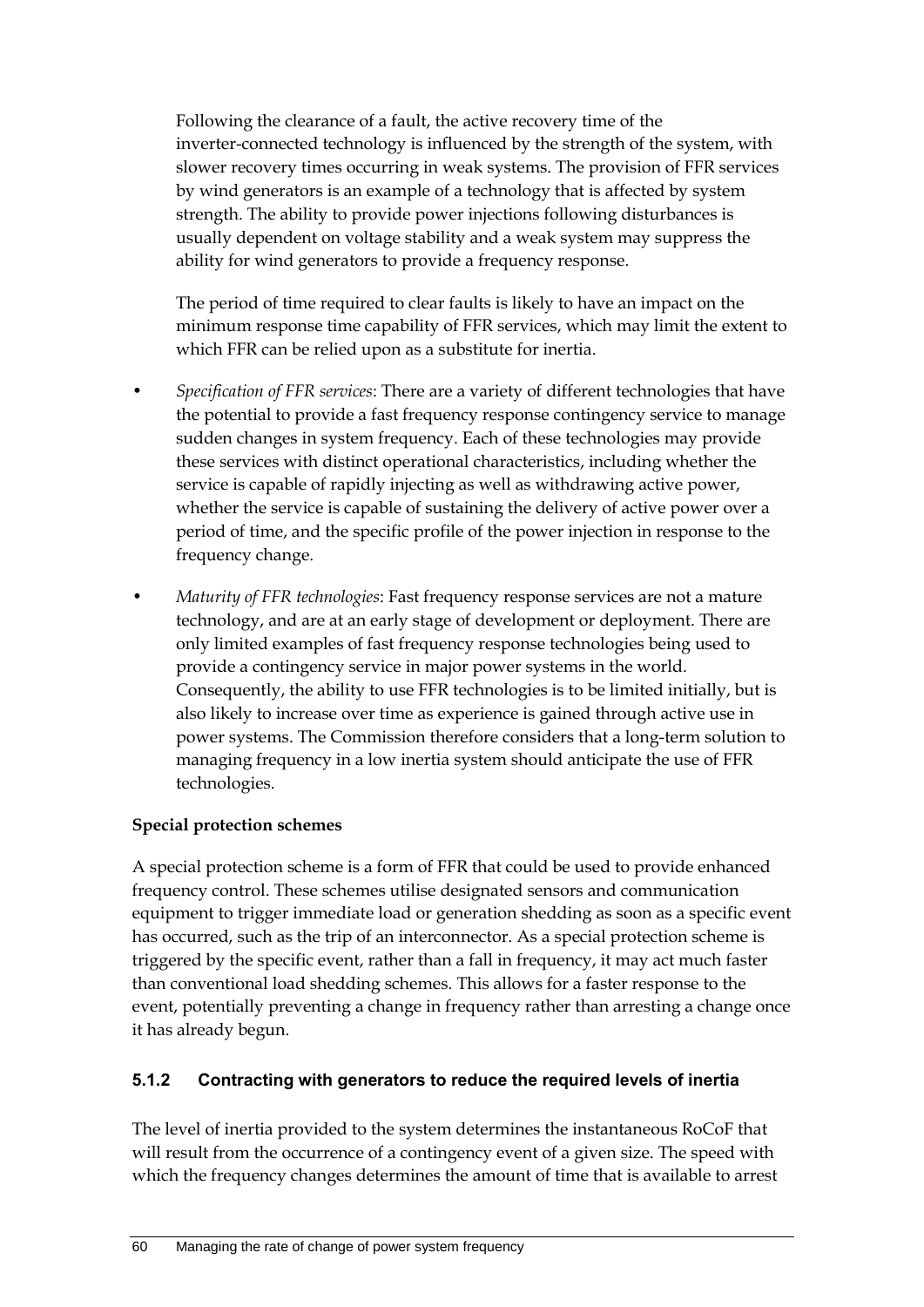the decline or increase in frequency before the frequency moves outside the fixed bounds of the FOS.

Contracting with large generators to reduce potential contingency size by not generating at certain times would reduce the level of inertia required to maintain secure operation of the system.

A further constraint is the withstand capability of generators to high rates of change of frequency. The capability of generators within a sub-network to withstand high RoCoF will influence the level of inertia required to maintain system security.

Generators that trip as a consequence of high RoCoF may exacerbate the disturbance to the system and lead to an even higher RoCoF by both contributing to the overall size of the contingency as well as reducing the level of inertia in the system.

Contracting with specific generators with low RoCoF withstand capability to not generate at certain times would also reduce the level of inertia required to maintain secure operation of the system.

### **5.2 South Australian Government's view**

The South Australian Government proposes that the rules should be amended to enable AEMO to determine and procure the necessary range of ancillary services to manage high RoCoF.<sup>151</sup> The South Australian Government proposes that the focus should not be solely on inertia and that a broader range of ancillary services should be considered to address the issue.

### **5.3 The draft rule**

1

The Commission made a draft rule in response to the South Australian Government's rule change request.

- The draft rule specified the types of services that can be provided by Inertia Service Providers to meet an inertia shortfall. These services must be for the provision of inertia and are called "inertia network services".
- The inertia network services that qualify to provide inertia up to the minimum threshold level of inertia are:
	- services made available by the Inertia Service Provider investing in synchronous condensors; and
	- services made available to the Inertia Service Provider by a Registered Participant and provided by means of a synchronous generating unit or synchronous condensor.

<sup>151</sup> South Australian Minister for Mineral Resources and Energy, *Managing the rate of change of power system frequency rule change request – attachment A*, 12 July 2016, p. 2.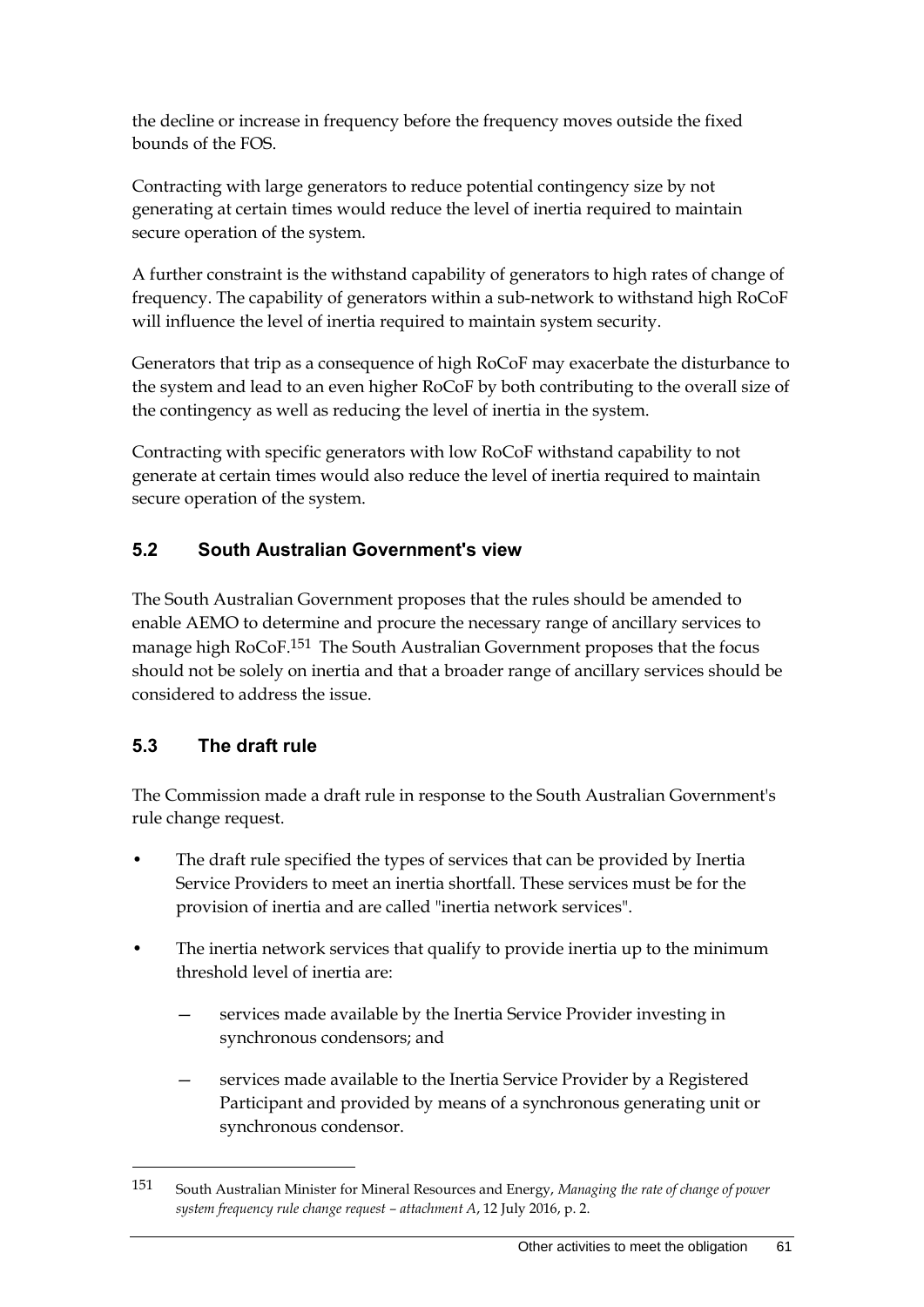• The inertia network services that qualify to provide inertia beyond the minimum threshold level of inertia and up to the secure operating level of inertia are those services that can be used for the minimum threshold level of inertia and other types of inertia network services provided by a Registered Participant.

#### **5.3.1 Stakeholder views on the draft rule**

In submissions on the draft rule, several stakeholders highlight the importance of being able to adopt activities other than the use of synchronous inertia in order to manage system frequency.152 AEMO and the South Australian Council of Social Service (SACOSS) both note the benefits of the use of potentially lower cost frequency control options but also emphasise the need for AEMO to undertake adequate testing of the proposed alternative services prior to approval.<sup>153</sup> AEMO suggests the establishment of a program of trials of new technology to develop sufficient experience for TNSPs to justify investment, and to develop practical demonstrations as a basis for AEMO to confirm their effectiveness.154

A number of stakeholders also question the requirement in the draft rule that the alternative frequency control services may only be used as a substitute for the secure operating level of inertia and not for the lower minimum threshold level of inertia.155 AEMO suggests that the rules should allow for other services to effect a reduction in the minimum threshold level of inertia, and for AEMO and the Inertia Service Provider to consider the capabilities of each proposed service.<sup>156</sup> CEC suggests that explicitly omitting this opportunity will limit the potential for lowest cost solutions to be used in the future 157

### **5.4 The final rule**

<u>.</u>

Under the final rule, a TNSP may seek AEMO approval to reduce its obligation to make available the required levels of inertia, either through investments or entering into contracts with third-party providers of services other than the provision of inertia.158 AEMO may approve this where it is satisfied that the other services will contribute to the operation of an inertia sub-network in a satisfactory operating state or

<sup>152</sup> See submissions on the draft determination from: SACOSS, p. 1; S&C Electric, p. 2; CEC, p. 5; Spark Infrastructure, p. 2; AEMO, p. 16; TasNetworks, p. 4; South Australian Department of Premier and Cabinet, p. 5.

<sup>153</sup> See submissions on the draft determination from: AEMO, p. 16; SACOSS, p. 1.

<sup>154</sup> AEMO, Submission on the draft determination, p. 16.

<sup>155</sup> See submissions on the draft determination from: S&C Electric, p. 2; CEC, p. 5; AEMO, p. 16; TasNetworks, p. 4; South Australian Department of Premier and Cabinet, p. 5.

<sup>156</sup> AEMO, Submission on the draft determination, p. 16.

<sup>157</sup> CEC, Submission on the draft determination, p. 5.

<sup>158</sup> Final Rule clause 5.20B.5(a).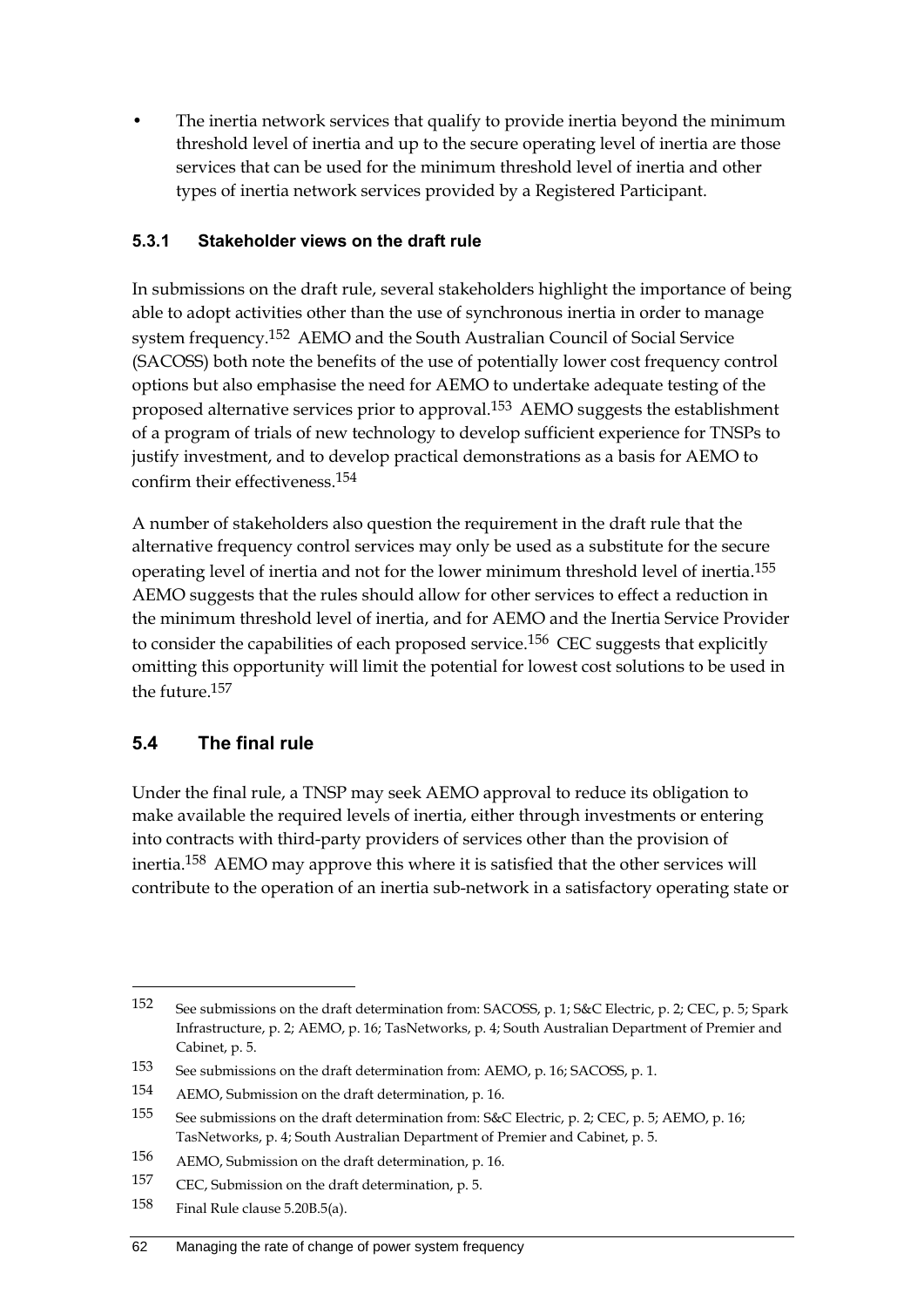a secure operating state.<sup>159</sup> Additional activities, referred to as "inertia support activities", may include, but are not limited to:

- installing or contracting for the provision of frequency control services, including fast frequency response services;
- installing special protection schemes;
- contracting with generators to reduce contingency size at certain times; and
- contracting with generators with low RoCoF withstand capability to not run at certain times.

Any inertia support activities undertaken will be permitted to reduce the secure operating level of inertia and the minimum threshold level of inertia with approval from AEMO. Under the draft rule, any additional activities undertaken by the TNSP were only permitted to reduce the obligation to make available the secure operating level of inertia and not the lower minimum threshold level of inertia. However, the Commission agrees with the views expressed by stakeholders that inertia support activities would still require approval from AEMO in order to reduce the minimum threshold level of inertia and that limiting these activities to reducing only the secure operating level of inertia may preclude the development of potentially lower cost options. Therefore, the Commission has determined in the final rule to extend the use of inertia support activities to allow for a reduction in the minimum threshold level of inertia.

AEMO will be required to assess whether, and to what extent, the additional activity could be used to reduce the secure operating level of inertia or minimum threshold level of inertia. This will be undertaken on a case-by-case basis in order to account for the varying characteristics of different technologies.

As part of the approval process, TNSPs will be required to work closely with AEMO and potential service providers to assess the implications for network and power system operations. As with the delivery of inertia, a range of factors will need to be assessed by the TNSP in coordination with AEMO, including potential impacts on system strength at different locations, risk of intra-regional separation and islanding, and consideration of services provided by generators with low RoCoF withstand capability. The availability and provision of additional activities will need to be factored into the formulation of constraints for power system operation.

The TNSP must provide information in its TAPR about any inertia support activities undertaken to reduce the minimum threshold level of inertia or the secure operating level of inertia  $160$ 

<sup>159</sup> Final Rule clause 5.20B.5(a)(3).

<sup>160</sup> Final Rule clause 5.20B.4(h)(2).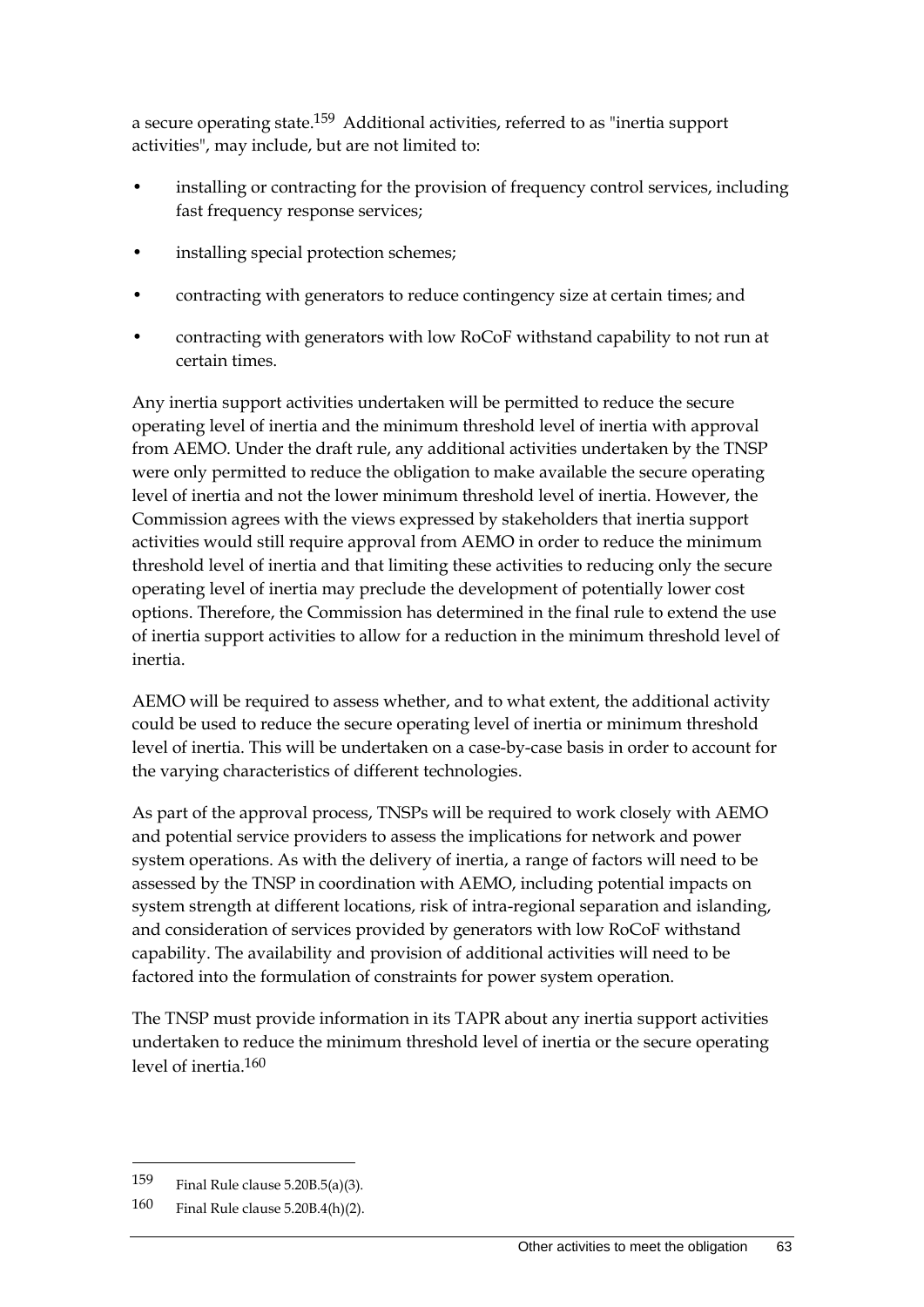Similar to inertia services agreements for inertia, under the final rule a TNSP is not required to apply the RIT-T to proposed expenditure under contracts with third-party providers of additional activities.161

The TNSP's assessment of additional activities may be a complex task, as it might have to compare offers of very different service characteristics. Even within similar services, there are likely to be a range of potential options. As discussed in section 5.1, there are various characteristics of FFR that would need to be taken into account in comparing projects, including the capability to provide both raise and lower services, the design of the control systems as either open-loop or closed-loop, allowance for energy recovery periods following the provision of FFR, and the ability to ride-through faults and maintain active power levels.

<sup>161</sup> Final Rule clause 5.16.3(a)(9).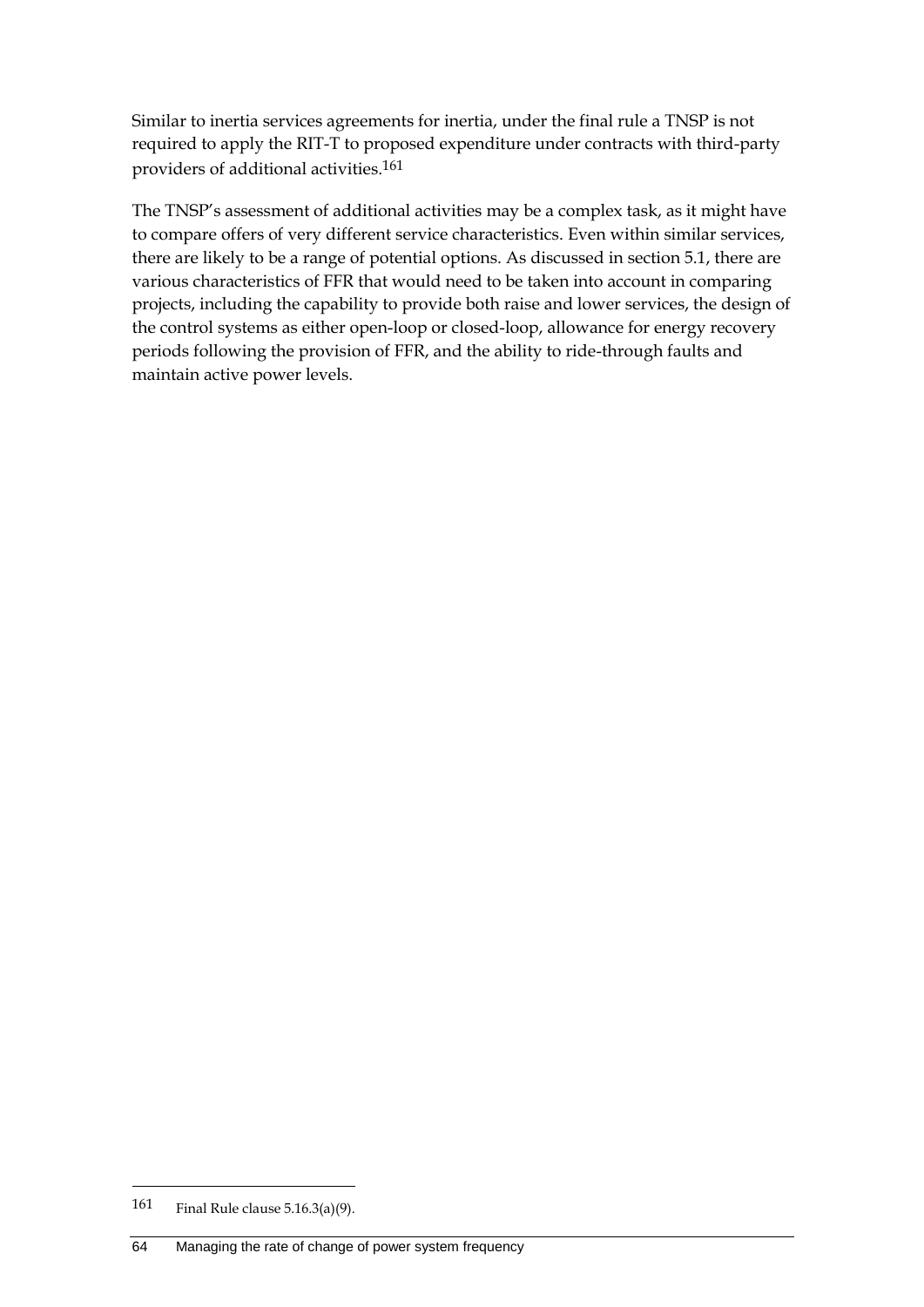## **6 Implementation and transitional arrangements**

This chapter outlines the transitional arrangements introduced in the final rule, including:

- the dates by which AEMO must develop and publish an inertia requirements methodology and inertia requirements in the first instance, and the relevant TNSP's obligation to make available inertia network services to meet those requirements; and
- the treatment of any NSCAS gaps declared prior to the commencement of the final rule on 1 July 2018.

#### **6.1 Initial determination of inertia requirements and TNSP provision of inertia services**

The implementation of the rule includes:

- On the date the transitional rules commence, AEMO will be taken to have determined inertia sub-networks with boundaries the same as the boundaries of each NEM region at that date.
- AEMO must publish the inertia requirements methodology by 30 June 2018, setting out the process AEMO will use to determine the inertia requirements for each inertia sub-network. In producing the first methodology, AEMO is not required to comply with the NTNDP consultation process.
- AEMO must make a determination of the inertia requirements for each inertia sub-network by 30 June 2018 applying the initial inertia requirements methodology.
- If AEMO determines that there is an inertia shortfall in an inertia sub-network in its initial assessment carried out by 30 June 2018, AEMO must notify the relevant TNSP and publish a notice as soon as practicable after making that assessment. AEMO's notice must specify the date by which the TNSP must make the necessary inertia services available. This date cannot be before 1 July 2019 unless an earlier date is agreed with the relevant TNSP.
- In addition to providing any inertia services by the date specified by AEMO, the TNSP must provide information in its TAPR (due to be published by 30 June 2018) in relation to the activities it proposes to undertake to satisfy its obligation to make inertia services available and in relation to inertia support activities it proposes to undertake. If the TNSP receives a notice from AEMO after 30 April 2018, then it is not required to do so but the information must be included in its next TAPR.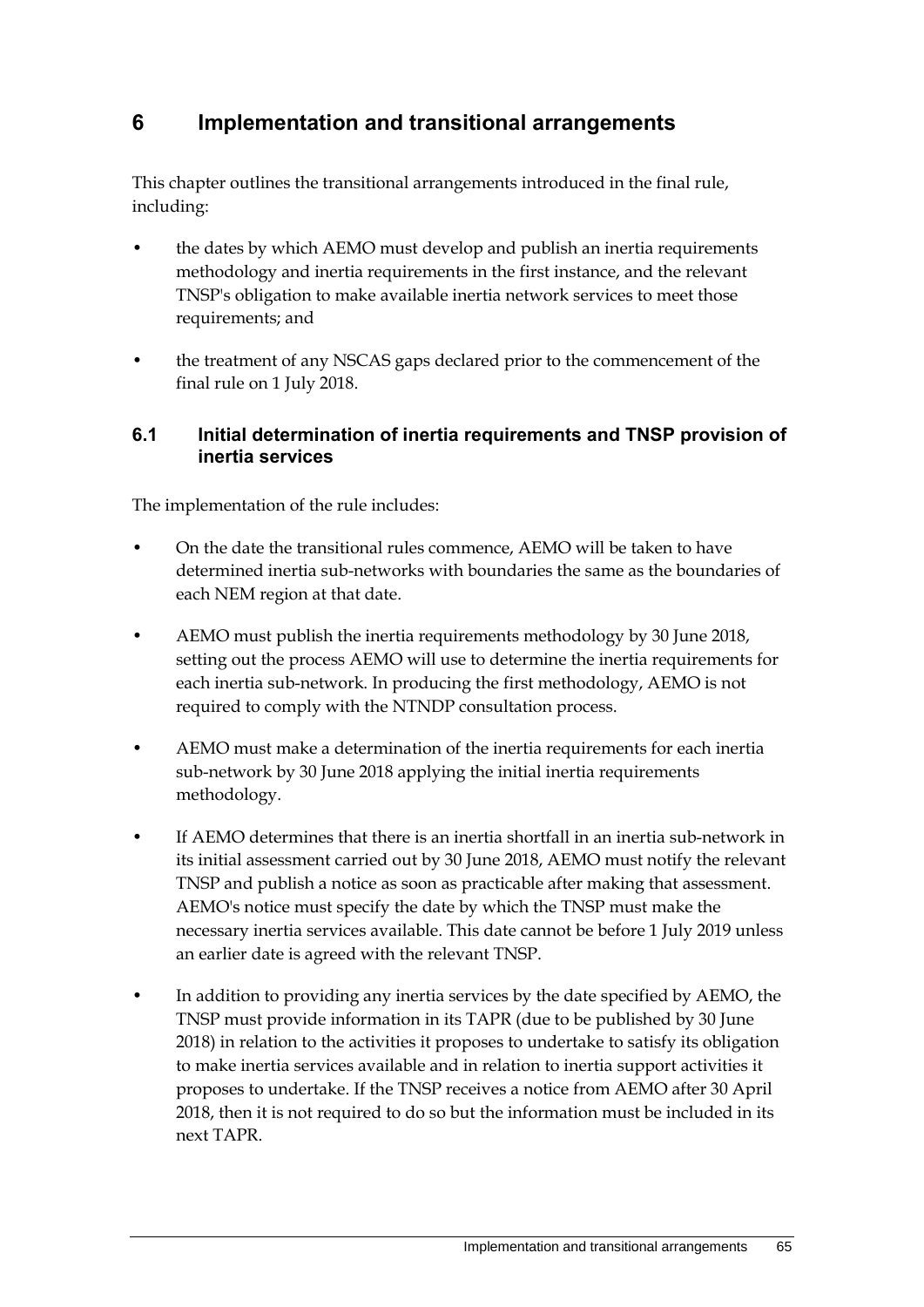#### **AEMO to develop inertia requirements methodology and determine inertia requirements**

The transitional arrangements in the final rule set out how AEMO must develop the initial inertia requirements methodology and determine the inertia requirements.

The final rule includes an on-going obligation on AEMO to follow the NTNDP consultation process when updating the inertia requirements methodology. However, the publication of the final rule is not concurrent with AEMO's NTNDP process. Therefore, the transitional arrangements in the final rule require AEMO by 30 June 2018 to publish a methodology setting out the process AEMO will use to determine the inertia requirements for each sub-network. In producing this methodology, AEMO is not required to comply with the NTNDP consultation process. However, AEMO must comply with the NTNDP consultation process for any subsequent proposal to change this methodology.

After publishing the first inertia requirements methodology, AEMO must also make a determination of the inertia requirements for each inertia sub-network by 30 June 2018, including declaring an inertia shortfall if required.

### **TNSP provision of inertia services**

If AEMO determines that there is an inertia shortfall in a region, AEMO must publish and give to the TNSP for the inertia sub-network a notice of that assessment. The assessment must include AEMO's specification of the date by which the TNSP must make the inertia services available. This cannot be before 1 July 2019 unless an earlier date is agreed with the relevant TNSP.

If there is an inertia shortfall, the TNSP must provide any inertia services by the date specified by AEMO. In addition, the TNSP must provide information in its TAPR (due to be published by 30 June 2018) regarding the activities it proposes to undertake to satisfy its obligation to make inertia services available and in relation to inertia support activities it proposes to undertake. If the TNSP has insufficient time to include this information in its TAPR, then it is not required to do so but the information must be included in its next TAPR.

### **6.2 Transitional arrangements for NSCAS**

As discussed in chapter 3, from 1 July 2019 a system security issue that could be addressed as an inertia shortfall cannot be addressed through the NSCAS framework. However, the Commission considers that transitional arrangements are necessary in order to accommodate the possible declaration of a NSCAS gap prior to 1 July 2018, when the new inertia requirements framework commences.

NSCAS gaps are usually declared for 5 year planning horizons and actions can be taken by TNSPs or AEMO to address these gaps. However, if an inertia related NSCAS gap is declared between 19 September 2017 and 1 July 2018, the final rule prevents: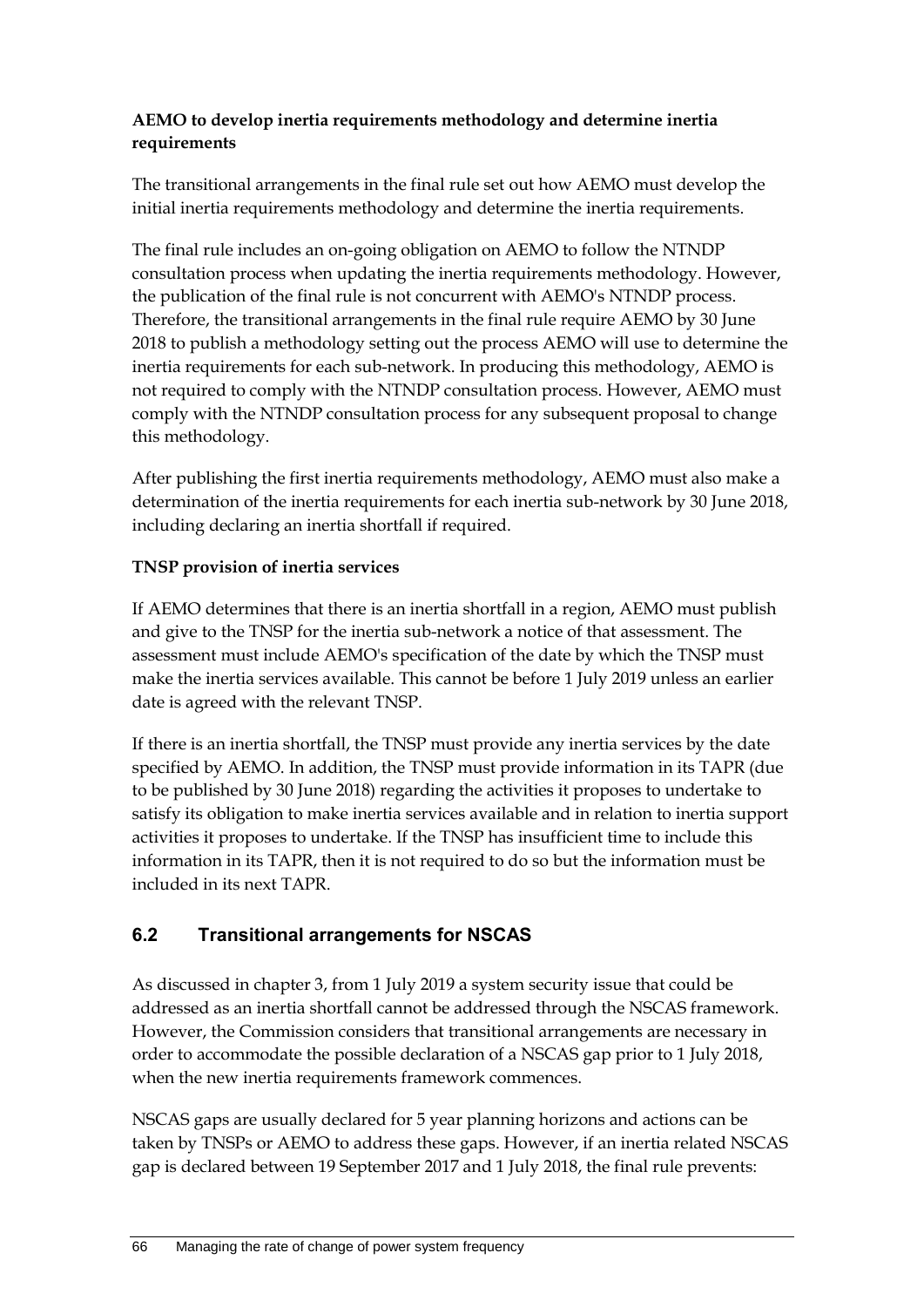- AEMO from acquiring NSCAS for any period after 1 July 2019;<sup>162</sup>
- a TNSP from responding to the NSCAS gap for any period after 1 July 2019.<sup>163</sup>

If, in this period, AEMO declares an inertia related NSCAS gap and provides a TNSP 12 months or more notice to meet the gap, the relevant TNSP must treat the NSCAS gap as if it were a notice of an inertia shortfall under the new framework.164 The Commission considers that if the TNSP is provided with at least 12 months to meet the gap, being the same minimum level of notice a TNSP would receive under the new framework, this would be sufficient time for the TNSP to be obliged to address the gap and be able to do so pursuant to the new inertia requirements framework.

However, if AEMO provides less than 12 months' notice, the TNSP may elect to treat the gap:165

- under the existing NSCAS framework; or
- as if it were a notice of an inertia shortfall under the new framework.

If the TNSP elects to the treat the NSCAS gap under the existing NSCAS framework, the NSCAS framework will continue to apply to that gap. This includes allowing AEMO to act as procurer of last resort for the balance of the planning horizon of the gap. AEMO has the ability to act as procurer of last resort if the relevant TNSP advises AEMO, in response to the gap, that it will be taking no, or insufficient, action to address the gap, as reassessed by AEMO after receiving such advice.

In order for the TNSP to be able to treat the NSCAS gap under the new framework, the NSCAS gap must be represented as a shortfall in the level of inertia typically provided in a region (having regard to typical patterns of dispatched generation in central dispatch) compared to the minimum level of inertia required to operate the region in a secure operating state when it is islanded.<sup>166</sup>

If the TNSP elects to treat the declaration of the NSCAS gap as if it were a notice of an inertia shortfall under the new framework then any associated services procured would be subject to the provision of the new framework, including the ability for the TNSP to:

• not undertake a RIT-T, if it receives less than 18 months notice of the inertia shortfall;<sup>167</sup> and

<sup>162</sup> Final rule clause 11.100.5(b).

<sup>163</sup> Final rule clause 11.100.5(c).

<sup>164</sup> Final Rule clause 11.100.6(b).

<sup>165</sup> Final Rule clause 11.100.6(a).

<sup>166</sup> Final Rule clause 11.100.6(a) and (b), definition of inertia related NSCAS gap.

<sup>167</sup> Final Rule clause 5.16.3(a). If the TNSP receives more than 18 months notice then it is not exempted from undertaking a RIT-T for network investments.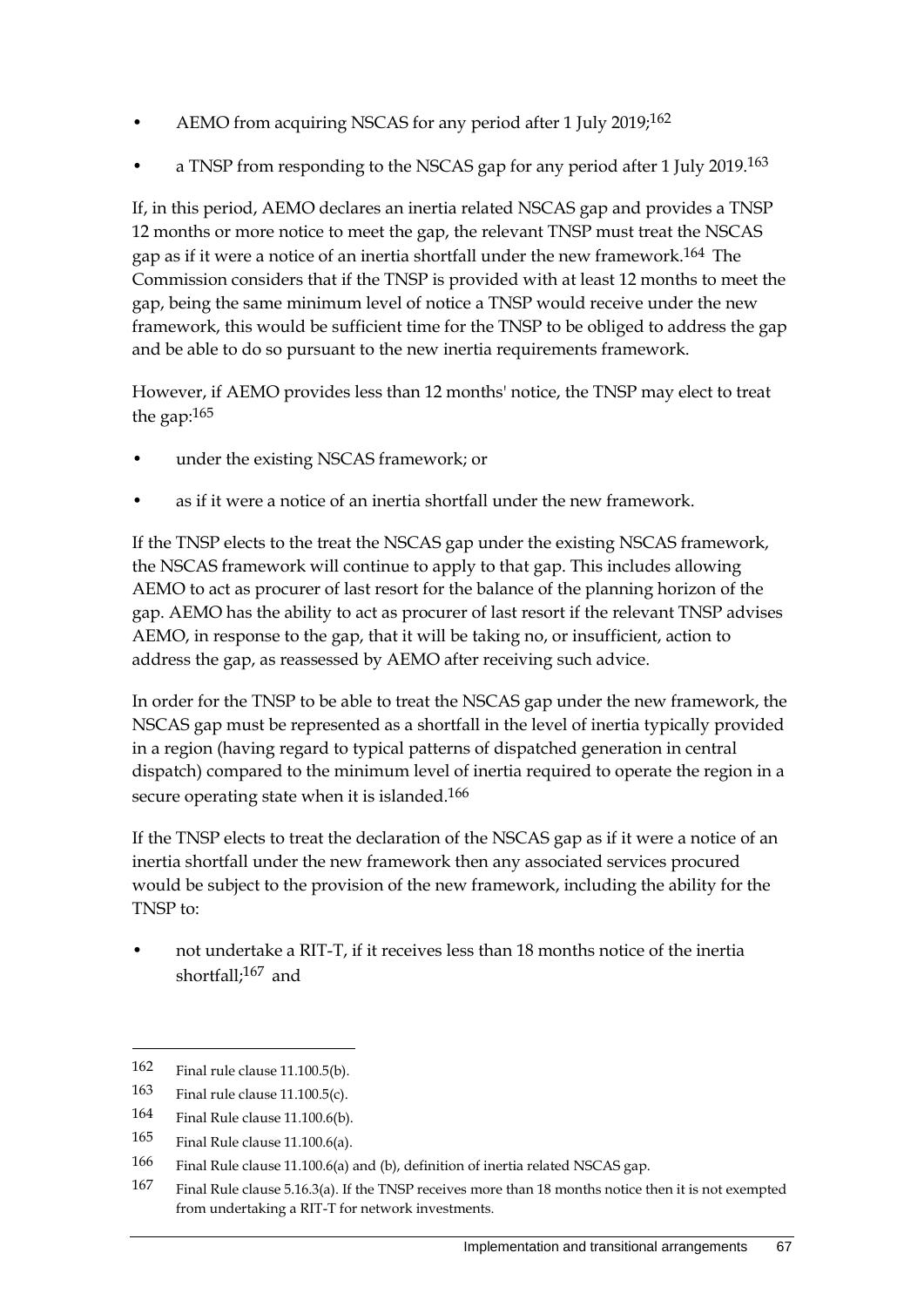• apply to recover its associated costs as an inertia shortfall event under the NER cost pass-through provisions.168

The Commission considers that this transitional approach for NSCAS gaps declared between 19 September 2017 and 1 July 2018 facilitates a practical and efficient transition to the new more transparent and clearly defined framework, without limiting the TNSP's flexibility to continue with the existing NSCAS framework where necessary.

In addition, these transitional arrangements could expedite the management of low inertia issues by:

- specifying the requirement for inertia network services prior to 1 July 2018, which is when AEMO is required under the final rule to publish the initial inertia requirements methodology; and
- allowing the NSCAS gap that is equivalent to an inertia shortfall to be addressed under the new framework would not require a RIT-T to be undertaken for expenditure to meet the inertia shortfall, where permitted under the new framework.

<sup>168</sup> Clause 6A.7.3 of the NER.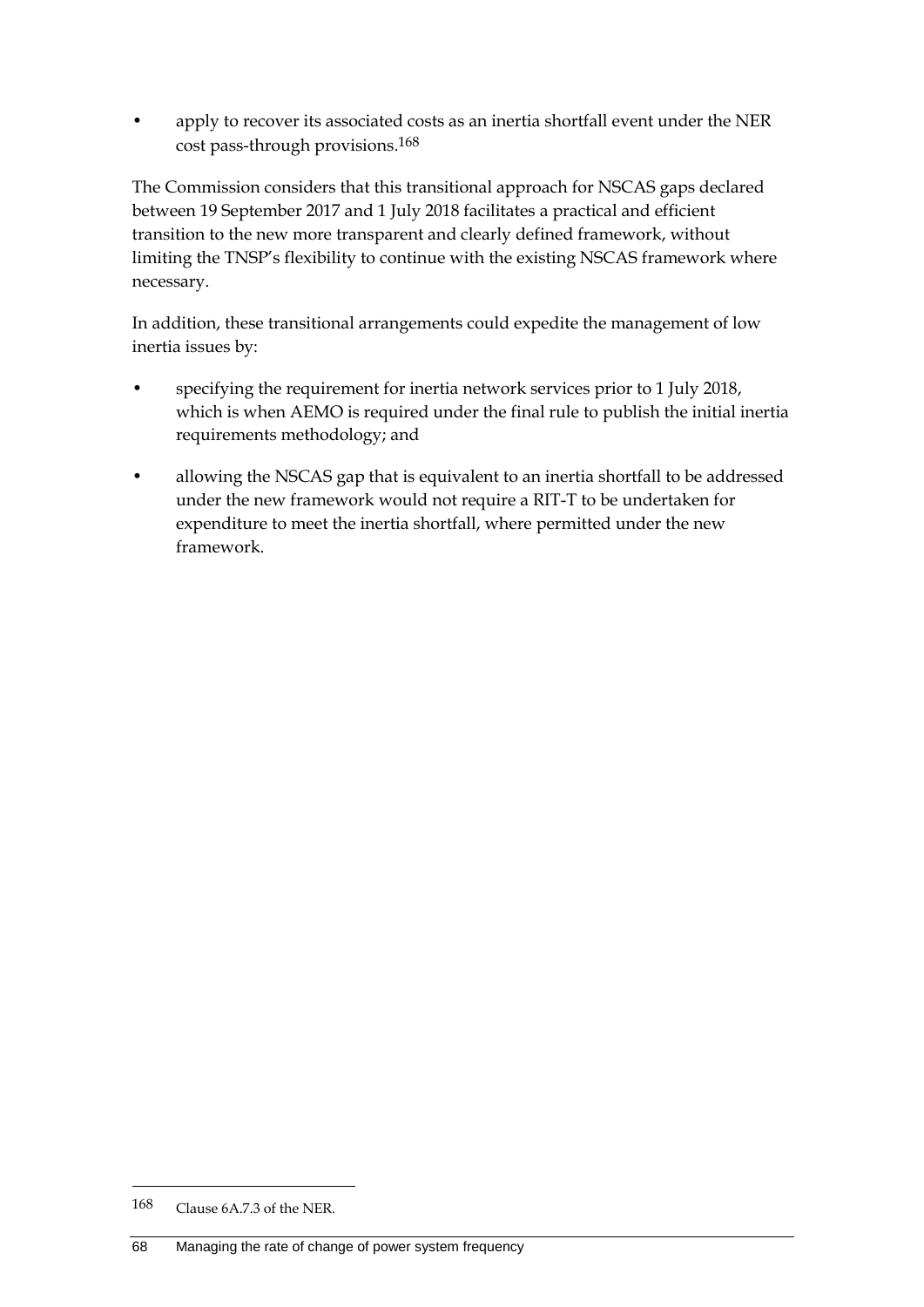## **Abbreviations**

| <b>AEMC</b> or Commission | <b>Australian Energy Market Commission</b>     |
|---------------------------|------------------------------------------------|
| <b>AEMO</b>               | Australian Energy Market Operator              |
| <b>AER</b>                | Australian Energy Regulator                    |
| <b>ESOO</b>               | <b>Electricity Statement of Opportunities</b>  |
| <b>FCAS</b>               | frequency control ancillary services           |
| <b>FFR</b>                | fast frequency response                        |
| <b>FOS</b>                | <b>Frequency Operating Standards</b>           |
| <b>FPSS</b>               | <b>Future Power System Security</b>            |
| <b>MCE</b>                | Ministerial Council on Energy                  |
| <b>NEM</b>                | National Electricity Market                    |
| <b>NEO</b>                | national electricity objective                 |
| <b>NER</b>                | National Electricity Rules                     |
| <b>NSCAS</b>              | network support and control ancillary services |
| <b>NTNDP</b>              | National Transmission Network Development Plan |
| <b>PIAC</b>               | Public Interest Advocacy Centre                |
| RIT-T                     | Regulatory Investment Test for Transmission    |
| RoCoF                     | rate of change of frequency                    |
| <b>SACOME</b>             | South Australian Chamber of Mines and Energy   |
| <b>SACOSS</b>             | South Australian Council of Social Service     |
| <b>SRAS</b>               | <b>System Restart Ancillary Services</b>       |
| <b>TAPR</b>               | <b>Transmission Annual Planning Report</b>     |
| <b>TNSP</b>               | <b>Transmission Network Service Provider</b>   |
| <b>UFLS</b>               | under-frequency load shedding                  |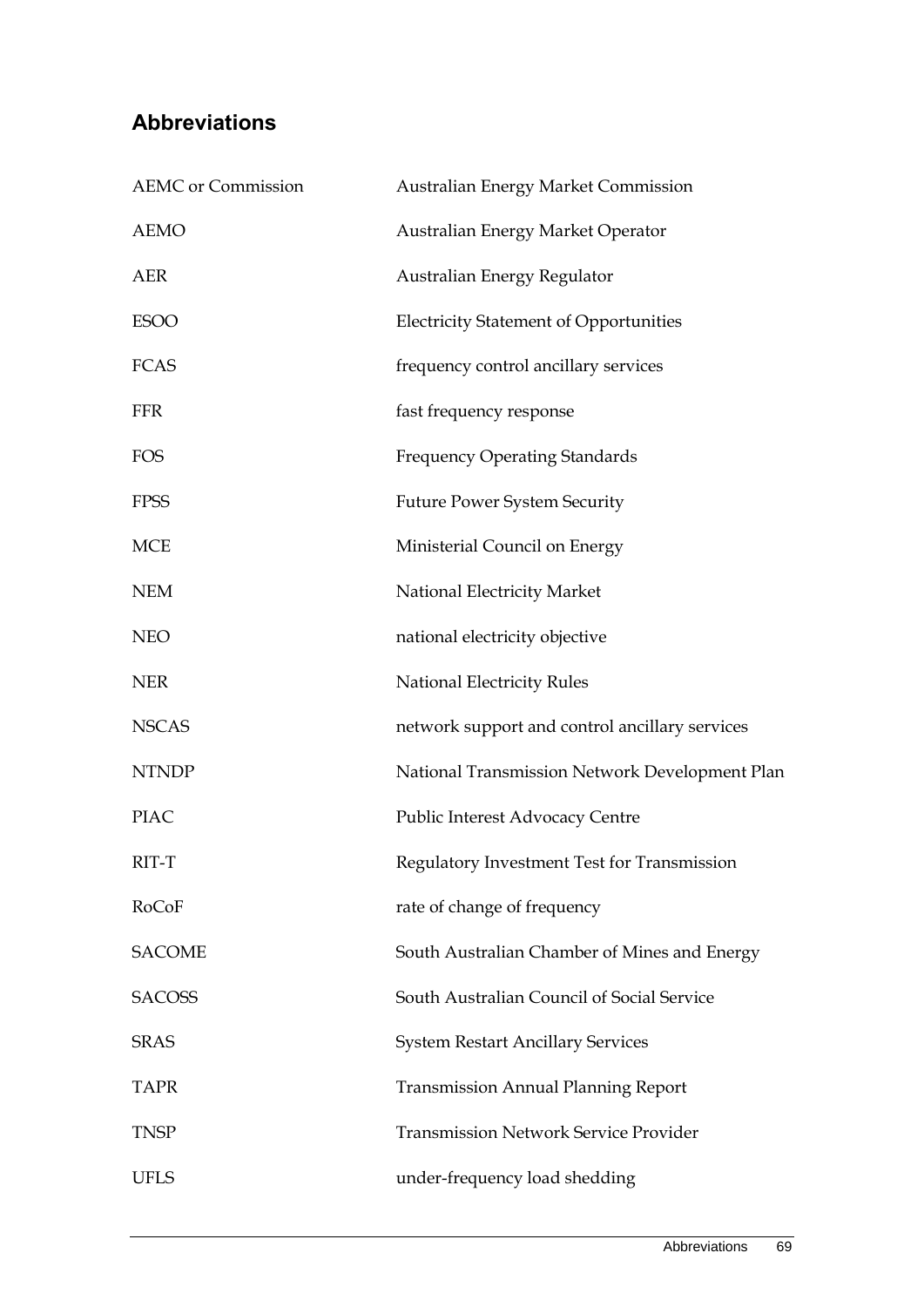# **A Frequency control in the National Electricity Market**

This appendix provides background on the current NEM frameworks for the management of power system frequency and the impacts of contingency events.

### **A.1 The management of power system frequency**

The interconnected national electricity system operates within the constraints of a number of defined physical parameters. One such parameter is system frequency. Conventional electricity generation, like hydro, coal and gas, operate with large spinning turbines that are synchronised to the frequency of the grid. Changes to the balance of supply and demand for electricity can act to speed up or slow down the frequency of the system. Conventional generators support the stability of the power system by working together to maintain a constant operating frequency across the interconnected network.

In each synchronous generating unit, the large rotating mass of the turbine and alternator has a physical inertia which must be overcome in order to increase or decrease the rate at which the generator is spinning. In this manner, large conventional generators that are synchronised to the system act to dampen changes in system frequency. In the electricity system, the greater the number of generators synchronised to the system, the higher will be the system inertia, and the greater will be the ability of the system to resist changes in frequency due to sudden changes in supply and demand.

Whether the system frequency is rising or falling depends on the balance between generation and load. Whenever total generation is higher than total electricity consumption the system frequency will be rising and vice versa.

Managing frequency becomes more challenging when it is changing rapidly because there is less time in which to arrest the decline or rise before it strays beyond acceptable bounds.

The rate of change of frequency is proportional to the size of the sudden change in supply or demand as a result of the contingency event and inversely proportional to the level of system inertia at the time that the contingency occurs.<sup>169</sup> The greater the size of the contingency event, or the lower the system inertia, the faster the frequency will change.

<sup>169</sup> Contingency events may be classified as either credible or non-credible. A credible contingency is an event which AEMO considers to be reasonably possible. Generally, such events would involve the loss of one generating unit or network element. A non-credible contingency is any other contingency, a sequence of credible contingencies within a five-minute period, or a further separation event in an island.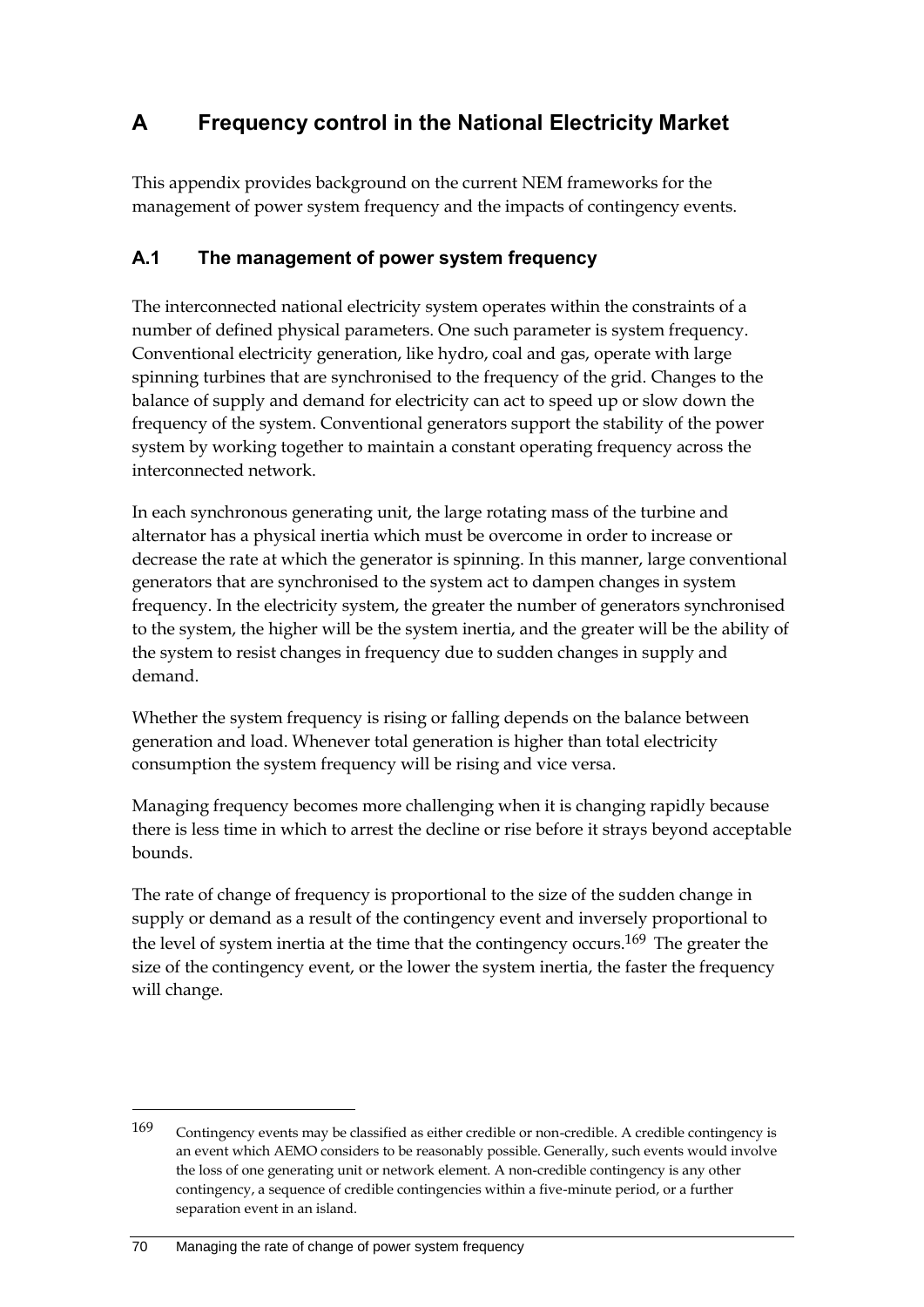#### **Managing changes in power system frequency**

To keep the power system in a secure operating state, the frequency must be controlled within a defined range. This range, specified in the Frequency Operating Standards (FOS), sets out the range of allowable frequencies for the electricity system under different conditions, including normal operation, following contingency events, and during emergency situations.170 Under the FOS, AEMO is required to maintain the system frequency within the operational frequency tolerance band of 49.0 to 51.0 Hz for a reasonably possible ("credible") contingency event.171 Generator, network and end-user equipment must be capable of operating within the range of frequencies defined by the FOS.

AEMO maintains the secure operation of the system by continuously monitoring the system frequency as it dispatches generation to meet consumer demand. Calculations on the level of generation to be dispatched are undertaken every dispatch interval to meet expected energy consumption over the next five minutes. There is a possibility in each five-minute dispatch interval that the level of actual energy consumption is different to what was anticipated. A substantial difference has the potential to result in a large shift in system frequency.

AEMO may restrict the operation of the power system to reduce the potential size of sudden changes in generation or load. AEMO continually monitors the system to determine the likely impact of the occurrence of the largest credible contingency and may limit flows on the network, or power station output, to reduce the potential size of the contingency, or the likely impact, should it occur.

In addition to constraining the system, variations in frequency are managed in the NEM through the procurement of Frequency Control Ancillary Services (FCAS). These services are provided by generators to control system frequency in response to supply or demand disturbances. In particular, "contingency FCAS" is used to control frequency in response to major variations caused by contingency events such as the loss of a generating unit, a significant transmission line, or a large industrial load. Contingency FCAS acts to arrest steep rates of change of frequency and then stabilises and recovers the system frequency over time to bring it back within the normal operating frequency bands.

There are six contingency FCAS markets: up to six-second, 60-second and five-minute markets for both raise and lower services. The six-second service is therefore currently the quickest acting. In the event of a frequency deviation away from 50 Hz, for the

<sup>170</sup> The Reliability Panel sets the level of the Frequency Operating Standards in consultation with AEMO. A review of the Frequency Operating Standards is undertaken by the Reliability Panel based on terms of reference received from the AEMC. The AEMC has provided the Reliability Panel with Terms of Reference to review the Frequency Operating Standard that applies in the national electricity market. The terms of reference for this review were published on 30 March 2017 and can be found on the AEMC website -

http://www.aemc.gov.au/Markets-Reviews-Advice/Review-of-the-Frequency-Operating-Standar d#

<sup>171</sup> Clause 4.3 of the NER.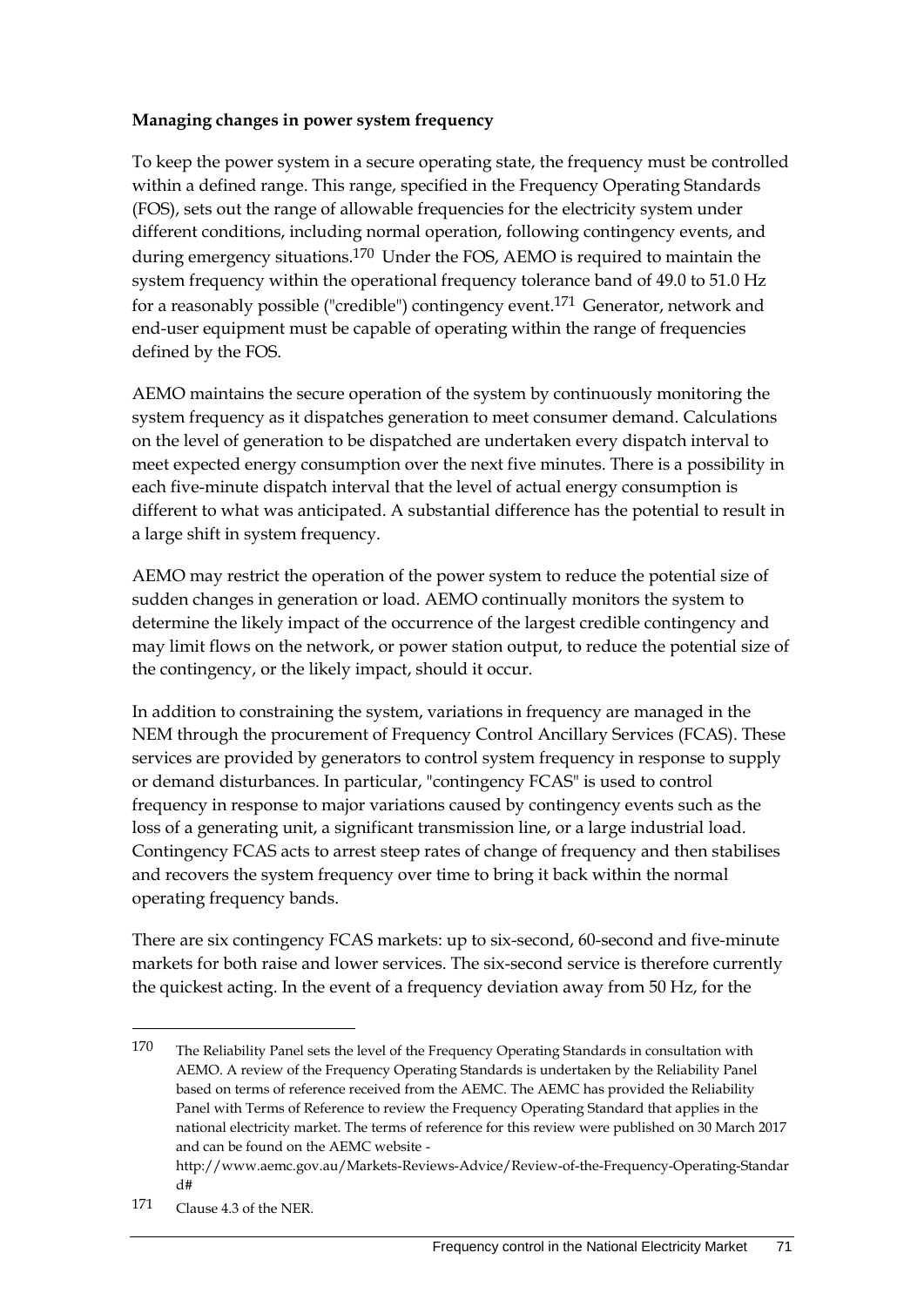system to remain within the current requirements of the FOS requires a relatively low rate of change of frequency (RoCoF) compared with those now possible in the NEM, notably in an islanded South Australia.

If the level of dispatched generation is significantly below the level of energy consumption, the shedding of load may be required to keep the frequency within the limits of the FOS. Under the NER arrangements, AEMO is obliged to return the power system to a satisfactory operating state following any contingency event, including all non-credible contingency events.172 This may include restoring the power system following a range of different events, including the loss of interconnection between two regions or the simultaneous trip of multiple generating units within a region.

In any instance that the level of dispatched generation is different to total energy consumption, the rate that the frequency changes will be determined by the size of this difference and the level of system inertia. The lower the system inertia, the greater will be the rate of frequency deviation in response to a given change in supply or demand, and the greater will be the requirement for FCAS to revert the system frequency to normal operating levels.

AEMO procures FCAS to maintain system frequency within the limits of the FOS by ensuring that total generation matches total demand in real time. FCAS is used to meet the FOS under normal system operating conditions and in response to credible contingency events. Under multiple contingency events and non-credible 'separation' events, the under-frequency load shedding (UFLS) scheme is used to prevent the system frequency from breaching the extreme frequency excursion tolerance limits, which define the maximum boundaries of the FOS.173 Outside of these limits, there are no obligations on generators or loads to remain connected to the system. The UFLS scheme is used as a last resort to minimise the impact of major disturbances in the system to prevent the occurrence of wide ranging blackouts.

### **A.2 The impact of contingency events on power system frequency**

The ability to maintain control of power system frequency following a contingency event, such as the loss of a large generator, load or transmission line can be considered through the following three-part framework:

<sup>172</sup> This obligation is established in various clauses of the NER and the Frequency Operating Standards. This includes clause 4.3.2, which places an obligation on AEMO to achieve the AEMO power system security responsibilities in accordance with the power system security principles. NER clause 4.2.6(c) then sets out these principles, which includes a requirement that adequate load shedding facilities initiated automatically by frequency conditions outside the normal operating frequency excursion band should be available and in service to restore the power system to a satisfactory operating state following significant multiple contingency events. The FOS also requires AEMO to maintain the frequency of the power system within the extreme frequency excursion tolerance limits, for any multiple contingency event.

<sup>173</sup> A multiple contingency event is defined in the FOS as either a contingency event other than a credible contingency event, a sequence of credible contingency events within a period of five minutes, or a further separation event in an island.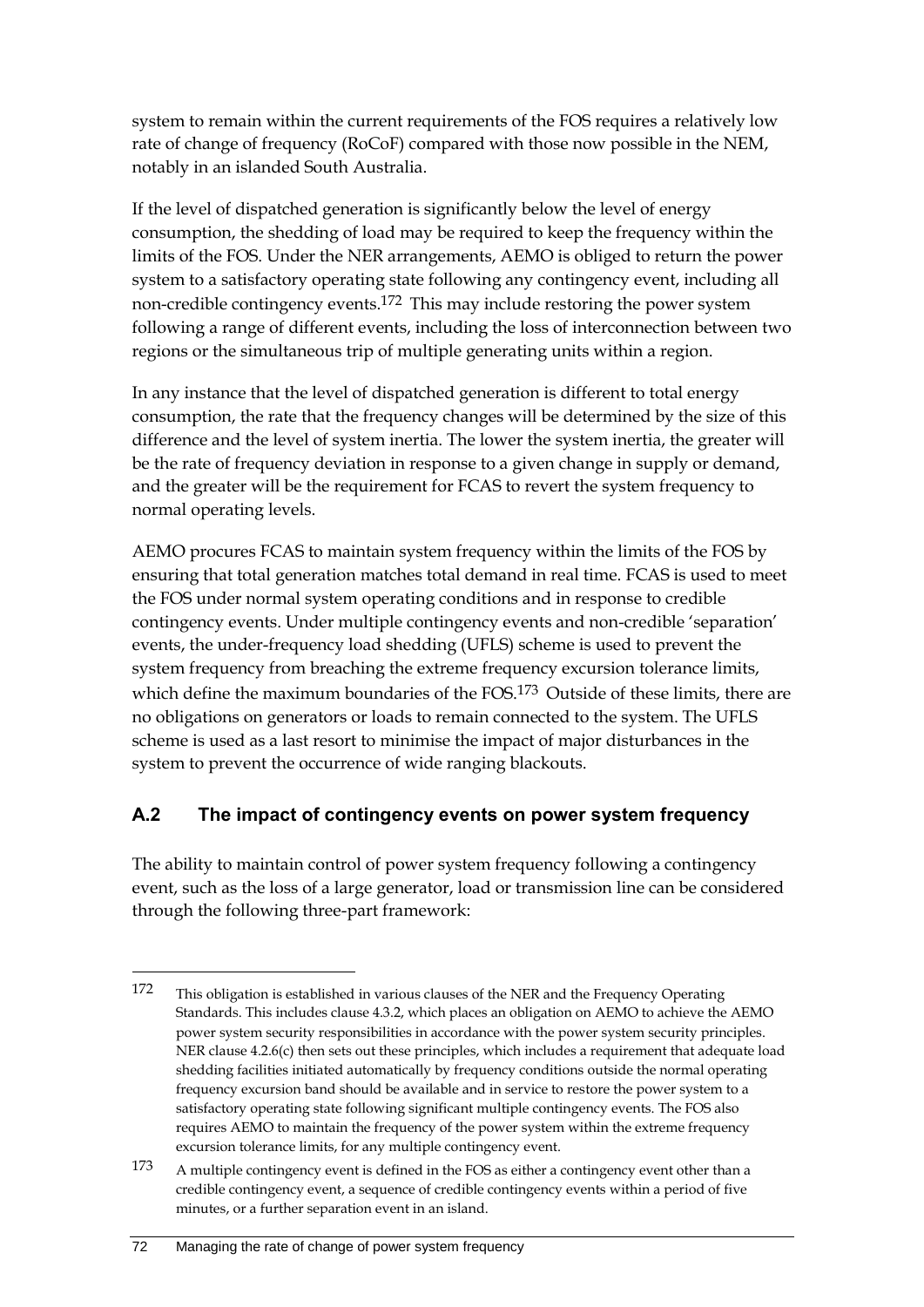- 1. The initial RoCoF, influenced by the size of the contingency and the level of system inertia.
- 2. The capacity to restore the stability of the system through the use of frequency response services.
- 3. The ability of generators and loads to withstand or "ride-through" changes in frequency.

#### **The initial rate of change of frequency**

The rate at which system frequency changes determines the amount of time that is available to arrest any decline or increase in frequency before it moves outside of the permitted operating bounds.

Prior to the occurrence of a contingency event, there are two actions that could be taken to minimise the resulting initial frequency change:

- constrain generator output or interconnector flow to minimise the impact of the contingency; and/or
- increase the level of inertia in the system to resist the initial frequency change.

For credible contingencies, AEMO has the ability to introduce constraints, in order to maintain system security, that alter the operation of the power system. Constraints to control the RoCoF would limit the maximum contingency size, relative to the amount of inertia online. However, the effect of a binding constraint is likely to be an increase in the wholesale electricity price. For example, a constraint on an interconnector may limit the ability of power to flow from a lower priced region to a higher priced region.

An alternative to constraining the system to limit the impact of the contingency would be to increase the level of inertia in the power system. A higher level of inertia would permit the occurrence of larger contingencies for a given level of initial RoCoF.

There is currently no mechanism for AEMO or any other party to obtain and pay for additional inertia. In the past, inertia has been plentiful and so such a mechanism has not previously been required.

#### **Capability to restore the supply-demand balance**

Limiting the initial rate of change of frequency will only act to increase the amount of time before frequency moves outside of acceptable bands. Inertia does not act to arrest the frequency change or revert frequency back to normal operating levels.

Currently, AEMO is able to procure FCAS, to maintain frequency within defined limits set out in the FOS. In particular, "contingency FCAS" is used to control frequency in response to major variations caused by contingency events such as the loss of a generating unit or a significant transmission line. Contingency FCAS acts to arrest steep rates of change of frequency and then stabilises and recovers the system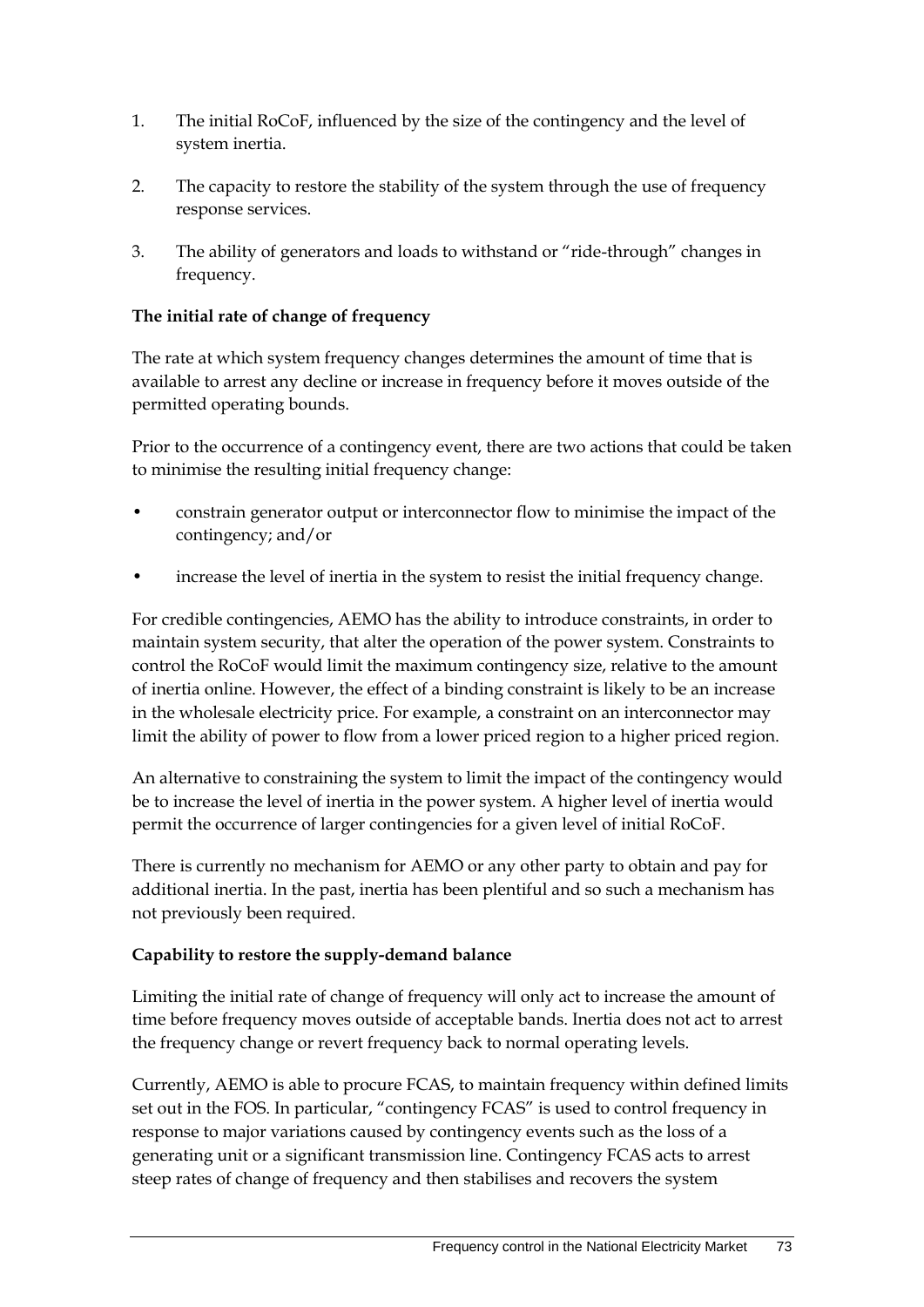frequency over time to bring it back to within the normal operating frequency bands. The current fastest contingency FCAS operates over a timeframe of up to six seconds.

To permit a greater potential level of RoCoF for credible contingency events would require the development of a faster-acting contingency FCAS, which has come to be termed a "fast frequency response (FFR) service". FFR services are faster than the existing six-second service and would provide greater flexibility in the level of RoCoF that could be permitted. The Commission consequently considers that managing frequency in a low inertia system should aim to facilitate the use of fast-frequency technologies and to be able to effectively co-optimise the provision of these services with the provision of inertia.

While a number of technologies exhibit very rapid response times, the physical realities of accurately measuring frequency changes may limit the response capabilities of FFR technologies.

The time delay of FFR technologies implies that there is a minimum level of inertia that must be online at any point in time to resist frequency changes caused by contingency events. The inertia slows the frequency change to provide time for frequency response services to be activated. Beyond this initial time period, fast frequency response technologies have the potential to be used in combination with inertia above a minimum threshold level to stabilise system frequency.

#### **Tolerance of the system**

In designing a framework for inertia and FFR services, and consequently a RoCoF limit, it will be important to understand the tolerance of all parts of the system to that level of RoCoF. A RoCoF limit of 2 Hz/s would not be effective if the maximum RoCoF that could be tolerated by individual generators and loads was 1 Hz/s.

In practice, generators and loads will have a range of withstand capabilities. While it will likely be important to understand these in general, that will particularly be the case for equipment providing inertia and FFR services. For example, a generator contracted to provide inertia would need to be able to withstand RoCoF to at least the targeted RoCoF limit.

The performance standards relating to the ability of generators to withstand rates of change of system frequency are set out in the NER.<sup>174</sup> These standards have been imposed as a condition of generator connection agreements since 2007.

The current standards are automatically met if a generating unit can withstand a RoCoF of ±4 Hz/s for quarter of a second. Generators may negotiate a lower standard, but the minimum standard is ±1 Hz/s for one second. There is no obligation on generators to remain connected to the system through an event where the RoCoF exceeds those levels, even if the frequency remains within the bounds of the FOS.

<sup>174</sup> Schedule 5.2.5.3 of the NER.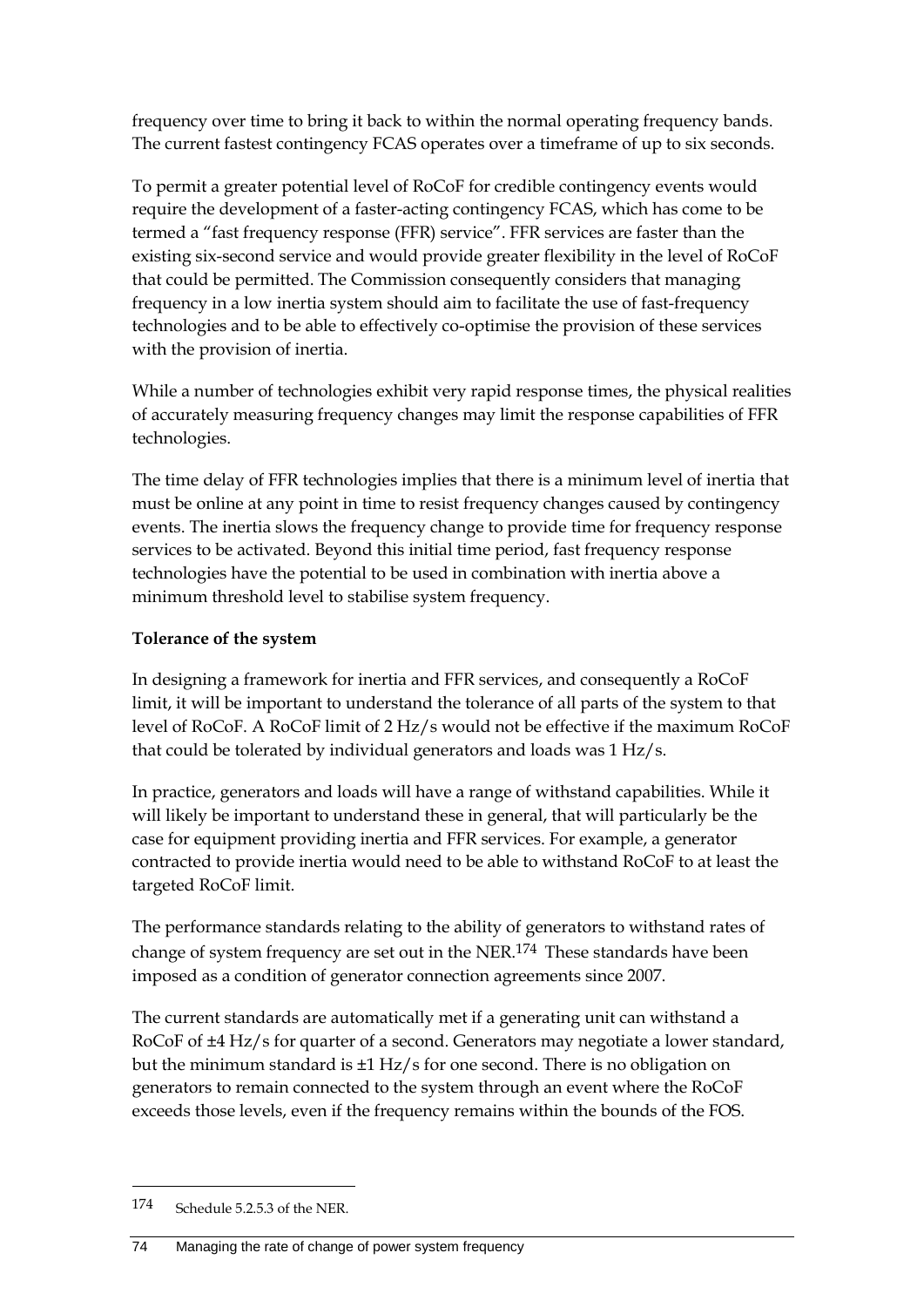## **B Summary of other issues raised in submissions**

This appendix sets out the issues raised in the second round of consultation on this rule change request and the AEMC's response to each issue. If an issue raised in a submission has been discussed in the main body of this document, it has not been included in this table. Please refer to the draft rule determination for a detailed discussion of the issues raised in the first round of consultation and the AEMC's response to those issues.<sup>175</sup>

| <b>Stakeholder</b> | <b>Issue</b>                                                                                                                                                                                                                                                                                                                                                                                                                                                                                                                                                                                                                                                                                       | <b>AEMC response</b>                                                                                                                                                                                                                                                                                                                                                                                                                               |
|--------------------|----------------------------------------------------------------------------------------------------------------------------------------------------------------------------------------------------------------------------------------------------------------------------------------------------------------------------------------------------------------------------------------------------------------------------------------------------------------------------------------------------------------------------------------------------------------------------------------------------------------------------------------------------------------------------------------------------|----------------------------------------------------------------------------------------------------------------------------------------------------------------------------------------------------------------------------------------------------------------------------------------------------------------------------------------------------------------------------------------------------------------------------------------------------|
| ElectraNet         | ElectraNet considers that if TNSPs are to be allocated responsibility<br>for tendering: they should be able to access protection against<br>uncompetitive market responses, for example access to similar<br>provisions to cl 3.11.5 as noted above; AEMO should clearly define<br>a price-volume threshold for the amount of service to be acquired,<br>based on defined criteria; AEMO should formally confirm that<br>proposed provision of services/capabilities meet the need specified<br>by AEMO; and the procurement role should pass back to AEMO if<br>the threshold is exceeded in order for it to contract, or if necessary,<br>resort to exercise its powers of intervention. (p. 6). | The Commission has made changes to the draft rules such that<br>TNSPs will not be required to undertake a RIT-T for network<br>investments if the obligation to meet an inertia shortfall or fault level<br>shortfall falls within 18 months of the date the shortfall is initially<br>declared. This will mean that contracting with generators will not be<br>the only option available to the TNSP to meet the obligation in the<br>short term. |
| <b>ENA</b>         | Specifically, the framework should enable efficient outcomes when<br>TNSPs procure system security services in what may be a limited<br>market for such services, by providing adequate protections and<br>governance under the Rules. (p. 5).                                                                                                                                                                                                                                                                                                                                                                                                                                                     |                                                                                                                                                                                                                                                                                                                                                                                                                                                    |
| ElectraNet         | The draft Rule implies a contracted generator may offer capacity<br>above its minimum output and, if dispatched, potentially set price.<br>This is likely to create significant difficulty in pricing of contracts as it<br>will de-risk that generator's operation in the market if the unit is<br>called on under an inertia contract which presumably will<br>compensate it for the decision to commit but offer it the opportunity                                                                                                                                                                                                                                                             | Contract payments made to generators would, in part, cover the cost<br>to generators of being on call to provide inertia or system strength<br>when instructed to do so. It is possible that market conditions may be<br>favourable for the generator when called upon. Equally, the generator<br>may face low or even negative price outcomes at other times.                                                                                     |

<sup>175</sup> AEMC, *Managing the rate of change of power system frequency - draft determination*, 27 June 2017.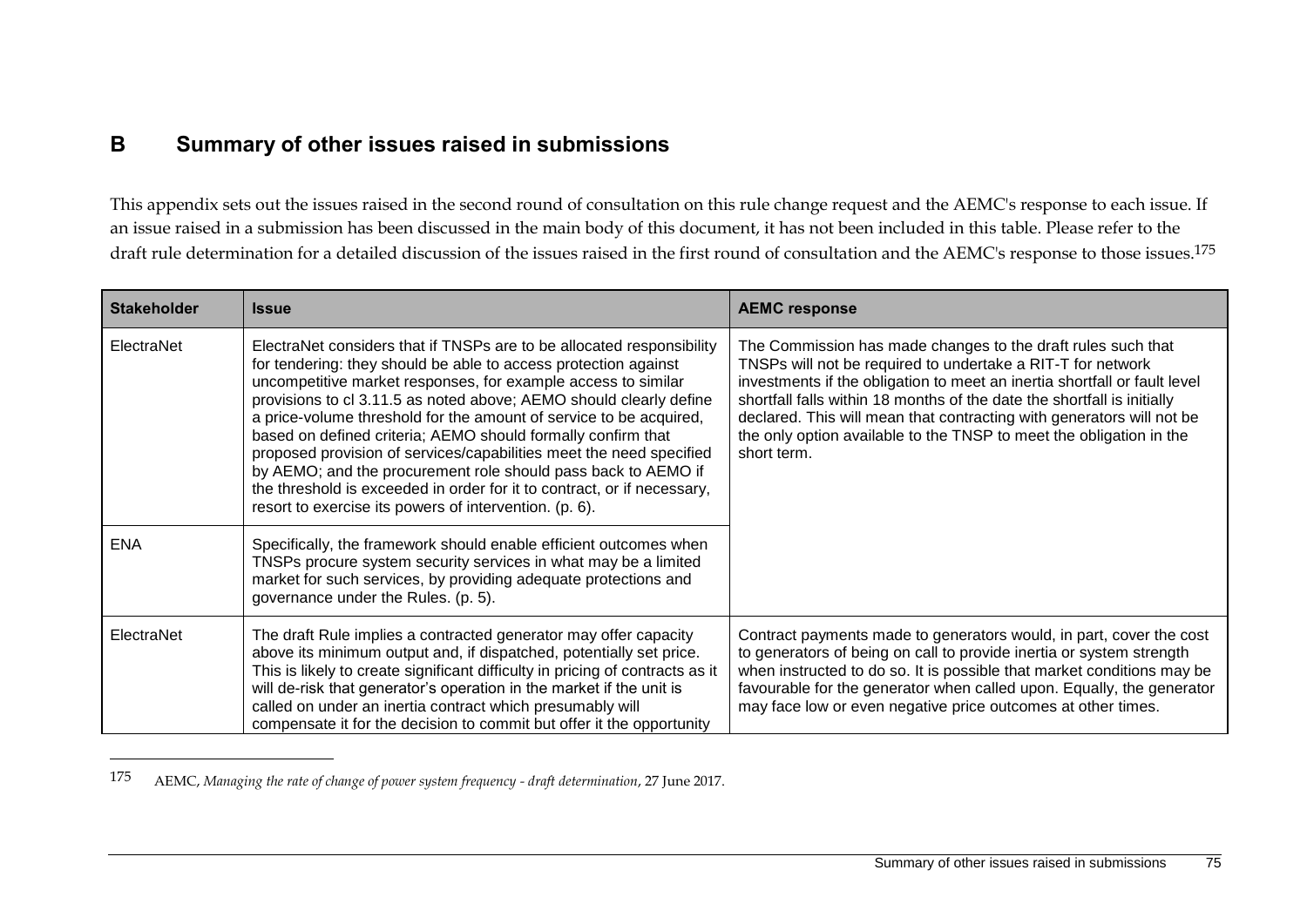| <b>Stakeholder</b> | <b>Issue</b>                                                                                                                                                                                                                                                                                                                                                                                                                                                                                                                                                                                                                                             | <b>AEMC response</b>                                                                                                                                                                                                                                                                                |
|--------------------|----------------------------------------------------------------------------------------------------------------------------------------------------------------------------------------------------------------------------------------------------------------------------------------------------------------------------------------------------------------------------------------------------------------------------------------------------------------------------------------------------------------------------------------------------------------------------------------------------------------------------------------------------------|-----------------------------------------------------------------------------------------------------------------------------------------------------------------------------------------------------------------------------------------------------------------------------------------------------|
|                    | to earn additional revenue. (p. 6).                                                                                                                                                                                                                                                                                                                                                                                                                                                                                                                                                                                                                      |                                                                                                                                                                                                                                                                                                     |
| ElectraNet         | Operation of the contracts will also interact with the operation of<br>spot markets for energy and ancillary services in that commitment of<br>contracted generators often will need to be done in pre-dispatch<br>timeframe. A basic tenet of the NEM design to date is that AEMO<br>does not instruct unit commitment, only dispatch. Any decisions<br>about unit commitment for inertia or system strength will<br>unavoidably interact with rebidding activity by market participants in<br>the pre-dispatch timeframe which is where NEM participants<br>achieve price discovery and the opportunity to amend or adjust unit<br>commitment. (p. 6). | The Commission considers that any risks of adverse interactions<br>between contracting and rebidding activity would likely be limited<br>given that the required levels of inertia and system strength are only<br>the minimum levels needed to maintain the system in a secure<br>operating state. |
| ElectraNet         | Accordingly, to avoid creating unlimited and unmanageable<br>obligations, ElectraNet considers that the obligation in draft cl<br>5.20B.4 should be amended to require TNSPs to use reasonable<br>endeavours in delivering the service, in conjunction with a specific<br>requirement for AEMO acceptance that the response proposed by<br>TNSPs is seen by AEMO as a full and sufficient response to the<br>service obligation it has determined. (p. 9).                                                                                                                                                                                               | The Commission has made changes to the draft rules such that<br>TNSPs will be required to use 'reasonable endeavours' when making<br>the services available by the specified date.                                                                                                                  |
| <b>ENA</b>         | The Draft Rules impose upon both NSPs and AEMO a<br>fundamentally important new set of new system security related<br>functions and obligations, to address significant system security<br>needs in the NEM. Yet there is no provision made for, nor any<br>discussion of the possibility of appropriate liability immunities,<br>protections, or limitations for NSPs in connection with the<br>performance of these functions. (p. 7).                                                                                                                                                                                                                 |                                                                                                                                                                                                                                                                                                     |
| ElectraNet         | TNSPs costs for contracts (for amounts AEMO has determined)<br>should be fully recompensed, and there should be no opportunity for<br>these costs to be revisited and reviewed by the AER. (p. 7).                                                                                                                                                                                                                                                                                                                                                                                                                                                       | The TNSP is required to identify and procure the least cost option or<br>combination of options that will satisfy its obligation in the time<br>required. The addition in the final rule of a new category of                                                                                       |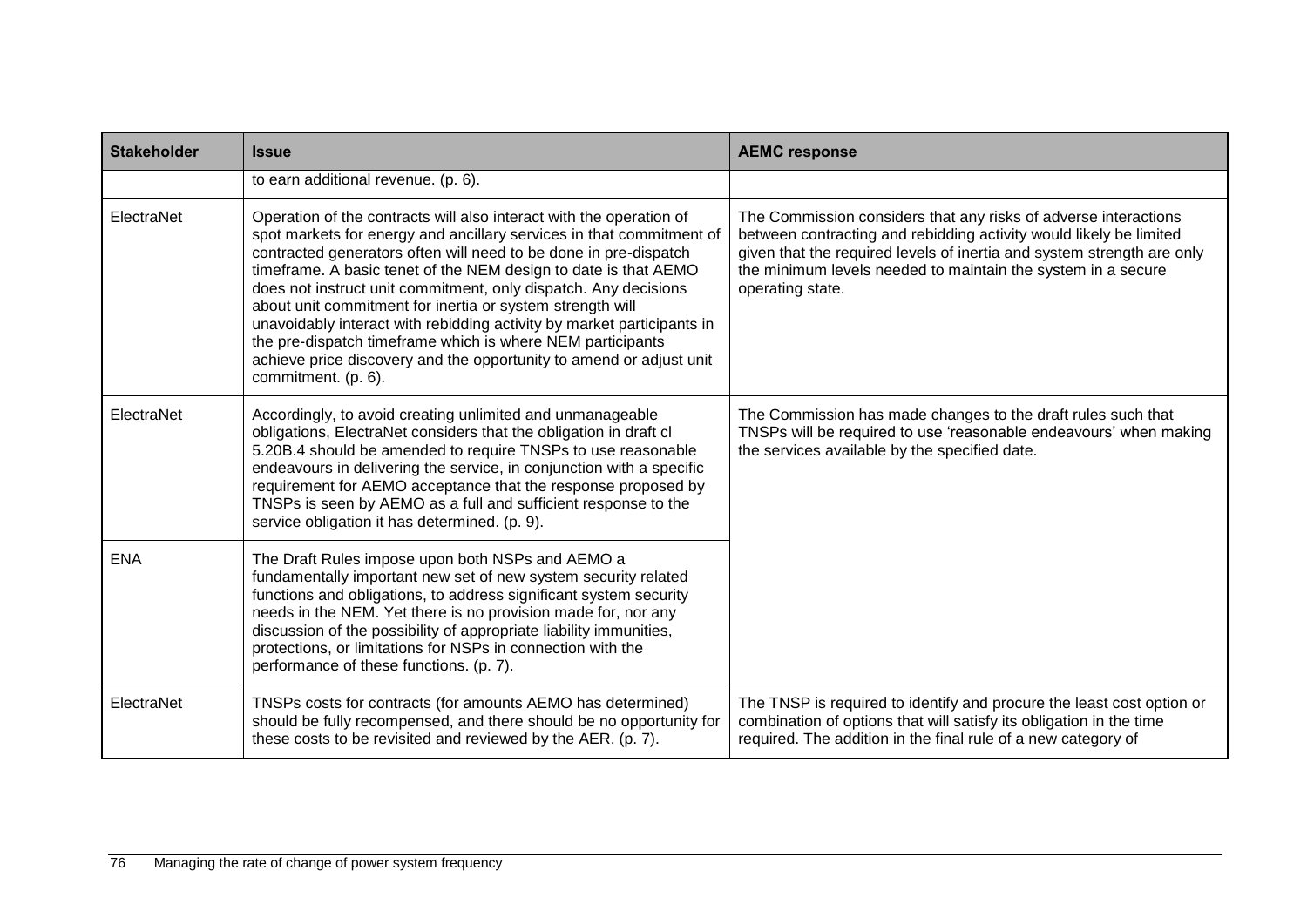| <b>Stakeholder</b> | <b>Issue</b>                                                                                                                                                                                                                                                                                                                                                                                                                                                                                                                                                                                                                                                       | <b>AEMC response</b>                                                                                                                                                                           |
|--------------------|--------------------------------------------------------------------------------------------------------------------------------------------------------------------------------------------------------------------------------------------------------------------------------------------------------------------------------------------------------------------------------------------------------------------------------------------------------------------------------------------------------------------------------------------------------------------------------------------------------------------------------------------------------------------|------------------------------------------------------------------------------------------------------------------------------------------------------------------------------------------------|
| <b>ENA</b>         | The AEMC should confirm that contract service payments for both<br>system strength and inertia should fully qualify for cost recovery as<br>network support pass through; and Address through appropriate<br>mechanisms, the material cash flow risks of unfunded network<br>support payments for up to two years at a time. Options for<br>consideration include the provision to seek pass through of forecast<br>costs (for e.g. linked to one of the existing cost pass through<br>provisions under the Rules) or another appropriate revenue and<br>pricing adjustment. (p. 8).                                                                               | pass-through event should provide greater certainty to the TNSP that<br>the efficient costs of meeting the obligation can be recovered.                                                        |
| ElectraNet         | ElectraNet considers that contracts relating to system strength<br>should be treated similarly for cost recovery purposes, which should<br>be addressed in the drafting. (p. 9).                                                                                                                                                                                                                                                                                                                                                                                                                                                                                   | The final rule applies the same cost recovery provisions to inertia and<br>system strength.                                                                                                    |
| <b>ENA</b>         | At this stage, members have reservations as to how these<br>arrangements may negatively impact cash flows. There are no<br>specific network support allowances in place at present for the new<br>services or regulatory allowances. TNSPs should be entitled to full<br>and timely pass through of those costs to be efficiently incurred in<br>meeting the new service obligations, consistent with the revenue<br>and pricing principles under the National Electricity Law. (p. 8).                                                                                                                                                                            | The addition in the final rule of a new category of pass-through event<br>should provide greater certainty to the TNSP that the efficient costs of<br>meeting the obligation can be recovered. |
| TransGrid          | While TransGrid is committed to providing services efficiently but<br>there is limited incentive for contracting, especially if materiality is<br>high and/or there is an un-forecast step change in service<br>requirements. Inertia requirements will be externally driven and the<br>service need could be unpredictable and the costs may not be<br>included in a revenue allowance. Costs recovered via pass-through<br>arrangements have a cash flow impact - a provider is paid for a<br>service but the contract cost is recovered up to two years later.<br>Contracting approaches also bring compliance risks which cannot<br>be contracted out. (p. 5). |                                                                                                                                                                                                |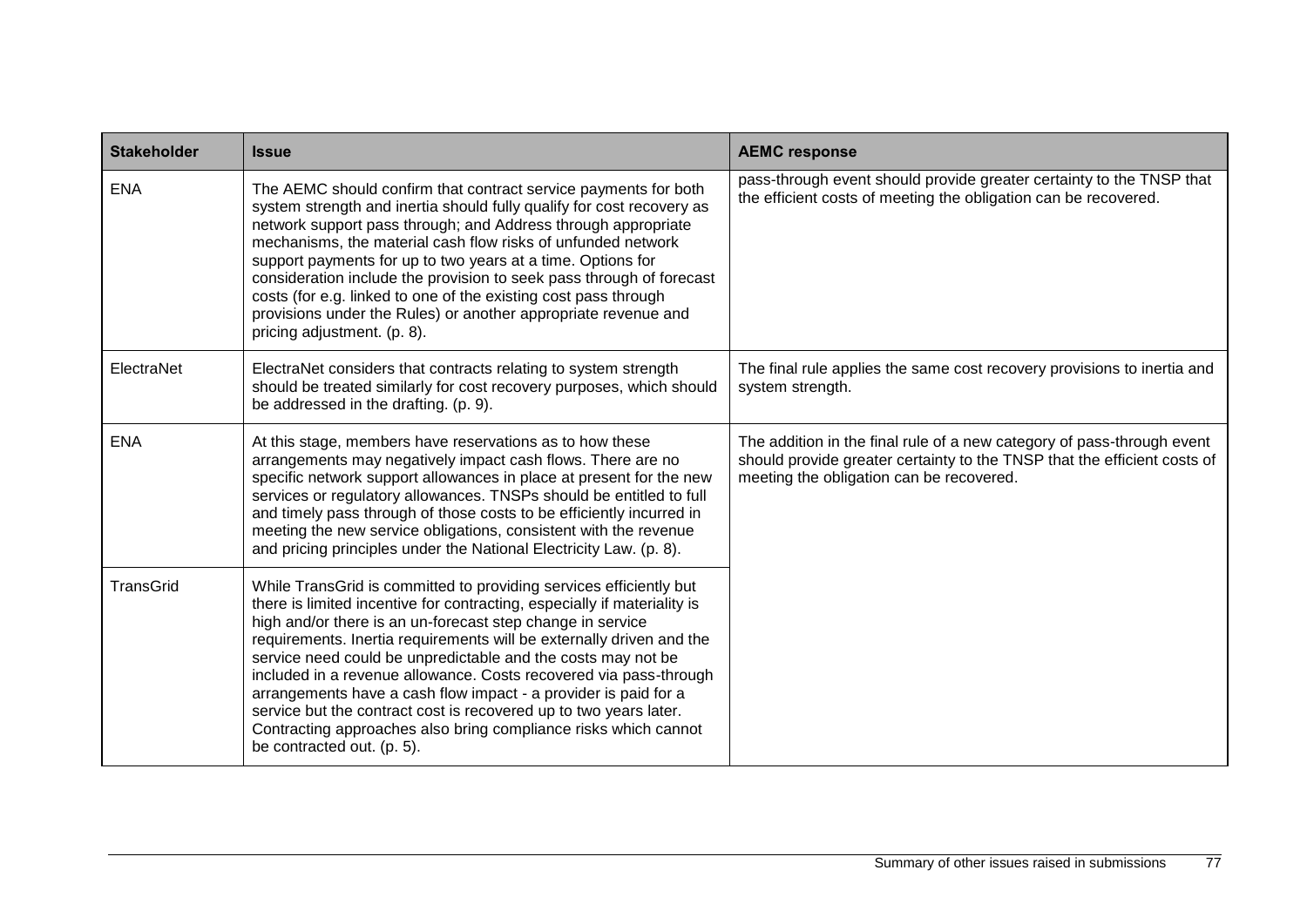| <b>Stakeholder</b> | <b>Issue</b>                                                                                                                                                                                                                                                                                                                                                                                              | <b>AEMC response</b>                                                                                                                                                                                                                                                                                                                                                                                                                                                    |
|--------------------|-----------------------------------------------------------------------------------------------------------------------------------------------------------------------------------------------------------------------------------------------------------------------------------------------------------------------------------------------------------------------------------------------------------|-------------------------------------------------------------------------------------------------------------------------------------------------------------------------------------------------------------------------------------------------------------------------------------------------------------------------------------------------------------------------------------------------------------------------------------------------------------------------|
| <b>ENA</b>         | In relation to addressing investment certainty, we are concerned as<br>to how AEMO's ability to amend or remove a regional inertia<br>requirement (with 12 months' notice) may impact upon investment<br>certainty requirements. At face, this could lead to the potential for<br>contract premium uplifts for a particular inertia service from a small<br>number of potential service providers (p. 8). | The Commission considers that, in the interests of maintaining a<br>secure power system, AEMO must be able to revise the required<br>levels of inertia or system strength after becoming aware of a material<br>change to the power system, where the timing, occurrence or impact<br>of the change was unforeseen.                                                                                                                                                     |
| <b>TasNetworks</b> | TasNetworks does not believe it appropriate to consider solutions<br>related to the management of fault level separately from inertia. (p.<br>$13$ ).                                                                                                                                                                                                                                                     | A principle reason for placing the obligation on TNSPs is the ability to<br>coordinate the provision of both inertia and system strength.                                                                                                                                                                                                                                                                                                                               |
| <b>AEMO</b>        | AEMO supports the AEMC's proposal that, in at least the short<br>term, NSPs are best placed to manage the minimum inertia required<br>for their networks as this will allow immediate inertia issues to be<br>resolved. In the longer term, it may be more efficient to allocate this<br>responsibility centrally to AEMO, ideally through an integrated<br>market mechanism (p. 11).                     | The obligation placed on TNSPs applies to the minimum required<br>levels of inertia and system strength. The Commission agrees that a<br>market mechanism would be preferable to provide the additional<br>inertia and frequency control services above the minimum levels.<br>Potential market mechanisms are being progressed through the<br>Inertia ancillary service market rule change request from AGL and as<br>part of the Frequency control frameworks review. |
| <b>ENA</b>         | Given the lead times involved (including the implications for RIT-T<br>processes), the AEMC should consider adopting a commencement<br>date for all the new system security services of 1 July 2019. This<br>may also allow for any developments from the potential<br>establishment of an inertia ancillary services market as proposed by<br>AGL to be established concurrently. (p. 9).                | The final rule aligns the commencement date of the obligation on<br>TNSPs for both system strength and inertia to 1 July 2019.                                                                                                                                                                                                                                                                                                                                          |
| <b>TransGrid</b>   | These draft rules have been subject to a very short consultation for<br>such important system security issues. While there is a need to<br>ensure system security over the coming summer periods, it is<br>important these rule changes properly account for other ongoing<br>reforms and avoid entrenching inefficient or ineffective processes<br>$(p. 3)$ .                                            | The rule change request has followed the statutory timelines set out<br>under the National Electricity Law. Two extensions to the timeline<br>were made under section 107 during the course of the Commission's<br>assessment of the rule change request.                                                                                                                                                                                                               |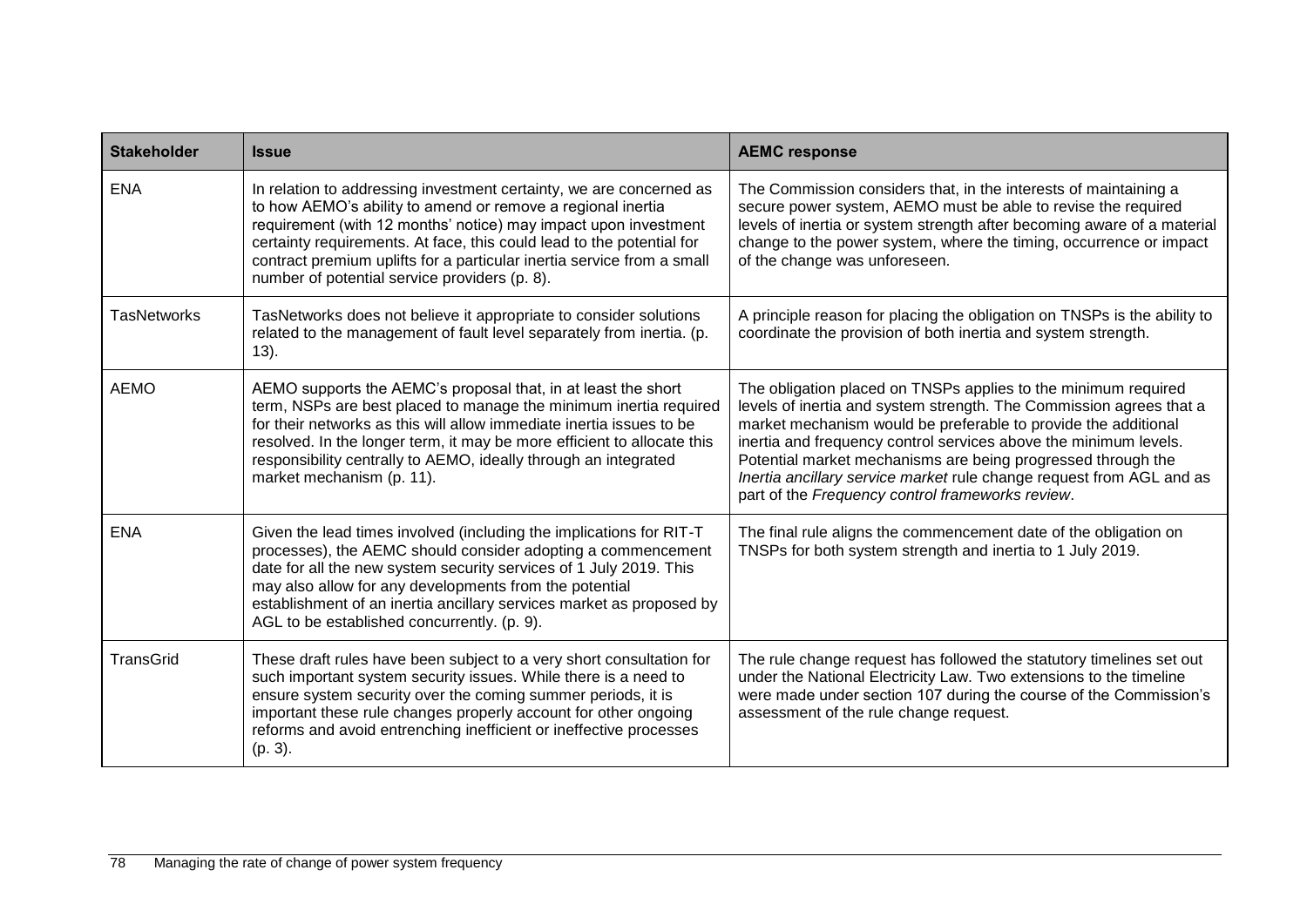| <b>Stakeholder</b>                  | <b>Issue</b>                                                                                                                                                                                                                                                                                                                                                                                                                                                                                                                                                          | <b>AEMC response</b>                                                                                                                                                                                                                                                                                                                                                                                                                                                               |
|-------------------------------------|-----------------------------------------------------------------------------------------------------------------------------------------------------------------------------------------------------------------------------------------------------------------------------------------------------------------------------------------------------------------------------------------------------------------------------------------------------------------------------------------------------------------------------------------------------------------------|------------------------------------------------------------------------------------------------------------------------------------------------------------------------------------------------------------------------------------------------------------------------------------------------------------------------------------------------------------------------------------------------------------------------------------------------------------------------------------|
| <b>Australian Energy</b><br>Council | It seems complicated, inefficient and simply inappropriate that two<br>mechanisms, a regulated mechanism and a market-based<br>mechanism, be introduced to provide the same services to the<br>NEM, which are based on a continuum. On this basis, the Energy<br>Council contends that it is premature to make the draft more<br>preferable rule as proposed. Instead, it should be deferred, and<br>considered in conjunction with the proposed Inertia Ancillary Service<br>Market rule change. (p. 2).                                                             | The Commission does not agree that the two mechanisms are<br>providing the same services. A high level of confidence needs to be<br>established that the minimum required levels of inertia can be made<br>available when required. This minimum level of inertia is better suited<br>to TNSP procurement with regulatory oversight. A market based<br>mechanism is better suited to additional variable levels of inertia<br>which have the potential to provide market benefits. |
| EnergyAustralia                     | Given the interrelationship between the minimum level of inertia and<br>additional inertia for market benefits, we are concerned that they are<br>being considered under separate processes. This split process may<br>result in a sub-optimal balance between the proposed<br>centrally-planned and procured approach to minimum levels and the<br>market mechanism to be reviewed later. We would support this<br>decision being deferred and considered in conjunction with the<br>Inertia Ancillary Services Market (ERC0208) Rule change proposal.<br>$(p. 2)$ . |                                                                                                                                                                                                                                                                                                                                                                                                                                                                                    |
| EnergyAustralia                     | Consideration should be given to ensuring that the benefits of<br>installations such as synchronous condensors can be captured,<br>without market distortion from allowing monopoly asset owners to<br>be involved in a competitive element of the market. Such distortion<br>could well flow into the proposed market mechanism for obtaining<br>additional inertia. For this reason, we would reiterate our position<br>that the two mechanisms should be considered together. (p. 2).                                                                              | The obligation on TNSPs is to make available the minimum levels of<br>inertia necessary to maintain a secure operating system. The<br>participation of TNSPs in a market mechanism for inertia will be a key<br>consideration in the Commission's assessment of the Inertia ancillary<br>service market rule change request.                                                                                                                                                       |
| <b>PIAC</b>                         | PIAC recommends that the rules should ensure that the minimum<br>level of inertia identified for each sub-region by AEMO, and the cost<br>of procurement by TNSPs, reflects consumer preferences regarding<br>cost-¬reliability trade-¬offs. (p. 1).                                                                                                                                                                                                                                                                                                                  | The minimum level of system services are required to make sure that<br>the system can remain in a secure operating state. However, the<br>Commission agrees that generators should not be contracted with for<br>the provision of these services at any cost.                                                                                                                                                                                                                      |
| <b>Australian Energy</b>            | The Energy Council argues that the factors which affect the                                                                                                                                                                                                                                                                                                                                                                                                                                                                                                           | The Commission has set out the range of factors that AEMO will need                                                                                                                                                                                                                                                                                                                                                                                                                |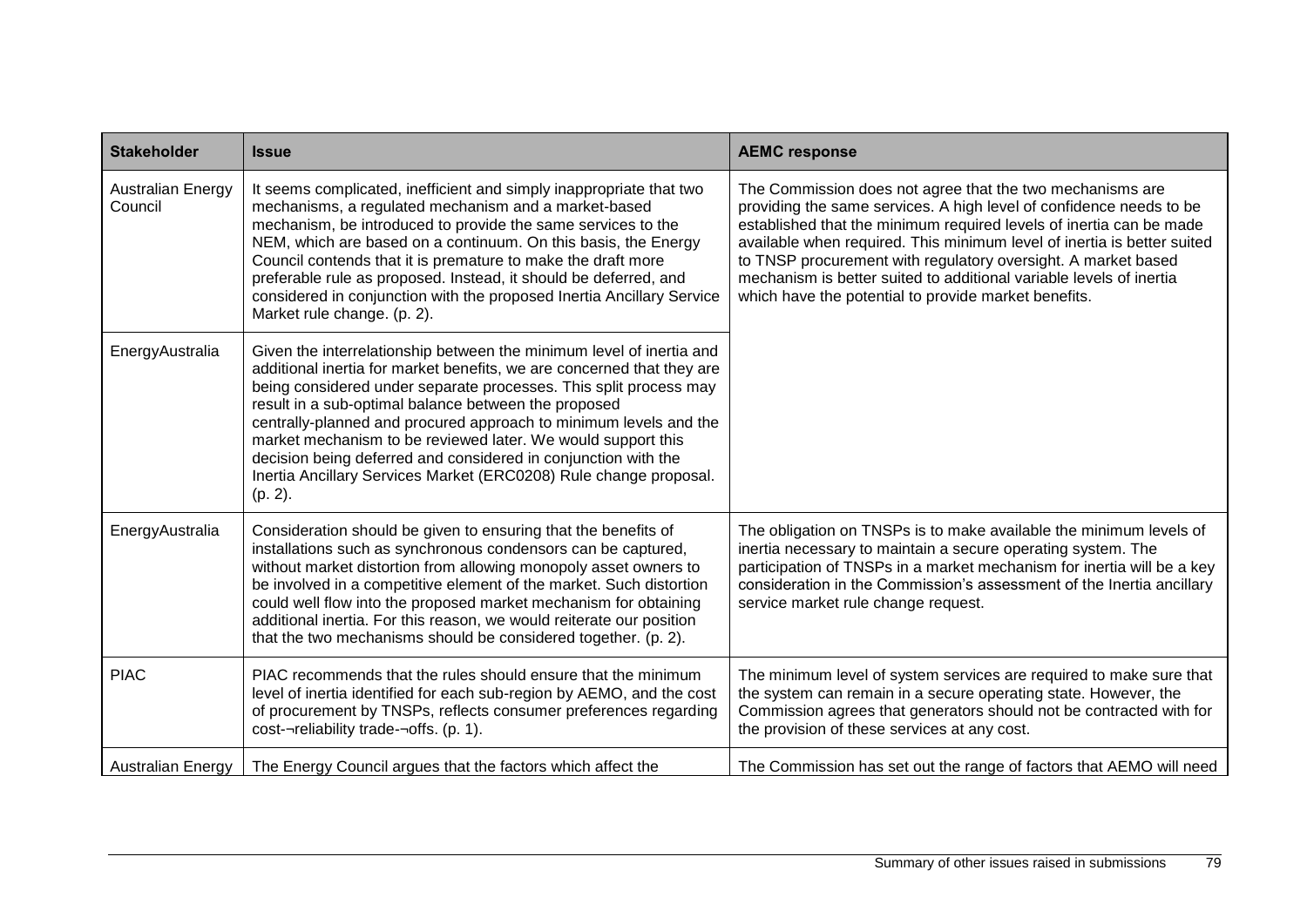| <b>Stakeholder</b> | <b>Issue</b>                                                                                                                                                                                                                                                                                      | <b>AEMC response</b>                                                                                                                                                                                                                                                                                                                                               |
|--------------------|---------------------------------------------------------------------------------------------------------------------------------------------------------------------------------------------------------------------------------------------------------------------------------------------------|--------------------------------------------------------------------------------------------------------------------------------------------------------------------------------------------------------------------------------------------------------------------------------------------------------------------------------------------------------------------|
| Council            | determination of the minimum threshold level of inertia are<br>sufficiently variable that the minimum threshold level is actually a<br>dynamic value, rather than one which should be determined<br>annually or less frequently. (p. 2).                                                          | to take into account when determining the minimum level of system<br>services. While the level may need to be adjusted over time, it will not<br>be as variable as additional levels of inertia which could provide<br>market benefit. These additional levels of inertia may vary on a<br>five-minute basis.                                                      |
| EnergyAustralia    | There is still not a settled understanding of the specific RoCoF limits<br>that the power system is capable of withstanding (p. 1).                                                                                                                                                               | The Commission agrees that the RoCoF withstand capability of many<br>older generating units is the NEM is largely unknown. This will be an<br>important consideration in the design of a market mechanism for<br>inertia.                                                                                                                                          |
| EnergyAustralia    | In order to ensure that measures to maintain system security are<br>imposed at least cost, any mechanism to obtain inertia should<br>require the minimum amount needed to ensure that emergency<br>frequency control schemes can operate as intended during a<br>non-credible contingency (p. 1). | The Commission has proposed a market mechanism for inertia as<br>part of its assessment of AGL's rule change request to establish an<br>Inertia ancillary service market. A key consideration of determining<br>the level of inertia needed will be the limit on RoCoF which will, in<br>part, be informed by the speed of emergency frequency control<br>schemes. |
| Hydro Tasmania     | Hydro Tasmania believes that it is important to ensure that the<br>methodology for determining the inertia requirement and shortfalls<br>appropriately recognises that the underlying need for inertia in each<br>region should be calculated on a forward looking basis (p. 1).                  | The final rule includes an obligation on AEMO to provide, at a<br>minimum, five-year projections of inertia and system strength<br>shortfalls in the NTNDP.                                                                                                                                                                                                        |
| Hydro Tasmania     | Hydro Tasmania believes that AEMO's calculation methodology to<br>determine inertia should be transparent and provide an opportunity<br>for market participants to be consulted where appropriate. (p. 2).                                                                                        | The final rule requires AEMO to develop an inertia requirements<br>methodology through the NTNDP consultation process.                                                                                                                                                                                                                                             |
| Hydro Tasmania     | Given that unexpected changes can happen in the market, there<br>may be value in enabling AEMO to recalculate and adjust the inertia<br>requirement more frequently if required. This would enable the<br>inertia requirement to be aligned with, and be responsive to market<br>changes (p. 2).  | The final rule provides AEMO with the ability to adjust the required<br>levels of inertia or system strength if there is a material change in<br>system conditions such as the retirement of a large generator.                                                                                                                                                    |
| Clean Energy       | While the NTNDP is a reasonable platform for publishing the                                                                                                                                                                                                                                       | AEMO has a responsibility under the NER to maintain system                                                                                                                                                                                                                                                                                                         |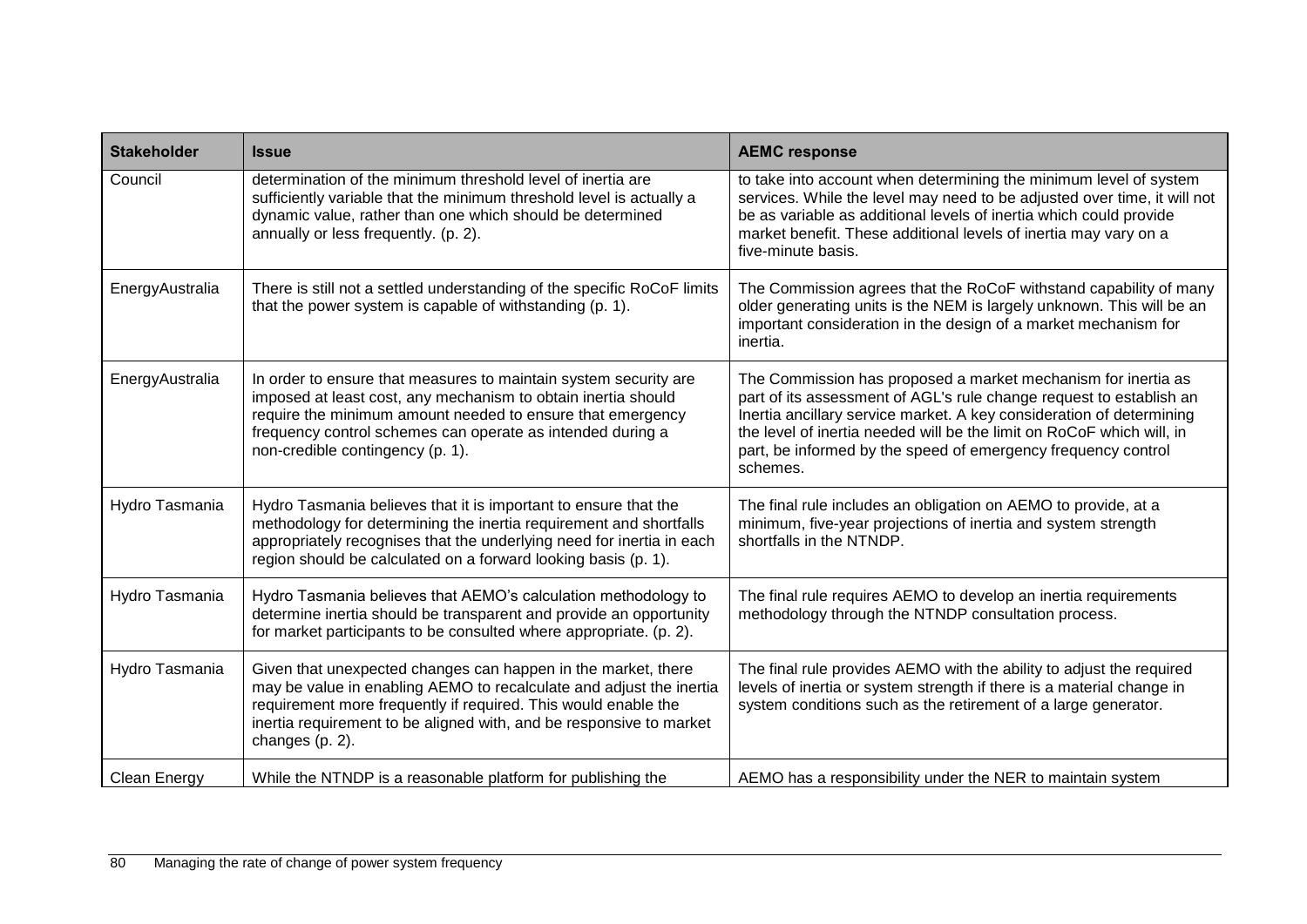| <b>Stakeholder</b>      | <b>Issue</b>                                                                                                                                                                                                                                                                                                                                                                                                                                                                                                                                                                                     | <b>AEMC response</b>                                                                                                                                                                                                                                                                                                                                                                                                                                                                                                                                                                                                                                                                                                                                                                                                                                                                                                                                                                                                                                                                                                                                                     |
|-------------------------|--------------------------------------------------------------------------------------------------------------------------------------------------------------------------------------------------------------------------------------------------------------------------------------------------------------------------------------------------------------------------------------------------------------------------------------------------------------------------------------------------------------------------------------------------------------------------------------------------|--------------------------------------------------------------------------------------------------------------------------------------------------------------------------------------------------------------------------------------------------------------------------------------------------------------------------------------------------------------------------------------------------------------------------------------------------------------------------------------------------------------------------------------------------------------------------------------------------------------------------------------------------------------------------------------------------------------------------------------------------------------------------------------------------------------------------------------------------------------------------------------------------------------------------------------------------------------------------------------------------------------------------------------------------------------------------------------------------------------------------------------------------------------------------|
| Council                 | anticipated inertia requirements, this assessment would benefit from<br>greater transparency provisions such that an independent view can<br>be formed on the likelihood of forecasted inertia requirements being<br>realised $(p. 3)$ .                                                                                                                                                                                                                                                                                                                                                         | security. The Commission considers that a consultation process<br>undertaken with industry participants through the NTNDP process<br>should be sufficient to inform AEMO to facilitate the development of<br>the required methodology.                                                                                                                                                                                                                                                                                                                                                                                                                                                                                                                                                                                                                                                                                                                                                                                                                                                                                                                                   |
| Clean Energy<br>Council | The National Electricity Rules must be clear that only a Registered<br>Participant's generating units with clearly stated and known ROCOF<br>performance standards may register as an inertia service provider.<br>Testing must be a requirement register. (p. 3).                                                                                                                                                                                                                                                                                                                               | Under the final rule, in sub-networks of the NEM where an inertia<br>shortfall has been identified by AEMO, there is an obligation on the<br>TNSP that is the Inertia Services Provider to provide specified details<br>of the inertia network services it is making available to AEMO and<br>seek AEMO's approval for the technical specifications and<br>performance standards for those services and for the information<br>necessary for AEMO to enable or cease the provision of those<br>services. AEMO must approve this information or advise the Inertia<br>Service Provider of its concerns and the changes it requires to this<br>information.                                                                                                                                                                                                                                                                                                                                                                                                                                                                                                                |
| Origin Energy           | The AEMC should consider how excess inertia capacity that has<br>been installed by TNSPs, is treated if the minimum level of inertia is<br>reduced below previously identified levels. Under this scenario<br>TNSPs will continue to receive a regulated payment under the RAB,<br>however the asset is now surplus to requirements. Origin would<br>argue that an AEMO led process that looks to procure contracts<br>over a multi-year period would better deal with fluctuations in inertia<br>requirements and not lock in a payment system over many decades<br>for stranded assets (p. 2). | The Commission recognises the view held by some stakeholders that<br>the TNSP may be more predisposed to building physical network<br>assets than contracting with third parties for the provision of inertia<br>and that this may result in a higher cost outcome or foreclose<br>subsequent market sourcing options. However, the Commission<br>considers that the potential costs associated with this risk are<br>relatively low given that the TNSPs are only required to make the<br>absolute minimum levels of inertia available. Further, limiting the<br>TNSP's options to contracting with third-party providers in the first<br>instance may lead to inefficient outcomes if there is limited<br>competition for the provision of inertia network services and<br>potentially more efficient network investments are precluded from<br>meeting the obligation.<br>Nevertheless, the final rule will impose a requirement on TNSPs to<br>undertake a process of screening of potential third-party providers of<br>services to improve the efficiency of the contracting solution and to<br>make sure that the TNSP considers all options available to meeting |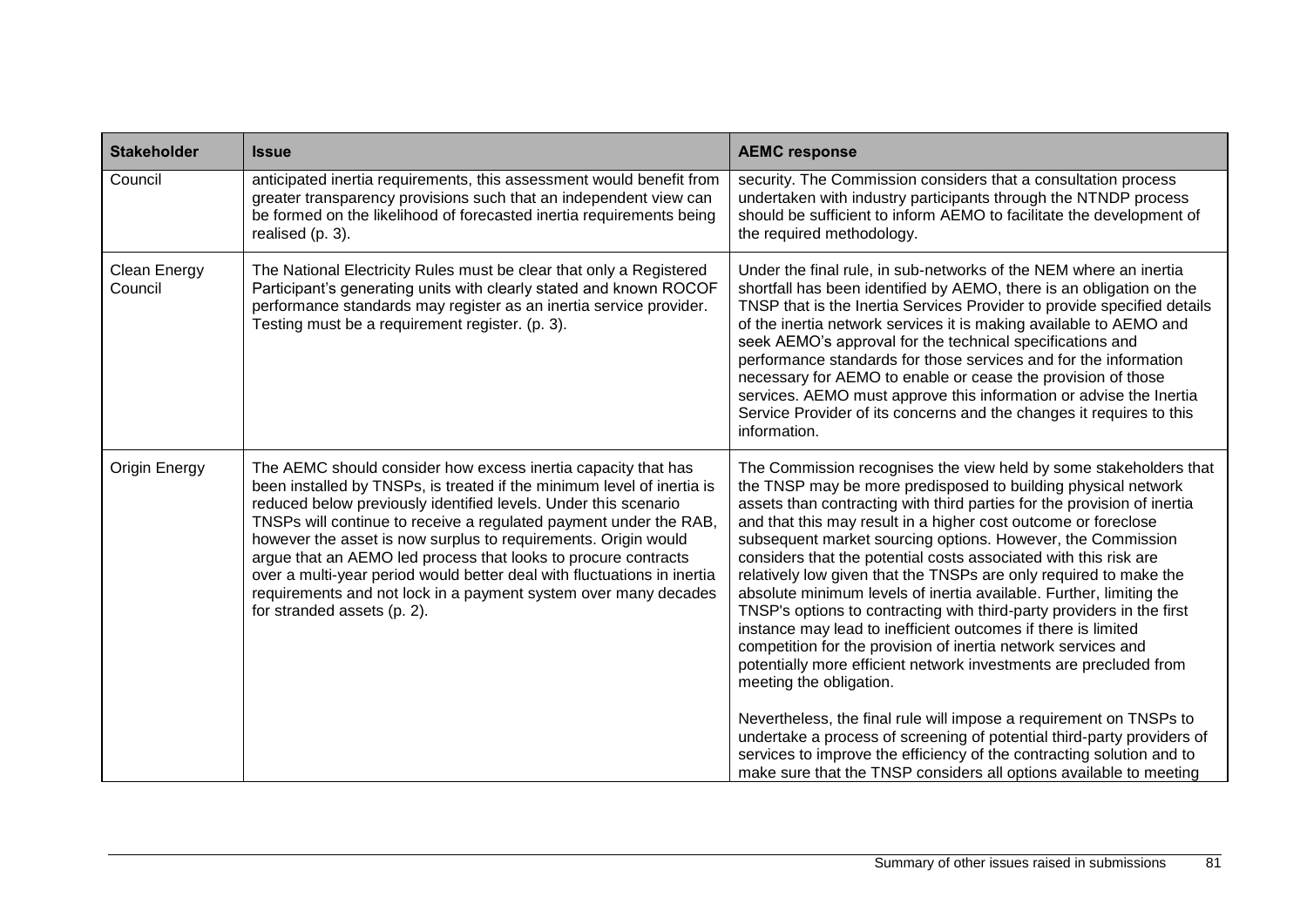| <b>Stakeholder</b>   | <b>Issue</b>                                                                                                                                                                                                                                                                                                                               | <b>AEMC response</b>                                                                                                                                                                                                                                                                                                                                                                                                                                                                                                                            |
|----------------------|--------------------------------------------------------------------------------------------------------------------------------------------------------------------------------------------------------------------------------------------------------------------------------------------------------------------------------------------|-------------------------------------------------------------------------------------------------------------------------------------------------------------------------------------------------------------------------------------------------------------------------------------------------------------------------------------------------------------------------------------------------------------------------------------------------------------------------------------------------------------------------------------------------|
|                      |                                                                                                                                                                                                                                                                                                                                            | the obligation beyond network investments.<br>If the TNSP proposes network investment to meet the requirement to<br>provide inertia network services then it must provide information in its<br>TAPR setting out the date when the proposed relevant network<br>investment became or will become operational, the purpose and total<br>cost of the proposed network investment, and the indicative total cost<br>of any non-network options considered.                                                                                         |
| <b>ENGIE</b>         | Because the amount of inertia needed varies to such an extend<br>depending on what ROCOF and contingency size are being catered<br>for, it would seem to be very difficult to establish a true minimum<br>level of inertia without being very conservative, in which case, there<br>is less value in establishing a minimum value. (p. 5). | The minimum level of inertia is only required to manage the operation<br>of the islanded sub-network in a secure operating state. Under<br>islanded conditions, the sub-network would be operated in a highly<br>constrained state. The level of inertia required to fully alleviate<br>constraints on the network could be significantly higher than this<br>minimum level.                                                                                                                                                                    |
| <b>ENGIE</b>         | Rather than attempt to identify a minimum level of inertia, ENGIE<br>suggests that AEMO seek to procure sufficient inertia service to<br>cater for the largest credible contingency in each region, at an<br>agreed maximum ROCOF (p. 5).                                                                                                  | The largest contingency in a region is not always constant. The<br>Commission considers that the inertia required to manage a given<br>RoCoF for the occurrence of the largest contingency in a region is<br>variable and is better suited to being procured through a market<br>mechanism.                                                                                                                                                                                                                                                     |
| <b>SA Government</b> | All types of other services to reduce contingency size should be<br>taken into account. (p. 5).                                                                                                                                                                                                                                            | Other types of activities ("inertia support activities") may be used by<br>the Inertia Service Provider to reduce the secure operating level of<br>inertia or the minimum threshold level of inertia, with approval from<br>AEMO. Inertia support activities may include, but are not limited to,<br>installing or contracting for the provision of frequency control services,<br>installing emergency protection schemes or contracting with<br>generators in relation to the operation of their generating units in<br>specified conditions. |
| <b>SA Government</b> | The Division is still of the view that the guidelines for a system<br>standard for RoCoF should be established by the Reliabiltiy Panel<br>when reviewing the frequency operating standard (submission on                                                                                                                                  | A system standard for RoCoF is being considered under the AEMC's<br>Frequency operating standards review.                                                                                                                                                                                                                                                                                                                                                                                                                                       |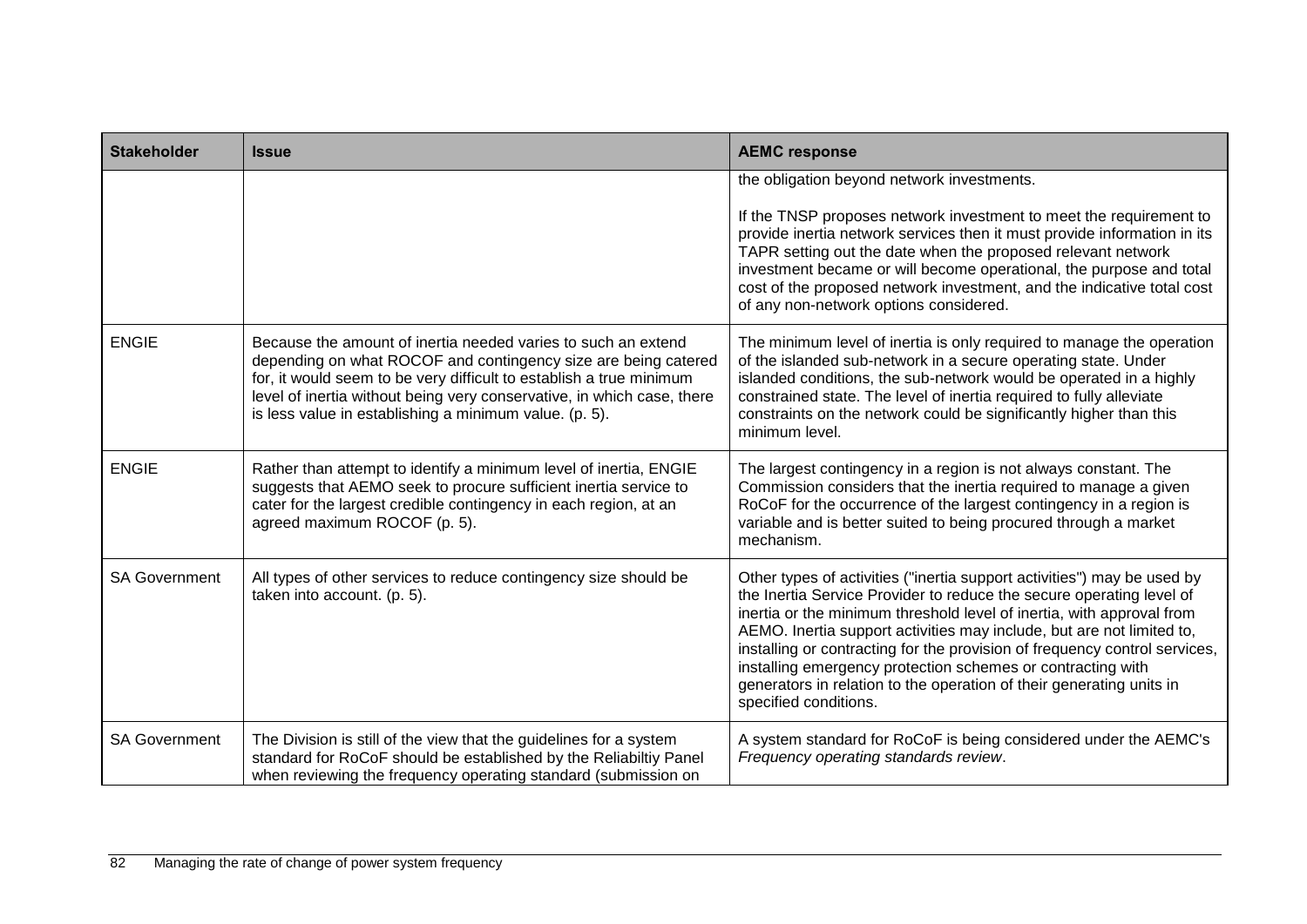| <b>Stakeholder</b> | <b>Issue</b>                                                                                                                                                                                                                                                                                                                                                                                                                                                                                                                                                                                                                                                                                                                                                                                                                                                                                                                                                                                                 | <b>AEMC response</b>                                                                                                                                                                                                                                                                                                                                                                                                                                                                                                                            |
|--------------------|--------------------------------------------------------------------------------------------------------------------------------------------------------------------------------------------------------------------------------------------------------------------------------------------------------------------------------------------------------------------------------------------------------------------------------------------------------------------------------------------------------------------------------------------------------------------------------------------------------------------------------------------------------------------------------------------------------------------------------------------------------------------------------------------------------------------------------------------------------------------------------------------------------------------------------------------------------------------------------------------------------------|-------------------------------------------------------------------------------------------------------------------------------------------------------------------------------------------------------------------------------------------------------------------------------------------------------------------------------------------------------------------------------------------------------------------------------------------------------------------------------------------------------------------------------------------------|
|                    | draft determination, p. 5). Considering the maximum allowable<br>RoCoF alongside the traditional parameters of frequency bands and<br>timeframes to restore frequency following events will be a prudent<br>measure to provide certainty to the market. (p. 6).                                                                                                                                                                                                                                                                                                                                                                                                                                                                                                                                                                                                                                                                                                                                              |                                                                                                                                                                                                                                                                                                                                                                                                                                                                                                                                                 |
| <b>TasNetworks</b> | In relation to the wording of Chapter 5.20B.4(d), TasNetworks<br>recommends that the Rule not be so prescriptive as to only mention<br>synchronous condensers and in doing so, preclude the delivery of<br>inertia network services from other technologies (p. 18).                                                                                                                                                                                                                                                                                                                                                                                                                                                                                                                                                                                                                                                                                                                                         | Other types of activities ("inertia support activities") may be used by<br>the Inertia Service Provider to reduce the secure operating level of<br>inertia or the minimum threshold level of inertia, with approval from<br>AEMO. Inertia support activities may include, but are not limited to,<br>installing or contracting for the provision of frequency control services,<br>installing emergency protection schemes or contracting with<br>generators in relation to the operation of their generating units in<br>specified conditions. |
| <b>AEMO</b>        | AEMO recommends that the AEMC consider potential NEM-wide<br>inertia requirements in a subsequent rule change proposal that will<br>investigate the procurement of inertia and other services to deliver<br>market benefits. (p. 16).                                                                                                                                                                                                                                                                                                                                                                                                                                                                                                                                                                                                                                                                                                                                                                        | Agreed. The Commission considers it important that future market<br>frameworks for inertia take into account potential NEM-wide<br>requirements. The Commission intends to give this further<br>consideration under the Inertia ancillary service market rule change<br>request and the Frequency control frameworks review.                                                                                                                                                                                                                    |
| ElectraNet         | Neither AEMO nor TNSPs will know if there is a need for it to call for<br>the commitment of a generator under contract until pre-dispatch has<br>been reviewed based on commitment intentions of market<br>participants. If after reviewing the pre-dispatch it is determined there<br>is a need for additional unit commitment this would be included in a<br>subsequent pre-dispatch with the unit operating at minimum stable<br>load which generally will result in a reduction in forecast market<br>price. This reduction may then prompt another generator to reduce<br>its commitment on (valid) commercial grounds, leading to a further<br>round of rebidding. Although rebidding to settle unit commitment is a<br>normal part of the NEM, AEMO or a TNSP will be active participants<br>in this process under amended Rules, in conflict with the underlying<br>principle of neutrality. An important question for operation of the<br>energy market is therefore whether AEMO or TNSPs are best | The obligation on TNSPs to make available the required services and<br>the obligation on AEMO to determine when these services are<br>required will only apply to the minimum levels of inertia and system<br>strength that are necessary to maintain the system in a secure<br>operating state. Additional inertia which could provide market benefits<br>would be more suited to the adoption of a market mechanism.                                                                                                                          |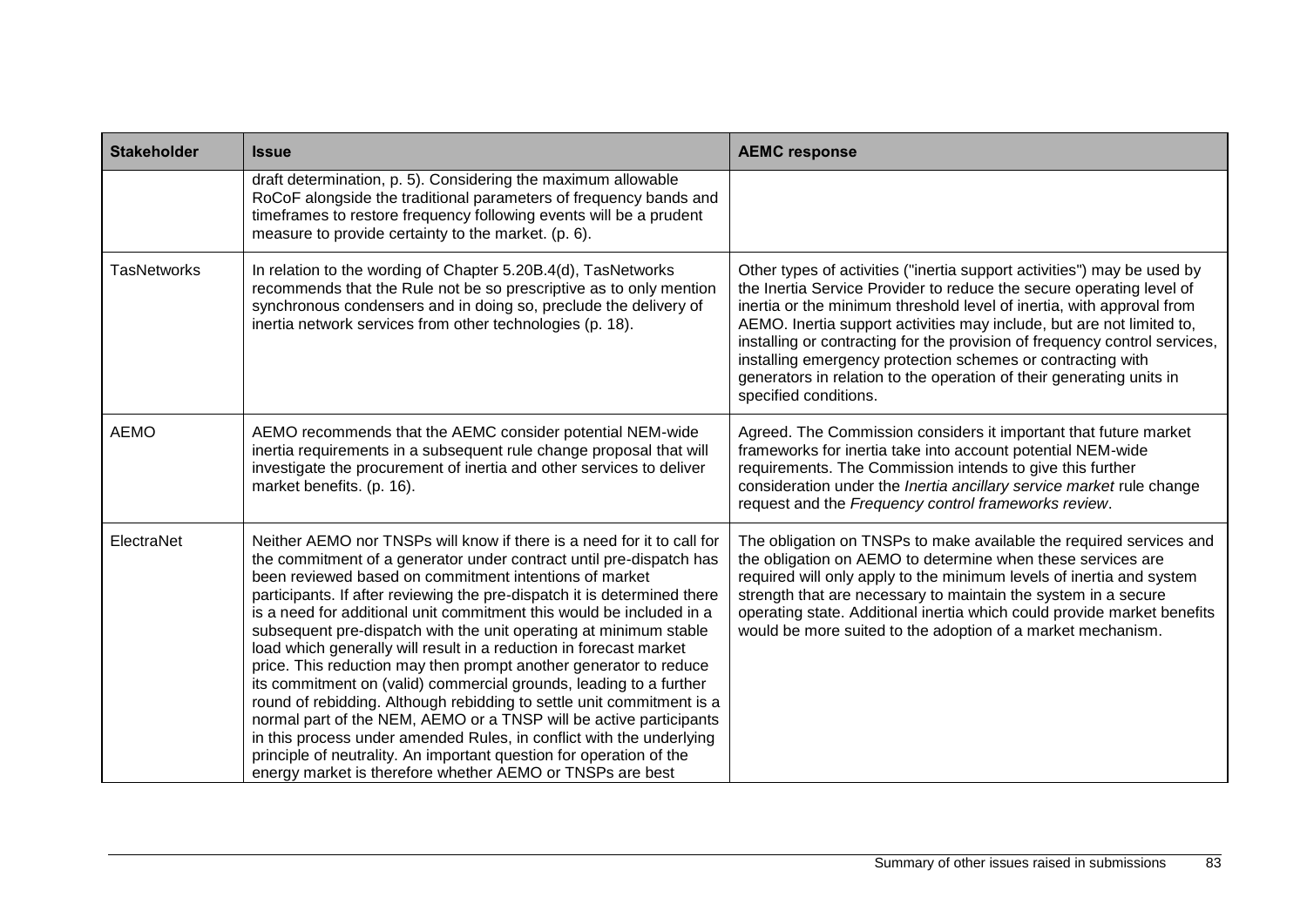| <b>Stakeholder</b>                                 | <b>Issue</b>                                                                                                                                                                                                                                                                                                                                                                                                                                                                                                                                                                                                                                                                                                                                                                         | <b>AEMC response</b>                                                                                                                                                                                                                                                                                                                                                                                                                                                       |
|----------------------------------------------------|--------------------------------------------------------------------------------------------------------------------------------------------------------------------------------------------------------------------------------------------------------------------------------------------------------------------------------------------------------------------------------------------------------------------------------------------------------------------------------------------------------------------------------------------------------------------------------------------------------------------------------------------------------------------------------------------------------------------------------------------------------------------------------------|----------------------------------------------------------------------------------------------------------------------------------------------------------------------------------------------------------------------------------------------------------------------------------------------------------------------------------------------------------------------------------------------------------------------------------------------------------------------------|
|                                                    | equipped to make the decision about unit commitment. There may<br>be no alternative to making this decision where additional unit<br>commitment is needed to ensure security, but it is a recent<br>development and not foreseen in development of the associated<br>market Rules. (p. 7).                                                                                                                                                                                                                                                                                                                                                                                                                                                                                           |                                                                                                                                                                                                                                                                                                                                                                                                                                                                            |
| ElectraNet                                         | ElectraNet considers it is that for TNSPs to specify the order in<br>which AEMO should dispatch inertia service providers as<br>inappropriate as it requires TNSPs to make advance (blind)<br>decisions about the order of commitment. The decision about<br>priority of use is an economic choice that can only be made<br>economically with knowledge of the circumstances of the day and<br>should be made by AEMO. An arrangement of this form implies<br>TNSPs are to have a stake in the commercial outcomes of the<br>energy and ancillary service markets alongside active market<br>participants. ElectraNet submits TNSPs should not be expected to<br>play this role, which is a fundamental departure from the key design<br>principles of the wholesale market. (p. 7). | The Commission does not consider that AEMO should be making<br>economic decisions around the relative merits of dispatching<br>generators based on contracts that were negotiated by TNSPs. The<br>final rule includes an ability for the TNSPs to inform AEMO of a<br>schedule of services so that AEMO can aim to minimise the costs to<br>consumers, and the cash flow concerns of the TNSPs. However,<br>AEMO's primary responsibility is to maintain system security. |
| South Australian<br>Chamber of<br>Mines and Energy | The ability for the TNSP to pass through costs for capital investment<br>or service agreements should be weighed up against the cost to<br>consumers for these services. Particularly as these arrangements<br>have a two-year lag time until they are applied to network charges.<br>Uncertainty for the TNSP and consumers as to the cost of these<br>services and their flow through will impact investment confidence in<br>the State. AEMC must assess the financing arrangements to ensure<br>that the most efficient procurement occurs in a timely manner, while<br>providing certainty and affordability to consumers. (p. 2).                                                                                                                                              | The minimum level of system services are required to make sure that<br>the system can remain in a secure operating state. However, the<br>Commission agrees that generators should not be contracted with for<br>the provision of these services at any cost.                                                                                                                                                                                                              |
| ElectraNet                                         | The draft Rule for managing RoCoF provides for AEMO to notify of<br>a shortfall to be addressed in no less than 12 months in the future.<br>ElectraNet appreciates that it will be important for a timely response<br>but notes that in the event AEMO specifies the minimum 12 month<br>response time this will bias the response to third party contracts                                                                                                                                                                                                                                                                                                                                                                                                                          | The Commission has made changes to the draft rules such that<br>TNSPs will not be required to undertake a RIT-T for network<br>investments if the obligation to meet an inertia shortfall or fault level<br>shortfall falls within 18 months of the date the shortfall is initially<br>declared. This will mean that contracting with generators will not be                                                                                                               |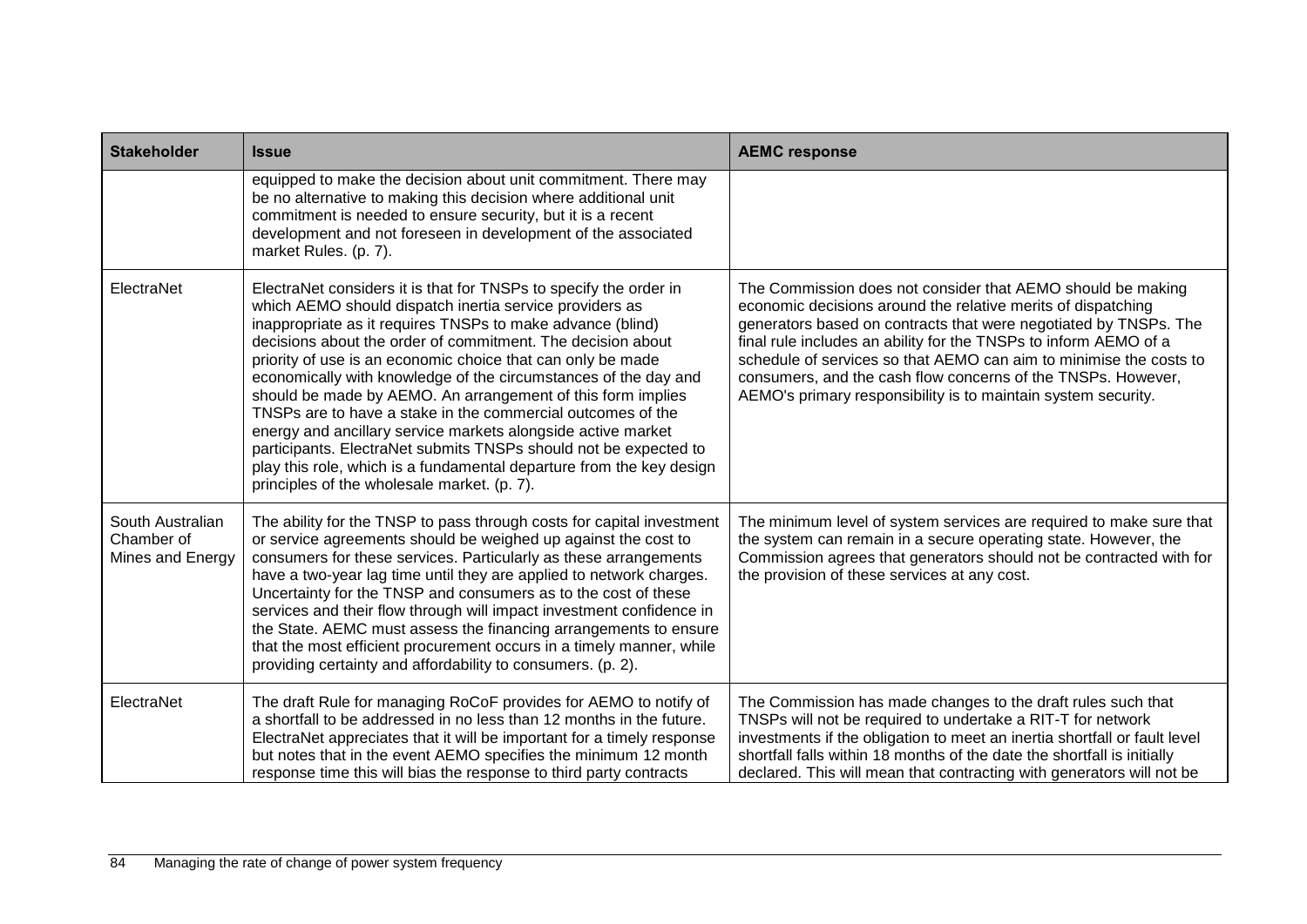| <b>Stakeholder</b>                                      | <b>Issue</b>                                                                                                                                                                                                                                                                                                                                                                                                                                      | <b>AEMC response</b>                                                                                                                                                                                                                                             |
|---------------------------------------------------------|---------------------------------------------------------------------------------------------------------------------------------------------------------------------------------------------------------------------------------------------------------------------------------------------------------------------------------------------------------------------------------------------------------------------------------------------------|------------------------------------------------------------------------------------------------------------------------------------------------------------------------------------------------------------------------------------------------------------------|
|                                                         | away from TNSP capital investment even when this option may be<br>the most efficient outcome. This will occur as third-party contract<br>costs are to be recoverable as "inertia support payments" that will<br>not be subject to the RIT-T, but capex expenditure by TNSPs must<br>be subject to a RIT-T under the draft Rule. (p. 11).                                                                                                          | the only option available to the TNSP to meet the obligation in the<br>short term.                                                                                                                                                                               |
| Hydro Tasmania                                          | Hydro Tasmania suggests that Tasmania should be considered an<br>inertia sub-network, and suggests that for the purposes of inertia<br>management, it is always operating as an island. (p. 2).                                                                                                                                                                                                                                                   | The NEM mainland and Tasmania operate as two separate<br>synchronous systems. The two systems are separated by the<br>Basslink DC interconnector which allows for energy transfer but does<br>not require the two systems to operate synchronously. In order for |
| <b>TasNetworks</b>                                      | The Tasmanian region will need to be defined as an inertia<br>sub-network for obvious reasons. In the context of the proposed<br>Rule changes, Tasmania is also continuously 'islanded' for the<br>purposes of determining inertia requirements. (p. 18).                                                                                                                                                                                         | Tasmania to operate as an island, inertia must be sourced locally.<br>This would imply that separate required levels of inertia would be<br>needed for Tasmania.                                                                                                 |
| Clean Energy<br>Council                                 | Sub-networks must be assessed and planned for transparently and<br>through the NTNDP and ESOO as appropriate. (p. 3).                                                                                                                                                                                                                                                                                                                             | In determining and adjusting the boundaries of inertia sub-networks,<br>AEMO must comply with the Rules consultation procedures.                                                                                                                                 |
| South Australian<br><b>Council of Social</b><br>Service | SACOSS believes that additional constraints need to be built into<br>the use of FFR as a substitute for inertia. AEMO should be required<br>to undertake testing and economic evaluations of any alternative<br>frequency control activities. (p. 1).                                                                                                                                                                                             | Under the final rule, any inertia support activities undertaken by the<br>TNSP to reduce the required levels of inertia will require AEMO<br>approval.                                                                                                           |
| <b>AEMO</b>                                             | It may also be necessary to impose requirements for new<br>generating units to have the ability to offer services such as active<br>power control and FFR to ensure that such services are available in<br>the future. AEMO has previously provided similar advice on the<br>merits of mandatory active power controls (although not FFR at this<br>stage) for all new generators to Essential Services Commission of<br>South Australia (p. 16). | The Commission is considering this proposal as part of its Frequency<br>control frameworks review.                                                                                                                                                               |
| <b>Australian Energy</b><br>Council                     | TNSPs are not the most appropriate entity to provide inertia<br>services because they may act as both procurer and supplier of the<br>services, creating a conflict of interest and entrenching economic                                                                                                                                                                                                                                          | This role sits suitably with TNSPs for the following reasons:                                                                                                                                                                                                    |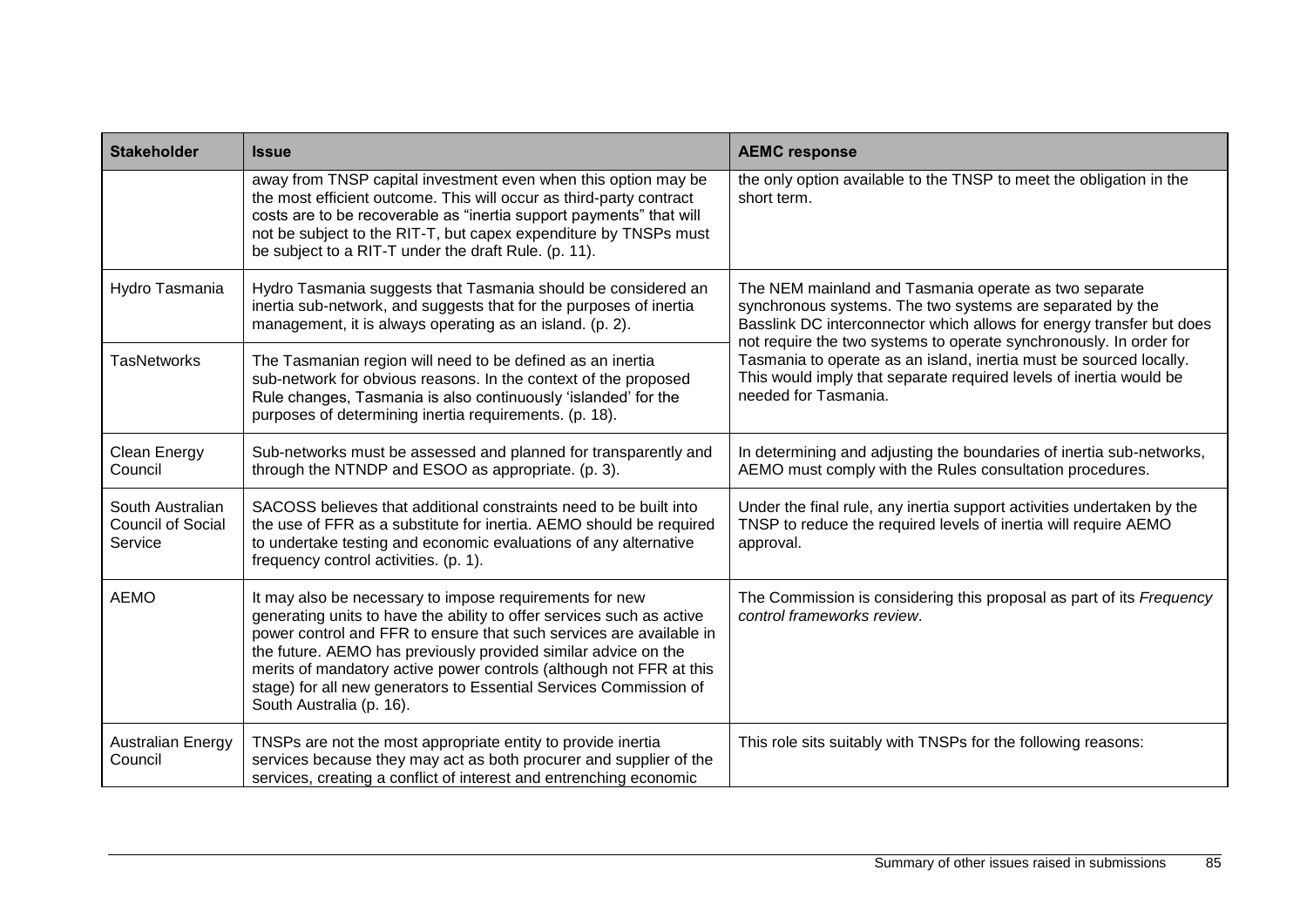| <b>Stakeholder</b>                  | <b>Issue</b>                                                                                                                                                                                                                                                                                                                                                                                                                                                                                                                                                       | <b>AEMC response</b>                                                                                                                                                                                                                                                                                                                            |  |
|-------------------------------------|--------------------------------------------------------------------------------------------------------------------------------------------------------------------------------------------------------------------------------------------------------------------------------------------------------------------------------------------------------------------------------------------------------------------------------------------------------------------------------------------------------------------------------------------------------------------|-------------------------------------------------------------------------------------------------------------------------------------------------------------------------------------------------------------------------------------------------------------------------------------------------------------------------------------------------|--|
|                                     | inefficiencies (p. 1).                                                                                                                                                                                                                                                                                                                                                                                                                                                                                                                                             | The existing economic regulatory framework will provide<br>incentives for TNSPs to determine the least-cost approach to<br>meeting the obligation with oversight by the Australian Energy<br>Regulator.<br>TNSPs are best placed to provide the required levels of inertia<br>within each sub-network and to coordinate the location of inertia |  |
| <b>Australian Energy</b><br>Council | The Australian Energy Council still believes that TNSPs are less<br>likely to consider third party and non-network solutions due to their<br>staff skills and organisational culture, and to this end, their provision<br>of minimum inertia services is likely to be less efficient than they<br>otherwise could be. (p. 2).                                                                                                                                                                                                                                      |                                                                                                                                                                                                                                                                                                                                                 |  |
| <b>SA Government</b>                | Negotiation for contracts by the TNSP for inertia or FFR will be<br>challenged by having incomplete information on the frequency (and<br>possibly the quantity) with which the services would be enabled by<br>AEMO. AEMO is in a better position to provide this vital information<br>with a higher degree of accuracy that would result in a robust and<br>fast process. (p. 6).                                                                                                                                                                                 | with other network support services, including obligations related<br>to minimum system strength.                                                                                                                                                                                                                                               |  |
| Origin Energy                       | AEMO is best placed to procure the minimum levels of inertia given<br>its responsibility for maintaining and improving system security<br>(NER 4.1.1.1(b)) and its experience in both tendering and<br>evaluating competing offers through the SRAS procurement<br>process (submission on draft determination, p. 1). An AEMO<br>managed process would allow for greater transparency where<br>TNSPs and other market participants can compete equally to<br>secure inertia contracts with the most cost effective provider being<br>awarded the contract. (p. 1). |                                                                                                                                                                                                                                                                                                                                                 |  |
| Meridian Energy<br>Australia        | We share the concerns expressed by some that the approach<br>adopted by TNSPs must be carefully monitored to ensure any<br>natural bias towards network solutions does not distort this<br>procurement (p. 1).                                                                                                                                                                                                                                                                                                                                                     | Under the final rule, TNSPs are required to identify and procure the<br>least cost option or combination of options that will satisfy its<br>obligation in the time required. For all ongoing adjustments in the<br>level of services over time, the TNSP will be required to undertake a<br>RIT-T for any proposed network investments.        |  |
| Hydro Tasmania                      | Hydro Tasmania, however, believes that care needs to be taken to<br>ensure that investments made now do not subsequently lock out<br>future investments that may provide a more cost effective solution                                                                                                                                                                                                                                                                                                                                                            |                                                                                                                                                                                                                                                                                                                                                 |  |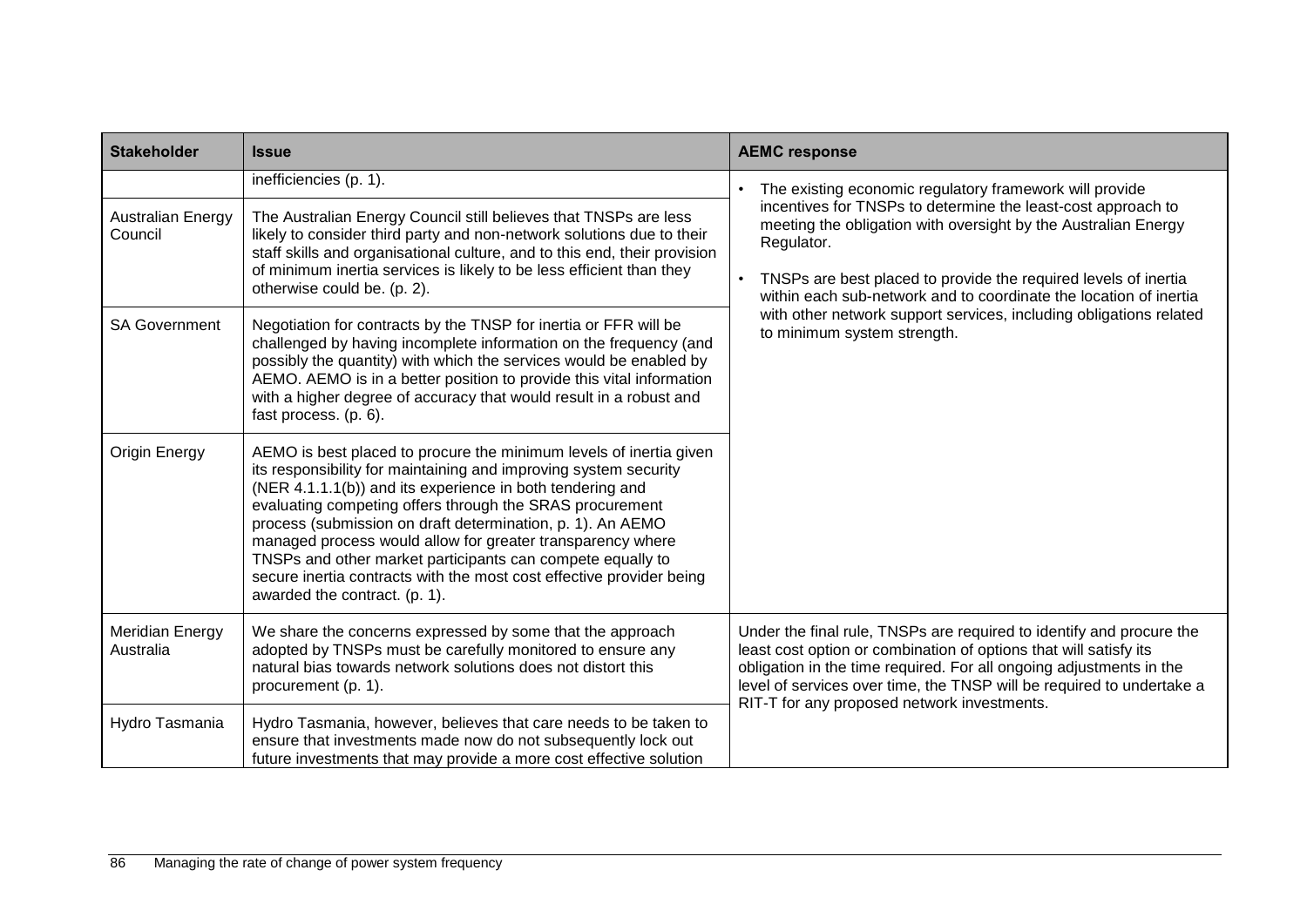| <b>Stakeholder</b>   | <b>Issue</b>                                                                                                                                                                                                                                                                                                                                                                                                                                                                                                                                                                                               | <b>AEMC response</b>                                                                                                                                                                                                                                                                                                                                                                                                                                                  |
|----------------------|------------------------------------------------------------------------------------------------------------------------------------------------------------------------------------------------------------------------------------------------------------------------------------------------------------------------------------------------------------------------------------------------------------------------------------------------------------------------------------------------------------------------------------------------------------------------------------------------------------|-----------------------------------------------------------------------------------------------------------------------------------------------------------------------------------------------------------------------------------------------------------------------------------------------------------------------------------------------------------------------------------------------------------------------------------------------------------------------|
|                      | for customers (p. 1).                                                                                                                                                                                                                                                                                                                                                                                                                                                                                                                                                                                      |                                                                                                                                                                                                                                                                                                                                                                                                                                                                       |
| <b>Origin Energy</b> | If AEMO managed the process, a more dynamic and efficient<br>response to changing levels of inertia (up or down) as contracts can<br>be awarded to successful applicants over shorter timeframes than<br>can be achieved by TNSPs building synchronous condensers. This<br>avoids consumers paying additional charges through the TNSPs<br>regulated asset base (RAB) on stranded assets that are excess to<br>requirements. (p. 1).                                                                                                                                                                       | The Commission considers this risk to be low given that synchronous<br>condensors would only be built to provide the minimum required<br>levels of inertia to maintain system security. Further, the Commission<br>considers it equally possible that, without the option of building a<br>synchronous condensor, TNSPs may be forced into relatively<br>expensive contracts with generators where there may be limited<br>competition for the provision of services. |
| <b>SA Government</b> | Placing obligations on TNSPs in the Rules would likely lead to<br>investments that are locked in for long periods of time for providing<br>services that may vary considerably with changing system<br>conditions. (p. 6).                                                                                                                                                                                                                                                                                                                                                                                 |                                                                                                                                                                                                                                                                                                                                                                                                                                                                       |
| <b>ENGIE</b>         | ENGIE believes that responsibility for maintaining inertia fits more<br>appropriately with the roles and responsibilities of AEMO as defined<br>in the National Electricity Law (NEL). ENGIE refers to the NEL<br>clause 49 - AEMO's statutory functions and in particular, and notes<br>clause 49(1)(e) in which AEMO is assigned the function to "maintain<br>power system security". In contrast, the NEL defines TNSPs as<br>having responsibility to " own, control or operate a transmission or<br>distribution system that form part of the interconnected national<br>electricity system". (p. 2). | The Commission considers that the final rule is consistent with these<br>functions as specified in the NEL. Under the final rule, the TNSP is<br>responsible for making the required services available and AEMO is<br>responsible for instructing the provision of these services at the times<br>it considers necessary in order to maintain a secure operating<br>system.                                                                                          |
| <b>ENGIE</b>         | ENGIE believes that by assigning responsibilities for system inertia<br>procurement to TNSPs, the AEMC would be moving outside of the<br>policy and regulatory framework established by the NEL and NER. If<br>such a step is to be taken, then the fundamental principle of power<br>system security management being assigned to one entity (AEMO)<br>will be undermined. (p. 2).                                                                                                                                                                                                                        |                                                                                                                                                                                                                                                                                                                                                                                                                                                                       |
| <b>ENGIE</b>         | Another possible justification that might be applied for regulating the<br>procurement of system inertia services could be that a competitive                                                                                                                                                                                                                                                                                                                                                                                                                                                              | The Commission does not consider that the minimum required levels<br>of inertia needed to maintain a secure operating system should be                                                                                                                                                                                                                                                                                                                                |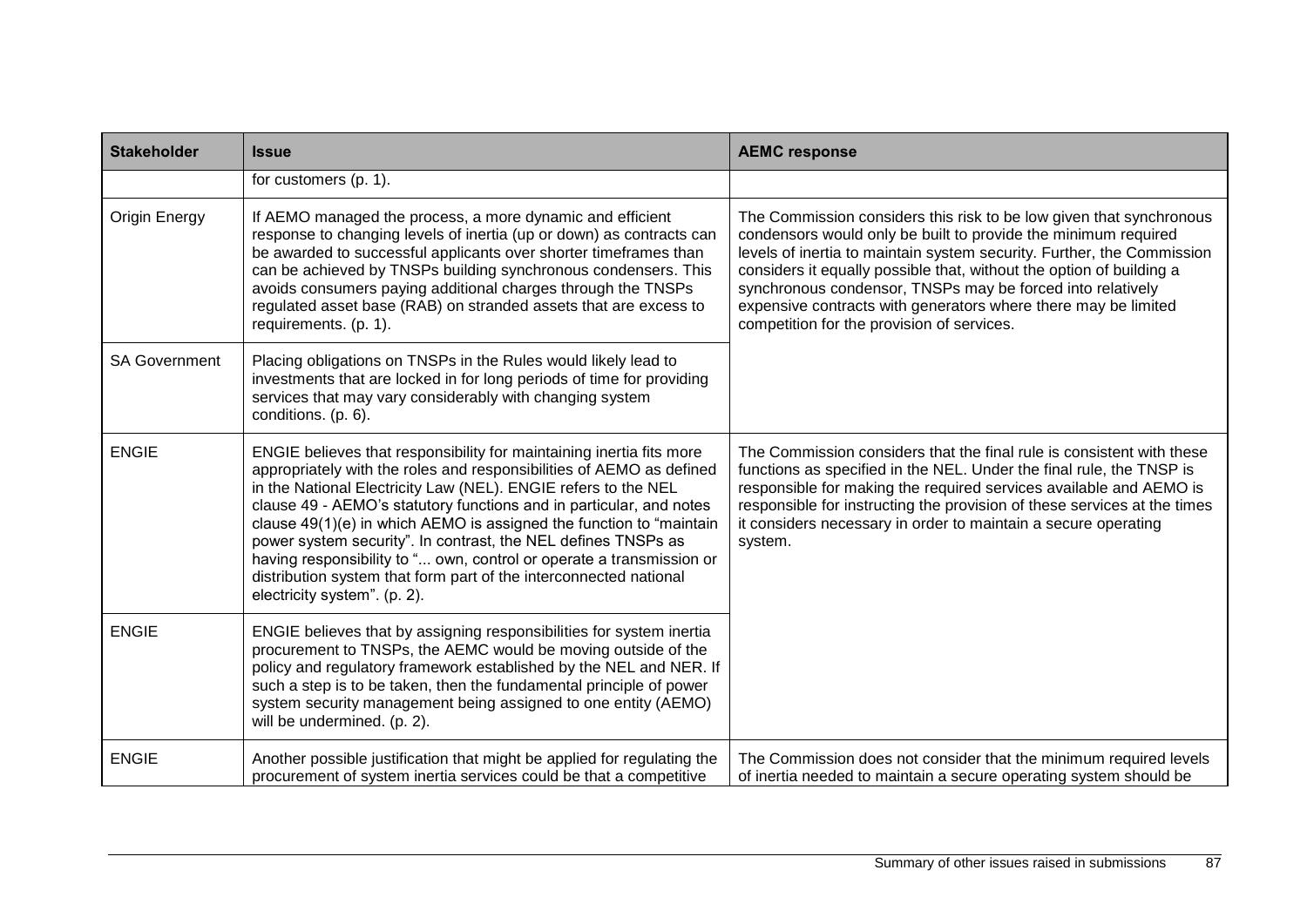| <b>Stakeholder</b> | <b>Issue</b>                                                                                                                                                                                                                                                                                                                                                                                                                                                                                                                       | <b>AEMC response</b>                                                                                                                                                                                                                                                                                   |
|--------------------|------------------------------------------------------------------------------------------------------------------------------------------------------------------------------------------------------------------------------------------------------------------------------------------------------------------------------------------------------------------------------------------------------------------------------------------------------------------------------------------------------------------------------------|--------------------------------------------------------------------------------------------------------------------------------------------------------------------------------------------------------------------------------------------------------------------------------------------------------|
|                    | regime had been trialled, but there was evidence of market failure,<br>necessitating the imposition of a regulated solution. Given that there<br>has been no effort to implement a competitive solution however, this<br>justification cannot be applied at this time. (p. 3).                                                                                                                                                                                                                                                     | open to procurement through a market mechanism where there is the<br>possibility of a market failure and the services are not available when<br>needed. Contracts are needed to ensure the availability of such<br>services.                                                                           |
| <b>ENGIE</b>       | In any case, it is clear that AEMO are far better placed than the<br>TNSP's to decide how much inertia service is needed both in real<br>time, and into the future. It follows that giving AEMO the<br>responsibility for procurement and dispatch of inertia services will<br>lead to more effective management of inertia, as well as more<br>efficient outcomes. (p. 5).                                                                                                                                                        | The final rule places an obligation on AEMO to determine the level of<br>services required and also to instruct the provision of these services<br>in real time. However, the Commission considers that procurement of<br>the services should rest with TNSPs with regulatory oversight by the<br>AER. |
| <b>ENGIE</b>       | The tender process conducted by AEMO could be open to<br>participation be existing synchronous generators and to TNSPs.<br>Presumably, TNSPs could offer the provision of inertia by installing<br>synchronous condensers. Unless other participants were able to<br>offer sufficient levels of inertia at a total cost below that offered by<br>the TNSP, then AEMO would then offer the contracts to the TNSP.<br>This in effect would provide a safety net, to ensure that the overall<br>cost of inertia was economic. (p. 5). |                                                                                                                                                                                                                                                                                                        |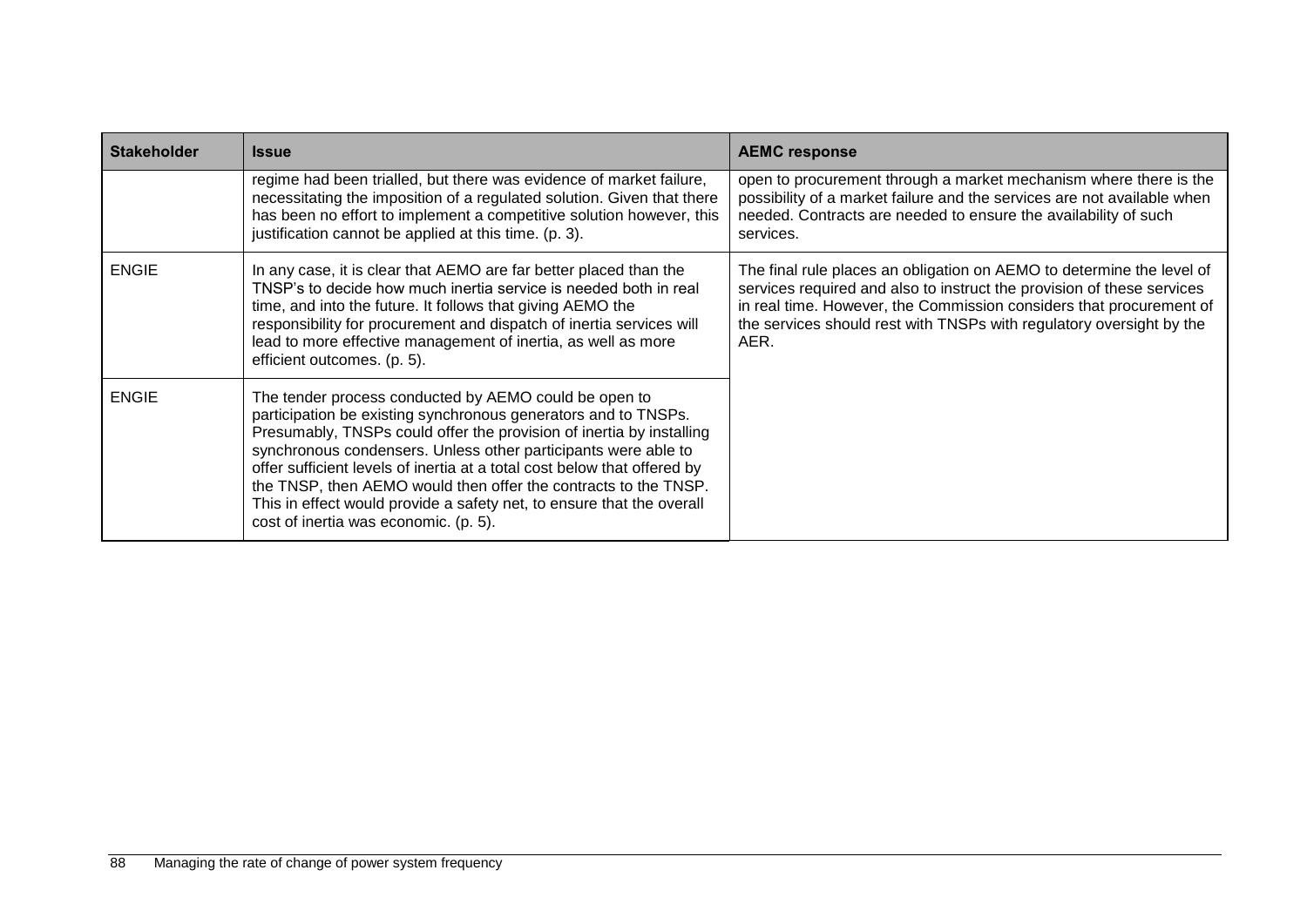# **C Legal requirements under the NEL**

This appendix sets out the relevant legal requirements under the NEL for the AEMC to make this final rule determination.

### **C.1 Final rule determination**

In accordance with s. 102 of the NEL, the Commission has made this final rule determination in relation to the rule proposed by the South Australian Minister for Mineral Resources and Energy.

In accordance with section 103 of the NEL, the Commission has determined to make a more preferable final rule. A copy of the more preferable final rule is attached to and published with this final rule determination. Its key features are described in section 2.1.

The Commission's reasons for making the final rule are set out in section 2.4.

### **C.2 Power to make the rule**

The Commission is satisfied that the more preferable final rule falls within the subject matter about which the Commission may make rules. The more preferable final rule falls within s. 34 of the NEL as it relates to the operation of the NEM (section  $34(1)(a)(i)$ , the operation of the national electricity system for the purposes of the safety, security and reliability of that system (section  $34(1)(a)(ii)$ ), and the activities of persons (including Registered Participants) participating in the NEM or involved in the operation of the national electricity system (section 34(1)(a)(iii)).

### **C.3 Commission's considerations**

In assessing the rule change request, the Commission considered:

- its powers under the NEL to make the rule;
- the rule change request;
- submissions received during first and second rounds of consultation;
- submissions received with respect to consultation on the System security market frameworks review; and
- the Commission's analysis as to the ways in which the proposed rule will or is likely to, contribute to the achievement of the NEO and how the more preferable final rule will, or is likely to, better contribute to the achievement of the NEO.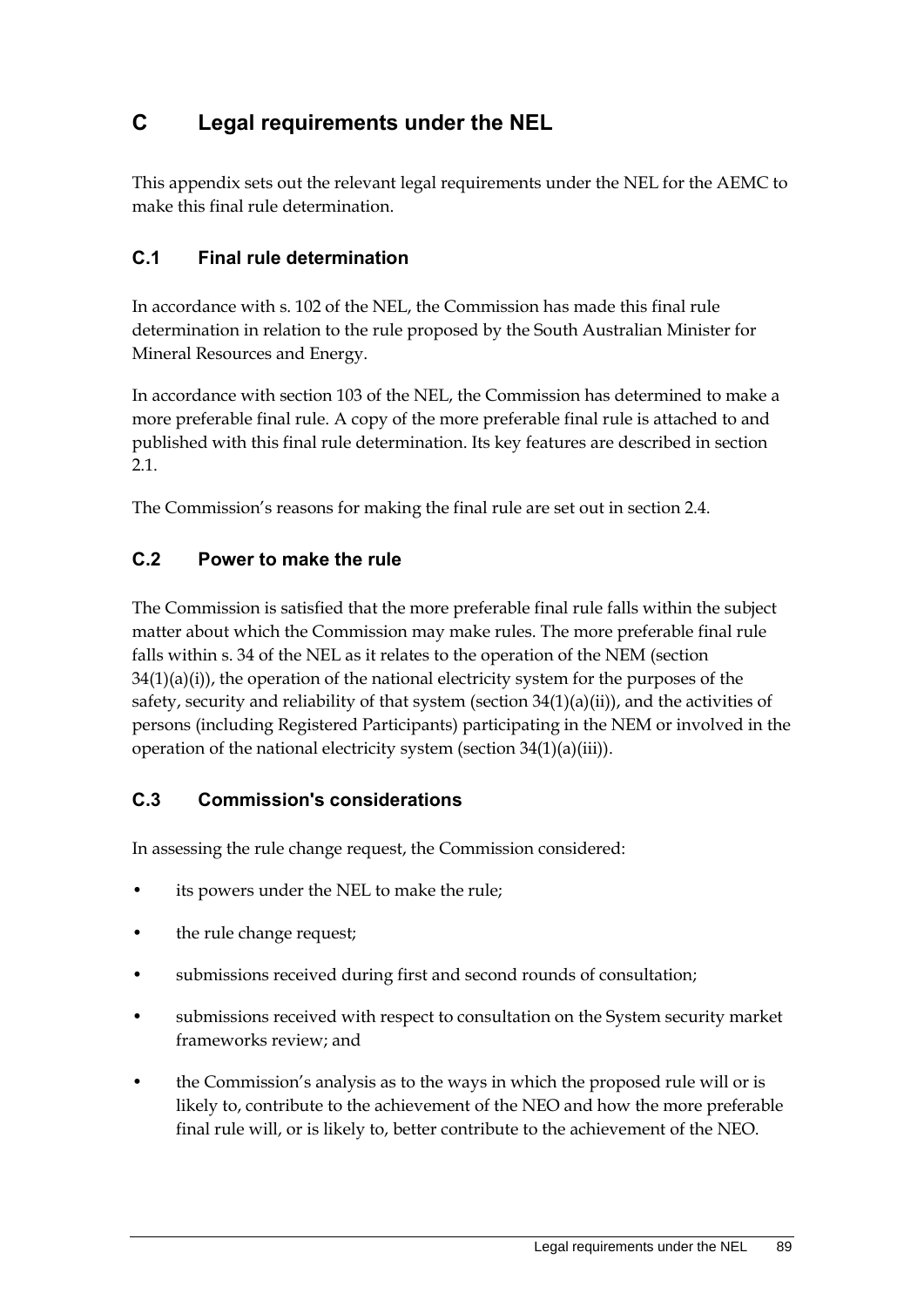There is no relevant Ministerial Council on Energy (MCE) statement of policy principles for this rule change request.176

The Commission may only make a rule that has effect with respect to an adoptive jurisdiction if satisfied that the proposed rule is compatible with the proper performance of Australian Energy Market Operator (AEMO)'s declared network functions.177 The more preferable final rule is compatible with the performance of those functions as it leaves those functions unchanged.

### **C.4 Civil penalties**

### **C.4.1 Amended provisions**

The Commission's final rule amends clauses of the existing NER (as set out in Table C.1 below) that are currently classified as civil penalty provisions under Schedule 1 of the National Electricity (South Australia) Regulations. The Commission considers that these clauses should continue to be classified as civil penalty provisions and therefore will not recommend any change to their classification to the COAG Energy Council.

| New clause reference | Who the obligation is<br>imposed upon                                                                                                                                                                                                                    | <b>Recommendation</b> |
|----------------------|----------------------------------------------------------------------------------------------------------------------------------------------------------------------------------------------------------------------------------------------------------|-----------------------|
| 4.10.2(c)            | Any person operating<br>equipment interfacing<br>with a transmission<br>network. Change relates<br>to persons operating<br>equipment interfacing<br>with the transmission<br>network that is involved<br>in the provision of inertia<br>network services | Retain                |
| 4.11.1(b)            | The provider of inertia<br>network services                                                                                                                                                                                                              | Retain                |

**Table C.1 Amended clauses that the Commission recommends should continue to attract a civil penalty**

### **C.4.2 New provisions**

<u>.</u>

The Commission cannot create new civil penalty provisions. However, it may recommend to the COAG Energy Council that new or existing provisions of the NER

177 Section 91(8) of the NEL.

<sup>176</sup> Under s. 33 of the NEL the AEMC must have regard to any relevant MCE statement of policy principles in making a rule. The MCE is referenced in the AEMC's governing legislation and is a legally enduring body comprising the Federal, State and Territory Ministers responsible for Energy. On 1 July 2011 the MCE was amalgamated with the Ministerial Council on Mineral and Petroleum Resources. The amalgamated council is now called the COAG Energy Council.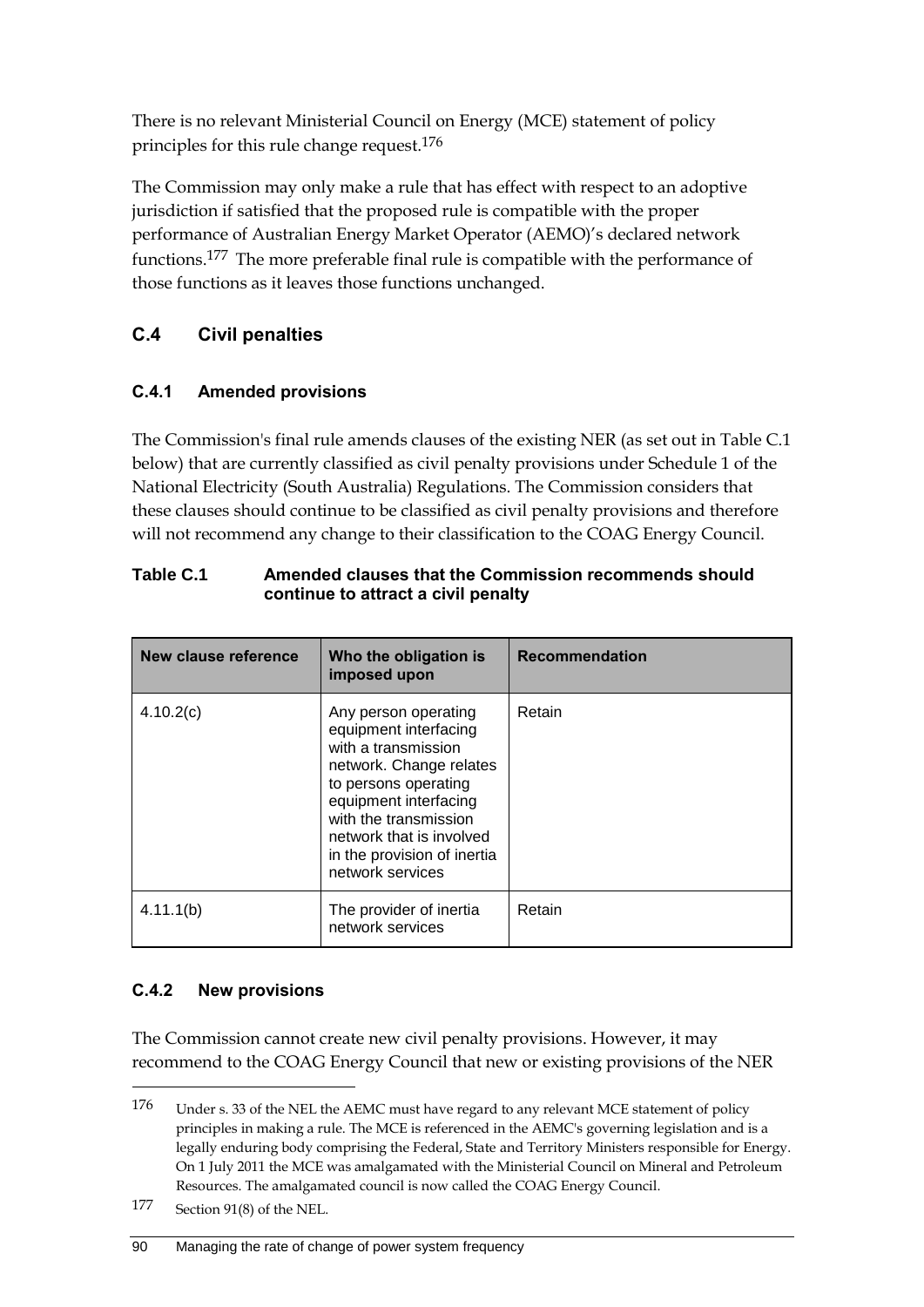be classified as civil penalty provisions. Subject to consultation with the AER, the Commission will recommend to the COAG Energy Council that the provisions set out below in Table C.2 be classified as civil penalty provisions are set out below in Table C.2. The Commission considers that the new provisions should be classified as civil penalty provisions for the reasons set out in the table.

| <b>New clause reference</b> | Who the obligation is<br>imposed upon                                                         | <b>Recommendation</b>                                                                                                                                                                                                                                                                     |
|-----------------------------|-----------------------------------------------------------------------------------------------|-------------------------------------------------------------------------------------------------------------------------------------------------------------------------------------------------------------------------------------------------------------------------------------------|
| 3.9.7(c)                    | Generator in respect of<br>inertia network services<br>provided by inertia<br>generating unit | This clause should be<br>classified as a civil penalty<br>provision because the<br>obligation to comply with<br>dispatch instructions is key to<br>the provision of inertia<br>network services when they<br>are required in an inertia<br>sub-network                                    |
| 4.3.4(j)                    | <b>Transmission Network</b><br>Service Provider that is a<br>Inertia Service Provider         | This clause should be<br>classified as a civil penalty<br>provision because the<br>obligation to provide inertia<br>network services when they<br>are required is key to AEMO<br>being able to manage the<br>power system with required<br>levels of inertia                              |
| 4.3.4(k)                    | <b>Transmission Network</b><br>Service Provider that is a<br>Inertia Service Provider         | This clause should be<br>classified as a civil penalty<br>provision because the<br>obligation to provide<br>information on inertia<br>network services to AEMO<br>will allow AEMO to enable<br>inertia services in order to<br>manage the power system<br>with required levels of inertia |
| 4.4.4(g)                    | <b>Registered Participant</b><br>providing an inertia network<br>service                      | This clause should be<br>classified as a civil penalty<br>provision because the<br>obligation to provide inertia<br>network services when they<br>are required is key to AEMO<br>being able to manage the<br>power system with required<br>levels of inertia                              |
| 4.4.4(h)                    | <b>Registered Participant</b><br>providing an inertia network<br>service                      | This clause should be<br>classified as a civil penalty<br>provision because the<br>obligation to make sure that<br>appropriate personnel and                                                                                                                                              |

#### **Table C.2 New clauses that the Commission recommends should attract a civil penalty**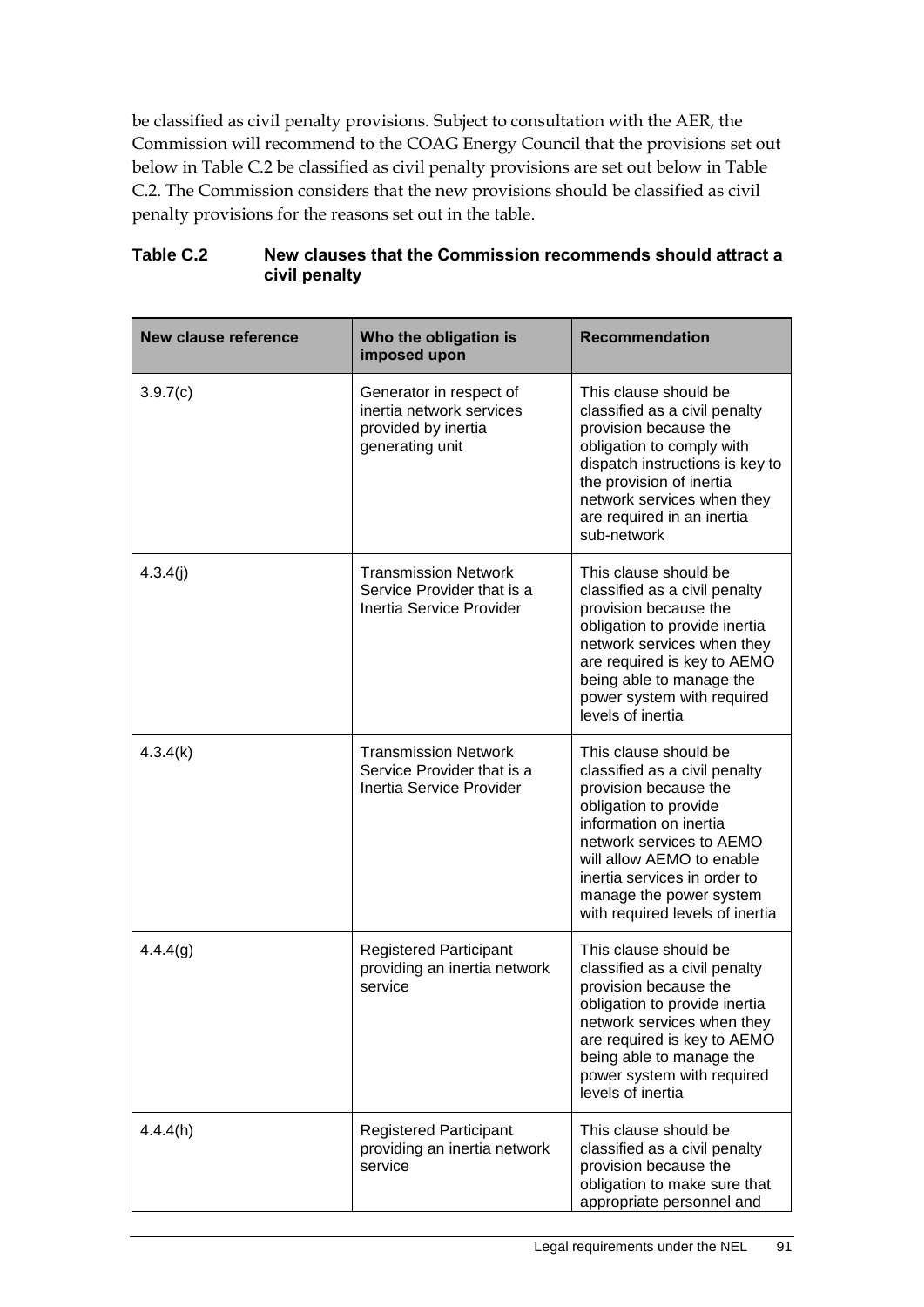| New clause reference | Who the obligation is<br>imposed upon                                               | <b>Recommendation</b>                                                                                                                                                                                                                                                                                |
|----------------------|-------------------------------------------------------------------------------------|------------------------------------------------------------------------------------------------------------------------------------------------------------------------------------------------------------------------------------------------------------------------------------------------------|
|                      |                                                                                     | facilities are available to<br>receive and respond to<br>AEMO instructions to enable<br>inertia services is key to<br>AEMO being able to manage<br>the power system with<br>required levels of inertia                                                                                               |
| 4.9.9C               | <b>Transmission Network</b><br>Service Provider that is<br>Inertia Service Provider | This clause should be<br>classified as a civil penalty<br>provision because the<br>provision of information on<br>changes to the availability of<br>inertia services is key to<br>AEMO being able to manage<br>the power system with<br>required levels of inertia.                                  |
| 5.20B.5(f)           | <b>Transmission Network</b><br>Service Provider that is<br>Inertia Service Provider | This clause should be<br>classified as a civil penalty<br>provision because prior<br>approval by AEMO of<br>changes to activities that<br>may reduce inertia<br>requirements is key to AEMO<br>being able to manage the<br>power system with required<br>levels of inertia                           |
| 5.20B.6(f)           | <b>Transmission Network</b><br>Service Provider that is<br>Inertia Service Provider | This clause should be<br>classified as a civil penalty<br>provision because prior<br>approval by AEMO of the<br>specifications and<br>performance standards<br>relating to inertia network<br>services is key to AEMO<br>being able to manage the<br>power system with required<br>levels of inertia |

### **C.5 Conduct provisions**

1

The more preferable final rule does not propose any changes to conduct provisions.

### **C.6 Northern Territory legislative considerations**

From 1 July 2016, the NER, as amended from time to time, apply in the Northern Territory, subject to derogations set out in Regulations made under Northern Territory legislation adopting the NEL.178 Under those Regulations, only certain parts of the

#### 92 Managing the rate of change of power system frequency

<sup>178</sup> National Electricity (Northern Territory) (National Uniform Legislation) (Modifications) Regulations.